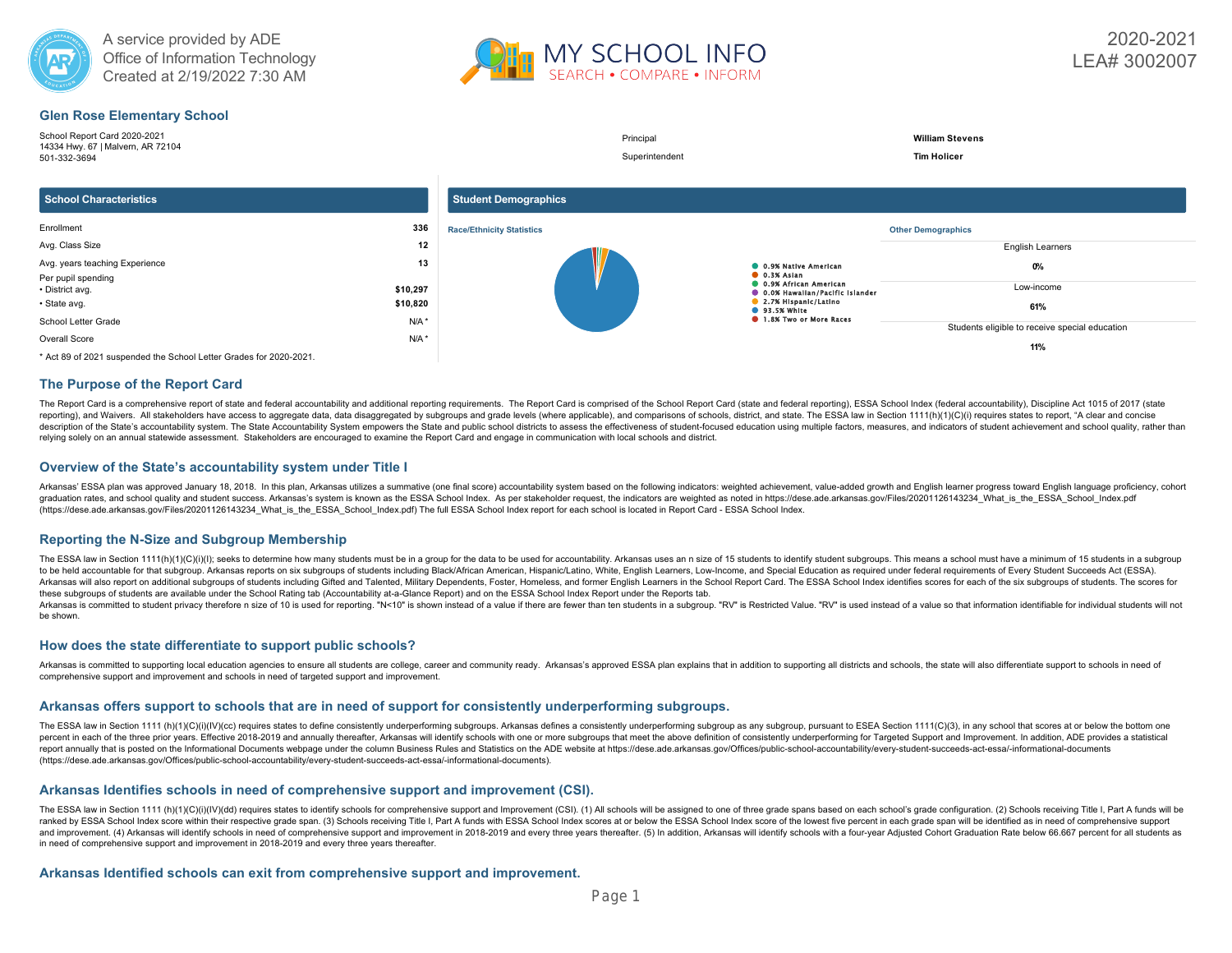



Section 1111 (h)(1)(C)(i)(VI) of the ESSA Law examines how identified schools can exit from comprehensive support and improvement. Arkansas exit criteria requires a school identified in need of comprehensive support and im upward trend on the ESSA School Index for two or more years and meet or exceed the ESSA School Index score that initially led to identification (the 5% cut score). High schools will be exited from comprehensive support and Adjusted Cohort Graduation Rate is greater than 66.667 percent.

# **Arkansas schools that have been identified as additional targeted support schools can exit.**

Beginning in 2018-2019 (and every three years thereafter), schools will be identified in need of additional targeted support. Arkansas's exit criteria requires the school to demonstrate continued progress by exhibiting an each identified subgroup of students and meet or exceed the ESSA School Index score that initially led to identification (the 5% cut score).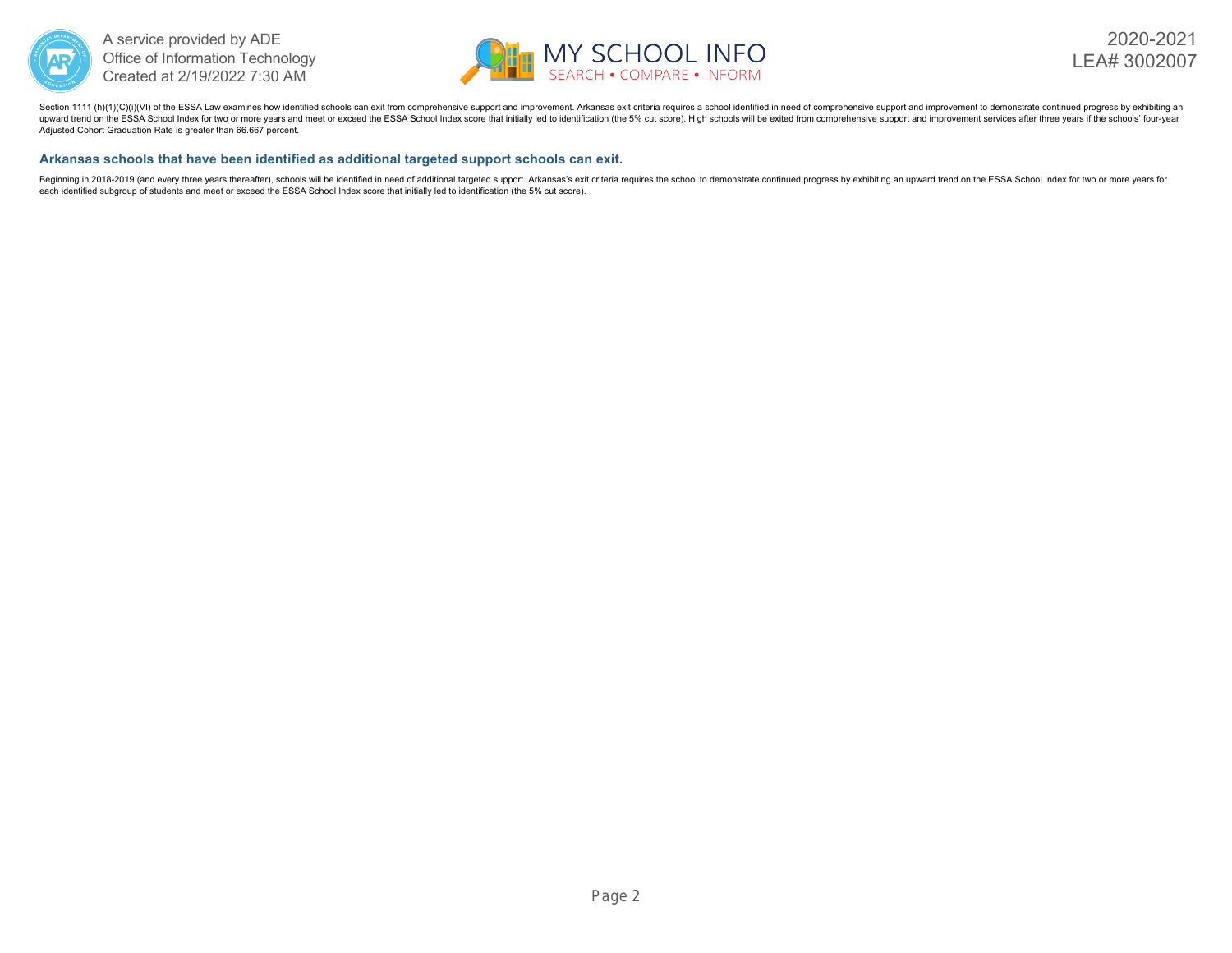



2020-2021 LEA# 3002007

**Glen Rose School District - 3002000 Glen Rose Elementary School - 3002007**

# **MODULE: Achievement**

|                                                                                                                 |                           |                                  |                          |                          | 2018-2019                |                 |                       |                          |            |           | 2019-2020 |                       |                                                        |                                           |                                 |                          |                          | 2020-2021 |                       |                                                 |                                                  |
|-----------------------------------------------------------------------------------------------------------------|---------------------------|----------------------------------|--------------------------|--------------------------|--------------------------|-----------------|-----------------------|--------------------------|------------|-----------|-----------|-----------------------|--------------------------------------------------------|-------------------------------------------|---------------------------------|--------------------------|--------------------------|-----------|-----------------------|-------------------------------------------------|--------------------------------------------------|
|                                                                                                                 | % Tested<br>2020-<br>2021 | % Not<br>Tested<br>2020-<br>2021 | In Need<br>of<br>Support | Close                    | Ready                    | Exceeding       | Ready or<br>Exceeding | In Need<br>of<br>Support | Close      | Ready     | Exceeding | Ready or<br>Exceeding | <b>District</b><br>Avg<br>Ready or<br><b>Exceeding</b> | <b>State Avg</b><br>Ready or<br>Exceeding | <b>In Need</b><br>of<br>Support | Close                    | Ready                    | Exceeding | Ready or<br>Exceeding | <b>District</b><br>Avg<br>Ready or<br>Exceeding | <b>State Avg</b><br>Ready or<br><b>Exceeding</b> |
| <b>All Grades All Students Reading</b>                                                                          |                           |                                  |                          |                          |                          |                 |                       |                          |            |           |           |                       |                                                        |                                           |                                 |                          |                          |           |                       |                                                 |                                                  |
| <b>All Students</b><br>Percentage of<br>Students                                                                | $\overline{\phantom{a}}$  | $\overline{a}$                   | 33.78                    | 26.35                    | 20.27                    | 19.59           | 39.86                 | CV                       | ${\sf CV}$ | <b>CV</b> | CV        | CV                    |                                                        | <b>CV</b>                                 | 36.17                           | 26.24                    | 22.70                    | 14.89     | 37.59                 | 30.73                                           | 36.29                                            |
| 3rd Grade English Language Arts (ELA)                                                                           |                           |                                  |                          |                          |                          |                 |                       |                          |            |           |           |                       |                                                        |                                           |                                 |                          |                          |           |                       |                                                 |                                                  |
| All Students<br>Percentage of<br>Students                                                                       | >95%                      | $< 5\%$                          | 39.02                    | 17.07                    | 19.51                    | 24.39           | 43.90                 | CV                       | ${\sf CV}$ | CV        | CV        | CV                    | ---                                                    | <b>CV</b>                                 | 40.00                           | 24.62                    | 18.46                    | 16.92     | 35.38                 | 35.38                                           | 30.22                                            |
| All Students Number of Students                                                                                 |                           |                                  | 32                       | 14                       | 16                       | 20              | 36                    | <b>CV</b>                | <b>CV</b>  | <b>CV</b> | <b>CV</b> | CV                    |                                                        |                                           | 26                              | 16                       | 12                       | 11        | 23                    |                                                 |                                                  |
| African<br>American                                                                                             | ---                       | $\hspace{0.05cm} \ldots$         | ---                      | $\cdots$                 | $\overline{\phantom{a}}$ | ---             | ---                   | <b>CV</b>                | <b>CV</b>  | <b>CV</b> | <b>CV</b> | CV                    | ---                                                    | <b>CV</b>                                 | $\hspace{0.05cm} \ldots$        | ---                      | $\ldots$                 | ---       | ---                   | ---                                             | $\hspace{0.05cm} \ldots$                         |
| Hispanic                                                                                                        | N < 10                    | N < 10                           | N < 10                   | N<10                     | N <sub>10</sub>          | N<10            | N <sub>10</sub>       | CV                       | <b>CV</b>  | <b>CV</b> | <b>CV</b> | <b>CV</b>             | $\hspace{0.05cm} \ldots$                               | <b>CV</b>                                 | N < 10                          | N < 10                   | N < 10                   | N < 10    | N < 10                | 0.00                                            | 24.26                                            |
| Caucasian                                                                                                       | >95%                      | $< 5\%$                          | 38.96                    | 16.88                    | 18.18                    | 25.97           | 44.16                 | CV                       | <b>CV</b>  | CV        | <b>CV</b> | <b>CV</b>             | ---                                                    | <b>CV</b>                                 | 40.98                           | 22.95                    | 19.67                    | 16.39     | 36.07                 | 36.07                                           | 36.83                                            |
| Economically<br>Disadvantaged                                                                                   | >95%                      | <5%                              | 46.51                    | <b>RV</b>                | RV                       | 18.60           | 34.88                 | <b>CV</b>                | <b>CV</b>  | <b>CV</b> | <b>CV</b> | <b>CV</b>             | $\hspace{0.05cm} \ldots$                               | <b>CV</b>                                 | 50.00                           | 26.32                    | RV                       | RV        | 23.68                 | 23.68                                           | 21.71                                            |
| Non-<br>Economically<br>Disadvantaged                                                                           | >95%                      | $< 5\%$                          | 30.77                    | <b>RV</b>                | <b>RV</b>                | 30.77           | 53.85                 | <b>CV</b>                | <b>CV</b>  | <b>CV</b> | <b>CV</b> | <b>CV</b>             | $\overline{\phantom{a}}$                               | <b>CV</b>                                 | RV                              | <b>RV</b>                | 25.93                    | 25.93     | 51.85                 | 51.85                                           | 47.05                                            |
| Students with<br><b>Disabilities</b>                                                                            | >95%                      | <5%                              | N<10                     | N<10                     | N <sub>10</sub>          | N<10            | N<10                  | CV                       | <b>CV</b>  | CV        | <b>CV</b> | CV                    | $\hspace{0.05cm} \cdots$                               | <b>CV</b>                                 | RV                              | <b>RV</b>                | 20.00                    | $5\%$     | 20.00                 | 20.00                                           | 10.00                                            |
| Students<br>without<br><b>Disabilities</b>                                                                      | >95%                      | $< 5\%$                          | 34.67                    | 18.67                    | 20.00                    | 26.67           | 46.67                 | <b>CV</b>                | <b>CV</b>  | <b>CV</b> | <b>CV</b> | CV                    | $\overline{\phantom{a}}$                               | CV                                        | 34.55                           | 27.27                    | 18.18                    | 20.00     | 38.18                 | 38.18                                           | 33.92                                            |
| Students with the most significant cognitive disabilities who take an alternate<br>assessment: Number (Percent) |                           |                                  |                          |                          |                          |                 | <b>RV (RV %)</b>      |                          |            |           |           |                       |                                                        | CV (CV %)                                 |                                 |                          |                          |           |                       |                                                 | <b>RV (RV %)</b>                                 |
| Current<br>English<br>Learners (EL)                                                                             | $\overline{\phantom{a}}$  | ---                              | ---                      | $\overline{a}$           | ---                      | ---             | ---                   | <b>CV</b>                | ${\rm CV}$ | <b>CV</b> | CV        | ${\sf CV}$            | ---                                                    | <b>CV</b>                                 | $\hspace{0.05cm} \ldots$        | ---                      | ---                      | ---       | ---                   | $\overline{\phantom{a}}$                        | ---                                              |
| Non-English<br>Learners<br>(includes<br>Former EL<br>Monitored 1-4<br>years)                                    | >95%                      | <5%                              | 39.02                    | 17.07                    | 19.51                    | 24.39           | 43.90                 | <b>CV</b>                | <b>CV</b>  | <b>CV</b> | <b>CV</b> | CV                    | $\overline{\phantom{a}}$                               | <b>CV</b>                                 | 40.00                           | 24.62                    | 18.46                    | 16.92     | 35.38                 | 35.38                                           | 31.14                                            |
| Former<br>English<br>Learner<br>(Monitored 1-4<br>years)                                                        |                           | $\overline{\phantom{a}}$         | $\overline{a}$           | $\overline{\phantom{a}}$ | $\overline{a}$           |                 | ---                   | <b>CV</b>                | <b>CV</b>  | <b>CV</b> | <b>CV</b> | CV                    | $\overline{a}$                                         | <b>CV</b>                                 | ---                             | $\overline{\phantom{a}}$ | $\overline{\phantom{a}}$ |           |                       | $\overline{a}$                                  |                                                  |
| Recently Arrived English Learners (RAEL) Excluded from Accountability Indicators:<br>Number (Percent)           |                           |                                  |                          |                          |                          |                 | <b>RV (RV %)</b>      |                          |            |           |           |                       |                                                        | $--- (-0)$                                |                                 |                          |                          |           |                       |                                                 | <b>RV (RV %)</b>                                 |
| Homeless                                                                                                        | N < 10                    | N<10                             | N <sub>10</sub>          | N<10                     | N <sub>10</sub>          | N <sub>10</sub> | N<10                  | <b>CV</b>                | <b>CV</b>  | <b>CV</b> | <b>CV</b> | CV                    | ---                                                    | <b>CV</b>                                 | N < 10                          | N <sub>10</sub>          | N <sub>10</sub>          | N < 10    | N < 10                | 0.00                                            | 16.43                                            |
| Children in<br>Foster Care                                                                                      | ---                       | ---                              | N <sub>10</sub>          | N<10                     | N <sub>10</sub>          | N <sub>10</sub> | N <sub>10</sub>       | <b>CV</b>                | <b>CV</b>  | <b>CV</b> | <b>CV</b> | <b>CV</b>             | ---                                                    | ${\sf CV}$                                | $\hspace{0.05cm} \ldots$        | ---                      | ---                      | ---       | ---                   | $\hspace{0.05cm} \ldots$                        | $\hspace{0.05cm} \ldots$                         |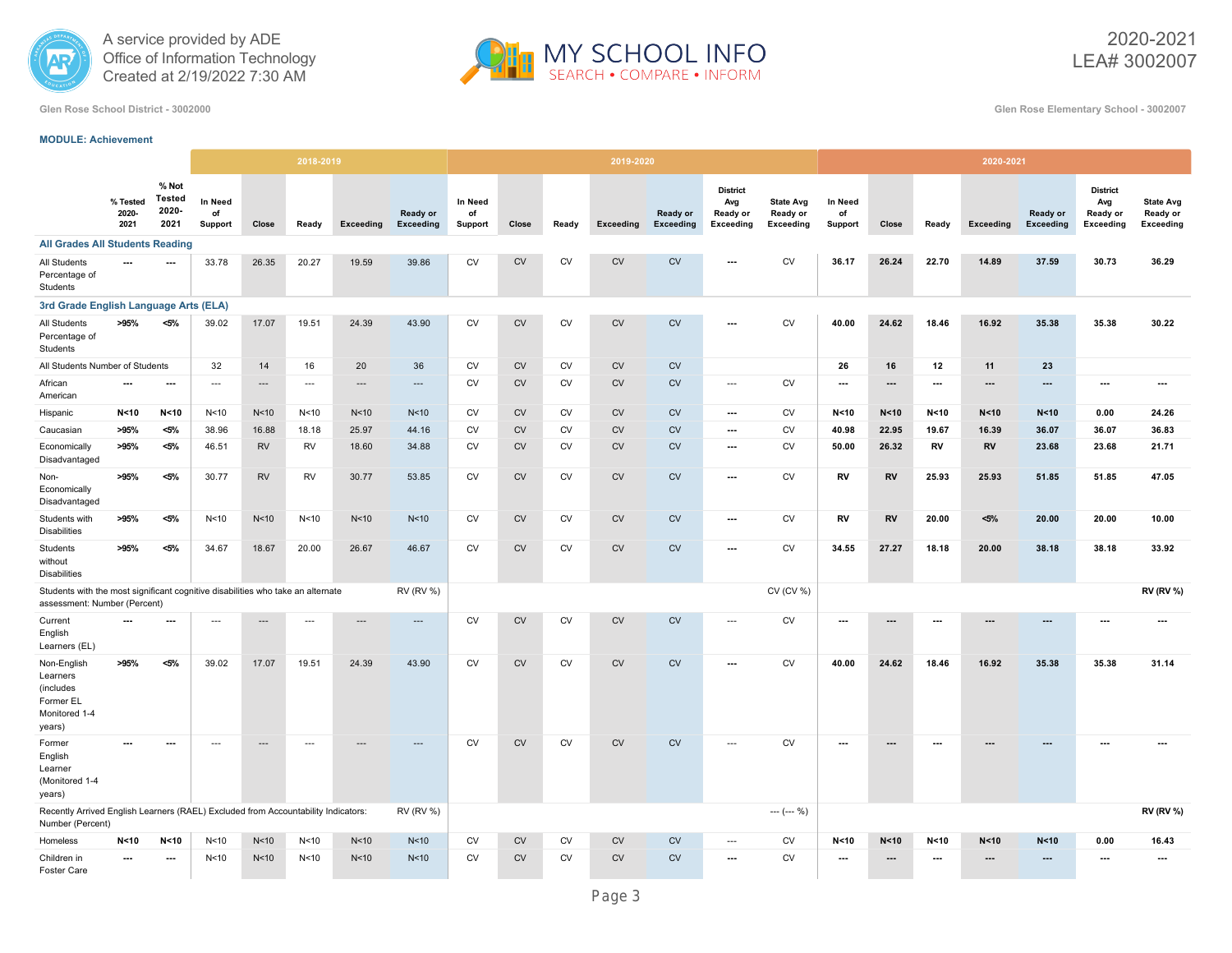



# 2020-2021 LEA# 3002007

|                                                                                                                                                                                                                        |                           |                                         |                          |                 | 2018-2019       |                 |                              |                          |           |           | 2019-2020        |                       |                                                 |                                           |                          |           |           | 2020-2021              |                              |                                                 |                                           |
|------------------------------------------------------------------------------------------------------------------------------------------------------------------------------------------------------------------------|---------------------------|-----------------------------------------|--------------------------|-----------------|-----------------|-----------------|------------------------------|--------------------------|-----------|-----------|------------------|-----------------------|-------------------------------------------------|-------------------------------------------|--------------------------|-----------|-----------|------------------------|------------------------------|-------------------------------------------------|-------------------------------------------|
|                                                                                                                                                                                                                        | % Tested<br>2020-<br>2021 | % Not<br><b>Tested</b><br>2020-<br>2021 | In Need<br>оf<br>Support | Close           | Ready           | Exceeding       | Ready or<br><b>Exceeding</b> | In Need<br>of<br>Support | Close     | Ready     | <b>Exceeding</b> | Ready or<br>Exceeding | <b>District</b><br>Avg<br>Ready or<br>Exceeding | <b>State Avg</b><br>Ready or<br>Exceeding | In Need<br>of<br>Support | Close     | Ready     | <b>Exceeding</b>       | Ready or<br><b>Exceeding</b> | <b>District</b><br>Avg<br>Ready or<br>Exceeding | <b>State Avg</b><br>Ready or<br>Exceeding |
| Children with<br>Parent that is<br>Military<br>Connected                                                                                                                                                               | N < 10                    | N < 10                                  | $---$                    | $---$           | $- - -$         | ---             | $---$                        | <b>CV</b>                | <b>CV</b> | CV        | <b>CV</b>        | <b>CV</b>             | $---$                                           | <b>CV</b>                                 | N < 10                   | N < 10    | N < 10    | N < 10                 | N < 10                       | 0.00                                            | 42.74                                     |
| Gifted and<br>Talented                                                                                                                                                                                                 | N<10                      | N<10                                    | N <sub>10</sub>          | N <sub>10</sub> | N <sub>10</sub> | N <sub>10</sub> | N<10                         | <b>CV</b>                | <b>CV</b> | <b>CV</b> | <b>CV</b>        | <b>CV</b>             | $---$                                           | <b>CV</b>                                 | N < 10                   | N < 10    | N<10      | N < 10                 | N < 10                       | 100.00                                          | 82.65                                     |
| Female<br>Students                                                                                                                                                                                                     | >95%                      | $< 5\%$                                 | 33.33                    | <b>RV</b>       | <b>RV</b>       | 30.95           | 50.00                        | CV                       | <b>CV</b> | CV        | <b>CV</b>        | <b>CV</b>             | $---$                                           | <b>CV</b>                                 | 33.33                    | <b>RV</b> | <b>RV</b> | 23.33                  | 46.67                        | 46.67                                           | 34.76                                     |
| <b>Male Students</b>                                                                                                                                                                                                   | >95%                      | <5%                                     | 45.00                    | <b>RV</b>       | <b>RV</b>       | 17.50           | 37.50                        | CV                       | <b>CV</b> | CV        | <b>CV</b>        | <b>CV</b>             | $---$                                           | <b>CV</b>                                 | 45.71                    | 28.57     | <b>RV</b> | <b>RV</b>              | 25.71                        | 25.71                                           | 26.02                                     |
| Migrant                                                                                                                                                                                                                | $- - -$                   | $- - -$                                 | $---$                    | $---$           | $---$           | $\cdots$        | $---$                        | <b>CV</b>                | <b>CV</b> | <b>CV</b> | <b>CV</b>        | <b>CV</b>             | $---$                                           | <b>CV</b>                                 | ---                      | $\cdots$  | $\cdots$  | $\qquad \qquad \cdots$ | $\cdots$                     | $- - -$                                         | $\overline{\phantom{a}}$                  |
| N<10 is shown instead of a value if there are fewer than ten students is a subgroup. RV is Restricted Value. RV is used instead of a value so that information identifiable for individual students will not be shown. |                           |                                         |                          |                 |                 |                 |                              |                          |           |           |                  |                       |                                                 |                                           |                          |           |           |                        |                              |                                                 |                                           |

CV is shown instead of a value because ACT Aspire and Dynamic Learning Maps assessments were not given in school year 2019-2020 due to the COVID-19 outbreak.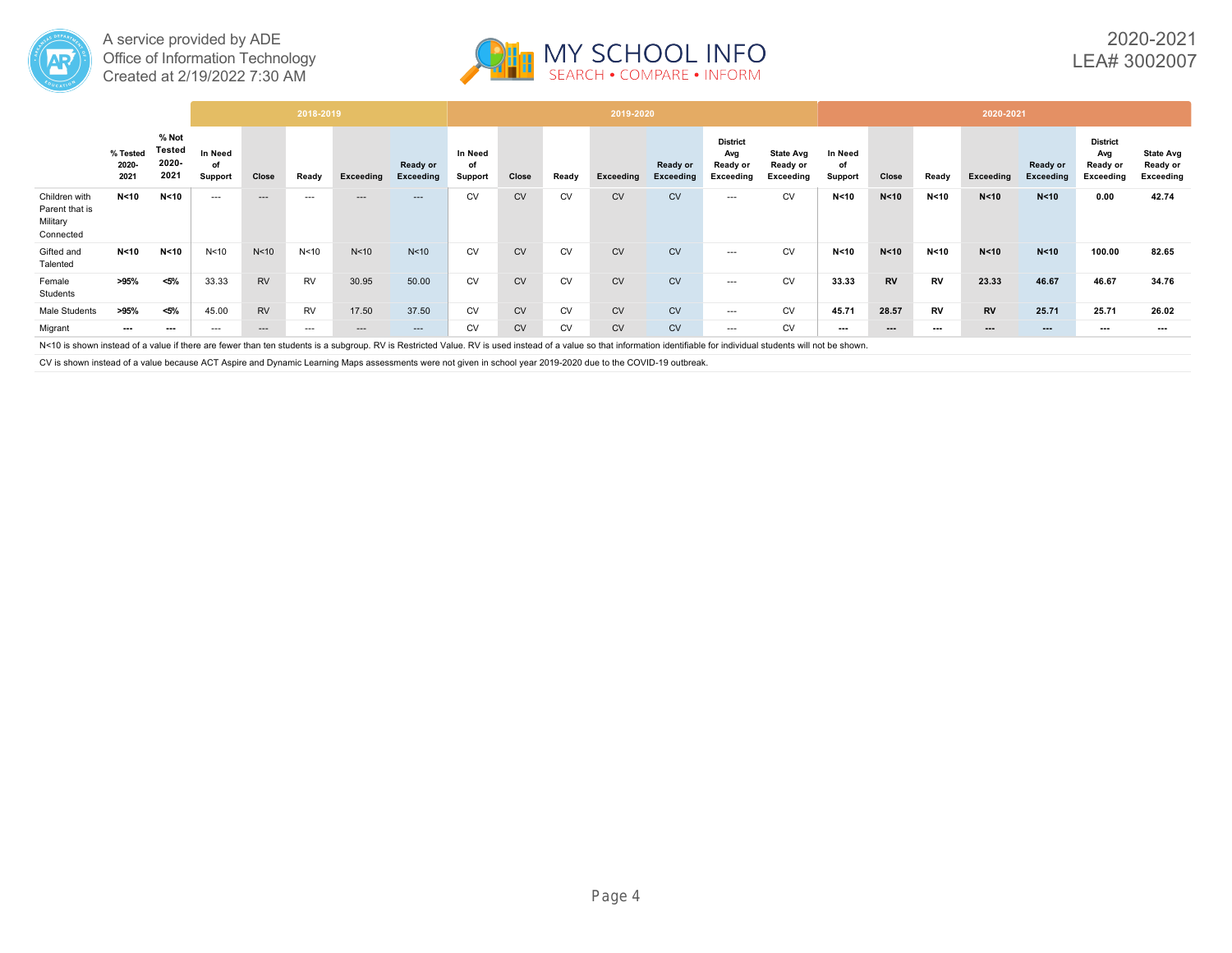



2020-2021 LEA# 3002007

**Glen Rose School District - 3002000 Glen Rose Elementary School - 3002007**

#### **MODULE: Achievement**

|                                                                                                                 |                           |                                  |                          |                          | 2018-2019                |                 |                          |                          |           |           | 2019-2020 |                       |                                                        |                                           |                                 |                 |                          | 2020-2021                |                          |                                                        |                                                  |
|-----------------------------------------------------------------------------------------------------------------|---------------------------|----------------------------------|--------------------------|--------------------------|--------------------------|-----------------|--------------------------|--------------------------|-----------|-----------|-----------|-----------------------|--------------------------------------------------------|-------------------------------------------|---------------------------------|-----------------|--------------------------|--------------------------|--------------------------|--------------------------------------------------------|--------------------------------------------------|
|                                                                                                                 | % Tested<br>2020-<br>2021 | % Not<br>Tested<br>2020-<br>2021 | In Need<br>of<br>Support | Close                    | Ready                    | Exceeding       | Ready or<br>Exceeding    | In Need<br>of<br>Support | Close     | Ready     | Exceeding | Ready or<br>Exceeding | <b>District</b><br>Avg<br>Ready or<br><b>Exceeding</b> | <b>State Avg</b><br>Ready or<br>Exceeding | <b>In Need</b><br>of<br>Support | Close           | Ready                    | Exceeding                | Ready or<br>Exceeding    | <b>District</b><br>Avg<br>Ready or<br><b>Exceeding</b> | <b>State Avg</b><br>Ready or<br><b>Exceeding</b> |
| <b>3rd Grade Mathematics</b>                                                                                    |                           |                                  |                          |                          |                          |                 |                          |                          |           |           |           |                       |                                                        |                                           |                                 |                 |                          |                          |                          |                                                        |                                                  |
| All Students<br>Percentage of<br>Students                                                                       | >95%                      | $< 5\%$                          | 19.51                    | 17.07                    | 43.90                    | 19.51           | 63.41                    | <b>CV</b>                | <b>CV</b> | <b>CV</b> | <b>CV</b> | <b>CV</b>             | $\overline{\phantom{a}}$                               | <b>CV</b>                                 | <b>RV</b>                       | 29.23           | 40.00                    | <b>RV</b>                | 52.31                    | 52.31                                                  | 48.37                                            |
| All Students Number of Students                                                                                 |                           |                                  | 16                       | 14                       | 36                       | 16              | 52                       | <b>CV</b>                | <b>CV</b> | <b>CV</b> | <b>CV</b> | <b>CV</b>             |                                                        |                                           | <b>RV</b>                       | 19              | 26                       | <b>RV</b>                | 34                       |                                                        |                                                  |
| African<br>American                                                                                             | $\overline{\phantom{a}}$  | $\sim$                           | $\overline{a}$           | $---$                    | $\sim$                   | $---$           | $\overline{\phantom{a}}$ | <b>CV</b>                | <b>CV</b> | <b>CV</b> | <b>CV</b> | CV                    | $\overline{\phantom{a}}$                               | <b>CV</b>                                 | $\hspace{0.05cm} \ldots$        | ---             | $\hspace{0.05cm} \ldots$ | $\overline{\phantom{a}}$ | $\overline{\phantom{a}}$ | $\overline{\phantom{a}}$                               | ---                                              |
| Hispanic                                                                                                        | N<10                      | N < 10                           | N <sub>10</sub>          | N<10                     | N <sub>10</sub>          | N <sub>10</sub> | N <sub>10</sub>          | <b>CV</b>                | <b>CV</b> | <b>CV</b> | CV        | CV                    | $\hspace{0.05cm} \ldots$                               | CV                                        | N < 10                          | N <sub>10</sub> | N <sub>10</sub>          | N < 10                   | N < 10                   | 0.00                                                   | 40.28                                            |
| Caucasian                                                                                                       | >95%                      | $< 5\%$                          | 18.18                    | 18.18                    | 42.86                    | 20.78           | 63.64                    | <b>CV</b>                | <b>CV</b> | <b>CV</b> | <b>CV</b> | CV                    | $\hspace{0.05cm} \ldots$                               | CV                                        | RV                              | 26.23           | 42.62                    | <b>RV</b>                | 54.10                    | 54.10                                                  | 57.79                                            |
| Economically<br>Disadvantaged                                                                                   | >95%                      | $< 5\%$                          | 25.58                    | <b>RV</b>                | 37.21                    | <b>RV</b>       | 51.16                    | CV                       | <b>CV</b> | <b>CV</b> | CV        | CV                    | $\hspace{0.05cm} \cdots$                               | CV                                        | <b>RV</b>                       | 36.84           | 34.21                    | <b>RV</b>                | 42.11                    | 42.11                                                  | 38.64                                            |
| Non-<br>Economically<br>Disadvantaged                                                                           | >95%                      | $< 5\%$                          | <b>RV</b>                | <b>RV</b>                | 51.28                    | 25.64           | 76.92                    | <b>CV</b>                | <b>CV</b> | <b>CV</b> | <b>CV</b> | CV                    | $\overline{\phantom{a}}$                               | <b>CV</b>                                 | RV                              | <b>RV</b>       | 48.15                    | 18.52                    | 66.67                    | 66.67                                                  | 67.63                                            |
| Students with<br><b>Disabilities</b>                                                                            | >95%                      | $< 5\%$                          | N <sub>10</sub>          | N<10                     | N <sub>10</sub>          | N<10            | N <sub>10</sub>          | <b>CV</b>                | <b>CV</b> | <b>CV</b> | CV        | CV                    | $\hspace{0.05cm} \ldots$                               | <b>CV</b>                                 | RV                              | <b>RV</b>       | $< 5\%$                  | 10.00                    | 10.00                    | 10.00                                                  | 17.21                                            |
| Students<br>without<br><b>Disabilities</b>                                                                      | >95%                      | $< 5\%$                          | 13.33                    | 18.67                    | 46.67                    | 21.33           | 68.00                    | <b>CV</b>                | <b>CV</b> | <b>CV</b> | <b>CV</b> | CV                    | ---                                                    | CV                                        | RV                              | 25.45           | 47.27                    | <b>RV</b>                | 60.00                    | 60.00                                                  | 54.08                                            |
| Students with the most significant cognitive disabilities who take an alternate<br>assessment: Number (Percent) |                           |                                  |                          |                          |                          |                 | <b>RV (RV %)</b>         |                          |           |           |           |                       |                                                        | CV (CV %)                                 |                                 |                 |                          |                          |                          |                                                        | <b>RV (RV %)</b>                                 |
| Current<br>English<br>Learners (EL)                                                                             | $\overline{\phantom{a}}$  | ---                              | $\overline{a}$           | $---$                    | ---                      | $---$           | $\overline{\phantom{a}}$ | <b>CV</b>                | <b>CV</b> | <b>CV</b> | <b>CV</b> | CV                    | $\sim$                                                 | CV                                        | $\hspace{0.05cm} \ldots$        | ---             | $\overline{\phantom{a}}$ | $\overline{\phantom{a}}$ | ---                      | $\overline{a}$                                         | $\overline{a}$                                   |
| Non-English<br>Learners<br>(includes<br>Former EL<br>Monitored 1-4<br>years)                                    | >95%                      | $< 5\%$                          | 19.51                    | 17.07                    | 43.90                    | 19.51           | 63.41                    | <b>CV</b>                | <b>CV</b> | <b>CV</b> | <b>CV</b> | <b>CV</b>             | $\overline{\phantom{a}}$                               | <b>CV</b>                                 | <b>RV</b>                       | 29.23           | 40.00                    | <b>RV</b>                | 52.31                    | 52.31                                                  | 49.56                                            |
| Former<br>English<br>Learner<br>(Monitored 1-4<br>years)                                                        | ---                       | $\overline{\phantom{a}}$         | $\ldots$                 | $\overline{\phantom{a}}$ | $\hspace{0.05cm} \ldots$ |                 | ---                      | <b>CV</b>                | <b>CV</b> | <b>CV</b> | CV        | CV                    | $\cdots$                                               | ${\sf CV}$                                | $\cdots$                        | ---             | ---                      |                          |                          | ---                                                    | ---                                              |
| Recently Arrived English Learners (RAEL) Excluded from Accountability Indicators:<br>Number (Percent)           |                           |                                  |                          |                          |                          |                 | <b>RV (RV %)</b>         |                          |           |           |           |                       |                                                        | $--- (--- %)$                             |                                 |                 |                          |                          |                          |                                                        | <b>RV (RV %)</b>                                 |
| Homeless                                                                                                        | N < 10                    | N < 10                           | N <sub>10</sub>          | N<10                     | N <sub>10</sub>          | N <sub>10</sub> | N <sub>10</sub>          | <b>CV</b>                | <b>CV</b> | <b>CV</b> | <b>CV</b> | ${\sf CV}$            | $\overline{\phantom{a}}$                               | ${\sf CV}$                                | N < 10                          | N < 10          | N <sub>10</sub>          | N < 10                   | N < 10                   | 0.00                                                   | 31.99                                            |
| Children in<br><b>Foster Care</b>                                                                               | $\overline{\phantom{a}}$  |                                  | N <sub>10</sub>          | N<10                     | N <sub>10</sub>          | N <sub>10</sub> | N <sub>10</sub>          | CV                       | <b>CV</b> | CV        | CV        | ${\sf CV}$            | ---                                                    | ${\sf CV}$                                | $\cdots$                        | ---             | $\ldots$                 | $\overline{\phantom{a}}$ | ---                      | $\overline{\phantom{a}}$                               | $\overline{a}$                                   |
| Children with<br>Parent that is<br>Military<br>Connected                                                        | N < 10                    | N < 10                           | ---                      | $---$                    | $\overline{\phantom{a}}$ |                 | $---$                    | <b>CV</b>                | <b>CV</b> | <b>CV</b> | <b>CV</b> | <b>CV</b>             | $\overline{\phantom{a}}$                               | CV                                        | N < 10                          | N < 10          | N < 10                   | N < 10                   | N < 10                   | 50.00                                                  | 64.43                                            |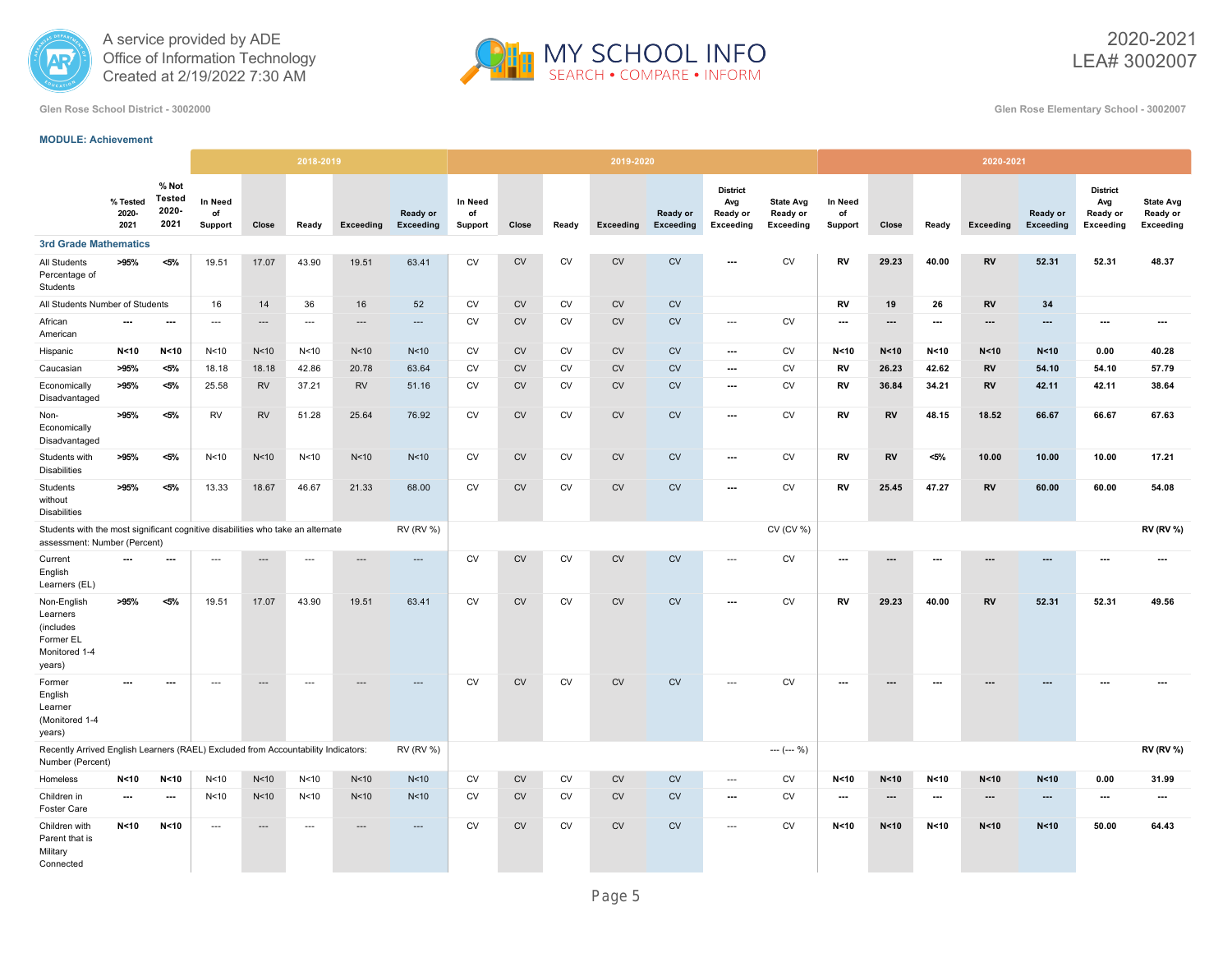



|                        |                           |                                  |                          |                 | 2018-2019       |                 |                       |                          |           |           | 2019-2020 |                       |                                                 |                                           |                          |           |        | 2020-2021              |                       |                                                 |                                           |
|------------------------|---------------------------|----------------------------------|--------------------------|-----------------|-----------------|-----------------|-----------------------|--------------------------|-----------|-----------|-----------|-----------------------|-------------------------------------------------|-------------------------------------------|--------------------------|-----------|--------|------------------------|-----------------------|-------------------------------------------------|-------------------------------------------|
|                        | % Tested<br>2020-<br>2021 | % Not<br>Tested<br>2020-<br>2021 | In Need<br>of<br>Support | Close           | Ready           | Exceeding       | Ready or<br>Exceeding | In Need<br>of<br>Support | Close     | Ready     | Exceeding | Ready or<br>Exceeding | <b>District</b><br>Avg<br>Ready or<br>Exceeding | <b>State Avg</b><br>Ready or<br>Exceeding | In Need<br>of<br>Support | Close     | Ready  | Exceeding              | Ready or<br>Exceeding | <b>District</b><br>Avg<br>Ready or<br>Exceeding | <b>State Avg</b><br>Ready or<br>Exceeding |
| Gifted and<br>Talented | N < 10                    | N <sub>10</sub>                  | N <sub>10</sub>          | N <sub>10</sub> | N <sub>10</sub> | N <sub>10</sub> | N <sub>10</sub>       | <b>CV</b>                | <b>CV</b> | <b>CV</b> | <b>CV</b> | <b>CV</b>             | $--$                                            | <b>CV</b>                                 | N < 10                   | N < 10    | N < 10 | N < 10                 | N < 10                | 100.00                                          | 93.97                                     |
| Female<br>Students     | >95%                      | $< 5\%$                          | 23.81                    | <b>RV</b>       | 45.24           | <b>RV</b>       | 59.52                 | <b>CV</b>                | <b>CV</b> | <b>CV</b> | <b>CV</b> | <b>CV</b>             | $--$                                            | <b>CV</b>                                 | <b>RV</b>                | <b>RV</b> | 46.67  | 16.67                  | 63.33                 | 63.33                                           | 48.87                                     |
| Male Students          | >95%                      | $< 5\%$                          | <b>RV</b>                | <b>RV</b>       | 42.50           | 25.00           | 67.50                 | <b>CV</b>                | CV        | <b>CV</b> | <b>CV</b> | <b>CV</b>             | $---$                                           | <b>CV</b>                                 | <b>RV</b>                | 37.14     | 34.29  | <b>RV</b>              | 42.86                 | 42.86                                           | 47.91                                     |
| Migrant                | ---                       | $\cdots$                         | $---$                    | $- - -$         | $---$           | ---             | $---$                 | CV                       | <b>CV</b> | <b>CV</b> | <b>CV</b> | <b>CV</b>             | $---$                                           | CV                                        | $\cdots$                 | $\cdots$  | ---    | $\qquad \qquad \cdots$ | $--$                  | $--$                                            | $--$                                      |

N<10 is shown instead of a value if there are fewer than ten students is a subgroup. RV is Restricted Value. RV is used instead of a value so that information identifiable for individual students will not be shown.

CV is shown instead of a value because ACT Aspire and Dynamic Learning Maps assessments were not given in school year 2019-2020 due to the COVID-19 outbreak.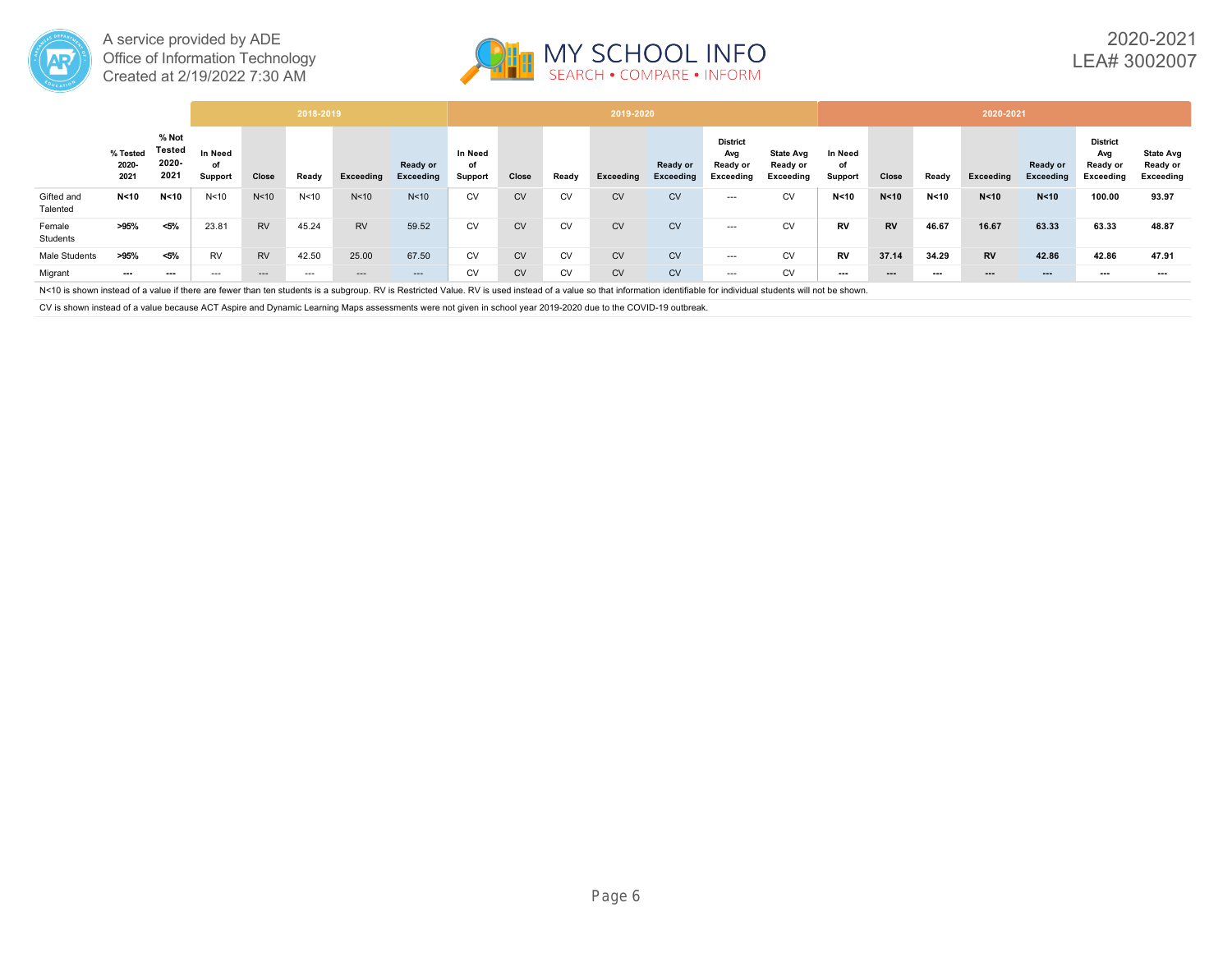



2020-2021 LEA# 3002007

**Glen Rose School District - 3002000 Glen Rose Elementary School - 3002007**

### **MODULE: Achievement**

|                                                                                                                 |                           |                                         |                          |                          | 2018-2019                |                 |                              |                          |            |            | 2019-2020 |                       |                                                 |                                           |                          |                          |                          | 2020-2021                |                              |                                                        |                                                  |
|-----------------------------------------------------------------------------------------------------------------|---------------------------|-----------------------------------------|--------------------------|--------------------------|--------------------------|-----------------|------------------------------|--------------------------|------------|------------|-----------|-----------------------|-------------------------------------------------|-------------------------------------------|--------------------------|--------------------------|--------------------------|--------------------------|------------------------------|--------------------------------------------------------|--------------------------------------------------|
|                                                                                                                 | % Tested<br>2020-<br>2021 | % Not<br><b>Tested</b><br>2020-<br>2021 | In Need<br>of<br>Support | Close                    | Ready                    | Exceeding       | Ready or<br><b>Exceeding</b> | In Need<br>of<br>Support | Close      | Ready      | Exceeding | Ready or<br>Exceeding | <b>District</b><br>Avg<br>Ready or<br>Exceeding | <b>State Avg</b><br>Ready or<br>Exceeding | In Need<br>of<br>Support | Close                    | Ready                    | Exceeding                | Ready or<br><b>Exceeding</b> | <b>District</b><br>Avg<br>Ready or<br><b>Exceeding</b> | <b>State Avg</b><br>Ready or<br><b>Exceeding</b> |
| <b>3rd Grade Science</b>                                                                                        |                           |                                         |                          |                          |                          |                 |                              |                          |            |            |           |                       |                                                 |                                           |                          |                          |                          |                          |                              |                                                        |                                                  |
| All Students<br>Percentage of<br>Students                                                                       | >95%                      | $< 5\%$                                 | 29.27                    | 21.95                    | 17.07                    | 31.71           | 48.78                        | <b>CV</b>                | <b>CV</b>  | <b>CV</b>  | <b>CV</b> | <b>CV</b>             |                                                 | <b>CV</b>                                 | 50.77                    | 16.92                    | 15.38                    | 16.92                    | 32.31                        | 32.31                                                  | 31.63                                            |
| All Students Number of Students                                                                                 |                           |                                         | 24                       | 18                       | 14                       | 26              | 40                           | <b>CV</b>                | CV         | <b>CV</b>  | <b>CV</b> | <b>CV</b>             |                                                 |                                           | 33                       | 11                       | 10                       | 11                       | 21                           |                                                        |                                                  |
| African<br>American                                                                                             | $\ldots$                  | ---                                     | ---                      | $---$                    | $\overline{\phantom{a}}$ | ---             | $\cdots$                     | <b>CV</b>                | CV         | <b>CV</b>  | <b>CV</b> | <b>CV</b>             | $\overline{\phantom{a}}$                        | <b>CV</b>                                 | $\hspace{0.05cm} \ldots$ | $\overline{\phantom{a}}$ | $\ldots$                 | $---$                    | ---                          | $\hspace{0.05cm} \ldots$                               | $\hspace{0.05cm} \ldots$                         |
| Hispanic                                                                                                        | N < 10                    | N <sub>10</sub>                         | N <sub>10</sub>          | N <sub>10</sub>          | N <sub>10</sub>          | N <sub>10</sub> | N <sub>10</sub>              | <b>CV</b>                | CV         | <b>CV</b>  | <b>CV</b> | CV                    | $\ldots$                                        | <b>CV</b>                                 | N < 10                   | N < 10                   | N < 10                   | N < 10                   | N < 10                       | 0.00                                                   | 21.77                                            |
| Caucasian                                                                                                       | >95%                      | $< 5\%$                                 | 28.57                    | 22.08                    | 16.88                    | 32.47           | 49.35                        | <b>CV</b>                | CV         | <b>CV</b>  | <b>CV</b> | <b>CV</b>             | $\hspace{0.05cm} \cdots$                        | <b>CV</b>                                 | 49.18                    | 18.03                    | 16.39                    | 16.39                    | 32.79                        | 32.79                                                  | 40.42                                            |
| Economically<br>Disadvantaged                                                                                   | >95%                      | $< 5\%$                                 | 34.88                    | 30.23                    | RV                       | <b>RV</b>       | 34.88                        | <b>CV</b>                | <b>CV</b>  | <b>CV</b>  | <b>CV</b> | <b>CV</b>             | ---                                             | <b>CV</b>                                 | 60.53                    | <b>RV</b>                | RV                       | 10.53                    | 23.68                        | 23.68                                                  | 22.87                                            |
| Non-<br>Economically<br>Disadvantaged                                                                           | >95%                      | $< 5\%$                                 | <b>RV</b>                | <b>RV</b>                | 20.51                    | 43.59           | 64.10                        | <b>CV</b>                | <b>CV</b>  | CV         | <b>CV</b> | CV                    | ---                                             | <b>CV</b>                                 | 37.04                    | <b>RV</b>                | <b>RV</b>                | 25.93                    | 44.44                        | 44.44                                                  | 48.94                                            |
| Students with<br><b>Disabilities</b>                                                                            | >95%                      | $< 5\%$                                 | N <sub>10</sub>          | N <sub>10</sub>          | N <sub>10</sub>          | N <sub>10</sub> | N <sub>10</sub>              | CV                       | CV         | CV         | <b>CV</b> | CV                    | ---                                             | CV                                        | RV                       | <b>RV</b>                | 10.00                    | $< 5\%$                  | 10.00                        | 10.00                                                  | 11.17                                            |
| Students<br>without<br><b>Disabilities</b>                                                                      | >95%                      | $< 5\%$                                 | 24.00                    | 24.00                    | 18.67                    | 33.33           | 52.00                        | CV                       | ${\sf CV}$ | CV         | <b>CV</b> | CV                    | $\overline{\phantom{a}}$                        | ${\sf CV}$                                | 45.45                    | <b>RV</b>                | RV                       | 20.00                    | 36.36                        | 36.36                                                  | 35.37                                            |
| Students with the most significant cognitive disabilities who take an alternate<br>assessment: Number (Percent) |                           |                                         |                          |                          |                          |                 | <b>RV (RV %)</b>             |                          |            |            |           |                       |                                                 | CV (CV %)                                 |                          |                          |                          |                          |                              |                                                        | <b>RV (RV %)</b>                                 |
| Current<br>English<br>Learners (EL)                                                                             | $\overline{\phantom{a}}$  | ---                                     | $\overline{a}$           | ---                      | $\overline{a}$           | ---             | $---$                        | <b>CV</b>                | CV         | CV         | <b>CV</b> | CV                    | ---                                             | <b>CV</b>                                 | ---                      | ---                      | ---                      | $---$                    | ---                          | $\overline{\phantom{a}}$                               | $---$                                            |
| Non-English<br>Learners<br>(includes<br>Former EL<br>Monitored 1-4<br>years)                                    | >95%                      | $< 5\%$                                 | 29.27                    | 21.95                    | 17.07                    | 31.71           | 48.78                        | CV                       | CV         | ${\sf CV}$ | CV        | CV                    | ---                                             | ${\sf CV}$                                | 50.77                    | 16.92                    | 15.38                    | 16.92                    | 32.31                        | 32.31                                                  | 33.24                                            |
| Former<br>English<br>Learner<br>(Monitored 1-4<br>years)                                                        | ---                       | $\overline{\phantom{a}}$                | ---                      | $---$                    | $---$                    | $\overline{a}$  | $---$                        | <b>CV</b>                | <b>CV</b>  | <b>CV</b>  | <b>CV</b> | <b>CV</b>             | $\overline{a}$                                  | <b>CV</b>                                 | $---$                    | $\overline{\phantom{a}}$ | $\overline{\phantom{a}}$ |                          | ---                          | $\overline{\phantom{a}}$                               |                                                  |
| Recently Arrived English Learners (RAEL) Excluded from Accountability Indicators:<br>Number (Percent)           |                           |                                         |                          |                          |                          |                 | <b>RV (RV %)</b>             |                          |            |            |           |                       |                                                 | $--- (-0)$                                |                          |                          |                          |                          |                              |                                                        | <b>RV (RV %)</b>                                 |
| Homeless                                                                                                        | N < 10                    | N < 10                                  | N <sub>10</sub>          | N<10                     | N <sub>10</sub>          | N <sub>10</sub> | N <sub>10</sub>              | CV                       | CV         | CV         | <b>CV</b> | CV                    | $\ldots$                                        | CV                                        | N < 10                   | N <sub>10</sub>          | N < 10                   | N < 10                   | N < 10                       | 0.00                                                   | 18.54                                            |
| Children in<br>Foster Care                                                                                      | $\overline{\phantom{a}}$  | $\overline{\phantom{a}}$                | N <sub>10</sub>          | N <sub>10</sub>          | N <sub>10</sub>          | N <sub>10</sub> | N <sub>10</sub>              | <b>CV</b>                | <b>CV</b>  | <b>CV</b>  | <b>CV</b> | <b>CV</b>             | $\overline{\phantom{a}}$                        | <b>CV</b>                                 | $\overline{\phantom{a}}$ | $\overline{\phantom{a}}$ | $\overline{\phantom{a}}$ | $\overline{\phantom{a}}$ | $---$                        | $\overline{\phantom{a}}$                               | $\overline{\phantom{a}}$                         |
| Children with<br>Parent that is<br>Military<br>Connected                                                        | N < 10                    | N < 10                                  | ---                      | $\overline{\phantom{a}}$ | $\overline{a}$           |                 |                              | <b>CV</b>                | CV         | <b>CV</b>  | <b>CV</b> | CV                    | ---                                             | CV                                        | N < 10                   | N < 10                   | N < 10                   | N < 10                   | N < 10                       | 100.00                                                 | 45.73                                            |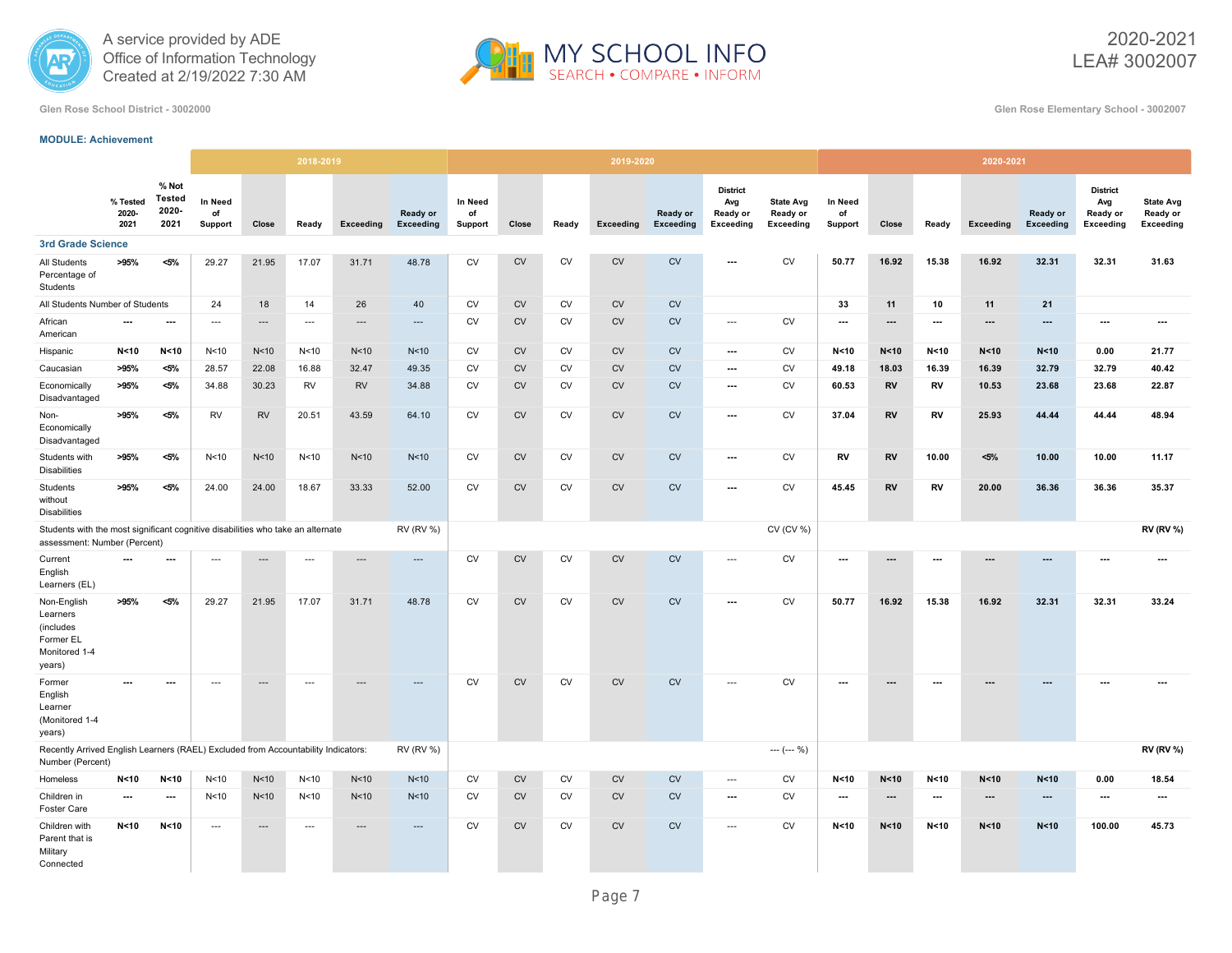



|                        |                           |                                  |                          |                 | 2018-2019       |                 |                       |                          |           |           | 2019-2020 |                       |                                                 |                                           |                          |           |           | 2020-2021              |                       |                                                 |                                           |
|------------------------|---------------------------|----------------------------------|--------------------------|-----------------|-----------------|-----------------|-----------------------|--------------------------|-----------|-----------|-----------|-----------------------|-------------------------------------------------|-------------------------------------------|--------------------------|-----------|-----------|------------------------|-----------------------|-------------------------------------------------|-------------------------------------------|
|                        | % Tested<br>2020-<br>2021 | % Not<br>Tested<br>2020-<br>2021 | In Need<br>of<br>Support | Close           | Ready           | Exceeding       | Ready or<br>Exceeding | In Need<br>of<br>Support | Close     | Ready     | Exceeding | Ready or<br>Exceeding | <b>District</b><br>Avg<br>Ready or<br>Exceeding | <b>State Avg</b><br>Ready or<br>Exceeding | In Need<br>of<br>Support | Close     | Ready     | Exceeding              | Ready or<br>Exceeding | <b>District</b><br>Avg<br>Ready or<br>Exceeding | <b>State Avg</b><br>Ready or<br>Exceeding |
| Gifted and<br>Talented | N < 10                    | N <sub>10</sub>                  | N <sub>10</sub>          | N <sub>10</sub> | N <sub>10</sub> | N <sub>10</sub> | N <sub>10</sub>       | <b>CV</b>                | <b>CV</b> | <b>CV</b> | <b>CV</b> | <b>CV</b>             | $--$                                            | <b>CV</b>                                 | N < 10                   | N < 10    | N < 10    | N < 10                 | N < 10                | 100.00                                          | 84.43                                     |
| Female<br>Students     | >95%                      | $< 5\%$                          | 33.33                    | <b>RV</b>       | <b>RV</b>       | 23.81           | 42.86                 | <b>CV</b>                | <b>CV</b> | <b>CV</b> | <b>CV</b> | <b>CV</b>             | $---$                                           | <b>CV</b>                                 | 53.33                    | <b>RV</b> | <b>RV</b> | 20.00                  | 30.00                 | 30.00                                           | 31.03                                     |
| Male Students          | >95%                      | $< 5\%$                          | 25.00                    | <b>RV</b>       | <b>RV</b>       | 40.00           | 55.00                 | <b>CV</b>                | CV        | <b>CV</b> | <b>CV</b> | <b>CV</b>             | $---$                                           | <b>CV</b>                                 | 48.57                    | <b>RV</b> | <b>RV</b> | 14.29                  | 34.29                 | 34.29                                           | 32.19                                     |
| Migrant                | ---                       | $\cdots$                         | $---$                    | $- - -$         | $---$           | ---             | $---$                 | CV                       | <b>CV</b> | <b>CV</b> | <b>CV</b> | <b>CV</b>             | $---$                                           | CV                                        | $\cdots$                 | $\cdots$  | ---       | $\qquad \qquad \cdots$ | $--$                  | $--$                                            | $--$                                      |

N<10 is shown instead of a value if there are fewer than ten students is a subgroup. RV is Restricted Value. RV is used instead of a value so that information identifiable for individual students will not be shown.

CV is shown instead of a value because ACT Aspire and Dynamic Learning Maps assessments were not given in school year 2019-2020 due to the COVID-19 outbreak.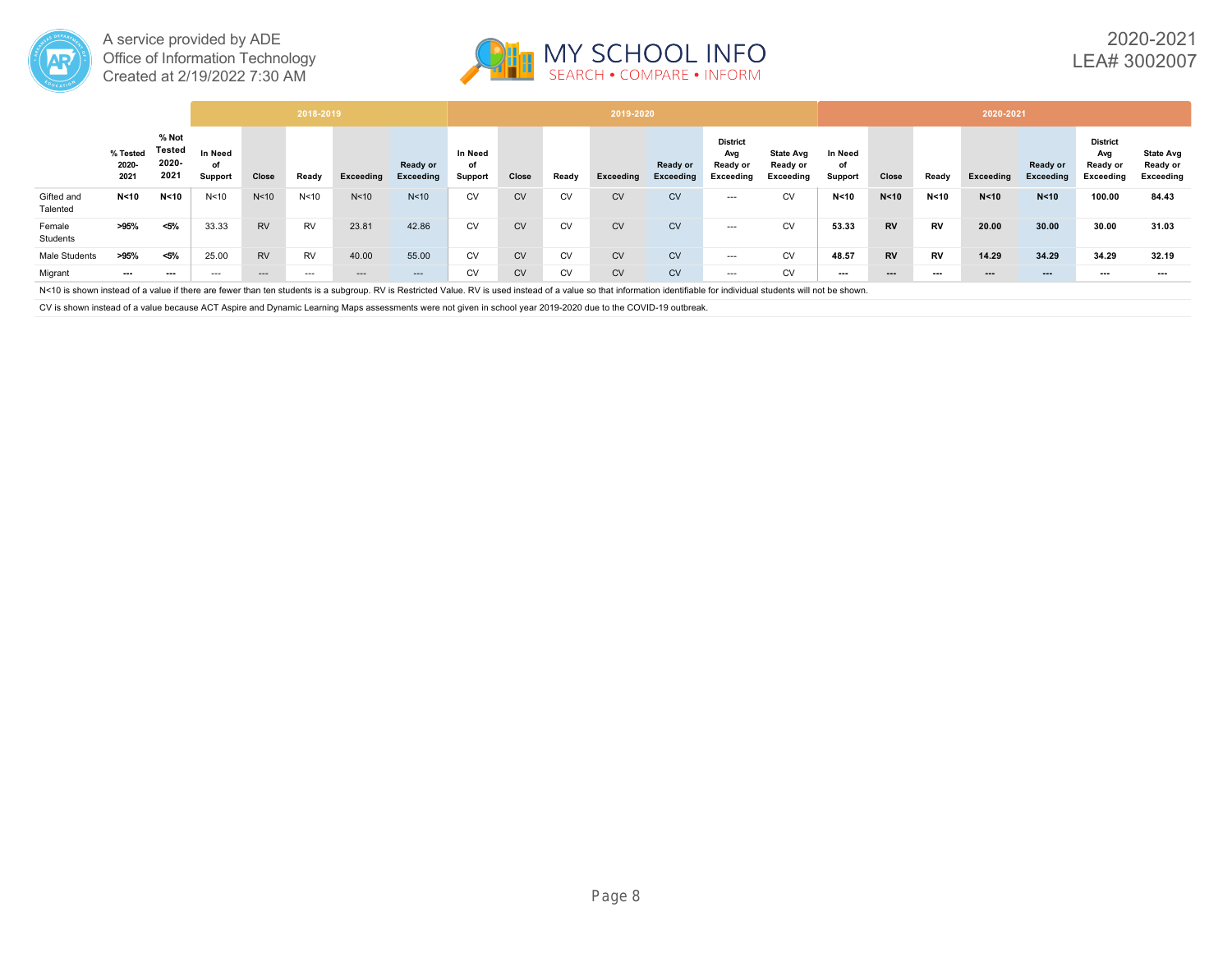



2020-2021 LEA# 3002007

**Glen Rose School District - 3002000 Glen Rose Elementary School - 3002007**

#### **MODULE: Achievement**

|                                                                                                                 |                           |                                         |                          |                          | 2018-2019                |                 |                       |                          |            |           | 2019-2020 |                              |                                                 |                                           |                                 |                 |                          | 2020-2021                |                              |                                                 |                                                  |
|-----------------------------------------------------------------------------------------------------------------|---------------------------|-----------------------------------------|--------------------------|--------------------------|--------------------------|-----------------|-----------------------|--------------------------|------------|-----------|-----------|------------------------------|-------------------------------------------------|-------------------------------------------|---------------------------------|-----------------|--------------------------|--------------------------|------------------------------|-------------------------------------------------|--------------------------------------------------|
|                                                                                                                 | % Tested<br>2020-<br>2021 | % Not<br><b>Tested</b><br>2020-<br>2021 | In Need<br>of<br>Support | Close                    | Ready                    | Exceeding       | Ready or<br>Exceeding | In Need<br>of<br>Support | Close      | Ready     | Exceeding | Ready or<br><b>Exceeding</b> | <b>District</b><br>Avg<br>Ready or<br>Exceeding | <b>State Avg</b><br>Ready or<br>Exceeding | <b>In Need</b><br>of<br>Support | Close           | Ready                    | Exceeding                | Ready or<br><b>Exceeding</b> | <b>District</b><br>Avg<br>Ready or<br>Exceeding | <b>State Avg</b><br>Ready or<br><b>Exceeding</b> |
| 4th Grade English Language Arts (ELA)                                                                           |                           |                                         |                          |                          |                          |                 |                       |                          |            |           |           |                              |                                                 |                                           |                                 |                 |                          |                          |                              |                                                 |                                                  |
| All Students<br>Percentage of<br>Students                                                                       | >95%                      | $< 5\%$                                 | 49.28                    | ${\sf RV}$               | 21.74                    | <b>RV</b>       | 33.33                 | CV                       | ${\rm CV}$ | CV        | CV        | CV                           | $\overline{\phantom{a}}$                        | <b>CV</b>                                 | 37.18                           | 23.08           | 17.95                    | 21.79                    | 39.74                        | 39.74                                           | 36.18                                            |
| All Students Number of Students                                                                                 |                           |                                         | 34                       | <b>RV</b>                | 15                       | <b>RV</b>       | 23                    | <b>CV</b>                | ${\sf CV}$ | <b>CV</b> | <b>CV</b> | CV                           |                                                 |                                           | 29                              | 18              | 14                       | 17                       | 31                           |                                                 |                                                  |
| African<br>American                                                                                             | N <sub>10</sub>           | N < 10                                  | $\overline{\phantom{a}}$ | $---$                    | $---$                    | ---             | ---                   | <b>CV</b>                | CV         | <b>CV</b> | CV        | <b>CV</b>                    | $\hspace{0.05cm} \ldots$                        | <b>CV</b>                                 | N < 10                          | N <sub>10</sub> | N < 10                   | N < 10                   | N < 10                       | 0.00                                            | 15.16                                            |
| Hispanic                                                                                                        | N<10                      | N <sub>10</sub>                         | N <sub>10</sub>          | N<10                     | N <sub>10</sub>          | N <sub>10</sub> | N <sub>10</sub>       | <b>CV</b>                | CV         | <b>CV</b> | CV        | <b>CV</b>                    | $\cdots$                                        | CV                                        | N < 10                          | N <sub>10</sub> | N < 10                   | N < 10                   | N < 10                       | 0.00                                            | 29.11                                            |
| Caucasian                                                                                                       | >95%                      | $< 5\%$                                 | 49.18                    | <b>RV</b>                | 22.95                    | <b>RV</b>       | 34.43                 | <b>CV</b>                | <b>CV</b>  | <b>CV</b> | <b>CV</b> | <b>CV</b>                    | $\overline{\phantom{a}}$                        | <b>CV</b>                                 | 35.21                           | 21.13           | 19.72                    | 23.94                    | 43.66                        | 43.66                                           | 44.56                                            |
| Economically<br>Disadvantaged                                                                                   | >95%                      | <5%                                     | 56.52                    | <b>RV</b>                | 21.74                    | <b>RV</b>       | 28.26                 | <b>CV</b>                | <b>CV</b>  | <b>CV</b> | <b>CV</b> | <b>CV</b>                    | $\overline{\phantom{a}}$                        | <b>CV</b>                                 | 38.30                           | 23.40           | RV                       | RV                       | 38.30                        | 38.30                                           | 26.52                                            |
| Non-<br>Economically<br>Disadvantaged                                                                           | >95%                      | $< 5\%$                                 | <b>RV</b>                | <b>RV</b>                | 21.74                    | 21.74           | 43.48                 | <b>CV</b>                | <b>CV</b>  | CV        | <b>CV</b> | <b>CV</b>                    | $\sim$                                          | <b>CV</b>                                 | 35.48                           | <b>RV</b>       | RV                       | 25.81                    | 41.94                        | 41.94                                           | 54.90                                            |
| Students with<br><b>Disabilities</b>                                                                            | N < 10                    | N < 10                                  | <b>RV</b>                | <b>RV</b>                | 23.08                    | $< 5\%$         | 23.08                 | <b>CV</b>                | <b>CV</b>  | <b>CV</b> | CV        | <b>CV</b>                    | $\sim$                                          | <b>CV</b>                                 | N < 10                          | N < 10          | N < 10                   | N < 10                   | N < 10                       | 22.22                                           | 8.09                                             |
| Students<br>without<br><b>Disabilities</b>                                                                      | >95%                      | $< 5\%$                                 | 44.64                    | <b>RV</b>                | 21.43                    | <b>RV</b>       | 35.71                 | CV                       | CV         | CV        | <b>CV</b> | CV                           | $\overline{\phantom{a}}$                        | CV                                        | 31.88                           | 26.09           | 18.84                    | 23.19                    | 42.03                        | 42.03                                           | 41.16                                            |
| Students with the most significant cognitive disabilities who take an alternate<br>assessment: Number (Percent) |                           |                                         |                          |                          |                          |                 | <b>RV (RV %)</b>      |                          |            |           |           |                              |                                                 | CV (CV %)                                 |                                 |                 |                          |                          |                              |                                                 | <b>RV (RV %)</b>                                 |
| Current<br>English<br>Learners (EL)                                                                             | $\overline{\phantom{a}}$  | ---                                     | $\overline{\phantom{a}}$ | $---$                    | $\overline{a}$           | ---             | ---                   | <b>CV</b>                | <b>CV</b>  | <b>CV</b> | CV        | <b>CV</b>                    | $\overline{\phantom{a}}$                        | <b>CV</b>                                 | ---                             | ---             | ---                      | $\overline{\phantom{a}}$ | ---                          | ---                                             | ---                                              |
| Non-English<br>Learners<br>(includes<br>Former EL<br>Monitored 1-4<br>years)                                    | >95%                      | $< 5\%$                                 | 49.28                    | <b>RV</b>                | 21.74                    | <b>RV</b>       | 33.33                 | <b>CV</b>                | CV         | CV        | <b>CV</b> | CV                           | $\overline{\phantom{a}}$                        | CV                                        | 36.36                           | 23.38           | 18.18                    | 22.08                    | 40.26                        | 40.26                                           | 37.65                                            |
| Former<br>English<br>Learner<br>Monitored 1-4<br>years)                                                         | ---                       | $\overline{\phantom{a}}$                | $\hspace{0.05cm} \ldots$ | $\hspace{0.05cm} \cdots$ | $\overline{\phantom{a}}$ |                 | ---                   | <b>CV</b>                | CV         | CV        | CV        | <b>CV</b>                    | $\overline{\phantom{a}}$                        | CV                                        | ---                             | ---             | $\hspace{0.05cm} \cdots$ |                          |                              | ---                                             |                                                  |
| Recently Arrived English Learners (RAEL) Excluded from Accountability Indicators:<br>Number (Percent)           |                           |                                         |                          |                          |                          |                 | <b>RV (RV %)</b>      |                          |            |           |           |                              |                                                 | $--- (-0)$                                |                                 |                 |                          |                          |                              |                                                 | <b>RV (RV %)</b>                                 |
| Homeless                                                                                                        | N < 10                    | N < 10                                  | N <sub>10</sub>          | N<10                     | N <sub>10</sub>          | N <sub>10</sub> | N <sub>10</sub>       | <b>CV</b>                | CV         | CV        | CV        | ${\sf CV}$                   | $\overline{\phantom{a}}$                        | CV                                        | N <sub>10</sub>                 | N < 10          | N <sub>10</sub>          | N < 10                   | N < 10                       | 0.00                                            | 22.18                                            |
| Children in<br>Foster Care                                                                                      | ---                       | $\hspace{0.05cm} \ldots$                | N<10                     | N<10                     | N <sub>10</sub>          | N <sub>10</sub> | N <sub>10</sub>       | <b>CV</b>                | CV         | CV        | CV        | CV                           | $\hspace{0.05cm} \ldots$                        | <b>CV</b>                                 | $\hspace{0.05cm} \ldots$        | ---             | $\ldots$                 | ---                      | ---                          | ---                                             | $\overline{a}$                                   |
| Children with<br>Parent that is<br>Military<br>Connected                                                        | N <sub>10</sub>           | N < 10                                  | N <sub>10</sub>          | N<10                     | N <sub>10</sub>          | N <sub>10</sub> | N <sub>10</sub>       | <b>CV</b>                | CV         | <b>CV</b> | CV        | <b>CV</b>                    | $\overline{\phantom{a}}$                        | <b>CV</b>                                 | N < 10                          | N <sub>10</sub> | N < 10                   | N < 10                   | N < 10                       | 100.00                                          | 46.65                                            |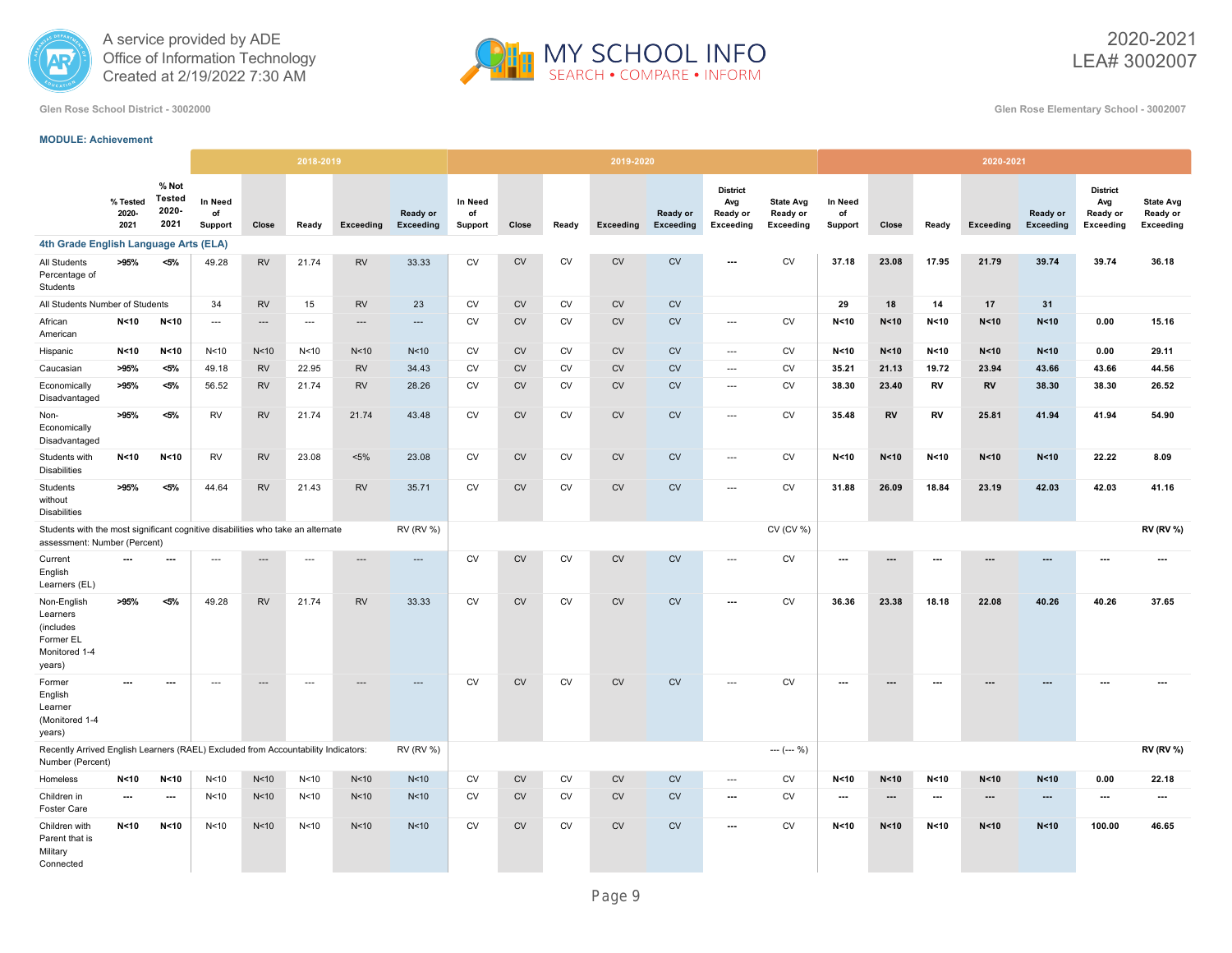



|                        |                           |                                  |                          |                 | 2018-2019       |                 |                       |                          |           |           | 2019-2020 |                       |                                                 |                                           |                          |           |           | 2020-2021              |                       |                                                 |                                           |
|------------------------|---------------------------|----------------------------------|--------------------------|-----------------|-----------------|-----------------|-----------------------|--------------------------|-----------|-----------|-----------|-----------------------|-------------------------------------------------|-------------------------------------------|--------------------------|-----------|-----------|------------------------|-----------------------|-------------------------------------------------|-------------------------------------------|
|                        | % Tested<br>2020-<br>2021 | % Not<br>Tested<br>2020-<br>2021 | In Need<br>of<br>Support | Close           | Ready           | Exceeding       | Ready or<br>Exceeding | In Need<br>of<br>Support | Close     | Ready     | Exceeding | Ready or<br>Exceeding | <b>District</b><br>Avg<br>Ready or<br>Exceeding | <b>State Avg</b><br>Ready or<br>Exceeding | In Need<br>of<br>Support | Close     | Ready     | Exceeding              | Ready or<br>Exceeding | <b>District</b><br>Avg<br>Ready or<br>Exceeding | <b>State Avg</b><br>Ready or<br>Exceeding |
| Gifted and<br>Talented | N < 10                    | N <sub>10</sub>                  | N <sub>10</sub>          | N <sub>10</sub> | N <sub>10</sub> | N <sub>10</sub> | N <sub>10</sub>       | <b>CV</b>                | <b>CV</b> | <b>CV</b> | <b>CV</b> | <b>CV</b>             | ---                                             | <b>CV</b>                                 | N < 10                   | N < 10    | N < 10    | N < 10                 | N < 10                | 100.00                                          | 84.87                                     |
| Female<br>Students     | >95%                      | $< 5\%$                          | 48.15                    | <b>RV</b>       | <b>RV</b>       | 18.52           | 33.33                 | <b>CV</b>                | <b>CV</b> | <b>CV</b> | <b>CV</b> | <b>CV</b>             | ---                                             | <b>CV</b>                                 | <b>RV</b>                | 28.95     | <b>RV</b> | 26.32                  | 50.00                 | 50.00                                           | 40.72                                     |
| Male Students          | >95%                      | $< 5\%$                          | 50.00                    | <b>RV</b>       | 26.19           | <b>RV</b>       | 33.33                 | <b>CV</b>                | CV        | <b>CV</b> | <b>CV</b> | <b>CV</b>             | ---                                             | <b>CV</b>                                 | 52.50                    | <b>RV</b> | <b>RV</b> | 17.50                  | 30.00                 | 30.00                                           | 31.85                                     |
| Migrant                | ---                       | $\cdots$                         | $---$                    | $- - -$         | $---$           | ---             | $---$                 | <b>CV</b>                | <b>CV</b> | <b>CV</b> | <b>CV</b> | <b>CV</b>             | $---$                                           | CV                                        | $\cdots$                 | $\cdots$  | ---       | $\qquad \qquad \cdots$ | $--$                  | $--$                                            | $--$                                      |

N<10 is shown instead of a value if there are fewer than ten students is a subgroup. RV is Restricted Value. RV is used instead of a value so that information identifiable for individual students will not be shown.

CV is shown instead of a value because ACT Aspire and Dynamic Learning Maps assessments were not given in school year 2019-2020 due to the COVID-19 outbreak.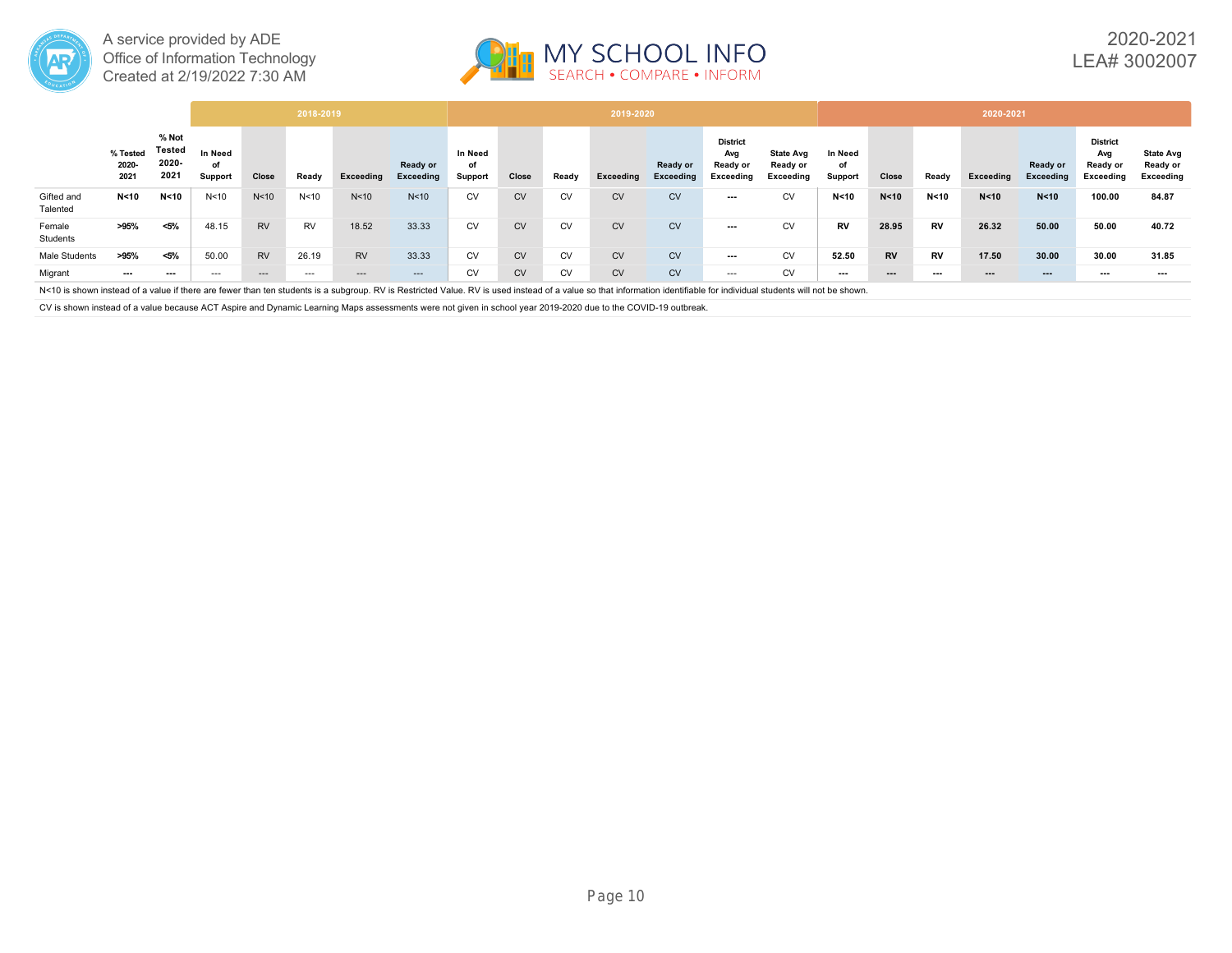



2020-2021 LEA# 3002007

**Glen Rose School District - 3002000 Glen Rose Elementary School - 3002007**

#### **MODULE: Achievement**

|                                                                                                                 |                           |                                         |                          |                          | 2018-2019       |                 |                          |                          |            |           | 2019-2020 |                       |                                                        |                                           |                          |                          |                          | 2020-2021                |                              |                                                        |                                                  |
|-----------------------------------------------------------------------------------------------------------------|---------------------------|-----------------------------------------|--------------------------|--------------------------|-----------------|-----------------|--------------------------|--------------------------|------------|-----------|-----------|-----------------------|--------------------------------------------------------|-------------------------------------------|--------------------------|--------------------------|--------------------------|--------------------------|------------------------------|--------------------------------------------------------|--------------------------------------------------|
|                                                                                                                 | % Tested<br>2020-<br>2021 | % Not<br><b>Tested</b><br>2020-<br>2021 | In Need<br>of<br>Support | Close                    | Ready           | Exceeding       | Ready or<br>Exceeding    | In Need<br>of<br>Support | Close      | Ready     | Exceeding | Ready or<br>Exceeding | <b>District</b><br>Avg<br>Ready or<br><b>Exceeding</b> | <b>State Avg</b><br>Ready or<br>Exceeding | In Need<br>of<br>Support | Close                    | Ready                    | Exceeding                | Ready or<br><b>Exceeding</b> | <b>District</b><br>Avg<br>Ready or<br><b>Exceeding</b> | <b>State Avg</b><br>Ready or<br><b>Exceeding</b> |
| <b>4th Grade Mathematics</b>                                                                                    |                           |                                         |                          |                          |                 |                 |                          |                          |            |           |           |                       |                                                        |                                           |                          |                          |                          |                          |                              |                                                        |                                                  |
| All Students<br>Percentage of<br>Students                                                                       | >95%                      | $< 5\%$                                 | <b>RV</b>                | 37.68                    | 43.48           | <b>RV</b>       | 46.38                    | <b>CV</b>                | <b>CV</b>  | <b>CV</b> | <b>CV</b> | <b>CV</b>             | $\overline{\phantom{a}}$                               | <b>CV</b>                                 | RV                       | 37.18                    | 34.62                    | <b>RV</b>                | 46.15                        | 46.15                                                  | 42.78                                            |
| All Students Number of Students                                                                                 |                           |                                         | <b>RV</b>                | 26                       | 30              | <b>RV</b>       | 32                       | <b>CV</b>                | <b>CV</b>  | <b>CV</b> | <b>CV</b> | CV                    |                                                        |                                           | RV                       | 29                       | 27                       | <b>RV</b>                | 36                           |                                                        |                                                  |
| African<br>American                                                                                             | N < 10                    | N <sub>10</sub>                         | $\cdots$                 | $\hspace{0.05cm} \ldots$ | $\cdots$        | $\cdots$        | $---$                    | <b>CV</b>                | ${\sf CV}$ | CV        | <b>CV</b> | CV                    | $---$                                                  | CV                                        | N < 10                   | N < 10                   | N < 10                   | N < 10                   | N < 10                       | 100.00                                                 | 17.04                                            |
| Hispanic                                                                                                        | N < 10                    | N <sub>10</sub>                         | N <sub>10</sub>          | N <sub>10</sub>          | N <sub>10</sub> | N<10            | N <sub>10</sub>          | <b>CV</b>                | <b>CV</b>  | <b>CV</b> | <b>CV</b> | CV                    | $\cdots$                                               | CV                                        | N < 10                   | N < 10                   | N <sub>10</sub>          | N < 10                   | N < 10                       | 40.00                                                  | 39.99                                            |
| Caucasian                                                                                                       | >95%                      | <5%                                     | <b>RV</b>                | 37.70                    | 45.90           | <b>RV</b>       | 49.18                    | <b>CV</b>                | <b>CV</b>  | <b>CV</b> | <b>CV</b> | <b>CV</b>             | ---                                                    | CV                                        | RV                       | 36.62                    | 33.80                    | RV                       | 46.48                        | 46.48                                                  | 51.81                                            |
| Economically<br>Disadvantaged                                                                                   | >95%                      | <5%                                     | <b>RV</b>                | 43.48                    | 39.13           | <b>RV</b>       | 41.30                    | <b>CV</b>                | <b>CV</b>  | <b>CV</b> | <b>CV</b> | <b>CV</b>             | $\cdots$                                               | CV                                        | RV                       | 44.68                    | 31.91                    | <b>RV</b>                | 38.30                        | 38.30                                                  | 32.80                                            |
| Non-<br>Economically<br>Disadvantaged                                                                           | >95%                      | $< 5\%$                                 | <b>RV</b>                | <b>RV</b>                | 52.17           | $< 5\%$         | 56.52                    | <b>CV</b>                | <b>CV</b>  | <b>CV</b> | <b>CV</b> | <b>CV</b>             | ---                                                    | <b>CV</b>                                 | RV                       | RV                       | 38.71                    | 19.35                    | 58.06                        | 58.06                                                  | 62.14                                            |
| Students with<br><b>Disabilities</b>                                                                            | N < 10                    | N<10                                    | RV                       | <b>RV</b>                | 23.08           | $< 5\%$         | 23.08                    | CV                       | <b>CV</b>  | CV        | <b>CV</b> | CV                    | ---                                                    | <b>CV</b>                                 | N < 10                   | N < 10                   | N < 10                   | N < 10                   | N < 10                       | 22.22                                                  | 14.08                                            |
| Students<br>without<br><b>Disabilities</b>                                                                      | >95%                      | $< 5\%$                                 | <b>RV</b>                | 39.29                    | 48.21           | <b>RV</b>       | 51.79                    | <b>CV</b>                | <b>CV</b>  | <b>CV</b> | <b>CV</b> | CV                    | $\sim$                                                 | <b>CV</b>                                 | RV                       | 37.68                    | 36.23                    | <b>RV</b>                | 49.28                        | 49.28                                                  | 47.87                                            |
| Students with the most significant cognitive disabilities who take an alternate<br>assessment: Number (Percent) |                           |                                         |                          |                          |                 |                 | <b>RV (RV %)</b>         |                          |            |           |           |                       |                                                        | CV (CV %)                                 |                          |                          |                          |                          |                              |                                                        | <b>RV (RV %)</b>                                 |
| Current<br>English<br>Learners (EL)                                                                             | ---                       | ---                                     | $\overline{\phantom{a}}$ | $---$                    | $---$           | $---$           | $\overline{\phantom{a}}$ | <b>CV</b>                | <b>CV</b>  | <b>CV</b> | <b>CV</b> | <b>CV</b>             | $\overline{\phantom{a}}$                               | CV                                        | ---                      | ---                      | $\overline{\phantom{a}}$ | $---$                    | ---                          | $\overline{\phantom{a}}$                               | ---                                              |
| Non-English<br>Learners<br>(includes<br>Former EL<br>Monitored 1-4<br>years)                                    | >95%                      | <5%                                     | <b>RV</b>                | 37.68                    | 43.48           | <b>RV</b>       | 46.38                    | <b>CV</b>                | <b>CV</b>  | <b>CV</b> | <b>CV</b> | <b>CV</b>             | $\overline{\phantom{a}}$                               | <b>CV</b>                                 | RV                       | 36.36                    | 35.06                    | <b>RV</b>                | 46.75                        | 46.75                                                  | 43.39                                            |
| Former<br>English<br>Learner<br>(Monitored 1-4<br>years)                                                        |                           | ---                                     | $\hspace{0.05cm} \ldots$ | $\cdots$                 | $\ldots$        |                 | ---                      | <b>CV</b>                | ${\sf CV}$ | CV        | <b>CV</b> | ${\sf CV}$            | $\overline{\phantom{a}}$                               | CV                                        | ---                      | ---                      | ---                      |                          |                              |                                                        |                                                  |
| Recently Arrived English Learners (RAEL) Excluded from Accountability Indicators:<br>Number (Percent)           |                           |                                         |                          |                          |                 |                 | <b>RV (RV %)</b>         |                          |            |           |           |                       |                                                        | $--- (--- %)$                             |                          |                          |                          |                          |                              |                                                        | <b>RV (RV %)</b>                                 |
| Homeless                                                                                                        | N <sub>10</sub>           | N <sub>10</sub>                         | N<10                     | N<10                     | N <sub>10</sub> | N <sub>10</sub> | N <sub>10</sub>          | CV                       | <b>CV</b>  | CV        | <b>CV</b> | <b>CV</b>             | $\overline{\phantom{a}}$                               | CV                                        | N <sub>10</sub>          | N <sub>10</sub>          | N <sub>10</sub>          | N < 10                   | N < 10                       | 0.00                                                   | 30.80                                            |
| Children in<br>Foster Care                                                                                      | ---                       | $\ldots$                                | N < 10                   | N<10                     | N < 10          | N <sub>10</sub> | N<10                     | CV                       | ${\sf CV}$ | CV        | <b>CV</b> | <b>CV</b>             | $\ldots$                                               | CV                                        | ---                      | $\hspace{0.05cm} \cdots$ | $\ldots$                 | $\overline{\phantom{a}}$ | ---                          | ---                                                    | $\overline{a}$                                   |
| Children with<br>Parent that is<br>Military<br>Connected                                                        | N < 10                    | N <sub>10</sub>                         | N <sub>10</sub>          | N <sub>10</sub>          | N <sub>10</sub> | N <sub>10</sub> | N <sub>10</sub>          | <b>CV</b>                | <b>CV</b>  | <b>CV</b> | <b>CV</b> | ${\sf CV}$            | $\ldots$                                               | <b>CV</b>                                 | N <sub>10</sub>          | N < 10                   | N <sub>10</sub>          | N < 10                   | N < 10                       | 100.00                                                 | 54.45                                            |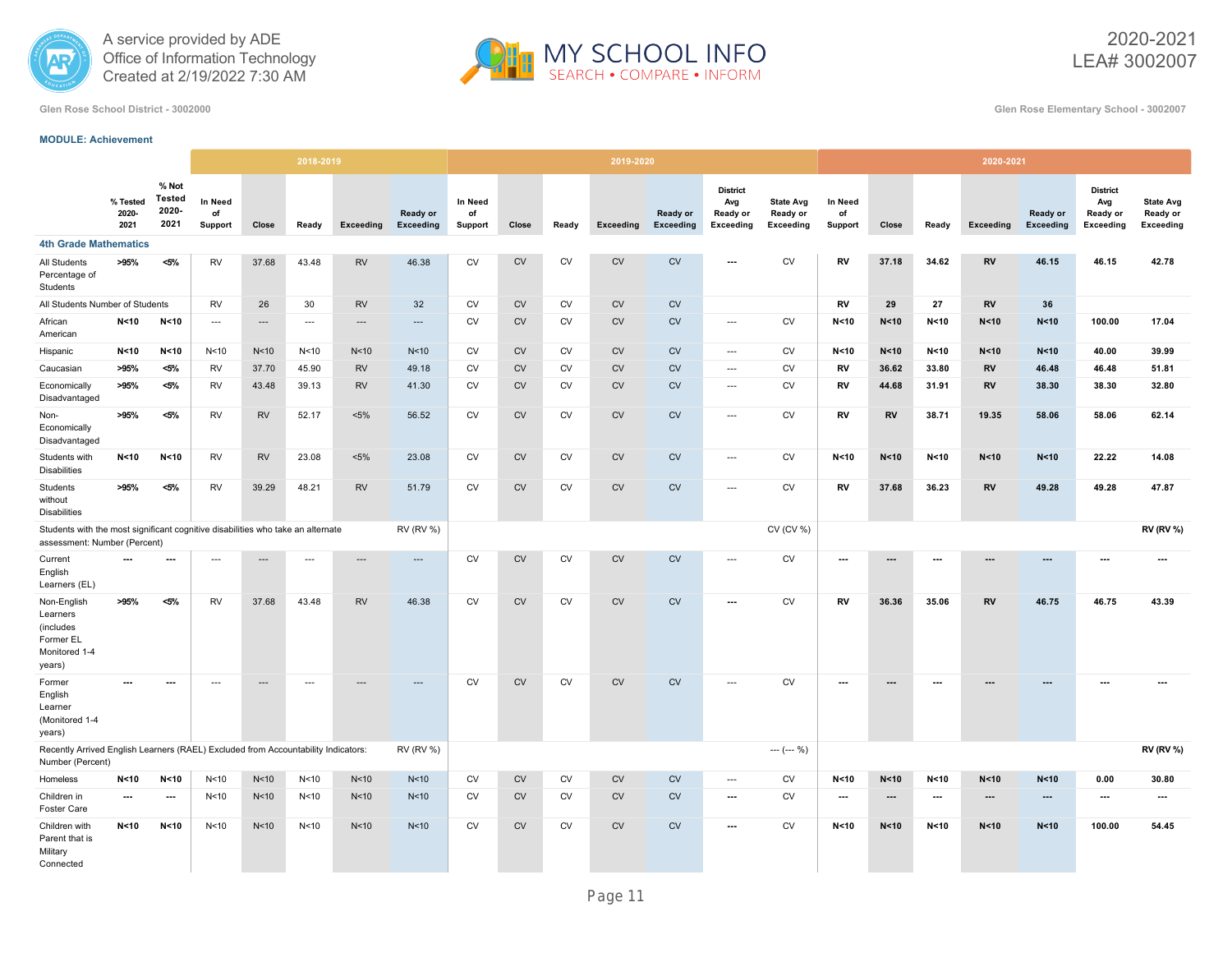



|                        |                           |                                  |                          |                 | 2018-2019       |                 |                       |                          |           |           | 2019-2020 |                       |                                                 |                                           |                          |          |        | 2020-2021              |                       |                                                 |                                           |
|------------------------|---------------------------|----------------------------------|--------------------------|-----------------|-----------------|-----------------|-----------------------|--------------------------|-----------|-----------|-----------|-----------------------|-------------------------------------------------|-------------------------------------------|--------------------------|----------|--------|------------------------|-----------------------|-------------------------------------------------|-------------------------------------------|
|                        | % Tested<br>2020-<br>2021 | % Not<br>Tested<br>2020-<br>2021 | In Need<br>of<br>Support | Close           | Ready           | Exceeding       | Ready or<br>Exceeding | In Need<br>of<br>Support | Close     | Ready     | Exceeding | Ready or<br>Exceeding | <b>District</b><br>Avg<br>Ready or<br>Exceeding | <b>State Avg</b><br>Ready or<br>Exceeding | In Need<br>of<br>Support | Close    | Ready  | Exceeding              | Ready or<br>Exceeding | <b>District</b><br>Avg<br>Ready or<br>Exceeding | <b>State Avg</b><br>Ready or<br>Exceeding |
| Gifted and<br>Talented | N < 10                    | N <sub>10</sub>                  | N <sub>10</sub>          | N <sub>10</sub> | N <sub>10</sub> | N <sub>10</sub> | N <sub>10</sub>       | <b>CV</b>                | <b>CV</b> | <b>CV</b> | <b>CV</b> | <b>CV</b>             | ---                                             | <b>CV</b>                                 | N < 10                   | N < 10   | N < 10 | N < 10                 | N < 10                | 100.00                                          | 86.22                                     |
| Female<br>Students     | >95%                      | $< 5\%$                          | <b>RV</b>                | 40.74           | 44.44           | <b>RV</b>       | 48.15                 | <b>CV</b>                | <b>CV</b> | <b>CV</b> | <b>CV</b> | <b>CV</b>             | ---                                             | <b>CV</b>                                 | <b>RV</b>                | 44.74    | 31.58  | <b>RV</b>              | 42.11                 | 42.11                                           | 41.41                                     |
| Male Students          | >95%                      | <5%                              | <b>RV</b>                | 35.71           | 42.86           | <b>RV</b>       | 45.24                 | <b>CV</b>                | CV        | <b>CV</b> | <b>CV</b> | <b>CV</b>             | ---                                             | <b>CV</b>                                 | <b>RV</b>                | 30.00    | 37.50  | <b>RV</b>              | 50.00                 | 50.00                                           | 44.09                                     |
| Migrant                | ---                       | $\cdots$                         | $---$                    | $- - -$         | $---$           | ---             | $---$                 | CV                       | <b>CV</b> | <b>CV</b> | <b>CV</b> | <b>CV</b>             | $---$                                           | CV                                        | $\cdots$                 | $\cdots$ | ---    | $\qquad \qquad \cdots$ | $--$                  | $--$                                            | $--$                                      |

N<10 is shown instead of a value if there are fewer than ten students is a subgroup. RV is Restricted Value. RV is used instead of a value so that information identifiable for individual students will not be shown.

CV is shown instead of a value because ACT Aspire and Dynamic Learning Maps assessments were not given in school year 2019-2020 due to the COVID-19 outbreak.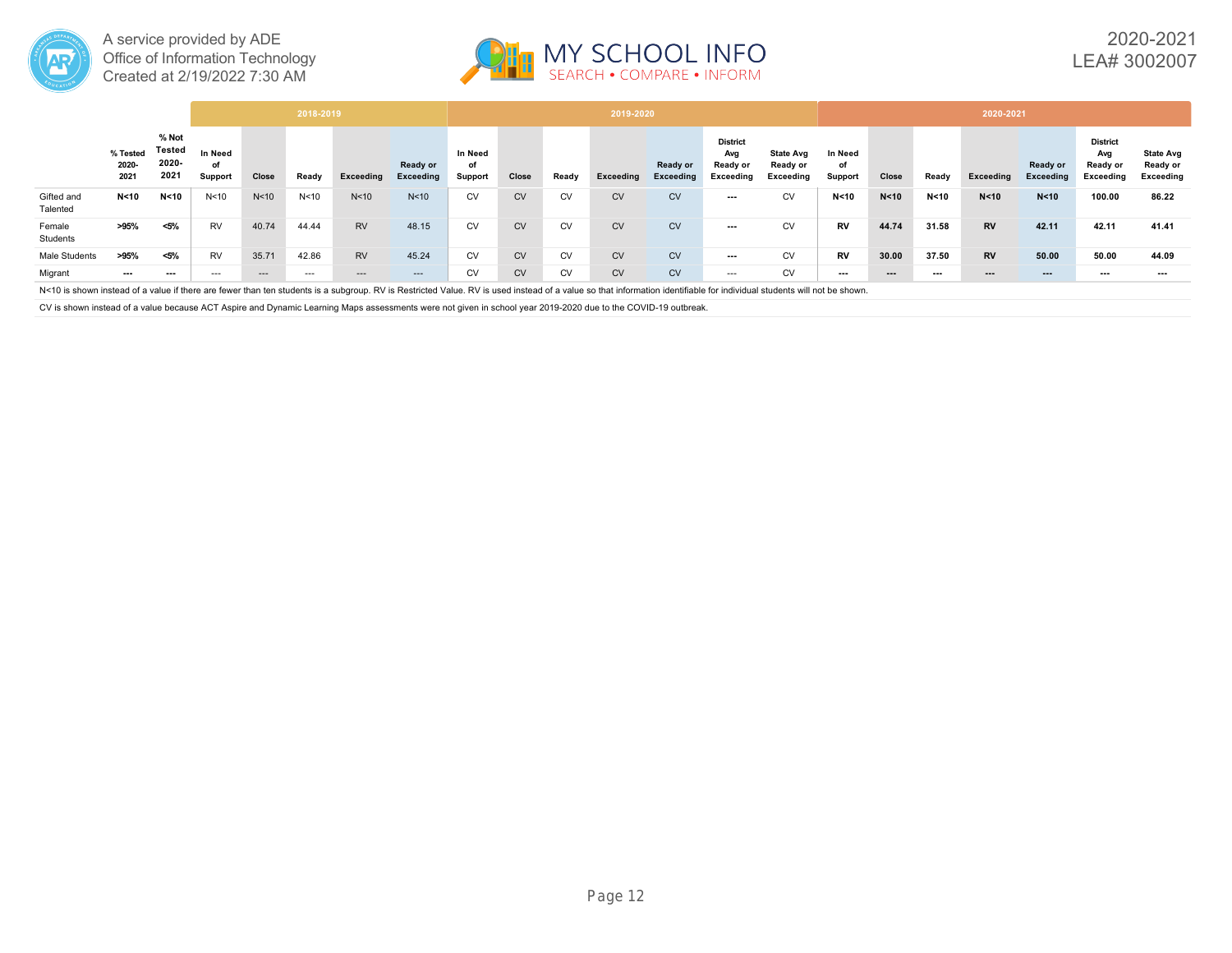



2020-2021 LEA# 3002007

**Glen Rose School District - 3002000 Glen Rose Elementary School - 3002007**

#### **MODULE: Achievement**

|                                                                                                                 |                           |                                         |                          |                          | 2018-2019                |                          |                              |                          |            |           | 2019-2020 |                              |                                                        |                                           |                          |                          |                          | 2020-2021                |                              |                                                 |                                                  |
|-----------------------------------------------------------------------------------------------------------------|---------------------------|-----------------------------------------|--------------------------|--------------------------|--------------------------|--------------------------|------------------------------|--------------------------|------------|-----------|-----------|------------------------------|--------------------------------------------------------|-------------------------------------------|--------------------------|--------------------------|--------------------------|--------------------------|------------------------------|-------------------------------------------------|--------------------------------------------------|
|                                                                                                                 | % Tested<br>2020-<br>2021 | % Not<br><b>Tested</b><br>2020-<br>2021 | In Need<br>of<br>Support | Close                    | Ready                    | Exceeding                | Ready or<br><b>Exceeding</b> | In Need<br>of<br>Support | Close      | Ready     | Exceeding | Ready or<br><b>Exceeding</b> | <b>District</b><br>Avg<br>Ready or<br><b>Exceeding</b> | <b>State Avg</b><br>Ready or<br>Exceeding | In Need<br>of<br>Support | Close                    | Ready                    | Exceeding                | Ready or<br><b>Exceeding</b> | <b>District</b><br>Avg<br>Ready or<br>Exceeding | <b>State Avg</b><br>Ready or<br><b>Exceeding</b> |
| <b>4th Grade Science</b>                                                                                        |                           |                                         |                          |                          |                          |                          |                              |                          |            |           |           |                              |                                                        |                                           |                          |                          |                          |                          |                              |                                                 |                                                  |
| All Students<br>Percentage of<br>Students                                                                       | >95%                      | $< 5\%$                                 | 34.78                    | 30.43                    | <b>RV</b>                | <b>RV</b>                | 34.78                        | ${\sf CV}$               | ${\sf CV}$ | CV        | <b>CV</b> | <b>CV</b>                    | $\overline{\phantom{a}}$                               | <b>CV</b>                                 | 32.05                    | 26.92                    | 28.21                    | 12.82                    | 41.03                        | 41.03                                           | 36.33                                            |
| All Students Number of Students                                                                                 |                           |                                         | 24                       | 21                       | <b>RV</b>                | <b>RV</b>                | 24                           | CV                       | CV         | CV        | CV        | CV                           |                                                        |                                           | 25                       | 21                       | 22                       | 10                       | 32                           |                                                 |                                                  |
| African<br>American                                                                                             | N<10                      | N < 10                                  | $\cdots$                 | $\overline{\phantom{a}}$ | $\hspace{0.05cm} \ldots$ | ---                      | $\cdots$                     | <b>CV</b>                | <b>CV</b>  | <b>CV</b> | <b>CV</b> | CV                           | $\cdots$                                               | <b>CV</b>                                 | N < 10                   | N <sub>10</sub>          | N < 10                   | N < 10                   | N < 10                       | 0.00                                            | 14.15                                            |
| Hispanic                                                                                                        | N < 10                    | N < 10                                  | N <sub>10</sub>          | N<10                     | N <sub>10</sub>          | N <sub>10</sub>          | N<10                         | <b>CV</b>                | <b>CV</b>  | <b>CV</b> | <b>CV</b> | CV                           | $\overline{\phantom{a}}$                               | <b>CV</b>                                 | N < 10                   | N <sub>10</sub>          | N < 10                   | N < 10                   | N < 10                       | 60.00                                           | 27.72                                            |
| Caucasian                                                                                                       | >95%                      | $< 5\%$                                 | <b>RV</b>                | 32.79                    | 29.51                    | <b>RV</b>                | 37.70                        | <b>CV</b>                | <b>CV</b>  | CV        | <b>CV</b> | CV                           | $\overline{\phantom{a}}$                               | CV                                        | 29.58                    | 29.58                    | 26.76                    | 14.08                    | 40.85                        | 40.85                                           | 45.81                                            |
| Economically<br>Disadvantaged                                                                                   | >95%                      | $< 5\%$                                 | 41.30                    | 30.43                    | <b>RV</b>                | <b>RV</b>                | 28.26                        | CV                       | <b>CV</b>  | CV        | <b>CV</b> | <b>CV</b>                    | $\overline{\phantom{a}}$                               | CV                                        | 34.04                    | 31.91                    | RV                       | <b>RV</b>                | 34.04                        | 34.04                                           | 26.79                                            |
| Non-<br>Economically<br>Disadvantaged                                                                           | >95%                      | $< 5\%$                                 | <b>RV</b>                | <b>RV</b>                | 39.13                    | 8.70                     | 47.83                        | CV                       | <b>CV</b>  | <b>CV</b> | <b>CV</b> | ${\sf CV}$                   | $\overline{\phantom{a}}$                               | CV                                        | <b>RV</b>                | <b>RV</b>                | 35.48                    | 16.13                    | 51.61                        | 51.61                                           | 54.82                                            |
| Students with<br><b>Disabilities</b>                                                                            | N <sub>10</sub>           | N < 10                                  | <b>RV</b>                | <b>RV</b>                | 15.38                    | $< 5\%$                  | 15.38                        | CV                       | CV         | CV        | CV        | ${\sf CV}$                   | $\cdots$                                               | CV                                        | N < 10                   | N < 10                   | N <sub>10</sub>          | N < 10                   | N < 10                       | 11.11                                           | 9.47                                             |
| Students<br>without<br><b>Disabilities</b>                                                                      | >95%                      | $< 5\%$                                 | <b>RV</b>                | 33.93                    | 30.36                    | <b>RV</b>                | 39.29                        | CV                       | <b>CV</b>  | <b>CV</b> | <b>CV</b> | CV                           | $\overline{\phantom{a}}$                               | CV                                        | 26.09                    | 28.99                    | 30.43                    | 14.49                    | 44.93                        | 44.93                                           | 41.09                                            |
| Students with the most significant cognitive disabilities who take an alternate<br>assessment: Number (Percent) |                           |                                         |                          |                          |                          |                          | <b>RV (RV %)</b>             |                          |            |           |           |                              |                                                        | CV (CV %)                                 |                          |                          |                          |                          |                              |                                                 | <b>RV (RV %)</b>                                 |
| Current<br>English<br>Learners (EL)                                                                             | $\overline{\phantom{a}}$  | ---                                     | ---                      | $\overline{\phantom{a}}$ | ---                      | $\overline{\phantom{a}}$ | $\overline{\phantom{a}}$     | <b>CV</b>                | <b>CV</b>  | <b>CV</b> | CV        | CV                           | ---                                                    | ${\sf CV}$                                |                          | ---                      | ---                      |                          | ---                          |                                                 | $\overline{a}$                                   |
| Non-English<br>Learners<br>(includes<br>Former EL<br>Monitored 1-4<br>years)                                    | >95%                      | $< 5\%$                                 | 34.78                    | 30.43                    | <b>RV</b>                | <b>RV</b>                | 34.78                        | <b>CV</b>                | <b>CV</b>  | <b>CV</b> | <b>CV</b> | <b>CV</b>                    | $\overline{\phantom{a}}$                               | <b>CV</b>                                 | 31.17                    | 27.27                    | 28.57                    | 12.99                    | 41.56                        | 41.56                                           | 38.03                                            |
| Former<br>English<br>Learner<br>(Monitored 1-4<br>years)                                                        | ---                       | $\hspace{0.05cm} \ldots$                | $\hspace{0.05cm} \ldots$ | $\hspace{1.5cm} \cdots$  | $\hspace{0.05cm} \ldots$ |                          | ---                          | <b>CV</b>                | <b>CV</b>  | <b>CV</b> | <b>CV</b> | CV                           | $\overline{\phantom{a}}$                               | <b>CV</b>                                 | $\hspace{0.05cm} \cdots$ | ---                      | ---                      |                          |                              | ---                                             | ---                                              |
| Recently Arrived English Learners (RAEL) Excluded from Accountability Indicators:<br>Number (Percent)           |                           |                                         |                          |                          |                          |                          | <b>RV (RV %)</b>             |                          |            |           |           |                              |                                                        | $--- (--- %)$                             |                          |                          |                          |                          |                              |                                                 | <b>RV (RV %)</b>                                 |
| Homeless                                                                                                        | N < 10                    | N<10                                    | N <sub>10</sub>          | N<10                     | N <sub>10</sub>          | N <sub>10</sub>          | N <sub>10</sub>              | <b>CV</b>                | <b>CV</b>  | <b>CV</b> | <b>CV</b> | CV                           | $\overline{\phantom{a}}$                               | <b>CV</b>                                 | N < 10                   | N < 10                   | N < 10                   | N < 10                   | N < 10                       | 0.00                                            | 24.18                                            |
| Children in<br>Foster Care                                                                                      | $\overline{\phantom{a}}$  | $\cdots$                                | N <sub>10</sub>          | N<10                     | N <sub>10</sub>          | N <sub>10</sub>          | N<10                         | CV                       | CV         | CV        | <b>CV</b> | CV                           | $\hspace{0.05cm} \ldots$                               | ${\sf CV}$                                | $\hspace{0.05cm} \ldots$ | $\overline{\phantom{a}}$ | $\overline{\phantom{a}}$ | $\overline{\phantom{a}}$ | $\hspace{0.05cm} \ldots$     | $\overline{\phantom{a}}$                        | $---$                                            |
| Children with<br>Parent that is<br>Military<br>Connected                                                        | N<10                      | N < 10                                  | N < 10                   | N<10                     | N <sub>10</sub>          | N <sub>10</sub>          | N<10                         | <b>CV</b>                | <b>CV</b>  | <b>CV</b> | <b>CV</b> | <b>CV</b>                    | $\hspace{0.05cm} \ldots$                               | CV                                        | N < 10                   | N < 10                   | N < 10                   | N < 10                   | N < 10                       | 100.00                                          | 50.30                                            |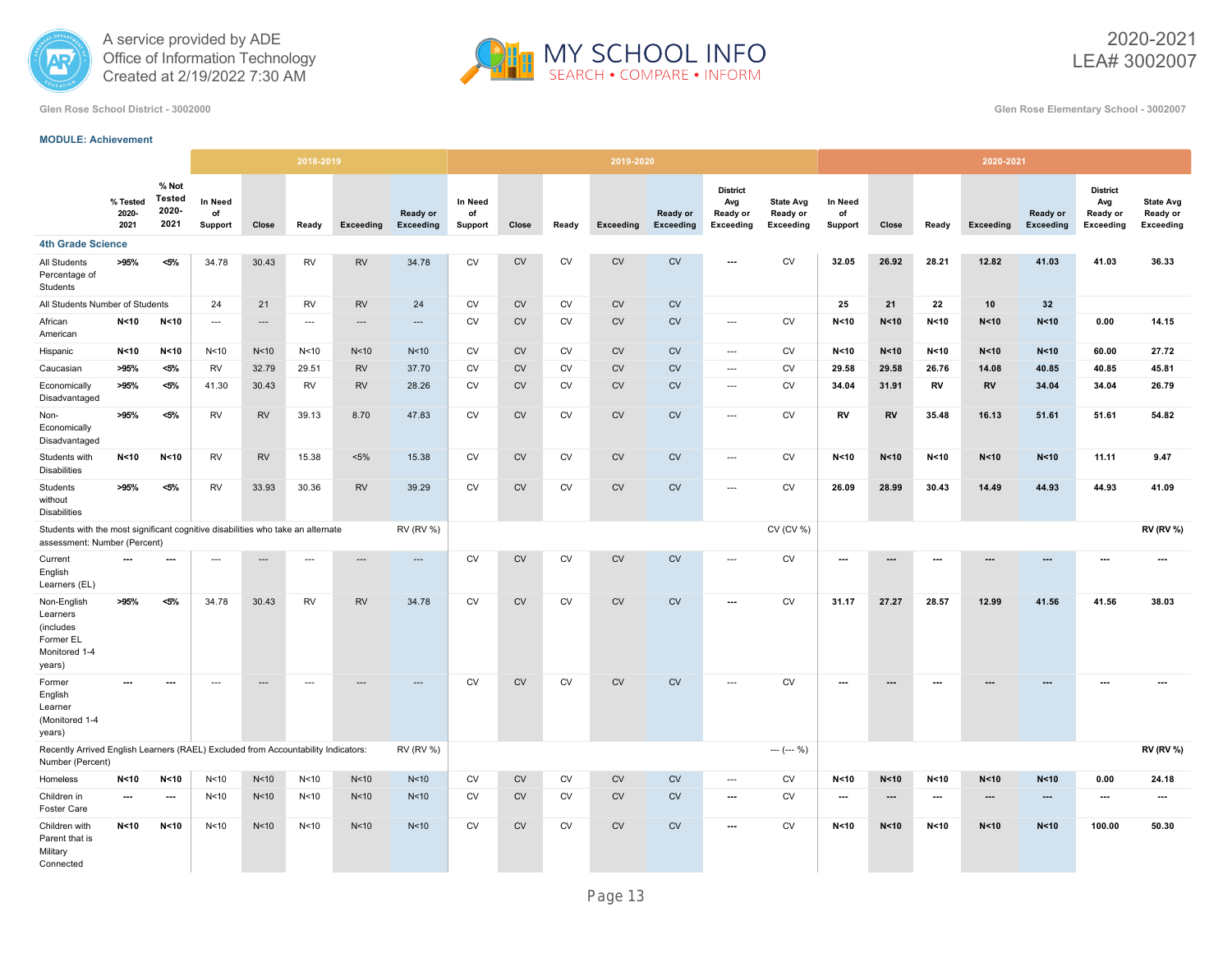



|                        |                           |                                  |                          |                 | 2018-2019       |                 |                       |                          |           |           | 2019-2020 |                       |                                                 |                                           |                          |           |        | 2020-2021              |                       |                                                 |                                           |
|------------------------|---------------------------|----------------------------------|--------------------------|-----------------|-----------------|-----------------|-----------------------|--------------------------|-----------|-----------|-----------|-----------------------|-------------------------------------------------|-------------------------------------------|--------------------------|-----------|--------|------------------------|-----------------------|-------------------------------------------------|-------------------------------------------|
|                        | % Tested<br>2020-<br>2021 | % Not<br>Tested<br>2020-<br>2021 | In Need<br>οf<br>Support | Close           | Ready           | Exceeding       | Ready or<br>Exceeding | In Need<br>of<br>Support | Close     | Ready     | Exceeding | Ready or<br>Exceeding | <b>District</b><br>Avg<br>Ready or<br>Exceeding | <b>State Avg</b><br>Ready or<br>Exceeding | In Need<br>of<br>Support | Close     | Ready  | Exceeding              | Ready or<br>Exceeding | <b>District</b><br>Avg<br>Ready or<br>Exceeding | <b>State Avg</b><br>Ready or<br>Exceeding |
| Gifted and<br>Talented | N < 10                    | N <sub>10</sub>                  | N <sub>10</sub>          | N <sub>10</sub> | N <sub>10</sub> | N <sub>10</sub> | N <sub>10</sub>       | <b>CV</b>                | <b>CV</b> | <b>CV</b> | <b>CV</b> | <b>CV</b>             | ---                                             | <b>CV</b>                                 | N < 10                   | N < 10    | N < 10 | N < 10                 | N < 10                | 100.00                                          | 84.65                                     |
| Female<br>Students     | >95%                      | <5%                              | <b>RV</b>                | 40.74           | <b>RV</b>       | 7.41            | 33.33                 | <b>CV</b>                | <b>CV</b> | <b>CV</b> | <b>CV</b> | <b>CV</b>             | ---                                             | <b>CV</b>                                 | <b>RV</b>                | 31.58     | 31.58  | <b>RV</b>              | 44.74                 | 44.74                                           | 35.36                                     |
| Male Students          | >95%                      | <5%                              | 40.48                    | <b>RV</b>       | 28.57           | <b>RV</b>       | 35.71                 | <b>CV</b>                | <b>CV</b> | <b>CV</b> | <b>CV</b> | <b>CV</b>             | ---                                             | <b>CV</b>                                 | 40.00                    | <b>RV</b> | 25.00  | <b>RV</b>              | 37.50                 | 37.50                                           | 37.25                                     |
| Migrant                | ---                       | $\cdots$                         | $---$                    | $---$           | $---$           | ---             | $---$                 | <b>CV</b>                | <b>CV</b> | <b>CV</b> | <b>CV</b> | <b>CV</b>             | $---$                                           | <b>CV</b>                                 | $\cdots$                 | $\cdots$  | ---    | $\qquad \qquad \cdots$ | $\cdots$              | $\overline{\phantom{a}}$                        | ---                                       |

N<10 is shown instead of a value if there are fewer than ten students is a subgroup. RV is Restricted Value. RV is used instead of a value so that information identifiable for individual students will not be shown.

CV is shown instead of a value because ACT Aspire and Dynamic Learning Maps assessments were not given in school year 2019-2020 due to the COVID-19 outbreak.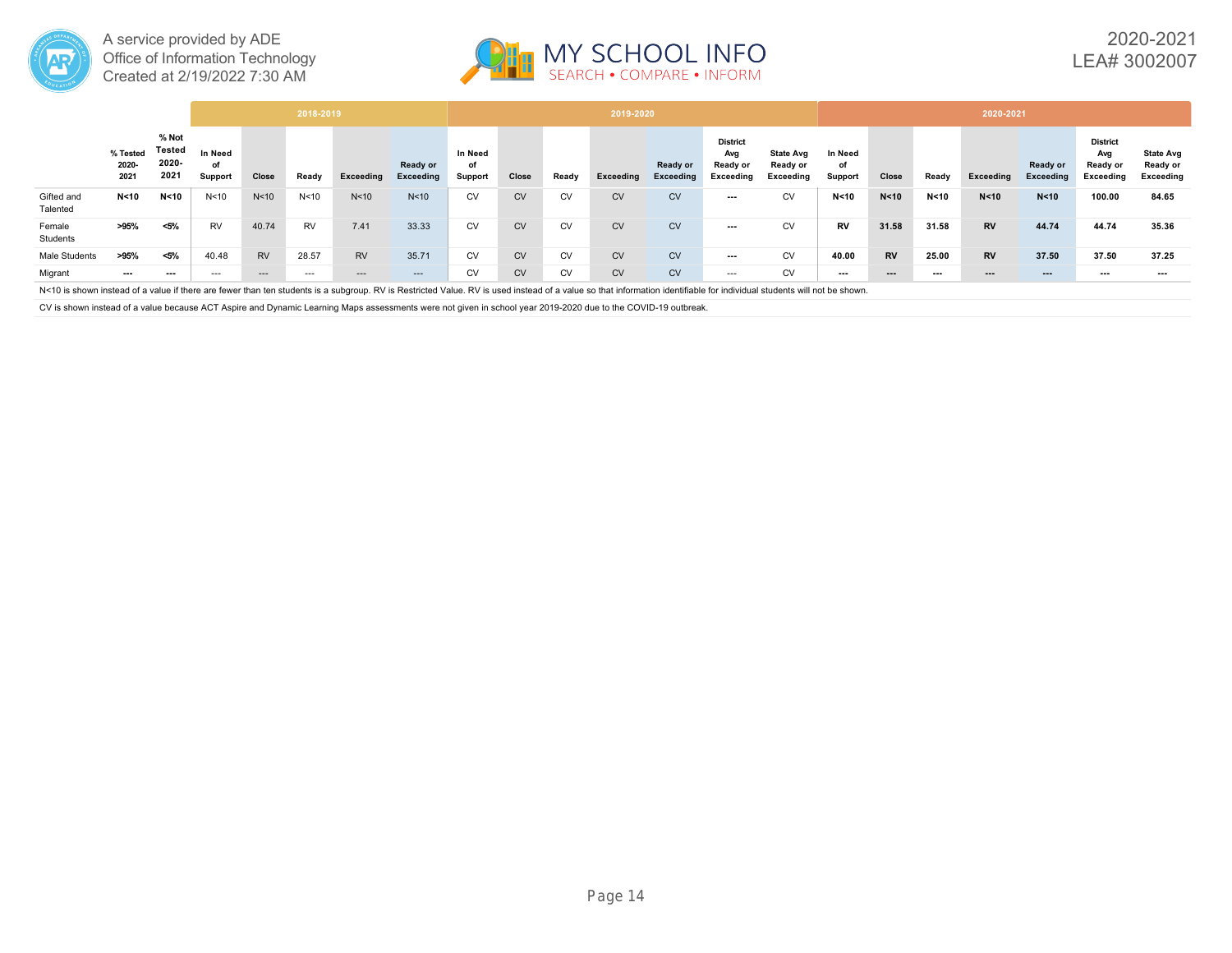



2020-2021 LEA# 3002007

**Glen Rose School District - 3002000 Glen Rose Elementary School - 3002007**

### **MODULE: Growth**

|                                                               |                                   |          | 2018-2019                                 |         |          |                       |                                   |           | 2019-2020                                 |         |           |                       |                                   |          | 2020-2021                                 |                |          |                       |
|---------------------------------------------------------------|-----------------------------------|----------|-------------------------------------------|---------|----------|-----------------------|-----------------------------------|-----------|-------------------------------------------|---------|-----------|-----------------------|-----------------------------------|----------|-------------------------------------------|----------------|----------|-----------------------|
|                                                               | Enalish<br>Language<br>Arts (ELA) | Math     | <b>Average ELA</b><br>+ Math<br>(Content) | Science | ELP*     | Content**<br>with ELP | English<br>Language<br>Arts (ELA) | Math      | <b>Average ELA</b><br>+ Math<br>(Content) | Science | ELP*      | Content**<br>with ELP | English<br>Language<br>Arts (ELA) | Math     | <b>Average ELA</b><br>+ Math<br>(Content) | <b>Science</b> | ELP*     | Content**<br>with ELP |
| Grade 3                                                       |                                   |          |                                           |         |          |                       |                                   |           |                                           |         |           |                       |                                   |          |                                           |                |          |                       |
| All Students                                                  | 76.0081                           | 80.1407  | 77.3436                                   | N/A     | N<10     | $\cdots$              | CV                                | CV        | CV                                        | N/A     | CV        | CV                    | 81.3915                           | 81.8020  | 81.4966                                   | N<10           | N < 10   | $\cdots$              |
| African-American                                              | $-1$                              | $\cdots$ | $\cdots$                                  | N/A     | $\cdots$ | $\cdots$              | CV                                | CV        | CV                                        | N/A     | CV        | CV                    | $\cdots$                          | $\cdots$ | $\cdots$                                  | $\cdots$       | ---      | $\cdots$              |
| Hispanic                                                      | N <sub>10</sub>                   | N<10     | N<10                                      | N/A     | N<10     | $\cdots$              | <b>CV</b>                         | <b>CV</b> | CV                                        | N/A     | <b>CV</b> | CV                    | N<10                              | N<10     | N < 10                                    | N<10           | N<10     | $\cdots$              |
| Caucasian                                                     | 75.7028                           | 80.1148  | 77.2188                                   | N/A     | N<10     | $\cdots$              | CV                                | CV        | CV                                        | N/A     | CV        | CV                    | 81.2368                           | 81.5204  | 81.2727                                   | N<10           | N<10     | $\cdots$              |
| <b>Economically Disadvantaged</b>                             | 74,8777                           | 79.8006  | 75,9717                                   | N/A     | N<10     | $\cdots$              | <b>CV</b>                         | <b>CV</b> | CV                                        | N/A     | <b>CV</b> | CV                    | 77.5261                           | 78.7183  | 77.9987                                   | N<10           | N<10     | $\cdots$              |
| Non-Economically Disadvantaged                                | 77.1386                           | 80.4538  | 78.7155                                   | N/A     | N<10     | $\cdots$              | CV                                | CV        | CV                                        | N/A     | CV        | CV                    | 85.9727                           | 85.5709  | 85,7718                                   | N<10           | N<10     | $\cdots$              |
| Students with Disabilities                                    | N <sub>10</sub>                   | N<10     | N<10                                      | N/A     | N<10     | $\cdots$              | CV                                | CV        | CV                                        | N/A     | CV        | CV                    | N < 10                            | N < 10   | N < 10                                    | N < 10         | N<10     | $\cdots$              |
| Students without Disabilities                                 | 76.6018                           | 80.1422  | 78.0195                                   | N/A     | N<10     | $\cdots$              | <b>CV</b>                         | <b>CV</b> | CV                                        | N/A     | <b>CV</b> | CV                    | 82.7705                           | 82.3001  | 82.4090                                   | N<10           | N<10     | $\cdots$              |
| Current English Learners (EL)                                 | $-1$                              | $\cdots$ | $\cdots$                                  | N/A     | $\cdots$ | $- - -$               | CV                                | CV        | CV                                        | N/A     | CV        | CV                    | $\cdots$                          | $\cdots$ | $\cdots$                                  | $\cdots$       | ---      | $\cdots$              |
| Non-English Learners (includes Former EL Monitored 1-4 years) | 76.0081                           | 80.1407  | 77.3436                                   | N/A     | N<10     | $\cdots$              | <b>CV</b>                         | <b>CV</b> | CV                                        | N/A     | <b>CV</b> | CV                    | 81.3915                           | 81.8020  | 81.4966                                   | N<10           | N<10     | $\cdots$              |
| Former English Learner (Monitored 1-4 years)                  | $\cdots$                          | $\cdots$ | $\cdots$                                  | N/A     | $\cdots$ | $\cdots$              | CV                                | CV        | CV                                        | N/A     | CV        | CV                    | 81.3915                           | 81.8020  | 81.4966                                   | N<10           | N<10     | $\cdots$              |
| Homeless                                                      | N <sub>10</sub>                   | N<10     | N<10                                      | N/A     | N<10     | $\cdots$              | <b>CV</b>                         | <b>CV</b> | CV                                        | N/A     | <b>CV</b> | CV                    | $\cdots$                          | $\cdots$ | $\overline{\phantom{a}}$                  | $\cdots$       | $\cdots$ | $\cdots$              |
| Children in Foster Care                                       | N <sub>10</sub>                   | N<10     | N<10                                      | N/A     | N<10     | $\cdots$              | <b>CV</b>                         | <b>CV</b> | CV                                        | N/A     | <b>CV</b> | CV                    | $\cdots$                          | $\cdots$ | $\cdots$                                  | $\cdots$       |          | $\cdots$              |
| Children with Parent that is Military Connected               | $-1$                              | $\cdots$ | $\cdots$                                  | N/A     | $\cdots$ | $\cdots$              | CV                                | CV        | CV                                        | N/A     | CV        | CV                    | N < 10                            | N < 10   | N < 10                                    | N<10           | N < 10   | $\cdots$              |
| Gifted and Talented                                           | N <sub>10</sub>                   | N<10     | N<10                                      | N/A     | N<10     | $\cdots$              | <b>CV</b>                         | <b>CV</b> | CV                                        | N/A     | <b>CV</b> | <b>CV</b>             | N<10                              | N<10     | N<10                                      | N<10           | N<10     | $\cdots$              |
| Female Students                                               | 77.0529                           | 79.7053  | 77.5301                                   | N/A     | N<10     | $\cdots$              | CV                                | CV        | CV                                        | N/A     | CV        | CV                    | 83.4253                           | 84.4899  | 83.9576                                   | N<10           | N<10     | $\cdots$              |
| Male Students                                                 | 74.9633                           | 80.5642  | 77.1570                                   | N/A     | N<10     | $\cdots$              | CV                                | CV        | CV                                        | N/A     | CV        | CV                    | 79.4254                           | 79.2875  | 79.1944                                   | N < 10         | N<10     | $\cdots$              |
| Migrant                                                       | $\cdots$                          | $-$      | $\cdots$                                  | N/A     | $\cdots$ | $- - -$               | <b>CV</b>                         | <b>CV</b> | CV                                        | N/A     | <b>CV</b> | CV                    | $\cdots$                          | $\cdots$ | $\cdots$                                  | $\cdots$       | ---      | $\cdots$              |

CV is shown instead of a value because the ACT Aspire assessment was not given in school year 2019-2020 due to the COVID-19 outbreak.

\*ELP is English Learner Progress toward English language proficiency from ELPA21. Content with ELP is the school growth score. ELP is proportionately weighted in school<br>growth depending on the percentage of students with E

|                                                               |                                   |          | 2018-2019                                 |                |          |                       |                                   |           | 2019-2020                                 |                |           |                       |                                   |          | 2020-2021                                 |                          |          |                       |
|---------------------------------------------------------------|-----------------------------------|----------|-------------------------------------------|----------------|----------|-----------------------|-----------------------------------|-----------|-------------------------------------------|----------------|-----------|-----------------------|-----------------------------------|----------|-------------------------------------------|--------------------------|----------|-----------------------|
|                                                               | Enalish<br>Language<br>Arts (ELA) | Math     | <b>Average ELA</b><br>+ Math<br>(Content) | <b>Science</b> | ELP*     | Content**<br>with ELP | English<br>Language<br>Arts (ELA) | Math      | <b>Average ELA</b><br>+ Math<br>(Content) | <b>Science</b> | ELP*      | Content**<br>with ELP | English<br>Language<br>Arts (ELA) | Math     | <b>Average ELA</b><br>+ Math<br>(Content) | <b>Science</b>           | ELP*     | Content**<br>with ELP |
| Grade 4                                                       |                                   |          |                                           |                |          |                       |                                   |           |                                           |                |           |                       |                                   |          |                                           |                          |          |                       |
| All Students                                                  | 75.8280                           | 75.0456  | 75,4368                                   | 80.6021        | N<10     | $\cdots$              | <b>CV</b>                         | <b>CV</b> | CV                                        | <b>CV</b>      | <b>CV</b> | CV                    | 81.0722                           | 82.1285  | 81.5689                                   | N<10                     | N<10     | 81.5332               |
| African-American                                              | $\sim$ $\sim$                     | $\cdots$ | $\cdots$                                  | $\cdots$       | $\cdots$ | $\cdots$              | CV                                | <b>CV</b> | CV                                        | CV             | CV        | CV                    | N<10                              | N < 10   | N<10                                      | N<10                     | N<10     | $\cdots$              |
| Hispanic                                                      | N<10                              | N<10     | N<10                                      | N<10           | N<10     | $\cdots$              | <b>CV</b>                         | <b>CV</b> | CV                                        | <b>CV</b>      | <b>CV</b> | CV                    | N<10                              | N<10     | N<10                                      | N<10                     | N<10     | N<10                  |
| Caucasian                                                     | 75.5369                           | 74.8313  | 75.1841                                   | 81.2651        | N<10     | $\cdots$              | <b>CV</b>                         | CV        | CV                                        | <b>CV</b>      | <b>CV</b> | CV                    | 81.0915                           | 82.0670  | 81.5453                                   | N<10                     | N<10     | $\cdots$              |
| Economically Disadvantaged                                    | 75.2426                           | 76.0893  | 75.6659                                   | 80.9107        | N<10     | $\cdots$              | CV                                | <b>CV</b> | CV                                        | <b>CV</b>      | CV        | CV                    | 80.8729                           | 81.9146  | 81.3437                                   | N<10                     | N<10     | $\cdots$              |
| Non-Economically Disadvantaged                                | 76.9722                           | 73.0058  | 74.9890                                   | 80.0269        | N<10     | $---$                 | <b>CV</b>                         | <b>CV</b> | CV                                        | CV             | CV        | CV                    | 81.3678                           | 82.4531  | 81.9104                                   | N < 10                   | N<10     | 81.8110               |
| Students with Disabilities                                    | N <sub>10</sub>                   | N<10     | N<10                                      | N<10           | N<10     | $\cdots$              | <b>CV</b>                         | <b>CV</b> | CV                                        | <b>CV</b>      | <b>CV</b> | CV                    | N<10                              | N<10     | N<10                                      | N<10                     | N<10     | $\cdots$              |
| <b>Students without Disabilities</b>                          | 77.1172                           | 75.0604  | 76.0888                                   | 81.0836        | N<10     | $\cdots$              | CV                                | <b>CV</b> | CV                                        | <b>CV</b>      | CV        | CV                    | 81.4884                           | 83.2013  | 82.3063                                   | N<10                     | N<10     | 82.2551               |
| Current English Learners (EL)                                 | $\sim$ $\sim$                     | $\cdots$ | $\cdots$                                  | $\cdots$       | $\cdots$ | $\cdots$              | <b>CV</b>                         | <b>CV</b> | CV                                        | <b>CV</b>      | <b>CV</b> | CV                    | N<10                              | N<10     | N<10                                      | N<10                     | N < 10   | N < 10                |
| Non-English Learners (includes Former EL Monitored 1-4 years) | 75.8280                           | 75.0456  | 75,4368                                   | 80.6021        | N<10     | $\cdots$              | <b>CV</b>                         | <b>CV</b> | CV                                        | <b>CV</b>      | <b>CV</b> | CV                    | 81.0161                           | 82.1904  | 81.5717                                   | N<10                     | N<10     | $\cdots$              |
| Former English Learner (Monitored 1-4 years)                  | $\sim$ $\sim$                     | $\cdots$ | $\cdots$                                  | $--$           | $\sim$   | $\cdots$              | CV                                | <b>CV</b> | CV                                        | CV             | CV        | CV                    | 81.0722                           | 82.1285  | 81.5689                                   | N<10                     | N<10     | 81.5332               |
| Homeless                                                      | N <sub>10</sub>                   | N<10     | N<10                                      | N<10           | N<10     | $---$                 | <b>CV</b>                         | <b>CV</b> | CV                                        | <b>CV</b>      | <b>CV</b> | CV                    | N<10                              | N<10     | N<10                                      | N<10                     | N<10     | $\cdots$              |
| Children in Foster Care                                       | N<10                              | N<10     | N<10                                      | N<10           | N<10     | $---$                 | <b>CV</b>                         | CV        | CV                                        | <b>CV</b>      | <b>CV</b> | CV                    | $\cdots$                          | $\cdots$ | ---                                       | $\overline{\phantom{a}}$ | $\cdots$ | $\cdots$              |
| Children with Parent that is Military Connected               | N <sub>10</sub>                   | N<10     | N<10                                      | N<10           | N<10     | $\cdots$              | <b>CV</b>                         | <b>CV</b> | <b>CV</b>                                 | <b>CV</b>      | <b>CV</b> | CV                    | N<10                              | N<10     | N<10                                      | N<10                     | N<10     | $\cdots$              |
| Gifted and Talented                                           | N < 10                            | N<10     | N<10                                      | N<10           | N<10     | $\cdots$              | CV                                | <b>CV</b> | CV                                        | CV             | CV        | CV                    | N<10                              | N<10     | N<10                                      | N<10                     | N<10     | $\cdots$              |
| Female Students                                               | 78.0957                           | 78.4062  | 78.2509                                   | 82.8548        | N<10     | $---$                 | <b>CV</b>                         | <b>CV</b> | CV                                        | CV             | <b>CV</b> | CV                    | 80.9267                           | 81.4288  | 81.1159                                   | N<10                     | N<10     | $\sim$                |
| Male Students                                                 | 74.3163                           | 72.8052  | 73.5608                                   | 79.2158        | N<10     | $\cdots$              | <b>CV</b>                         | <b>CV</b> | CV                                        | <b>CV</b>      | <b>CV</b> | CV                    | 81.2098                           | 82.8094  | 82.0096                                   | N<10                     | N<10     | 81.9285               |
| Migrant                                                       | $\cdots$                          | $-$      | $-$                                       | $\cdots$       | $\cdots$ | ---                   | <b>CV</b>                         | <b>CV</b> | <b>CV</b>                                 | CV             | <b>CV</b> | <b>CV</b>             | $\sim$                            | ---      | $\sim$                                    | $\cdots$                 | $-$      | ---                   |

CV is shown instead of a value because the ACT Aspire assessment was not given in school year 2019-2020 due to the COVID-19 outbreak.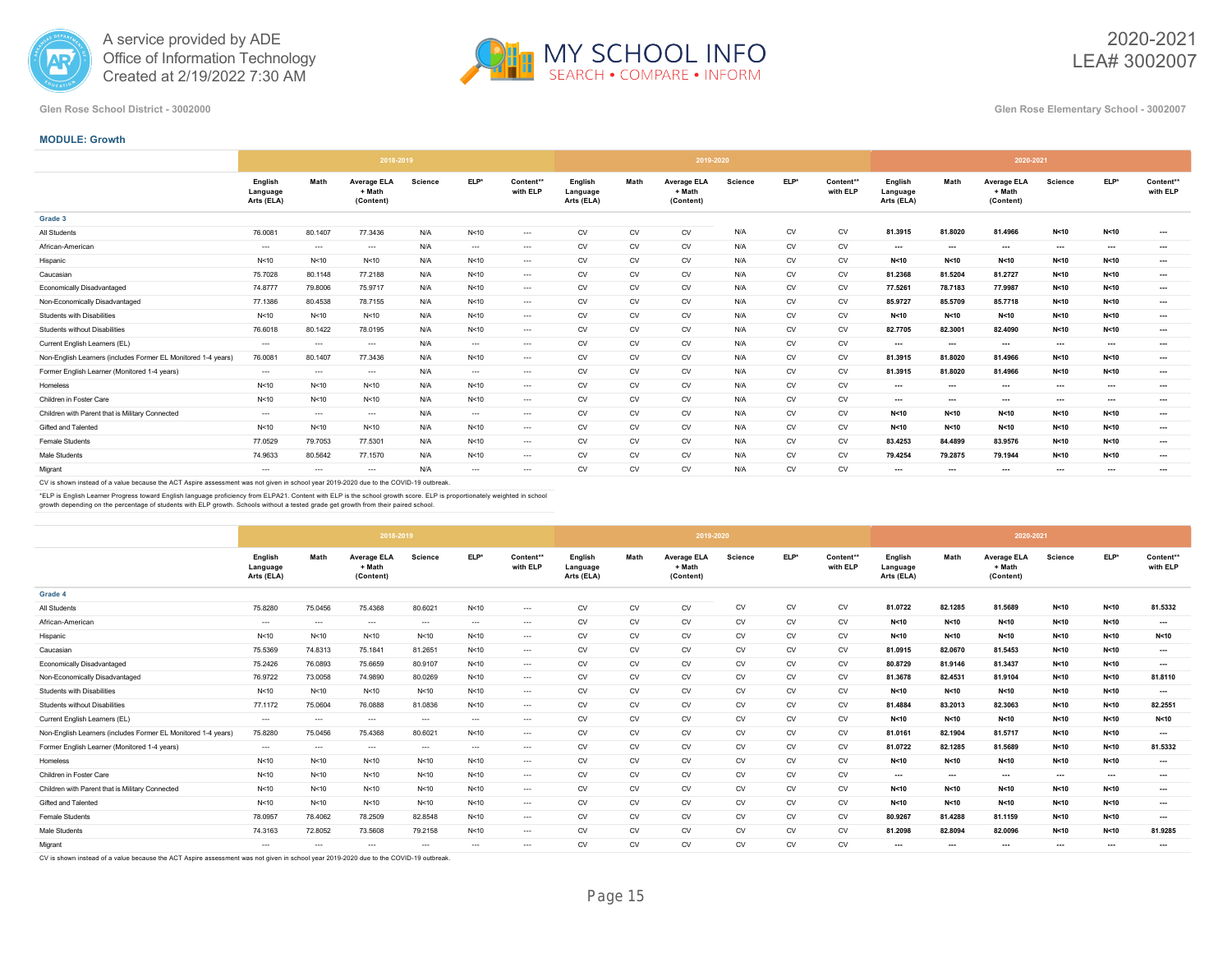



2020-2021 LEA# 3002007

\*ELP is English Learner Progress toward English language proficiency from ELPA21. Content with ELP is the school growth score. ELP is proportionately weighted in school growth depending on the percentage of students with ELP growth. Schools without a tested grade get growth from their paired school.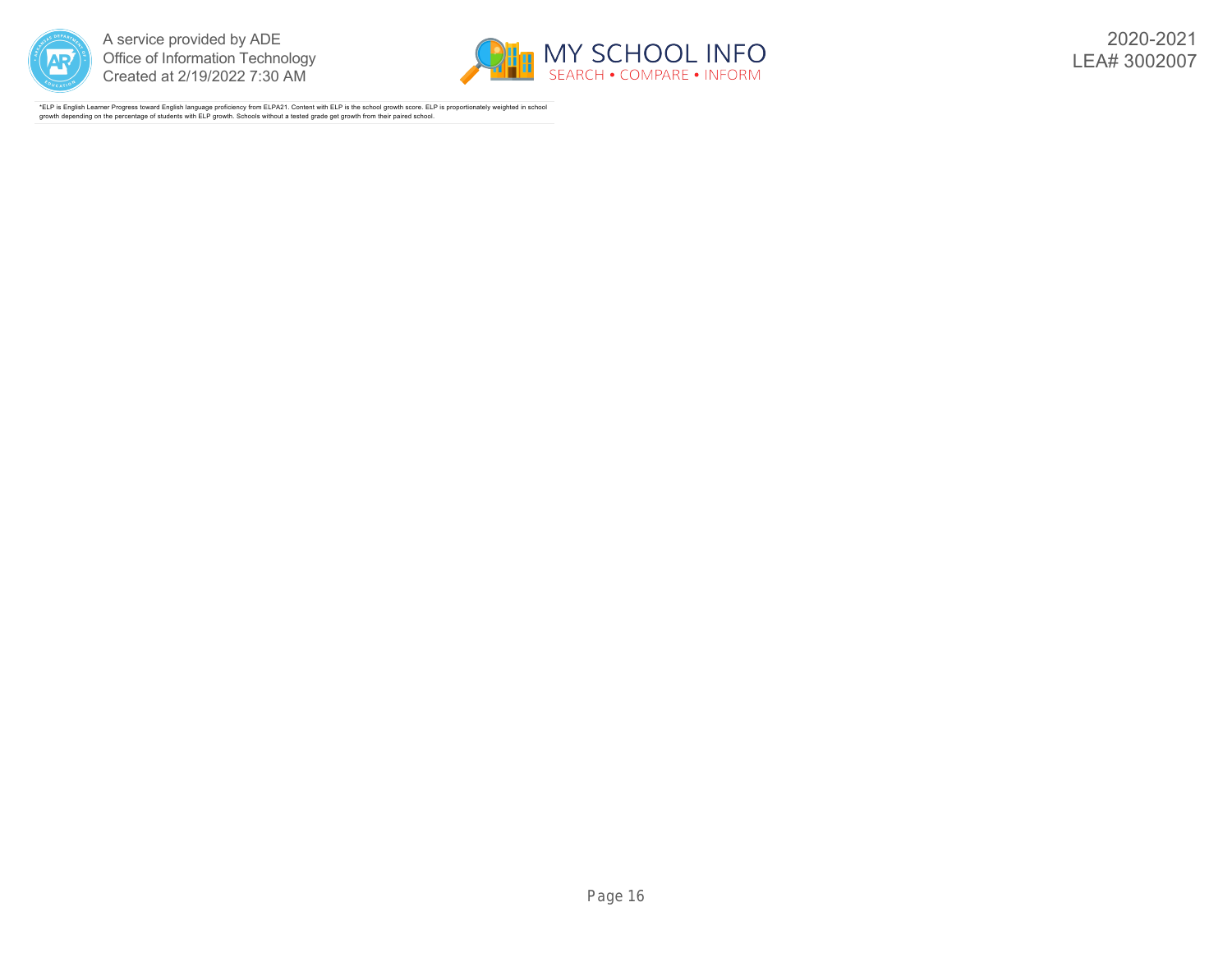



2020-2021 LEA# 3002007

#### **Glen Rose School District - 3002000 Glen Rose Elementary School - 3002007**

#### **MODULE: Growth**

|                                                               |                                   |         | 2018-2019                                 |                |          |                       |                                   |           | 2019-2020                                 |                |           |                       |                                   |          | 2020-2021                                 |                          |          |                       |
|---------------------------------------------------------------|-----------------------------------|---------|-------------------------------------------|----------------|----------|-----------------------|-----------------------------------|-----------|-------------------------------------------|----------------|-----------|-----------------------|-----------------------------------|----------|-------------------------------------------|--------------------------|----------|-----------------------|
|                                                               | English<br>Language<br>Arts (ELA) | Math    | <b>Average ELA</b><br>+ Math<br>(Content) | <b>Science</b> | ELP*     | Content**<br>with ELP | English<br>Language<br>Arts (ELA) | Math      | <b>Average ELA</b><br>+ Math<br>(Content) | <b>Science</b> | ELP*      | Content**<br>with ELP | English<br>Language<br>Arts (ELA) | Math     | <b>Average ELA</b><br>+ Math<br>(Content) | <b>Science</b>           | ELP*     | Content**<br>with ELP |
| <b>All Grades</b>                                             |                                   |         |                                           |                |          |                       |                                   |           |                                           |                |           |                       |                                   |          |                                           |                          |          |                       |
| All Students                                                  | 75.9263                           | 77,7408 | 76.4769                                   | 80.6021        | N<10     | $---$                 | <b>CV</b>                         | CV        | CV                                        | <b>CV</b>      | <b>CV</b> | CV                    | 81.2160                           | 81.9812  | 81.5363                                   | N < 10                   | N < 10   | 81.5168               |
| African-American                                              | $\cdots$                          | $\sim$  | $\cdots$                                  | $\cdots$       | $\cdots$ | $\cdots$              | ${\sf CV}$                        | CV        | CV                                        | <b>CV</b>      | CV        | CV                    | N < 10                            | N<10     | N<10                                      | N<10                     | N<10     | $\cdots$              |
| Hispanic                                                      | N<10                              | N<10    | N < 10                                    | N < 10         | N<10     | $\cdots$              | <b>CV</b>                         | CV        | CV                                        | <b>CV</b>      | <b>CV</b> | CV                    | N < 10                            | N<10     | N<10                                      | N<10                     | N<10     | N<10                  |
| Caucasian                                                     | 75.6299                           | 77.7207 | 76.3247                                   | 81.2651        | N<10     | $---$                 | <b>CV</b>                         | CV        | CV                                        | <b>CV</b>      | CV        | CV                    | 81.1570                           | 81.8202  | 81.4222                                   | N<10                     | N<10     | $\sim$                |
| Economically Disadvantaged                                    | 75.0690                           | 77.7546 | 75.8114                                   | 80.9107        | N<10     | $---$                 | <b>CV</b>                         | CV        | CV                                        | <b>CV</b>      | <b>CV</b> | CV                    | 79,4449                           | 80,5448  | 79.9102                                   | N<10                     | N<10     | $\cdots$              |
| Non-Economically Disadvantaged                                | 77.0786                           | 77.7229 | 77.3715                                   | 80.0269        | N<10     | $\cdots$              | ${\sf CV}$                        | CV        | CV                                        | CV             | CV        | CV                    | 83.5880                           | 83.9563  | 83.7722                                   | N<10                     | N<10     | 83.6872               |
| Students with Disabilities                                    | 67.6400                           | 75.8871 | 69.9856                                   | N < 10         | N<10     | $---$                 | <b>CV</b>                         | CV        | CV                                        | CV             | CV        | CV                    | 74.6645                           | 75.5671  | 75.1158                                   | N<10                     | N<10     | $\sim$                |
| Students without Disabilities                                 | 76.8255                           | 77.9014 | 77.1813                                   | 81.0836        | N<10     | $\cdots$              | <b>CV</b>                         | CV        | CV                                        | <b>CV</b>      | <b>CV</b> | CV                    | 82.0632                           | 82.7966  | 82.3524                                   | N<10                     | N<10     | 82.3237               |
| Current English Learners (EL)                                 | $\sim$                            | $\sim$  | $\sim$                                    | $\cdots$       | $\cdots$ | $\cdots$              | <b>CV</b>                         | CV        | CV                                        | <b>CV</b>      | <b>CV</b> | CV                    | N<10                              | N < 10   | N<10                                      | N<10                     | N<10     | N<10                  |
| Non-English Learners (includes Former EL Monitored 1-4 years) | 75.9263                           | 77.7408 | 76.4769                                   | 80.6021        | N<10     | $---$                 | <b>CV</b>                         | CV        | CV                                        | <b>CV</b>      | CV        | CV                    | 81.1865                           | 82.0138  | 81.5376                                   | N<10                     | N<10     | $\cdots$              |
| Former English Learner (Monitored 1-4 years)                  | $\cdots$                          | $\sim$  | $\cdots$                                  | $\cdots$       | $\cdots$ | $---$                 | <b>CV</b>                         | <b>CV</b> | CV                                        | <b>CV</b>      | <b>CV</b> | CV                    | 81.2160                           | 81.9812  | 81.5363                                   | N<10                     | N<10     | 81.5168               |
| Homeless                                                      | N<10                              | N<10    | N<10                                      | N < 10         | N<10     | $---$                 | ${\sf CV}$                        | CV        | CV                                        | <b>CV</b>      | CV        | CV                    | N<10                              | N<10     | N<10                                      | N<10                     | N<10     | $\cdots$              |
| Children in Foster Care                                       | N<10                              | N<10    | N < 10                                    | N < 10         | N<10     | $---$                 | <b>CV</b>                         | CV        | CV                                        | <b>CV</b>      | <b>CV</b> | CV                    | $\cdots$                          | $\cdots$ | ---                                       | $\overline{\phantom{a}}$ | $\cdots$ | $\cdots$              |
| Children with Parent that is Military Connected               | N<10                              | N<10    | N<10                                      | N<10           | N<10     | $\cdots$              | <b>CV</b>                         | CV        | CV                                        | <b>CV</b>      | CV        | CV                    | N<10                              | N<10     | N<10                                      | N<10                     | N<10     | $\cdots$              |
| Gifted and Talented                                           | N<10                              | N < 10  | N<10                                      | N < 10         | N<10     | $\cdots$              | <b>CV</b>                         | CV        | CV                                        | <b>CV</b>      | <b>CV</b> | CV                    | N < 10                            | N<10     | N<10                                      | N < 10                   | N < 10   | $\cdots$              |
| Female Students                                               | 77,4700                           | 79.1605 | 77.8184                                   | 82.8548        | N<10     | $---$                 | ${\sf CV}$                        | CV        | CV                                        | CV             | <b>CV</b> | CV                    | 82.0589                           | 82.7945  | 82.3837                                   | N<10                     | N<10     | $\cdots$              |
| Male Students                                                 | 74.6398                           | 76.5826 | 75.3589                                   | 79.2158        | N<10     | $---$                 | <b>CV</b>                         | CV        | CV                                        | <b>CV</b>      | <b>CV</b> | CV                    | 80.4109                           | 81.2038  | 80.7262                                   | N<10                     | N<10     | 80.7002               |
| Migrant                                                       | $\cdots$                          | $-$     | $-$                                       | $-$            | $\cdots$ | $\cdots$              | <b>CV</b>                         | CV        | CV                                        | <b>CV</b>      | <b>CV</b> | CV                    | ---                               | ---      | ---                                       | $\cdots$                 | $\cdots$ | $\cdots$              |

CV is shown instead of a value because the ACT Aspire assessment was not given in school year 2019-2020 due to the COVID-19 outbreak.

\*ELP is English Learner Progress toward English language proficiency from ELPA21. Content with ELP is the school growth score. ELP is proportionately weighted in school<br>growth depending on the percentage of students with E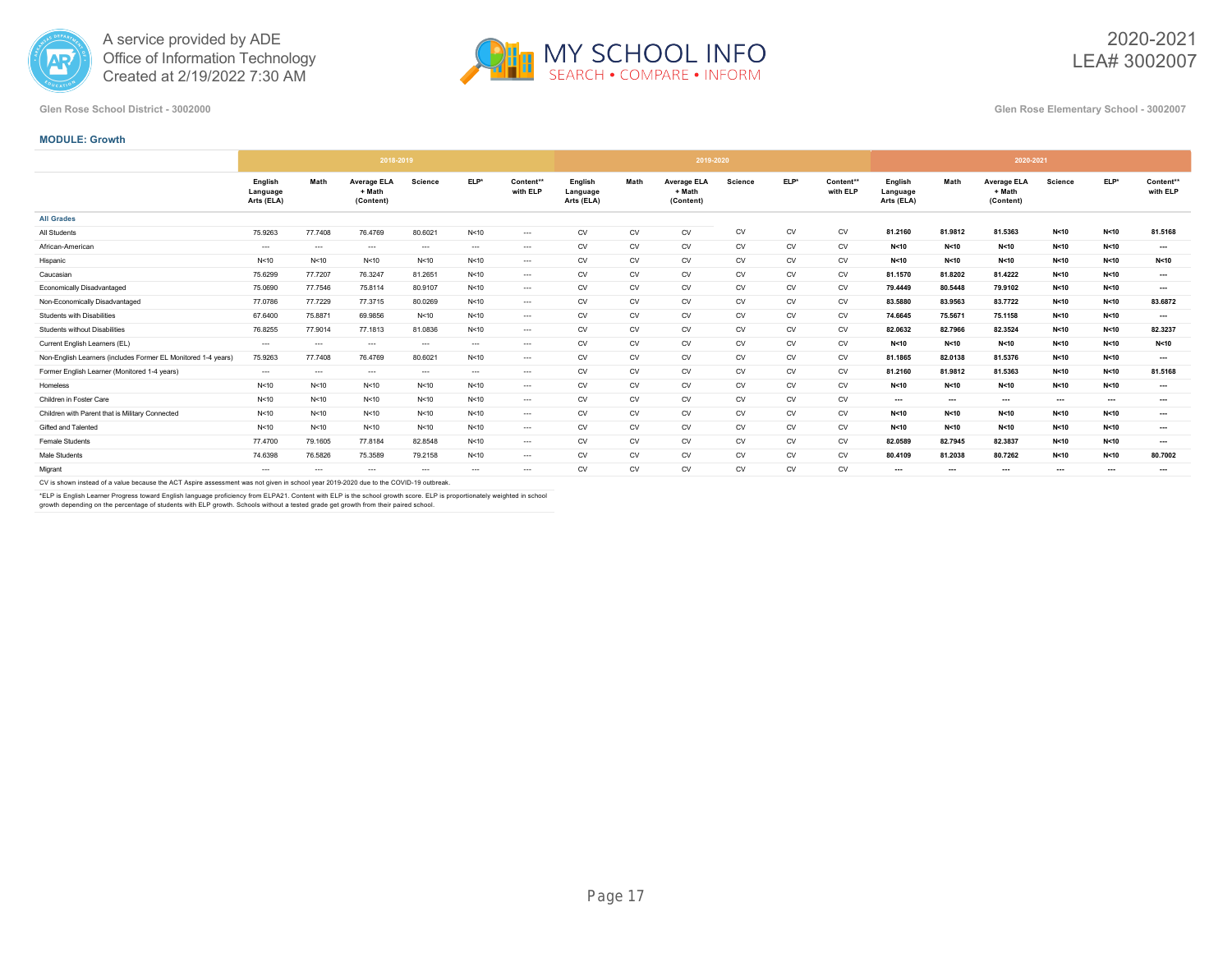



**Glen Rose School District - 3002000 Glen Rose Elementary School - 3002007**

# **MODULE: English Language Proficiency of English Learners on English Language Proficiency Exam (ELPA21)**

|           |                          | 2018-2019  |            |               | 2019-2020  |            |          | 2020-2021                                                                                                           |            |
|-----------|--------------------------|------------|------------|---------------|------------|------------|----------|---------------------------------------------------------------------------------------------------------------------|------------|
|           | <b>Tested</b>            | Proficient | Proficient | <b>Tested</b> | Proficient | Proficient | Tested   | Number ELs Number ELs Percent ELs Number ELs Number ELs Percent ELs Number ELs Number ELs Percent ELs<br>Proficient | Proficient |
| Grade All | N <sub>10</sub>          | N<10       | N<10       | N < 10        | N<10       | N < 10     | N<10     | N<10                                                                                                                | N<10       |
| Grade 01  | N <sub>10</sub>          | N<10       | N<10       | N < 10        | N<10       | N < 10     | N<10     | N<10                                                                                                                | N<10       |
| Grade 02  | $\overline{\phantom{a}}$ | ---        | ---        | $\cdots$      | $--$       | $\cdots$   | $\ldots$ | $\overline{\phantom{a}}$                                                                                            | $- - -$    |
| Grade 03  | N <sub>10</sub>          | N<10       | N<10       | N < 10        | N<10       | N < 10     | N < 10   | N<10                                                                                                                | N<10       |
| Grade 04  | N <sub>10</sub>          | N<10       | N < 10     | N < 10        | N<10       | N < 10     | N < 10   | N<10                                                                                                                | N < 10     |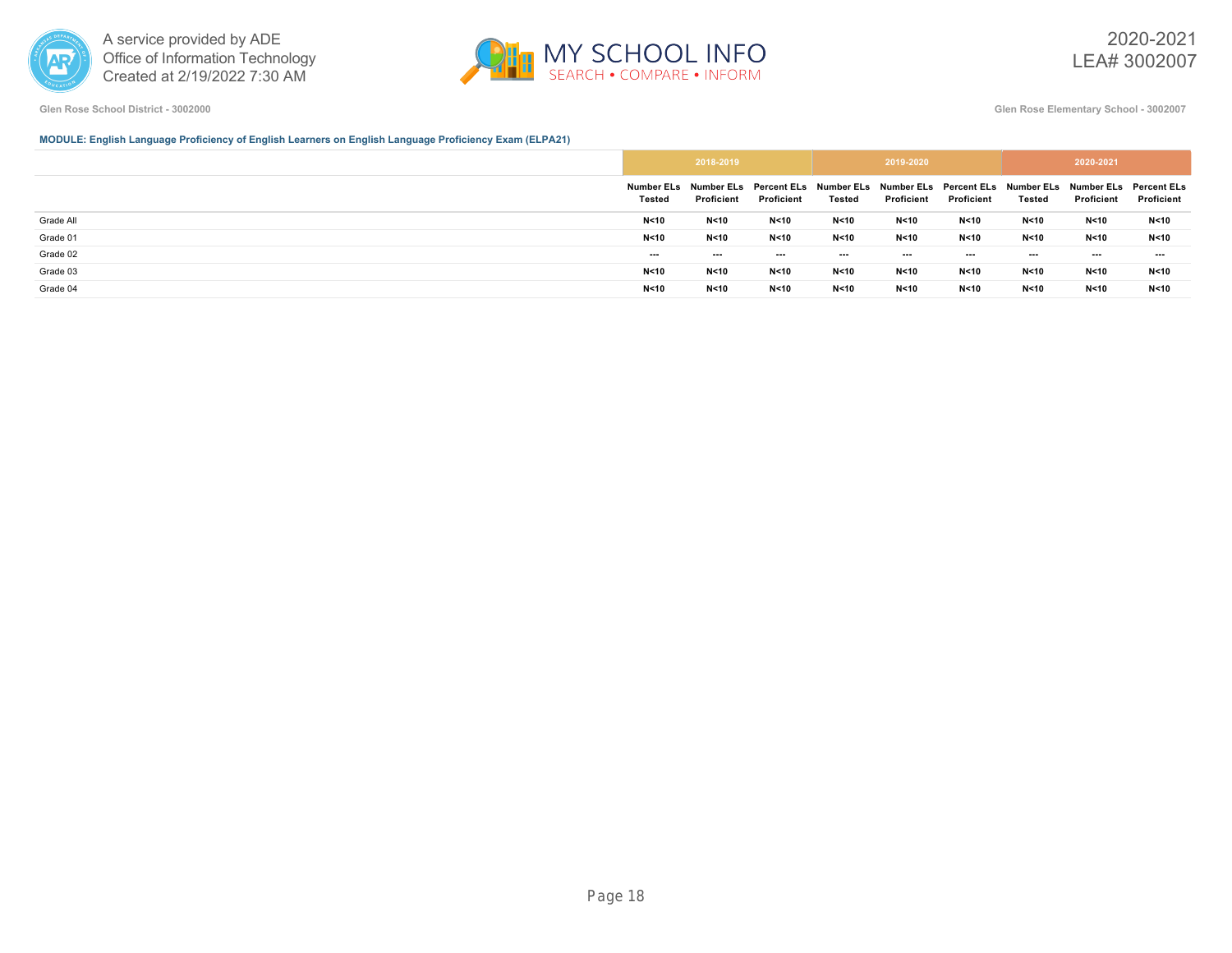



2020-2021 LEA# 3002007

**Glen Rose School District - 3002000 Glen Rose Elementary School - 3002007**

# **MODULE: SQSS**

|                                                                              |                |                                          |                                 |                          |                                   |                                | 2019-2020                        |                                       |                               |                                                    |                                  |            |                          |                                          |                                 |                          |                                   |                                | 2020-2021                               |                                              |                               |                                                    |                                  |          |
|------------------------------------------------------------------------------|----------------|------------------------------------------|---------------------------------|--------------------------|-----------------------------------|--------------------------------|----------------------------------|---------------------------------------|-------------------------------|----------------------------------------------------|----------------------------------|------------|--------------------------|------------------------------------------|---------------------------------|--------------------------|-----------------------------------|--------------------------------|-----------------------------------------|----------------------------------------------|-------------------------------|----------------------------------------------------|----------------------------------|----------|
|                                                                              | <b>Student</b> | <b>Science</b><br>Engagement Achievement | Reading<br>At<br>Grade<br>Level | <b>Science</b><br>Growth | <b>ACT</b><br>Composite<br>$>=19$ | Final<br><b>GPA</b><br>$>=2.8$ | Community<br>Service<br>Learning | Computer<br>Science<br><b>Credits</b> | On-<br>Time<br><b>Credits</b> | <b>ACT</b><br><b>Readiness</b><br><b>Benchmark</b> | AP/IB/Concurrent Total<br>Credit |            | <b>Student</b>           | <b>Science</b><br>Engagement Achievement | Reading<br>At<br>Grade<br>Level | <b>Science</b><br>Growth | <b>ACT</b><br>Composite<br>$>=19$ | Final<br><b>GPA</b><br>$>=2.8$ | Community<br><b>Service</b><br>Learning | Computer<br><b>Science</b><br><b>Credits</b> | On-<br>Time<br><b>Credits</b> | <b>ACT</b><br><b>Readiness</b><br><b>Benchmark</b> | AP/IB/Concurrent Total<br>Credit |          |
| Kindergarten                                                                 |                |                                          |                                 |                          |                                   |                                |                                  |                                       |                               |                                                    |                                  |            |                          |                                          |                                 |                          |                                   |                                |                                         |                                              |                               |                                                    |                                  |          |
| All Students                                                                 | CV             | N/A                                      | N/A                             | N/A                      | N/A                               | N/A                            | N/A                              | N/A                                   | N/A                           | N/A                                                | N/A                              | <b>CV</b>  | 63.43                    | N<10                                     | N < 10                          | N<10                     | N < 10                            | N < 10                         | N<10                                    | N<10                                         | N<10                          | N<10                                               | N < 10                           | 63.43    |
| African-<br>American                                                         | ${\sf CV}$     | N/A                                      | N/A                             | N/A                      | N/A                               | N/A                            | N/A                              | N/A                                   | N/A                           | N/A                                                | N/A                              | <b>CV</b>  | $\cdots$                 | $\cdots$                                 | $\cdots$                        | $\cdots$                 | $\cdots$                          | $\cdots$                       | $\cdots$                                | $\sim$                                       | $\cdots$                      | $\cdots$                                           | $\cdots$                         | $\cdots$ |
| Hispanic                                                                     | CV             | N/A                                      | N/A                             | N/A                      | N/A                               | N/A                            | N/A                              | N/A                                   | N/A                           | N/A                                                | N/A                              | CV         | N<10                     | N<10                                     | N < 10                          | N < 10                   | N < 10                            | N < 10                         | N<10                                    | N<10                                         | N<10                          | N<10                                               | N<10                             | N<10     |
| Caucasian                                                                    | <b>CV</b>      | N/A                                      | N/A                             | N/A                      | N/A                               | N/A                            | N/A                              | N/A                                   | N/A                           | N/A                                                | N/A                              | <b>CV</b>  | 63.49                    | N<10                                     | N < 10                          | N<10                     | N < 10                            | N < 10                         | N<10                                    | N<10                                         | N<10                          | N<10                                               | N < 10                           | 63.49    |
| Economically<br>Disadvantaged                                                | CV             | N/A                                      | N/A                             | N/A                      | N/A                               | N/A                            | N/A                              | N/A                                   | N/A                           | N/A                                                | N/A                              | CV         | 62.50                    | N<10                                     | N < 10                          | N<10                     | N<10                              | N<10                           | N < 10                                  | N<10                                         | N<10                          | N<10                                               | N<10                             | 62.50    |
| Non-<br>Economically<br>Disadvantaged                                        | ${\sf CV}$     | N/A                                      | N/A                             | N/A                      | N/A                               | N/A                            | N/A                              | N/A                                   | N/A                           | N/A                                                | N/A                              | CV         | 64.29                    | N<10                                     | N<10                            | N < 10                   | N<10                              | N<10                           | N<10                                    | N<10                                         | N<10                          | N<10                                               | N < 10                           | 64.29    |
| Students with<br><b>Disabilities</b>                                         | <b>CV</b>      | N/A                                      | N/A                             | N/A                      | N/A                               | N/A                            | N/A                              | N/A                                   | N/A                           | N/A                                                | N/A                              | <b>CV</b>  | 65.00                    | N<10                                     | N < 10                          | N < 10                   | N<10                              | N<10                           | N<10                                    | N<10                                         | N<10                          | N<10                                               | N<10                             | 65.00    |
| Students<br>without<br><b>Disabilities</b>                                   | CV             | N/A                                      | N/A                             | N/A                      | N/A                               | N/A                            | N/A                              | N/A                                   | N/A                           | N/A                                                | N/A                              | CV         | 63.16                    | N<10                                     | N < 10                          | N < 10                   | N < 10                            | N<10                           | N < 10                                  | N<10                                         | N<10                          | N<10                                               | N < 10                           | 63.16    |
| Current<br>English<br>Learners (EL)                                          | ${\sf CV}$     | N/A                                      | N/A                             | N/A                      | N/A                               | N/A                            | N/A                              | N/A                                   | N/A                           | N/A                                                | N/A                              | CV         | $\overline{\phantom{a}}$ | $\cdots$                                 | $\cdots$                        |                          | $\cdots$                          | $\cdots$                       | $\sim$                                  | $\cdots$                                     | $\cdots$                      | $\ldots$                                           | $\cdots$                         | $\cdots$ |
| Non-English<br>Learners<br>(includes<br>Former EL<br>Monitored 1-4<br>years) | CV             | N/A                                      | N/A                             | N/A                      | N/A                               | N/A                            | N/A                              | N/A                                   | N/A                           | N/A                                                | N/A                              | CV         | 63.43                    | N<10                                     | N < 10                          | N<10                     | N < 10                            | N < 10                         | N<10                                    | N<10                                         | N<10                          | N<10                                               | N<10                             | 63.43    |
| Former English<br>Learner<br>(Monitored 1-4<br>years)                        | <b>CV</b>      | N/A                                      | N/A                             | N/A                      | N/A                               | N/A                            | N/A                              | N/A                                   | N/A                           | N/A                                                | N/A                              | CV         | $\cdots$                 | ---                                      |                                 |                          |                                   |                                |                                         |                                              |                               |                                                    |                                  | ---      |
| Homeless                                                                     | CV             | N/A                                      | N/A                             | N/A                      | N/A                               | N/A                            | N/A                              | N/A                                   | N/A                           | N/A                                                | N/A                              | CV         | $\cdots$                 | $\cdots$                                 | $\cdots$                        | $\cdots$                 | $\cdots$                          | $\cdots$                       | $\hspace{0.05cm} \cdots$                | $\cdots$                                     | $\sim$                        | $\cdots$                                           | $\cdots$                         | $\cdots$ |
| Children in<br>Foster Care                                                   | CV             | N/A                                      | N/A                             | N/A                      | N/A                               | N/A                            | N/A                              | N/A                                   | N/A                           | N/A                                                | N/A                              | CV         | N < 10                   | N<10                                     | N < 10                          | N<10                     | N<10                              | N < 10                         | N < 10                                  | N < 10                                       | N<10                          | N<10                                               | N<10                             | N<10     |
| Children with<br>Parent that is<br>Military<br>Connected                     | <b>CV</b>      | N/A                                      | N/A                             | N/A                      | N/A                               | N/A                            | N/A                              | N/A                                   | N/A                           | N/A                                                | N/A                              | <b>CV</b>  | N<10                     | N<10                                     | N < 10                          | N<10                     | N < 10                            | N < 10                         | N < 10                                  | N<10                                         | N<10                          | N<10                                               | N < 10                           | N<10     |
| Gifted and<br>Talented                                                       | CV             | N/A                                      | N/A                             | N/A                      | N/A                               | N/A                            | N/A                              | N/A                                   | N/A                           | N/A                                                | N/A                              | ${\sf CV}$ | $\cdots$                 | $\cdots$                                 | $\cdots$                        | $\ddotsc$                | $\cdots$                          | $\cdots$                       | $\cdots$                                | $\cdots$                                     |                               | $\cdots$                                           | $\cdots$                         | $\cdots$ |
| Female<br>Students                                                           | CV             | N/A                                      | N/A                             | N/A                      | N/A                               | N/A                            | N/A                              | N/A                                   | N/A                           | N/A                                                | N/A                              | CV         | 66.67                    | N<10                                     | N < 10                          | N < 10                   | N<10                              | N<10                           | N < 10                                  | N < 10                                       | N < 10                        | N<10                                               | N<10                             | 66.67    |
| Male Students                                                                | <b>CV</b>      | N/A                                      | N/A                             | N/A                      | N/A                               | N/A                            | N/A                              | N/A                                   | N/A                           | N/A                                                | N/A                              | <b>CV</b>  | 60.29                    | N < 10                                   | N < 10                          | N < 10                   | N<10                              | N < 10                         | N < 10                                  | N < 10                                       | N<10                          | N < 10                                             | N < 10                           | 60.29    |
| Migrant                                                                      | CV             | N/A                                      | N/A                             | N/A                      | N/A                               | N/A                            | N/A                              | N/A                                   | N/A                           | N/A                                                | N/A                              | CV         | $\sim$                   | $\cdots$                                 | $\cdots$                        | $\cdots$                 | $\cdots$                          | ---                            | $\cdots$                                | $\cdots$                                     | $\sim$                        | $\cdots$                                           | $\cdots$                         | $\cdots$ |

|                      |                |                                          |                                 |                   |                                   |                                | 2019-2020                        |                                |                        |                                      |                            |           |                          |                                   |                                 |                   |                                   |                                | 2020-2021                        |                                |                        |                                             |                                  |          |
|----------------------|----------------|------------------------------------------|---------------------------------|-------------------|-----------------------------------|--------------------------------|----------------------------------|--------------------------------|------------------------|--------------------------------------|----------------------------|-----------|--------------------------|-----------------------------------|---------------------------------|-------------------|-----------------------------------|--------------------------------|----------------------------------|--------------------------------|------------------------|---------------------------------------------|----------------------------------|----------|
|                      | <b>Student</b> | Science<br><b>Engagement Achievement</b> | Reading<br>At<br>Grade<br>Level | Science<br>Growth | <b>ACT</b><br>Composite<br>$>=19$ | Final<br><b>GPA</b><br>$>=2.8$ | Community<br>Service<br>Learning | Computer<br>Science<br>Credits | On-<br>Time<br>Credits | <b>ACT</b><br>Readiness<br>Benchmark | AP/IB/Concurrent<br>Credit | Total     | Student                  | Science<br>Engagement Achievement | Reading<br>At<br>Grade<br>Level | Science<br>Growth | <b>ACT</b><br>Composite<br>$>=19$ | Final<br><b>GPA</b><br>$>=2.8$ | Community<br>Service<br>Learning | Computer<br>Science<br>Credits | On-<br>Time<br>Credits | <b>ACT</b><br><b>Readiness</b><br>Benchmark | AP/IB/Concurrent Total<br>Credit |          |
| Grade 1              |                |                                          |                                 |                   |                                   |                                |                                  |                                |                        |                                      |                            |           |                          |                                   |                                 |                   |                                   |                                |                                  |                                |                        |                                             |                                  |          |
| All Students         | <b>CV</b>      | N/A                                      | N/A                             | N/A               | N/A                               | N/A                            | N/A                              | N/A                            | N/A                    | N/A                                  | N/A                        | <b>CV</b> | 75.00                    | N<10                              | N<10                            | N<10              | N < 10                            | N < 10                         | N < 10                           | N<10                           | N < 10                 | N<10                                        | N<10                             | 75.00    |
| African-<br>American | CV             | N/A                                      | N/A                             | N/A               | N/A                               | N/A                            | N/A                              | N/A                            | N/A                    | N/A                                  | N/A                        | <b>CV</b> | $\overline{\phantom{a}}$ | $\cdots$                          | $-1$                            | ---               | $- - -$                           | ---                            | ---                              | ---                            | $\sim$                 | $-$                                         | $\sim$                           | $\cdots$ |
| Hispanic             | CV             | N/A                                      | N/A                             | N/A               | N/A                               | N/A                            | N/A                              | N/A                            | N/A                    | N/A                                  | N/A                        | <b>CV</b> | N<10                     | N<10                              | N<10                            | N<10              | N < 10                            | N < 10                         | N<10                             | N<10                           | N<10                   | N<10                                        | N<10                             | N<10     |
| Caucasian            | <b>CV</b>      | N/A                                      | N/A                             | N/A               | N/A                               | N/A                            | N/A                              | N/A                            | N/A                    | N/A                                  | N/A                        | <b>CV</b> | 75.00                    | N < 10                            | N < 10                          | N < 10            | N < 10                            | N < 10                         | N < 10                           | N<10                           | N < 10                 | N < 10                                      | N<10                             | 75.00    |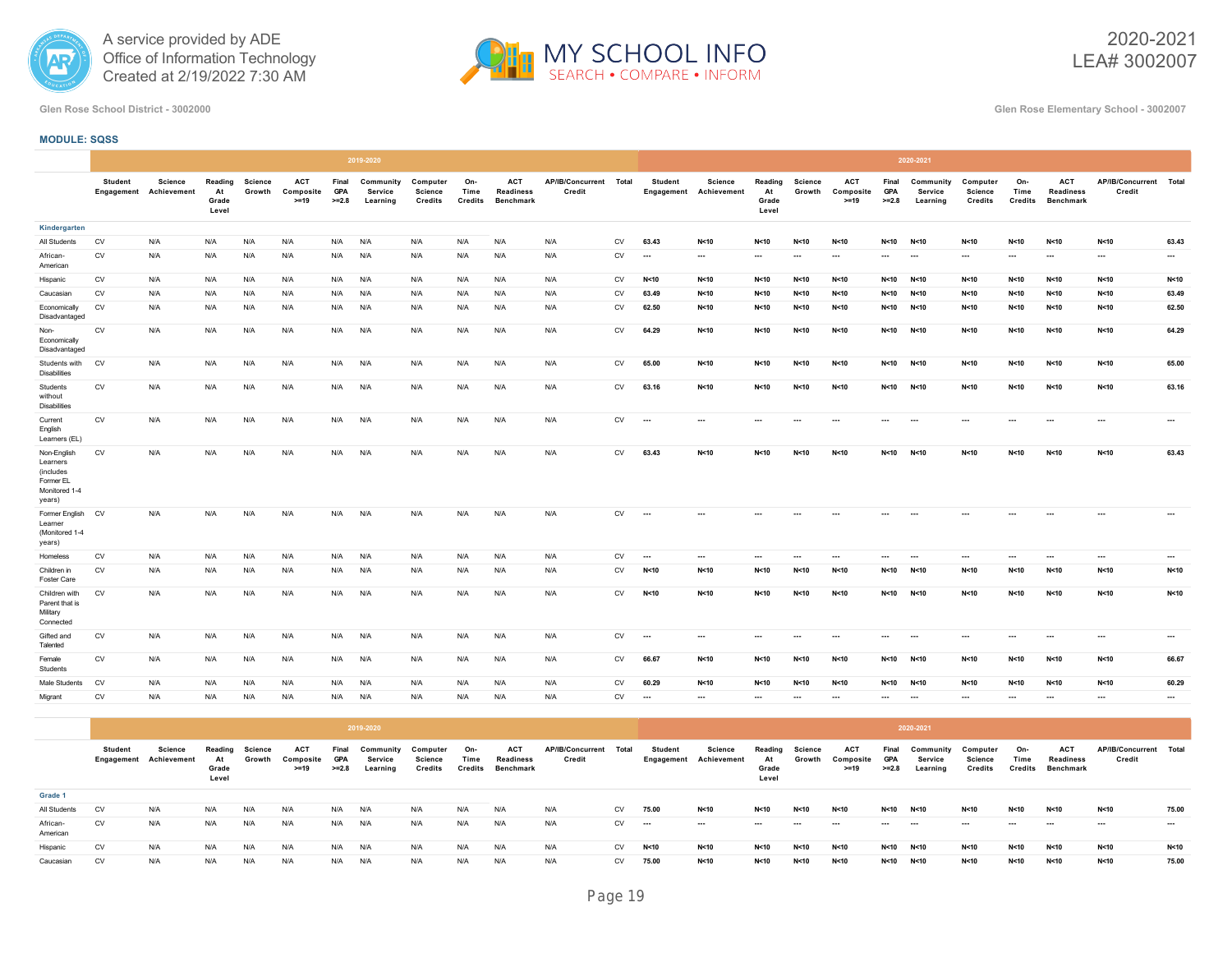



| Economically<br>Disadvantaged                                                | CV        | N/A | N/A |     | N/A | N/A | N/A | N/A |     | N/A | N/A | CV        | 67.74                    | N<10     | N < 10 | N<10   | N<10                     | N<10 | N < 10   | N<10 | N < 10 | N<10                     | N<10   | 67.74           |
|------------------------------------------------------------------------------|-----------|-----|-----|-----|-----|-----|-----|-----|-----|-----|-----|-----------|--------------------------|----------|--------|--------|--------------------------|------|----------|------|--------|--------------------------|--------|-----------------|
| Non-<br>Economically<br>Disadvantaged                                        | CV        | N/A | N/A | N/A | N/A | N/A | N/A | N/A | N/A | N/A | N/A | CV        | 82.26                    | N<10     | N<10   | N<10   | N<10                     | N<10 | N<10     | N<10 | N<10   | N<10                     | N<10   | 82.26           |
| Students with<br><b>Disabilities</b>                                         | <b>CV</b> | N/A | N/A | N/A | N/A | N/A | N/A | N/A | N/A | N/A | N/A | CV        | N < 10                   | N<10     | N<10   | N<10   | N<10                     | N<10 | N<10     | N<10 | N<10   | N<10                     | N<10   | N <sub>10</sub> |
| Students<br>without<br><b>Disabilities</b>                                   | CV        | N/A | N/A | N/A | N/A | N/A | N/A | N/A | N/A | N/A | N/A | CV        | 75.86                    | N<10     | N<10   | N<10   | N<10                     | N<10 | N<10     | N<10 | N<10   | N<10                     | N<10   | 75.86           |
| Current<br>English<br>Learners (EL)                                          | CV        | N/A | N/A | N/A | N/A | N/A | N/A | N/A | N/A | N/A | N/A | CV        | $\cdots$                 | $\cdots$ |        |        |                          |      | $\sim$   |      |        |                          | $\sim$ |                 |
| Non-English<br>Learners<br>(includes<br>Former EL<br>Monitored 1-4<br>years) | CV        | N/A | N/A | N/A | N/A | N/A | N/A | N/A | N/A | N/A | N/A | <b>CV</b> | 75.00                    | N<10     | N < 10 | N<10   | N<10                     | N<10 | N<10     | N<10 | N<10   | N<10                     | N<10   | 75.00           |
| Former English CV<br>Learner<br>(Monitored 1-4<br>years)                     |           | N/A | N/A | N/A | N/A | N/A | N/A | N/A | N/A | N/A | N/A | CV        | $\overline{\phantom{a}}$ | $\sim$   |        |        |                          | ---  |          |      |        |                          | $\sim$ | $\cdots$        |
| Homeless                                                                     | CV        | N/A | N/A | N/A | N/A | N/A | N/A | N/A | N/A | N/A | N/A | CV        | N<10                     | N<10     | N<10   | N<10   | N<10                     | N<10 | N<10     | N<10 | N<10   | N<10                     | N<10   | N <sub>10</sub> |
| Children in<br><b>Foster Care</b>                                            | CV        | N/A | N/A | N/A | N/A | N/A | N/A | N/A | N/A | N/A | N/A | CV        | N < 10                   | N<10     | N<10   | N<10   | N<10                     | N<10 | N < 10   | N<10 | N<10   | N<10                     | N<10   | N <sub>10</sub> |
| Children with<br>Parent that is<br>Military<br>Connected                     | CV        | N/A | N/A | N/A | N/A | N/A | N/A | N/A | N/A | N/A | N/A | CV        | N < 10                   | N<10     | N < 10 | N < 10 | N<10                     | N<10 | N < 10   | N<10 | N < 10 | N<10                     | N<10   | N <sub>10</sub> |
| Gifted and<br>Talented                                                       | CV        | N/A | N/A | N/A | N/A | N/A | N/A | N/A | N/A | N/A | N/A | CV        | $\cdots$                 | $\cdots$ |        |        | $\ddotsc$                |      | $\cdots$ | ---  |        |                          |        | $\cdots$        |
| Female<br>Students                                                           | CV        | N/A | N/A | N/A | N/A | N/A | N/A | N/A | N/A | N/A | N/A | CV        | 77.14                    | N<10     | N<10   | N < 10 | N<10                     | N<10 | N<10     | N<10 | N<10   | N<10                     | N<10   | 77.14           |
| Male Students                                                                | CV        | N/A | N/A | N/A | N/A | N/A | N/A | N/A | N/A | N/A | N/A | CV        | 72.22                    | N<10     | N<10   | N<10   | N<10                     | N<10 | N<10     | N<10 | N<10   | N<10                     | N<10   | 72.22           |
| Migrant                                                                      | CV        | N/A | N/A | N/A | N/A | N/A | N/A | N/A | N/A | N/A | N/A | CV        | $\cdots$                 | $\cdots$ | ---    |        | $\overline{\phantom{a}}$ |      | $\cdots$ | ---  |        | $\overline{\phantom{a}}$ | ---    | $\cdots$        |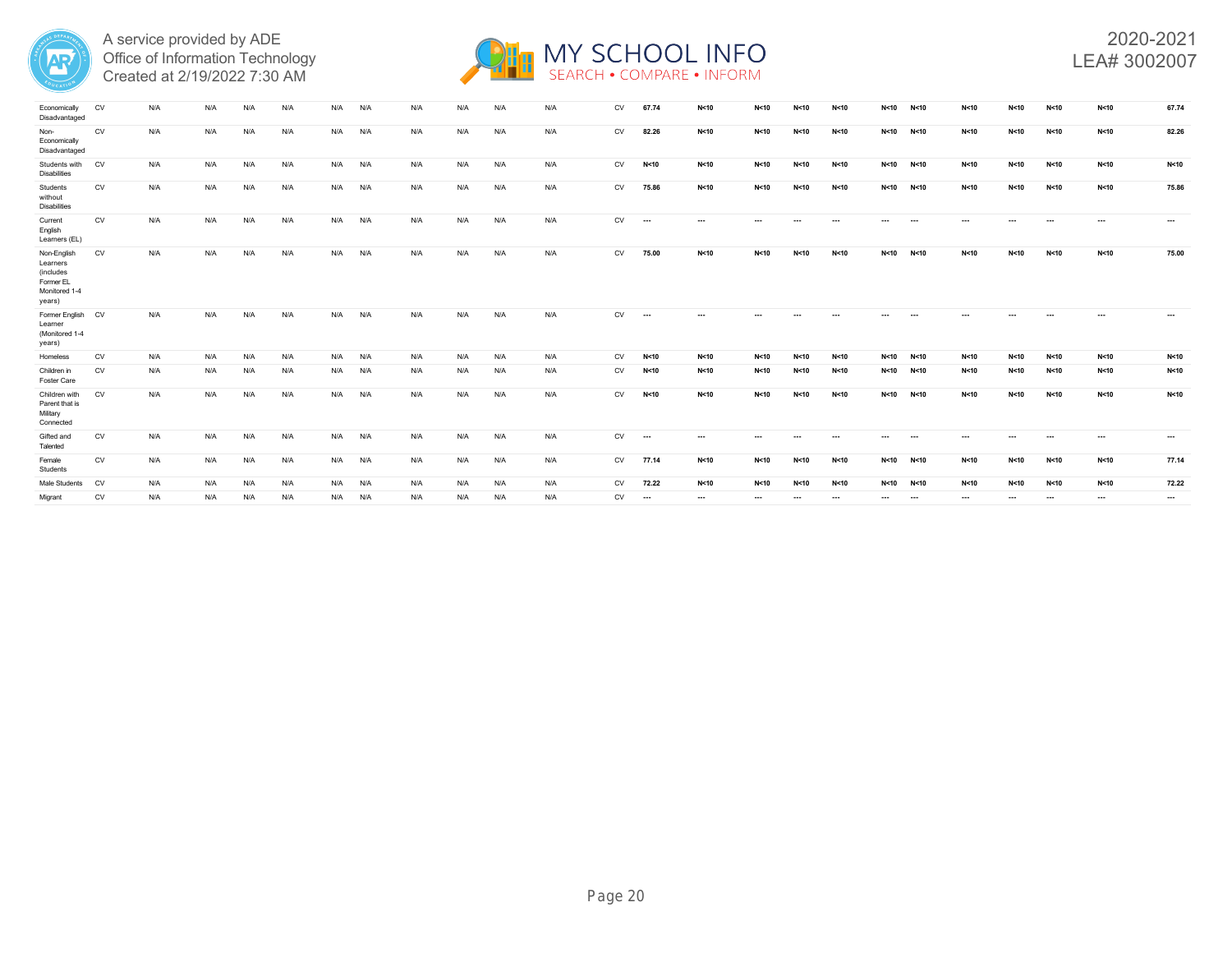



2020-2021 LEA# 3002007

**Glen Rose School District - 3002000 Glen Rose Elementary School - 3002007**

# **MODULE: SQSS**

|                                                                              |                |                                                 |                                 |                          |                                   |                                | 2019-2020                               |                                |                               |                                                    |                                  |            |                          |                                          |                                 |                          |                                   |                                | 2020-2021                               |                                              |                               |                                             |                                  |                          |
|------------------------------------------------------------------------------|----------------|-------------------------------------------------|---------------------------------|--------------------------|-----------------------------------|--------------------------------|-----------------------------------------|--------------------------------|-------------------------------|----------------------------------------------------|----------------------------------|------------|--------------------------|------------------------------------------|---------------------------------|--------------------------|-----------------------------------|--------------------------------|-----------------------------------------|----------------------------------------------|-------------------------------|---------------------------------------------|----------------------------------|--------------------------|
|                                                                              | <b>Student</b> | <b>Science</b><br><b>Engagement</b> Achievement | Reading<br>At<br>Grade<br>Level | <b>Science</b><br>Growth | <b>ACT</b><br>Composite<br>$>=19$ | Final<br><b>GPA</b><br>$>=2.8$ | Community<br><b>Service</b><br>Learning | Computer<br>Science<br>Credits | On-<br>Time<br><b>Credits</b> | <b>ACT</b><br><b>Readiness</b><br><b>Benchmark</b> | AP/IB/Concurrent Total<br>Credit |            | <b>Student</b>           | <b>Science</b><br>Engagement Achievement | Reading<br>At<br>Grade<br>Level | <b>Science</b><br>Growth | <b>ACT</b><br>Composite<br>$>=19$ | Final<br><b>GPA</b><br>$>=2.8$ | Community<br><b>Service</b><br>Learning | Computer<br><b>Science</b><br><b>Credits</b> | On-<br>Time<br><b>Credits</b> | ACT<br><b>Readiness</b><br><b>Benchmark</b> | AP/IB/Concurrent Total<br>Credit |                          |
| Grade 2                                                                      |                |                                                 |                                 |                          |                                   |                                |                                         |                                |                               |                                                    |                                  |            |                          |                                          |                                 |                          |                                   |                                |                                         |                                              |                               |                                             |                                  |                          |
| All Students                                                                 | ${\sf CV}$     | N/A                                             | N/A                             | N/A                      | N/A                               | N/A                            | N/A                                     | N/A                            | N/A                           | N/A                                                | N/A                              | <b>CV</b>  | 66.67                    | N<10                                     | N < 10                          | N<10                     | N < 10                            | N<10                           | N<10                                    | N<10                                         | N<10                          | N<10                                        | N<10                             | 66.67                    |
| African-<br>American                                                         | CV             | N/A                                             | N/A                             | N/A                      | N/A                               | N/A                            | N/A                                     | N/A                            | N/A                           | N/A                                                | N/A                              | <b>CV</b>  | $\sim$                   | $\cdots$                                 | $\cdots$                        | $\cdots$                 | $\sim$                            | $\cdots$                       | $\cdots$                                | $\sim$                                       | $\sim$                        | $\cdots$                                    | $\cdots$                         | $\ldots$                 |
| Hispanic                                                                     | CV             | N/A                                             | N/A                             | N/A                      | N/A                               | N/A                            | N/A                                     | N/A                            | N/A                           | N/A                                                | N/A                              | ${\sf CV}$ | $\cdots$                 | $\cdots$                                 |                                 | $\cdots$                 | $\cdots$                          | $\cdots$                       | $\hspace{0.05cm} \cdots$                | $\cdots$                                     | $\cdots$                      | $\cdots$                                    | $\cdots$                         | $\cdots$                 |
| Caucasian                                                                    | <b>CV</b>      | N/A                                             | N/A                             | N/A                      | N/A                               | N/A                            | N/A                                     | N/A                            | N/A                           | N/A                                                | N/A                              | <b>CV</b>  | 67.16                    | N<10                                     | N < 10                          | N<10                     | N < 10                            | N < 10                         | N<10                                    | N<10                                         | N<10                          | N<10                                        | N < 10                           | 67.16                    |
| Economically<br>Disadvantaged                                                | CV             | N/A                                             | N/A                             | N/A                      | N/A                               | N/A                            | N/A                                     | N/A                            | N/A                           | N/A                                                | N/A                              | <b>CV</b>  | 60.87                    | N<10                                     | N<10                            | N<10                     | N<10                              | N<10                           | N < 10                                  | N<10                                         | N<10                          | N < 10                                      | N<10                             | 60.87                    |
| Non-<br>Economically<br>Disadvantaged                                        | CV             | N/A                                             | N/A                             | N/A                      | N/A                               | N/A                            | N/A                                     | N/A                            | N/A                           | N/A                                                | N/A                              | CV         | 78.26                    | N<10                                     | N < 10                          | N < 10                   | N < 10                            | N<10                           | N < 10                                  | N < 10                                       | N<10                          | N<10                                        | N<10                             | 78.26                    |
| Students with<br><b>Disabilities</b>                                         | <b>CV</b>      | N/A                                             | N/A                             | N/A                      | N/A                               | N/A                            | N/A                                     | N/A                            | N/A                           | N/A                                                | N/A                              | <b>CV</b>  | N < 10                   | N<10                                     | N < 10                          | N<10                     | N < 10                            | N<10                           | N<10                                    | N<10                                         | N<10                          | N<10                                        | N < 10                           | N<10                     |
| Students<br>without<br><b>Disabilities</b>                                   | CV             | N/A                                             | N/A                             | N/A                      | N/A                               | N/A                            | N/A                                     | N/A                            | N/A                           | N/A                                                | N/A                              | <b>CV</b>  | 66.15                    | N<10                                     | N < 10                          | N<10                     | N < 10                            | N<10                           | N < 10                                  | N<10                                         | N<10                          | N<10                                        | N<10                             | 66.15                    |
| Current<br>English<br>Learners (EL)                                          | CV             | N/A                                             | N/A                             | N/A                      | N/A                               | N/A                            | N/A                                     | N/A                            | N/A                           | N/A                                                | N/A                              | CV         | $\cdots$                 |                                          |                                 | $\overline{\phantom{a}}$ | $\cdots$                          | $\cdots$                       | $\sim$                                  |                                              |                               | $\sim$                                      | $\cdots$                         | ---                      |
| Non-English<br>Learners<br>(includes<br>Former EL<br>Monitored 1-4<br>years) | CV             | N/A                                             | N/A                             | N/A                      | N/A                               | N/A                            | N/A                                     | N/A                            | N/A                           | N/A                                                | N/A                              | <b>CV</b>  | 66.67                    | N<10                                     | N<10                            | N < 10                   | N < 10                            | N<10                           | N < 10                                  | N<10                                         | N<10                          | N<10                                        | N<10                             | 66.67                    |
| Former English CV<br>Learner<br>(Monitored 1-4<br>years)                     |                | N/A                                             | N/A                             | N/A                      | N/A                               | N/A                            | N/A                                     | N/A                            | N/A                           | N/A                                                | N/A                              | <b>CV</b>  | $\cdots$                 |                                          | $\sim$                          | $\sim$                   |                                   | $\cdots$                       | $\cdots$                                |                                              |                               | $\overline{a}$                              | ---                              | $\cdots$                 |
| Homeless                                                                     | CV             | N/A                                             | N/A                             | N/A                      | N/A                               | N/A                            | N/A                                     | N/A                            | N/A                           | N/A                                                | N/A                              | CV         | N < 10                   | N<10                                     | N < 10                          | N < 10                   | N < 10                            | N<10                           | N<10                                    | N<10                                         | N<10                          | N<10                                        | N<10                             | N<10                     |
| Children in<br>Foster Care                                                   | CV             | N/A                                             | N/A                             | N/A                      | N/A                               | N/A                            | N/A                                     | N/A                            | N/A                           | N/A                                                | N/A                              | CV         | $\sim$                   | $\cdots$                                 | $\cdots$                        | $\sim$                   | $\overline{\phantom{a}}$          | $\cdots$                       | $\sim$                                  | $\cdots$                                     | $\cdots$                      | $\cdots$                                    | $\cdots$                         | $\sim$                   |
| Children with<br>Parent that is<br>Military<br>Connected                     | <b>CV</b>      | N/A                                             | N/A                             | N/A                      | N/A                               | N/A                            | N/A                                     | N/A                            | N/A                           | N/A                                                | N/A                              | CV         | N < 10                   | N<10                                     | N < 10                          | N<10                     | N < 10                            | N < 10                         | N<10                                    | N<10                                         | N<10                          | N<10                                        | N<10                             | N<10                     |
| Gifted and<br>Talented                                                       | CV             | N/A                                             | N/A                             | N/A                      | N/A                               | N/A                            | N/A                                     | N/A                            | N/A                           | N/A                                                | N/A                              | <b>CV</b>  | $\overline{\phantom{a}}$ | $\cdots$                                 | $\sim$                          | $\sim$                   | $\cdots$                          |                                | $\sim$                                  | $\sim$                                       |                               | $\overline{a}$                              | $\overline{\phantom{a}}$         | $\overline{\phantom{a}}$ |
| Female<br>Students                                                           | <b>CV</b>      | N/A                                             | N/A                             | N/A                      | N/A                               | N/A                            | N/A                                     | N/A                            | N/A                           | N/A                                                | N/A                              | CV         | 64.29                    | N<10                                     | N < 10                          | N < 10                   | N<10                              | N < 10                         | N < 10                                  | N < 10                                       | N<10                          | N<10                                        | N<10                             | 64.29                    |
| Male Students                                                                | CV             | N/A                                             | N/A                             | N/A                      | N/A                               | N/A                            | N/A                                     | N/A                            | N/A                           | N/A                                                | N/A                              | CV         | 68.29                    | N<10                                     | N<10                            | N<10                     | N < 10                            | N<10                           | N < 10                                  | N<10                                         | N<10                          | N<10                                        | N<10                             | 68.29                    |
| Migrant                                                                      | <b>CV</b>      | N/A                                             | N/A                             | N/A                      | N/A                               | N/A                            | N/A                                     | N/A                            | N/A                           | N/A                                                | N/A                              | <b>CV</b>  | $\ldots$                 | $\cdots$                                 | $\cdots$                        | $\cdots$                 | $\sim$                            | $\cdots$                       | $\cdots$                                | $\cdots$                                     | $\sim$                        | $\cdots$                                    | $\cdots$                         | $\cdots$                 |

|                      |                |                                   |                                 |                   |                                   |                                | 2019-2020                        |                                |                        |                                             |                            |           |                              |                               |                                 |                   |                                   |                                | 2020-2021                        |                                |                        |                                             |                                  |       |
|----------------------|----------------|-----------------------------------|---------------------------------|-------------------|-----------------------------------|--------------------------------|----------------------------------|--------------------------------|------------------------|---------------------------------------------|----------------------------|-----------|------------------------------|-------------------------------|---------------------------------|-------------------|-----------------------------------|--------------------------------|----------------------------------|--------------------------------|------------------------|---------------------------------------------|----------------------------------|-------|
|                      | <b>Student</b> | Science<br>Engagement Achievement | Reading<br>At<br>Grade<br>Level | Science<br>Growth | <b>ACT</b><br>Composite<br>$>=19$ | Final<br><b>GPA</b><br>$>=2.8$ | Community<br>Service<br>Learning | Computer<br>Science<br>Credits | On-<br>Time<br>Credits | <b>ACT</b><br><b>Readiness</b><br>Benchmark | AP/IB/Concurrent<br>Credit | Total     | <b>Student</b><br>Engagement | Science<br><b>Achievement</b> | Reading<br>At<br>Grade<br>Level | Science<br>Growth | <b>ACT</b><br>Composite<br>$>=19$ | Final<br><b>GPA</b><br>$>=2.8$ | Community<br>Service<br>Learning | Computer<br>Science<br>Credits | On-<br>Time<br>Credits | <b>ACT</b><br><b>Readiness</b><br>Benchmark | AP/IB/Concurrent Total<br>Credit |       |
| Grade 3              |                |                                   |                                 |                   |                                   |                                |                                  |                                |                        |                                             |                            |           |                              |                               |                                 |                   |                                   |                                |                                  |                                |                        |                                             |                                  |       |
| All Students         | <b>CV</b>      | <b>CV</b>                         | <b>CV</b>                       | N/A               | N/A                               | N/A                            | N/A                              | N/A                            | N/A                    | N/A                                         | N/A                        | CV        | 71.43                        | 32.26                         | 32.79                           | N < 10            | N<10                              | N < 10                         | N < 10                           | N<10                           | N<10                   | N < 10                                      | N<10                             | 46.63 |
| African-<br>American | <b>CV</b>      | <b>CV</b>                         | <b>CV</b>                       | N/A               | N/A                               | N/A                            | N/A                              | N/A                            | N/A                    | N/A                                         | N/A                        | <b>CV</b> | N < 10                       | N < 10                        | N < 10                          | N < 10            | N < 10                            | N<10                           | N<10                             | N<10                           | N<10                   | N < 10                                      | N<10                             | N<10  |
| Hispanic             | CV             | <b>CV</b>                         | <b>CV</b>                       | N/A               | N/A                               | N/A                            | N/A                              | N/A                            | N/A                    | N/A                                         | N/A                        | <b>CV</b> | N < 10                       | N < 10                        | N < 10                          | N < 10            | N < 10                            | N<10                           | N<10                             | N<10                           | N<10                   | N < 10                                      | N<10                             | N<10  |
| Caucasian            | <b>CV</b>      | <b>CV</b>                         | <b>CV</b>                       | N/A               | N/A                               | N/A                            | N/A                              | N/A                            | N/A                    | N/A                                         | N/A                        | <b>CV</b> | 73.85                        | 32.76                         | 33.33                           | N < 10            | N < 10                            | N<10                           | N < 10                           | N<10                           | N<10                   | N < 10                                      | N<10                             | 47.78 |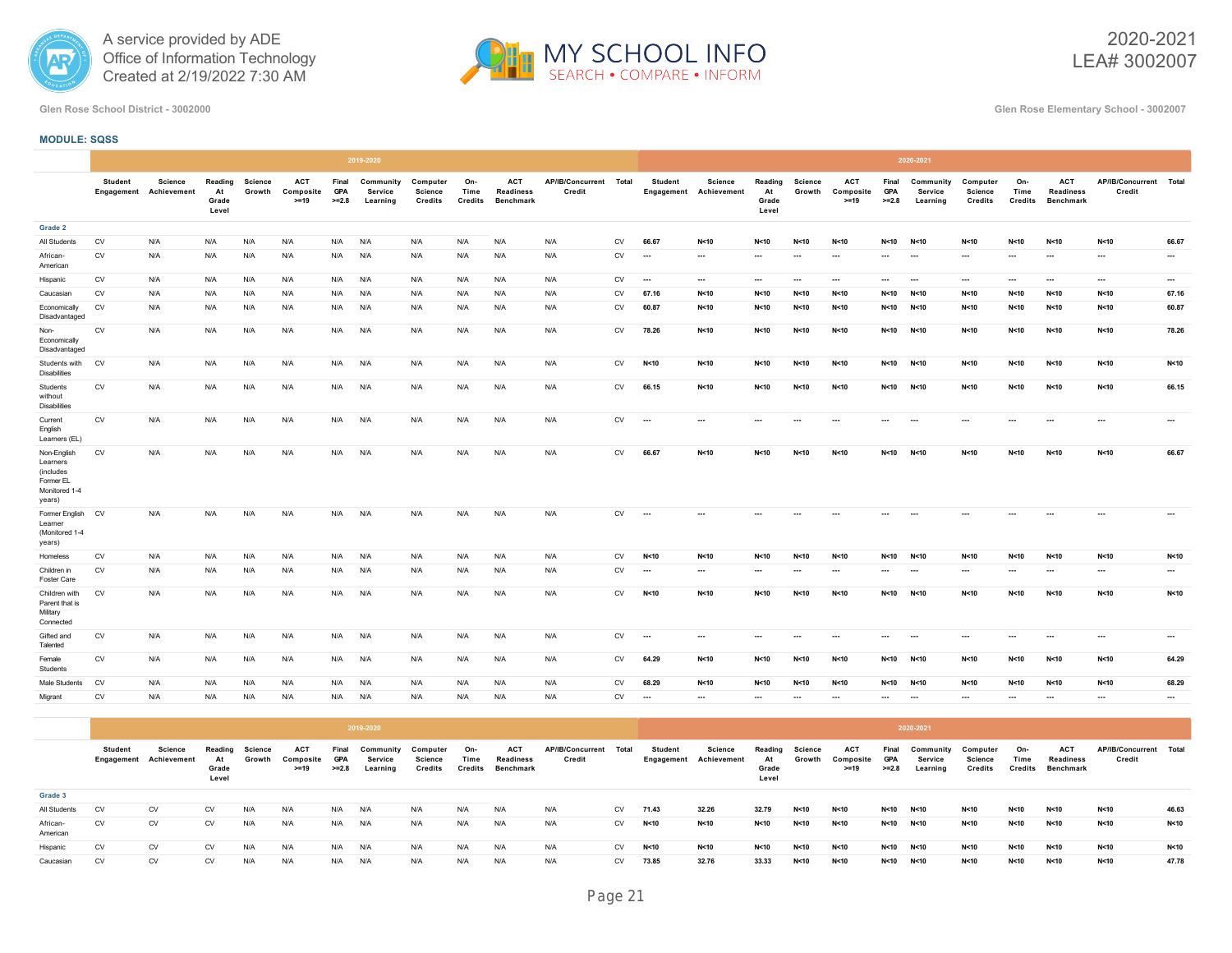



| Economically<br>Disadvantaged                                                | CV        | CV        | CV        |     | N/A | N/A | N/f | N/A |     |     | N/A | CV        | 63.75                    | 22.86    | 20.59    |          | N < 10                   | N < 10    | N<10                     | N<10     | N<10     | N<10     | N<10     | 37.16           |
|------------------------------------------------------------------------------|-----------|-----------|-----------|-----|-----|-----|-----|-----|-----|-----|-----|-----------|--------------------------|----------|----------|----------|--------------------------|-----------|--------------------------|----------|----------|----------|----------|-----------------|
| Non-<br>Economically<br>Disadvantaged                                        | CV        | <b>CV</b> | <b>CV</b> | N/A | N/A | N/A | N/A | N/A | N/A | N/A | N/A | CV        | 81.67                    | 44.44    | 48.15    | N<10     | N<10                     | N<10      | N<10                     | N < 10   | N<10     | N<10     | N<10     | 58.93           |
| Students with<br><b>Disabilities</b>                                         | <b>CV</b> | CV        | <b>CV</b> | N/A | N/A | N/A | N/A | N/A | N/A | N/A | N/A | CV        | 95.00                    | N<10     | N<10     | N<10     | N<10                     | N<10      | N<10                     | N<10     | N<10     | N<10     | N<10     | 42.00           |
| Students<br>without<br><b>Disabilities</b>                                   | CV        | CV        | CV        | N/A | N/A | N/A | N/A | N/A | N/A | N/A | N/A | CV        | 67.50                    | 35.19    | 37.04    | N<10     | N<10                     | N<10 N<10 |                          | N<10     | N<10     | N<10     | N<10     | 47.32           |
| Current<br>English<br>Learners (EL)                                          | <b>CV</b> | <b>CV</b> | <b>CV</b> | N/A | N/A | N/A | N/A | N/A | N/A | N/A | N/A | CV        | $\overline{\phantom{a}}$ | $\cdots$ |          | $\cdots$ | $\overline{\phantom{a}}$ | ---       | $\sim$                   | $\cdots$ |          | $\sim$   | $\cdots$ | $\cdots$        |
| Non-English<br>Learners<br>(includes<br>Former EL<br>Monitored 1-4<br>years) | CV        | CV        | CV        | N/A | N/A | N/A | N/A | N/A | N/A | N/A | N/A | CV        | 71.43                    | 32.26    | 32.79    | N<10     | N<10                     | N < 10    | N<10                     | N<10     | N<10     | N<10     | N<10     | 46.63           |
| Former English<br>Learner<br>(Monitored 1-4<br>years)                        | <b>CV</b> | <b>CV</b> | <b>CV</b> | N/A | N/A | N/A | N/A | N/A | N/A | N/A | N/A | <b>CV</b> | $\overline{\phantom{a}}$ | $\cdots$ |          |          |                          |           |                          | $- - -$  |          |          |          | $\cdots$        |
| Homeless                                                                     | CV        | CV        | CV        | N/A | N/A | N/A | N/A | N/A | N/A | N/A | N/A | CV        | N < 10                   | N<10     | N<10     | N<10     | N<10                     | N<10      | N<10                     | N<10     | N<10     | N<10     | N<10     | N <sub>10</sub> |
| Children in<br><b>Foster Care</b>                                            | <b>CV</b> | <b>CV</b> | <b>CV</b> | N/A | N/A | N/A | N/A | N/A | N/A | N/A | N/A | CV        | $\overline{\phantom{a}}$ | $\cdots$ | $\cdots$ | $\cdots$ | $\cdots$                 | $\cdots$  | $\overline{\phantom{a}}$ | $\cdots$ | $\cdots$ | $\cdots$ | $\cdots$ | $\cdots$        |
| Children with<br>Parent that is<br>Military<br>Connected                     | CV        | CV        | <b>CV</b> | N/A | N/A | N/A | N/A | N/A | N/A | N/A | N/A | CV        | N < 10                   | N<10     | N<10     | N<10     | N<10                     | N<10      | N<10                     | N<10     | N<10     | N<10     | N<10     | N <sub>10</sub> |
| Gifted and<br>Talented                                                       | CV        | CV        | CV        | N/A | N/A | N/A | N/A | N/A | N/A | N/A | N/A | CV        | N < 10                   | N<10     | N<10     | N<10     | N<10                     | N<10      | N<10                     | N<10     | N<10     | N<10     | N<10     | N<10            |
| Female<br>Students                                                           | CV        | CV        | CV        | N/A | N/A | N/A | N/A | N/A | N/A | N/A | N/A | CV        | 75.81                    | 31.03    | 37.93    | N < 10   | N<10                     | N<10      | N<10                     | N<10     | N < 10   | N<10     | N<10     | 48.88           |
| Male Students                                                                | <b>CV</b> | <b>CV</b> | <b>CV</b> | N/A | N/A | N/A | N/A | N/A | N/A | N/A | N/A | <b>CV</b> | 67.95                    | 33.33    | 28.13    | N<10     | N<10                     | N<10      | N<10                     | N<10     | N<10     | N<10     | N<10     | 44.71           |
| Migrant                                                                      | <b>CV</b> | <b>CV</b> | <b>CV</b> | N/A | N/A | N/A | N/A | N/A | N/A | N/A | N/A | CV        | $\cdots$                 | $\cdots$ | $\cdots$ | $\cdots$ | $\cdots$                 | $\cdots$  | $\sim$                   | $\cdots$ | $\cdots$ | $\cdots$ | $\sim$   | $\cdots$        |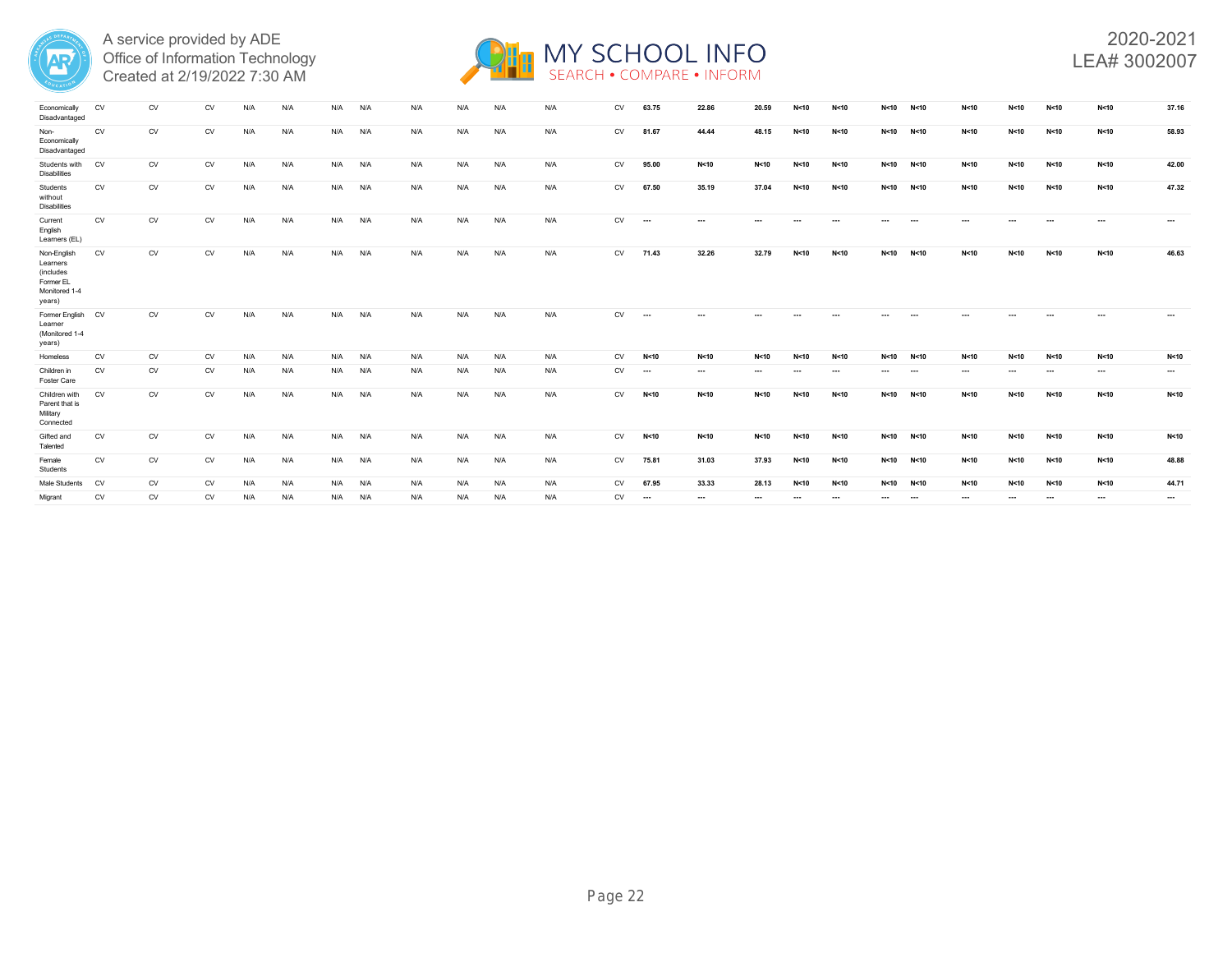



2020-2021 LEA# 3002007

**Glen Rose School District - 3002000 Glen Rose Elementary School - 3002007**

# **MODULE: SQSS**

|                                                                              |                |                                                 |                                 |                          |                                   |                                | 2019-2020                        |                                |                        |                                             |                                  |           |                          |                                   |                                 |                          |                                   |                                | 2020-2021                        |                                       |                               |                                                    |                                  |          |
|------------------------------------------------------------------------------|----------------|-------------------------------------------------|---------------------------------|--------------------------|-----------------------------------|--------------------------------|----------------------------------|--------------------------------|------------------------|---------------------------------------------|----------------------------------|-----------|--------------------------|-----------------------------------|---------------------------------|--------------------------|-----------------------------------|--------------------------------|----------------------------------|---------------------------------------|-------------------------------|----------------------------------------------------|----------------------------------|----------|
|                                                                              | <b>Student</b> | <b>Science</b><br><b>Engagement</b> Achievement | Reading<br>At<br>Grade<br>Level | <b>Science</b><br>Growth | <b>ACT</b><br>Composite<br>$>=19$ | Final<br><b>GPA</b><br>$>=2.8$ | Community<br>Service<br>Learning | Computer<br>Science<br>Credits | On-<br>Time<br>Credits | <b>ACT</b><br>Readiness<br><b>Benchmark</b> | AP/IB/Concurrent Total<br>Credit |           | <b>Student</b>           | Science<br>Engagement Achievement | Reading<br>At<br>Grade<br>Level | <b>Science</b><br>Growth | <b>ACT</b><br>Composite<br>$>=19$ | Final<br><b>GPA</b><br>$>=2.8$ | Community<br>Service<br>Learning | Computer<br><b>Science</b><br>Credits | On-<br>Time<br><b>Credits</b> | <b>ACT</b><br><b>Readiness</b><br><b>Benchmark</b> | AP/IB/Concurrent Total<br>Credit |          |
| Grade 4                                                                      |                |                                                 |                                 |                          |                                   |                                |                                  |                                |                        |                                             |                                  |           |                          |                                   |                                 |                          |                                   |                                |                                  |                                       |                               |                                                    |                                  |          |
| All Students                                                                 | CV             | CV                                              | CV                              | CV                       | N/A                               | N/A                            | N/A                              | N/A                            | N/A                    | N/A                                         | N/A                              | <b>CV</b> | 73.42                    | 40.54                             | 43.24                           | N<10                     | N < 10                            | N < 10                         | N<10                             | N<10                                  | N<10                          | N<10                                               | N < 10                           | 52.86    |
| African-<br>American                                                         | <b>CV</b>      | <b>CV</b>                                       | <b>CV</b>                       | <b>CV</b>                | N/A                               | N/A                            | N/A                              | N/A                            | N/A                    | N/A                                         | N/A                              | <b>CV</b> | N<10                     | N < 10                            | N<10                            | N < 10                   | N<10                              | N<10                           | N < 10                           | N < 10                                | N<10                          | N < 10                                             | N < 10                           | N<10     |
| Hispanic                                                                     | CV             | CV                                              | CV                              | CV                       | N/A                               | N/A                            | N/A                              | N/A                            | N/A                    | N/A                                         | N/A                              | <b>CV</b> | N < 10                   | N<10                              | N < 10                          | N<10                     | N < 10                            | N<10                           | N<10                             | N<10                                  | N<10                          | N < 10                                             | N < 10                           | N<10     |
| Caucasian                                                                    | <b>CV</b>      | <b>CV</b>                                       | <b>CV</b>                       | <b>CV</b>                | N/A                               | N/A                            | N/A                              | N/A                            | N/A                    | N/A                                         | N/A                              | <b>CV</b> | 73.94                    | 41.18                             | 45.59                           | N < 10                   | N < 10                            | N < 10                         | N < 10                           | N < 10                                | N<10                          | N < 10                                             | N < 10                           | 53.86    |
| Economically<br>Disadvantaged                                                | CV             | <b>CV</b>                                       | <b>CV</b>                       | CV                       | N/A                               | N/A                            | N/A                              | N/A                            | N/A                    | N/A                                         | N/A                              | CV        | 63.83                    | 34.09                             | 40.91                           | N < 10                   | N < 10                            | N<10                           | N<10                             | N < 10                                | N<10                          | N<10                                               | N < 10                           | 46.67    |
| Non-<br>Economically<br>Disadvantaged                                        | ${\sf CV}$     | CV                                              | CV                              | CV                       | N/A                               | N/A                            | N/A                              | N/A                            | N/A                    | N/A                                         | N/A                              | CV        | 87.50                    | 50.00                             | 46.67                           | N < 10                   | N < 10                            | N<10                           | N < 10                           | N<10                                  | N<10                          | N<10                                               | N<10                             | 61.96    |
| Students with<br><b>Disabilities</b>                                         | <b>CV</b>      | CV                                              | CV                              | CV                       | N/A                               | N/A                            | N/A                              | N/A                            | N/A                    | N/A                                         | N/A                              | CV        | N<10                     | N<10                              | N < 10                          | N<10                     | N<10                              | N<10                           | N<10                             | N<10                                  | N<10                          | N<10                                               | N<10                             | N<10     |
| Students<br>without<br><b>Disabilities</b>                                   | CV             | CV                                              | CV                              | CV                       | N/A                               | N/A                            | N/A                              | N/A                            | N/A                    | N/A                                         | N/A                              | CV        | 75.00                    | 44.62                             | 46.15                           | N < 10                   | N < 10                            | N<10                           | N < 10                           | N < 10                                | N<10                          | N<10                                               | N<10                             | 55.75    |
| Current<br>English<br>Learners (EL)                                          | ${\sf CV}$     | CV                                              | CV                              | CV                       | N/A                               | N/A                            | N/A                              | N/A                            | N/A                    | N/A                                         | N/A                              | CV        | N < 10                   | N<10                              | N < 10                          | N<10                     | N<10                              | N<10                           | N<10                             | N<10                                  | N<10                          | N<10                                               | N<10                             | N<10     |
| Non-English<br>Learners<br>(includes<br>Former EL<br>Monitored 1-4<br>years) | CV             | CV                                              | CV                              | CV                       | N/A                               | N/A                            | N/A                              | N/A                            | N/A                    | N/A                                         | N/A                              | CV        | 73.72                    | 41.10                             | 43.84                           | N < 10                   | N < 10                            | N<10                           | N < 10                           | N < 10                                | N<10                          | N<10                                               | N < 10                           | 53.35    |
| Former English<br>Learner<br>(Monitored 1-4<br>years)                        | <b>CV</b>      | CV                                              | CV                              | CV                       | N/A                               | N/A                            | N/A                              | N/A                            | N/A                    | N/A                                         | N/A                              | CV        | $\overline{\phantom{a}}$ | $\ldots$                          | ---                             |                          |                                   |                                | $\sim$                           |                                       |                               | $\cdots$                                           | $\cdots$                         | $\cdots$ |
| Homeless                                                                     | CV             | CV                                              | CV                              | CV                       | N/A                               | N/A                            | N/A                              | N/A                            | N/A                    | N/A                                         | N/A                              | CV        | N < 10                   | N<10                              | N < 10                          | N<10                     | N<10                              | N < 10                         | N < 10                           | N<10                                  | N<10                          | N<10                                               | N<10                             | N<10     |
| Children in<br>Foster Care                                                   | <b>CV</b>      | <b>CV</b>                                       | CV                              | CV                       | N/A                               | N/A                            | N/A                              | N/A                            | N/A                    | N/A                                         | N/A                              | <b>CV</b> | $\ldots$                 | $\cdots$                          |                                 | $\cdots$                 | $\sim$                            | $\cdots$                       | $\cdots$                         |                                       |                               | $\cdots$                                           | $\cdots$                         | $\ldots$ |
| Children with<br>Parent that is<br>Military<br>Connected                     | <b>CV</b>      | CV                                              | <b>CV</b>                       | CV                       | N/A                               | N/A                            | N/A                              | N/A                            | N/A                    | N/A                                         | N/A                              | <b>CV</b> | N < 10                   | N<10                              | N < 10                          | N < 10                   | N < 10                            | N < 10                         | N < 10                           | N<10                                  | N<10                          | N<10                                               | N < 10                           | N<10     |
| Gifted and<br>Talented                                                       | <b>CV</b>      | <b>CV</b>                                       | <b>CV</b>                       | <b>CV</b>                | N/A                               | N/A                            | N/A                              | N/A                            | N/A                    | N/A                                         | N/A                              | <b>CV</b> | N < 10                   | N<10                              | N < 10                          | N < 10                   | N < 10                            | N<10                           | N < 10                           | N < 10                                | N<10                          | N<10                                               | N<10                             | N<10     |
| Female<br>Students                                                           | ${\sf CV}$     | <b>CV</b>                                       | CV                              | CV                       | N/A                               | N/A                            | N/A                              | N/A                            | N/A                    | N/A                                         | N/A                              | CV        | 65.79                    | 44.44                             | 55.56                           | N<10                     | N<10                              | N<10                           | N < 10                           | N < 10                                | N<10                          | N<10                                               | N < 10                           | 55.45    |
| Male Students                                                                | <b>CV</b>      | <b>CV</b>                                       | <b>CV</b>                       | <b>CV</b>                | N/A                               | N/A                            | N/A                              | N/A                            | N/A                    | N/A                                         | N/A                              | <b>CV</b> | 80.49                    | 36.84                             | 31.58                           | N < 10                   | N < 10                            | N < 10                         | N < 10                           | N < 10                                | N<10                          | N < 10                                             | N < 10                           | 50.43    |
| Migrant                                                                      | CV             | CV                                              | <b>CV</b>                       | CV                       | N/A                               | N/A                            | N/A                              | N/A                            | N/A                    | N/A                                         | N/A                              | CV        | $\ddotsc$                | $\cdots$                          |                                 | $\cdots$                 | $\cdots$                          |                                | $\cdots$                         | $\cdots$                              |                               | $\cdots$                                           | $\cdots$                         | $\cdots$ |
|                                                                              |                |                                                 |                                 |                          |                                   |                                |                                  |                                |                        |                                             |                                  |           |                          |                                   |                                 |                          |                                   |                                |                                  |                                       |                               |                                                    |                                  |          |

|                      |                |                                   |                                 |                   |                                   |                                | 2019-2020                        |                                |                        |                                      |                            |           |                              |                        |                                 |                   |                                   |                                | 2020-2021                        |                                |                        |                                             |                                  |       |
|----------------------|----------------|-----------------------------------|---------------------------------|-------------------|-----------------------------------|--------------------------------|----------------------------------|--------------------------------|------------------------|--------------------------------------|----------------------------|-----------|------------------------------|------------------------|---------------------------------|-------------------|-----------------------------------|--------------------------------|----------------------------------|--------------------------------|------------------------|---------------------------------------------|----------------------------------|-------|
|                      | <b>Student</b> | Science<br>Engagement Achievement | Reading<br>At<br>Grade<br>Level | Science<br>Growth | <b>ACT</b><br>Composite<br>$>=19$ | Final<br><b>GPA</b><br>$>=2.8$ | Community<br>Service<br>Learning | Computer<br>Science<br>Credits | On-<br>Time<br>Credits | ACT<br><b>Readiness</b><br>Benchmark | AP/IB/Concurrent<br>Credit | Total     | <b>Student</b><br>Engagement | Science<br>Achievement | Reading<br>At<br>Grade<br>Level | Science<br>Growth | <b>ACT</b><br>Composite<br>$>=19$ | Final<br><b>GPA</b><br>$>=2.8$ | Community<br>Service<br>Learning | Computer<br>Science<br>Credits | On-<br>Time<br>Credits | <b>ACT</b><br><b>Readiness</b><br>Benchmark | AP/IB/Concurrent Total<br>Credit |       |
| <b>All Grades</b>    |                |                                   |                                 |                   |                                   |                                |                                  |                                |                        |                                      |                            |           |                              |                        |                                 |                   |                                   |                                |                                  |                                |                        |                                             |                                  |       |
| All Students         | <b>CV</b>      | <b>CV</b>                         | <b>CV</b>                       | <b>CV</b>         | N < 10                            |                                | N<10 N<10                        | N<10                           | N<10                   | N<10                                 | N<10                       | CV        | 70.03                        | 36.76                  | 38.52                           | N < 10            | N < 10                            | N < 10                         | N<10                             | N < 10                         | N<10                   | N<10                                        | N<10                             | 55.83 |
| African-<br>American | <b>CV</b>      | <b>CV</b>                         | <b>CV</b>                       | <b>CV</b>         | N < 10                            | N < 10                         | N < 10                           | N<10                           | N<10                   | N<10                                 | N<10                       | <b>CV</b> | N < 10                       | N<10                   | N < 10                          | N < 10            | N < 10                            | N < 10                         | N < 10                           | N<10                           | N<10                   | N<10                                        | N<10                             | N<10  |
| Hispanic             | CV             | <b>CV</b>                         | <b>CV</b>                       | <b>CV</b>         | N < 10                            | N < 10                         | N < 10                           | N<10                           | N<10                   | N<10                                 | N<10                       | <b>CV</b> | N < 10                       | N<10                   | N < 10                          | N < 10            | N < 10                            | N < 10                         | N < 10                           | N<10                           | N<10                   | N<10                                        | N<10                             | N<10  |
| Caucasian            | <b>CV</b>      | <b>CV</b>                         | <b>CV</b>                       | <b>CV</b>         | N < 10                            |                                | N<10 N<10                        | N < 10                         | N < 10                 | N<10                                 | N < 10                     | <b>CV</b> | 70.68                        | 37.30                  | 40.00                           | N < 10            | N < 10                            | N < 10                         | N < 10                           | N<10                           | N<10                   | N < 10                                      | N<10                             | 56.70 |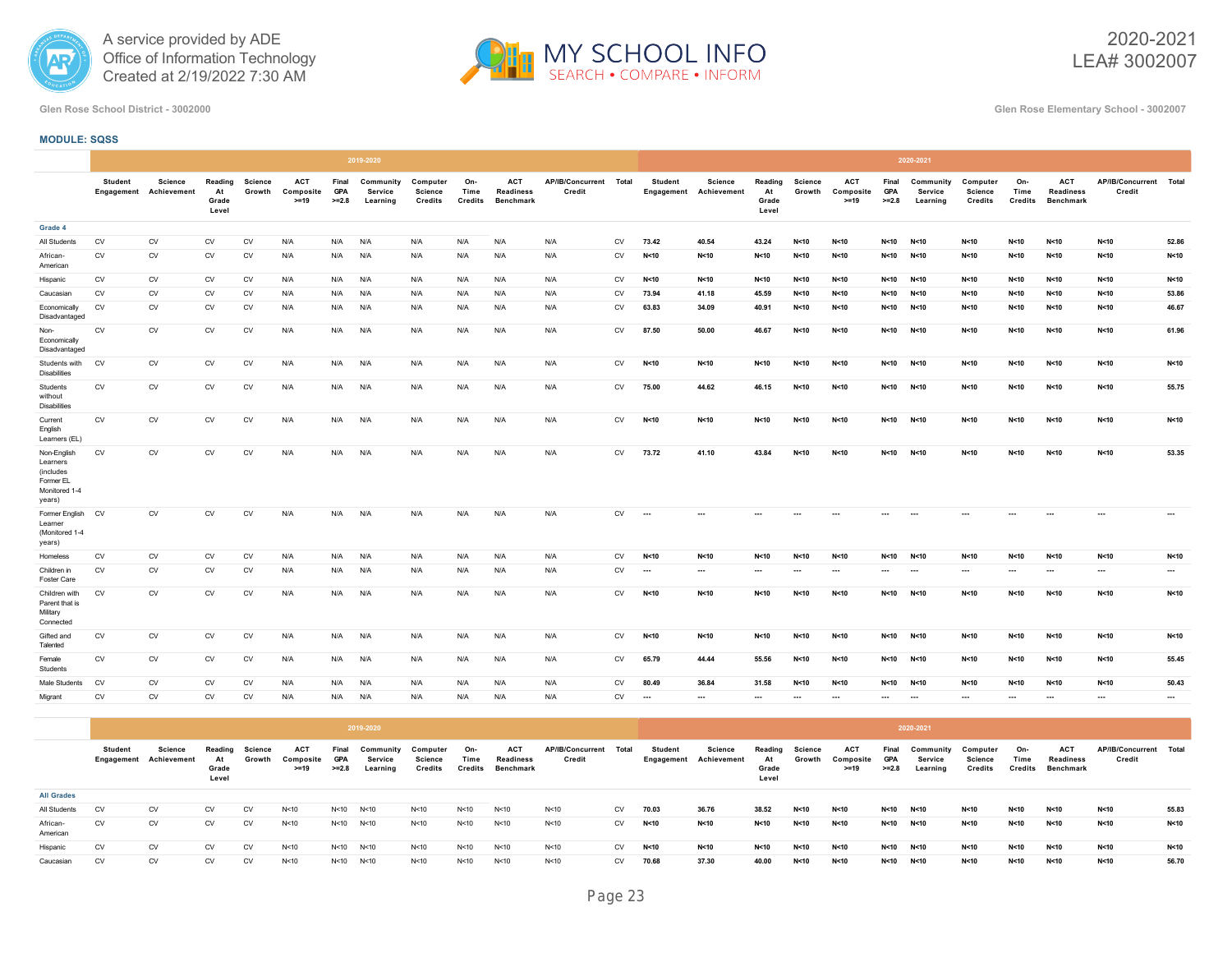



| Economically<br>Disadvantaged                                                | CV        | <b>CV</b> | <b>CV</b> | CV        | N <sub>10</sub> | N<10     | N<10     | N <sub>10</sub> | N<10     | N<10            | N<10     | <b>CV</b> | 63.52                    | 29.11    | 32.05  | N<10     | N < 10 | N < 10 | N < 10   | N<10     | N<10     | N<10 | N < 10   | 48.87           |
|------------------------------------------------------------------------------|-----------|-----------|-----------|-----------|-----------------|----------|----------|-----------------|----------|-----------------|----------|-----------|--------------------------|----------|--------|----------|--------|--------|----------|----------|----------|------|----------|-----------------|
| Non-<br>Economically<br>Disadvantaged                                        | CV        | CV        | <b>CV</b> | CV        | N < 10          | N<10     | N < 10   | N<10            | N<10     | N<10            | N<10     | CV        | 78.48                    | 47.37    | 47.37  | N<10     | N<10   | N<10   | N<10     | N<10     | N<10     | N<10 | N<10     | 65.09           |
| Students with<br><b>Disabilities</b>                                         | <b>CV</b> | <b>CV</b> | <b>CV</b> | <b>CV</b> | N<10            | N < 10   | N < 10   | N<10            | N<10     | N<10            | N<10     | CV        | 72.97                    | 11.76    | 12.50  | N<10     | N<10   | N<10   | N<10     | N<10     | N<10     | N<10 | N<10     | 44.29           |
| Students<br>without<br><b>Disabilities</b>                                   | CV        | CV        | <b>CV</b> | <b>CV</b> | N<10            | N < 10   | N < 10   | N<10            | N<10     | N<10            | N<10     | <b>CV</b> | 69.68                    | 40.34    | 42.02  | N<10     | N<10   | N<10   | N < 10   | N<10     | N<10     | N<10 | N<10     | 57.30           |
| Current<br>English<br>Learners (EL)                                          | <b>CV</b> | CV        | <b>CV</b> | <b>CV</b> | N<10            | N < 10   | N < 10   | N<10            | N<10     | N<10            | N<10     | CV        | N < 10                   | N<10     | N<10   | N<10     | N<10   | N<10   | N<10     | N<10     | N<10     | N<10 | N<10     | N<10            |
| Non-English<br>Learners<br>(includes<br>Former EL<br>Monitored 1-4<br>years) | CV        | CV        | CV        | CV        | N < 10          | N<10     | N<10     | N<10            | N<10     | N <sub>10</sub> | N<10     | CV        | 70.09                    | 37.04    | 38.81  | N<10     | N<10   | N<10   | N < 10   | N<10     | N < 10   | N<10 | N<10     | 56.02           |
| Former English<br>Learner<br>(Monitored 1-4<br>years)                        | <b>CV</b> | <b>CV</b> | <b>CV</b> | <b>CV</b> | $\cdots$        |          |          |                 |          |                 | $\cdots$ | <b>CV</b> | $\overline{\phantom{a}}$ | $\cdots$ |        |          |        |        |          |          |          |      |          | $\cdots$        |
| Homeless                                                                     | CV        | <b>CV</b> | CV        | <b>CV</b> | N<10            | N < 10   | N < 10   | N<10            | N<10     | N<10            | N<10     | CV        | N<10                     | N<10     | N<10   | N<10     | N<10   | N<10   | N<10     | N<10     | N < 10   | N<10 | N<10     | N <sub>10</sub> |
| Children in<br><b>Foster Care</b>                                            | <b>CV</b> | <b>CV</b> | CV        | <b>CV</b> | N<10            | N<10     | N < 10   | N<10            | N<10     | N<10            | N<10     | CV        | N < 10                   | N<10     | N < 10 | N<10     | N<10   | N<10   | N < 10   | N<10     | N<10     | N<10 | N<10     | N <sub>10</sub> |
| Children with<br>Parent that is<br>Military<br>Connected                     | <b>CV</b> | CV        | CV        | <b>CV</b> | N<10            | N<10     | N < 10   | N<10            | N<10     | N<10            | N<10     | CV        | N<10                     | N<10     | N<10   | N<10     | N<10   | N<10   | N<10     | N<10     | N<10     | N<10 | N<10     | N <sub>10</sub> |
| Gifted and<br>Talented                                                       | CV        | CV        | CV        | CV        | N<10            | N<10     | N < 10   | N<10            | N<10     | N<10            | N<10     | CV        | N<10                     | N<10     | N < 10 | N<10     | N<10   | N<10   | N<10     | N<10     | N<10     | N<10 | N<10     | N <sub>10</sub> |
| Female<br>Students                                                           | CV        | CV        | <b>CV</b> | <b>CV</b> | N<10            | N < 10   | N < 10   | N<10            | N<10     | N<10            | N<10     | CV        | 70.00                    | 38.46    | 47.69  | N < 10   | N<10   | N<10   | N < 10   | N<10     | N < 10   | N<10 | N<10     | 58.14           |
| Male Students                                                                | <b>CV</b> | CV        | <b>CV</b> | <b>CV</b> | N<10            | N<10     | N<10     | N<10            | N<10     | N <sub>10</sub> | N<10     | <b>CV</b> | 70.05                    | 35.21    | 30.00  | N < 10   | N<10   | N<10   | N < 10   | N<10     | N<10     | N<10 | N<10     | 53.72           |
| Migrant                                                                      | CV        | CV        | CV        | CV        | $\cdots$        | $\cdots$ | $\cdots$ | $\cdots$        | $\cdots$ | $\cdots$        | $\cdots$ | CV        | $\ldots$                 |          | ---    | $\cdots$ | ---    | ---    | $\cdots$ | $\cdots$ | $\cdots$ | ---  | $\cdots$ | $\cdots$        |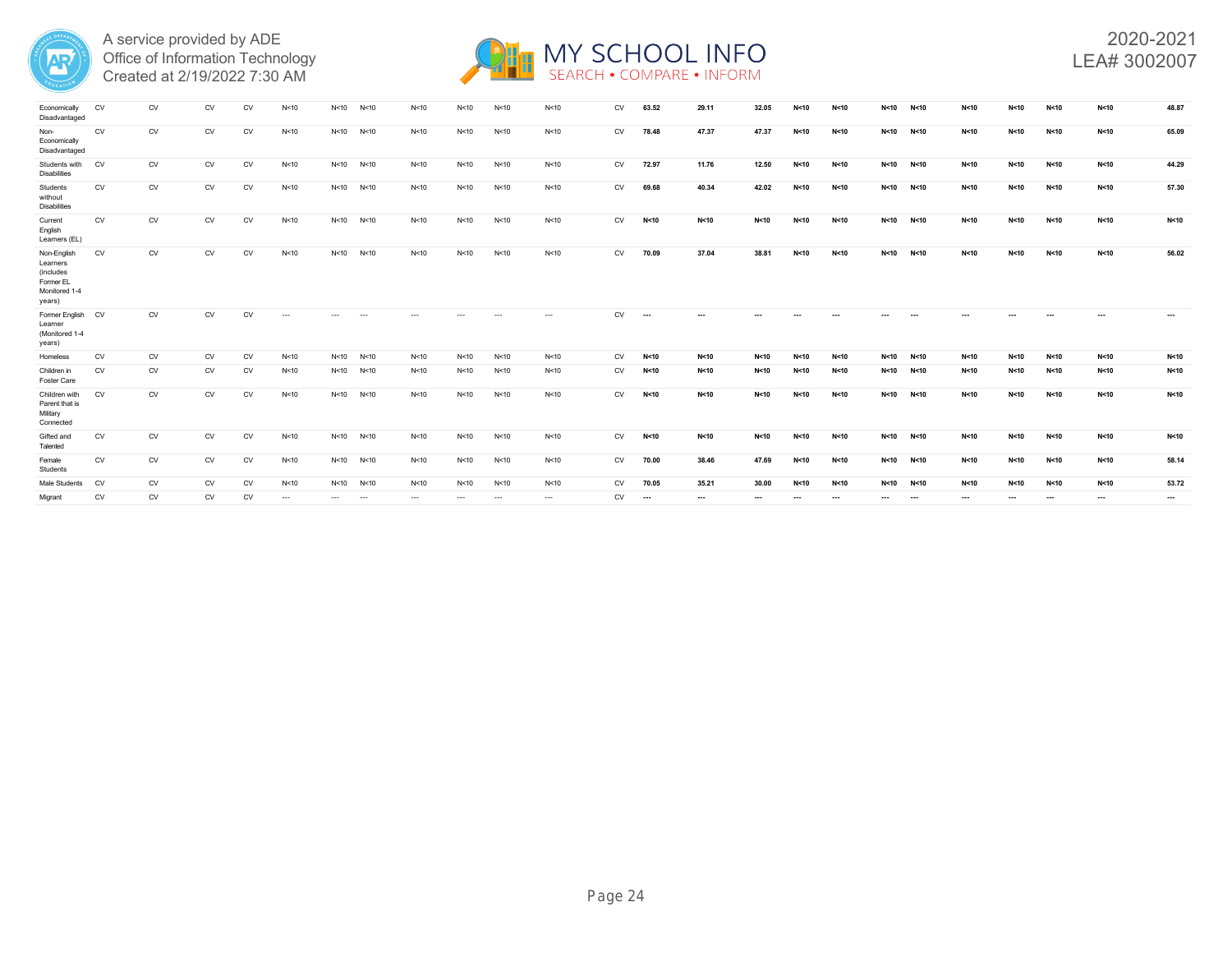



**Glen Rose School District - 3002000 Glen Rose Elementary School - 3002007**

#### **MODULE: Graduation Rates**

|                                                                                               | 2018-2019                |                 |       |        | 2019-2020       |              | 2020-2021                |                 |              |
|-----------------------------------------------------------------------------------------------|--------------------------|-----------------|-------|--------|-----------------|--------------|--------------------------|-----------------|--------------|
|                                                                                               | School                   | <b>District</b> | State | School | <b>District</b> | <b>State</b> | School                   | <b>District</b> | <b>State</b> |
| <b>Four-Year Graduation Rate</b>                                                              |                          |                 |       |        |                 |              |                          |                 |              |
| Four-Year Graduation Rate All Students                                                        | ---                      | 93.2%           | 87.6% | ---    | 92.8%           | 88.8%        | ---                      | 84.7%           | 88.5%        |
| Four-Year Graduation Rate African-American                                                    | ---                      | N <sub>10</sub> | 83.4% | ---    | N <sub>10</sub> | 84.5%        | ---                      | N < 10          | 84.5%        |
| Four-Year Graduation Rate Asian                                                               | ---                      | N <sub>10</sub> | 93.9% | ---    | N <sub>10</sub> | 93.6%        | ---                      | N < 10          | 93.7%        |
| Four-Year Graduation Rate Caucasian                                                           | ---                      | 92.5%           | 89.6% | ---    | 94.0%           | 90.9%        | ---                      | 87.5%           | 90.1%        |
| Four-Year Graduation Rate Hawaiian/Pacific<br>Islander                                        | $---$                    | N <sub>10</sub> | 76.1% | ---    | N <sub>10</sub> | 70.5%        | ---                      | N < 10          | 77.8%        |
| Four-Year Graduation Rate Hispanic                                                            | ---                      | N <sub>10</sub> | 84.7% | ---    | N <sub>10</sub> | 86.8%        | ---                      | N < 10          | 87.5%        |
| Four-Year Graduation Rate Native American                                                     | $---$                    | N <sub>10</sub> | 78.6% | ---    | N <sub>10</sub> | 88.7%        | ---                      | N < 10          | 85.4%        |
| Four-Year Graduation Rate Two or More<br>Races                                                | ---                      | N <sub>10</sub> | 87.1% | ---    | N<10            | 85.8%        | ---                      | N < 10          | 86.2%        |
| Four-Year Graduation Rate Economically<br>Disadvantaged                                       | ---                      | 88.9%           | 84.8% | ---    | 90.7%           | 86.3%        | $\overline{\phantom{a}}$ | 78.9%           | 85.8%        |
| Four-Year Graduation Rate Non-Economically<br>Disadvantaged                                   | N/A                      | N/A             | N/A   | N/A    | N/A             | N/A          | N/A                      | N/A             | N/A          |
| Four-Year Graduation Rate Students with<br><b>Disabilities</b>                                | $\overline{\phantom{a}}$ | N <sub>10</sub> | 82.6% | ---    | >95%            | 84.1%        | ---                      | N < 10          | 83.0%        |
| Four-Year Graduation Rate Students without<br><b>Disabilities</b>                             | N/A                      | N/A             | N/A   | N/A    | N/A             | N/A          | N/A                      | N/A             | N/A          |
| Four-Year Graduation Rate Current English<br>Learners (EL)                                    | $\overline{\phantom{a}}$ | N <sub>10</sub> | 82.8% | ---    | N <sub>10</sub> | 84.5%        | ---                      | N < 10          | 84.0%        |
| Four-Year Graduation Rate Non-English<br>Learners (includes Former EL Monitored 1-4<br>years) | N/A                      | N/A             | N/A   | N/A    | N/A             | N/A          | N/A                      | N/A             | N/A          |
| Four-Year Graduation Rate Homeless                                                            | ---                      | N <sub>10</sub> | 75.6% | ---    | N <sub>10</sub> | 77.6%        | ---                      | N < 10          | 76.3%        |
| Four-Year Graduation Rate Children in Foster<br>Care                                          | $\overline{\phantom{a}}$ | N <sub>10</sub> | 68.0% | ---    | N <sub>10</sub> | 64.6%        | ---                      | N < 10          | 64.5%        |
| Four-Year Graduation Rate Children with<br>Parent that is Military Connected                  | $\overline{a}$           | N <sub>10</sub> | 95.3% | ---    | N <sub>10</sub> | 94.9%        | ---                      | N < 10          | 92.2%        |
| Four-Year Graduation Rate Gifted and<br>Talented                                              | ---                      | N <sub>10</sub> | 97.3% | ---    | N <sub>10</sub> | 97.9%        | ---                      | N < 10          | 97.2%        |
| Four-Year Graduation Rate Female Students                                                     | $---$                    | 91.7%           | 90.0% | ---    | 96.6%           | 91.3%        | ---                      | 86.2%           | 91.3%        |
| Four-Year Graduation Rate Male Students                                                       | ---                      | 94.7%           | 85.2% | ---    | 90.0%           | 86.4%        | ---                      | 83.7%           | 85.8%        |
| Four-Year Graduation Rate Migrant                                                             | ---                      | N <sub>10</sub> | 82.6% | ---    | N <sub>10</sub> | 81.1%        | ---                      | N < 10          | 77.4%        |

|                                            | 2018-2019 |                 |       |                          | 2019-2020       |       | 2020-2021                |                 |              |  |
|--------------------------------------------|-----------|-----------------|-------|--------------------------|-----------------|-------|--------------------------|-----------------|--------------|--|
|                                            | School    | <b>District</b> | State | School                   | <b>District</b> | State | School                   | <b>District</b> | <b>State</b> |  |
| <b>Five-Year Graduation Rate</b>           |           |                 |       |                          |                 |       |                          |                 |              |  |
| Five-Year Graduation Rate All Students     | ---       | >95%            | 90.2% | $---$                    | >95%            | 89.0% | ---                      | 94.2%           | 90.2%        |  |
| Five-Year Graduation Rate African-American | $---$     | N <sub>10</sub> | 86.8% | $---$                    | N < 10          | 85.1% | $---$                    | N < 10          | 86.7%        |  |
| Five-Year Graduation Rate Asian            | $--$      | N <sub>10</sub> | 96.3% | $\overline{\phantom{a}}$ | N <sub>10</sub> | 95.5% | ---                      | N < 10          | 95.9%        |  |
| Five-Year Graduation Rate Caucasian        | $---$     | >95%            | 91.8% | $---$                    | >95%            | 90.8% | $\overline{\phantom{a}}$ | >95%            | 91.8%        |  |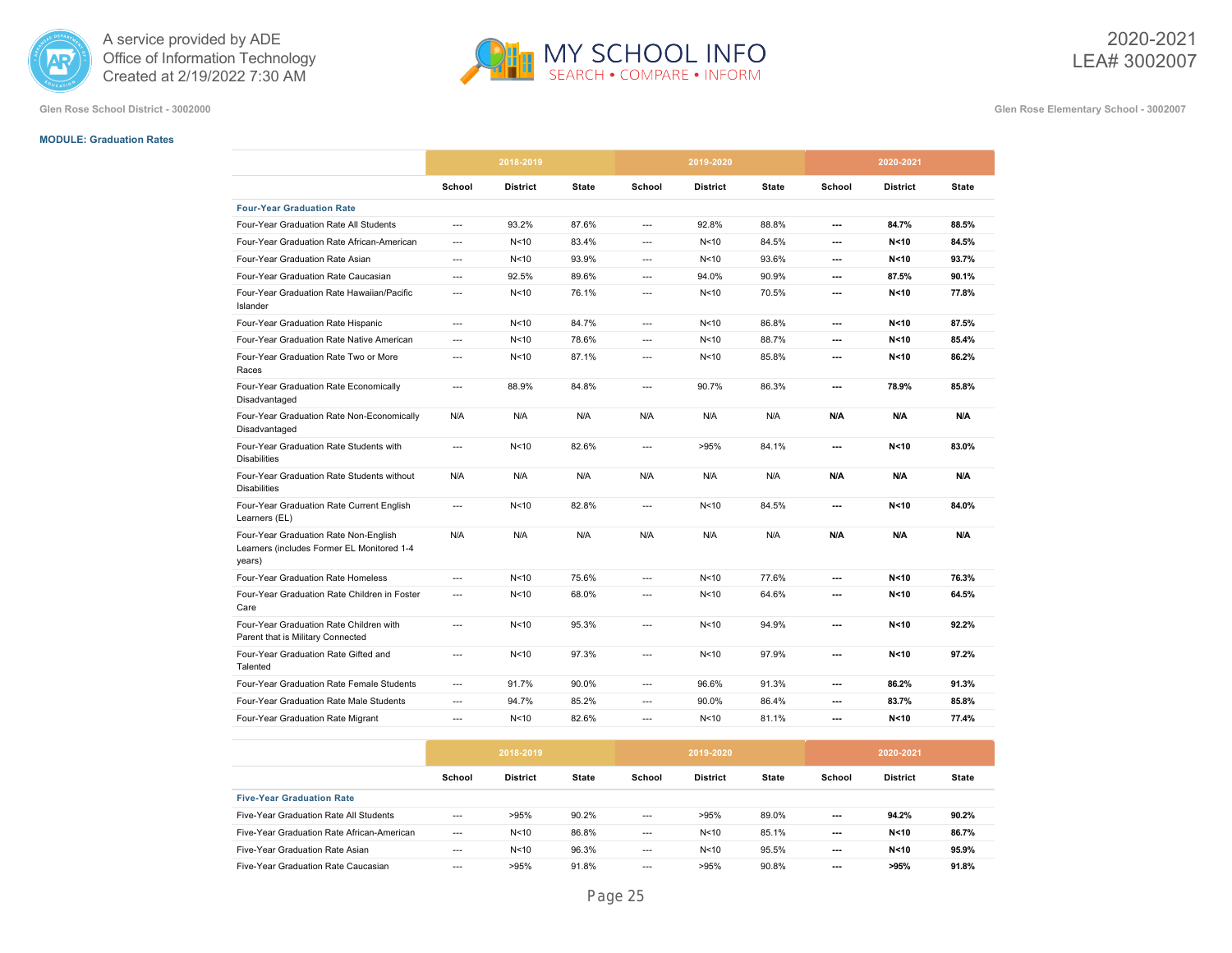



| Five-Year Graduation Rate Hawaiian/Pacific<br>Islander                                        | $---$                    | N <sub>10</sub> | 77.1% | $---$    | N <sub>10</sub> | 79.2% | --- | N < 10 | 73.8% |
|-----------------------------------------------------------------------------------------------|--------------------------|-----------------|-------|----------|-----------------|-------|-----|--------|-------|
| Five-Year Graduation Rate Hispanic                                                            | $\cdots$                 | N <sub>10</sub> | 87.5% | $\cdots$ | N<10            | 86.8% | --- | N < 10 | 88.7% |
| Five-Year Graduation Rate Native American                                                     | $\cdots$                 | N <sub>10</sub> | 85.7% | $---$    | N <sub>10</sub> | 82.7% | --- | N < 10 | 90.3% |
| Five-Year Graduation Rate Two or More<br>Races                                                | $---$                    | N <sub>10</sub> | 90.5% | ---      | N<10            | 88.2% | --- | N < 10 | 86.3% |
| Five-Year Graduation Rate Economically<br>Disadvantaged                                       | ---                      | 94.1%           | 87.9% | $\cdots$ | >95%            | 86.4% | --- | 93.0%  | 87.7% |
| Five-Year Graduation Rate Non-Economically<br>Disadvantaged                                   | N/A                      | N/A             | N/A   | N/A      | N/A             | N/A   | N/A | N/A    | N/A   |
| Five-Year Graduation Rate Students with<br><b>Disabilities</b>                                | $\overline{\phantom{a}}$ | 85.7%           | 86.7% | ---      | N <sub>10</sub> | 85.2% | --- | >95%   | 86.4% |
| Five-Year Graduation Rate Students without<br><b>Disabilities</b>                             | N/A                      | N/A             | N/A   | N/A      | N/A             | N/A   | N/A | N/A    | N/A   |
| Five-Year Graduation Rate Current English<br>Learners (EL)                                    | $---$                    | N <sub>10</sub> | 85.3% | $---$    | N <sub>10</sub> | 85.2% | --- | N < 10 | 86.9% |
| Five-Year Graduation Rate Non-English<br>Learners (includes Former EL Monitored 1-4<br>years) | N/A                      | N/A             | N/A   | N/A      | N/A             | N/A   | N/A | N/A    | N/A   |
| Five-Year Graduation Rate Homeless                                                            | ---                      | N <sub>10</sub> | 82.7% | ---      | N <sub>10</sub> | 77.9% | --- | N < 10 | 79.4% |
| Five-Year Graduation Rate Children in Foster<br>Care                                          | $---$                    | N <sub>10</sub> | 77.3% | $---$    | N < 10          | 68.5% | --- | N < 10 | 67.1% |
| Five-Year Graduation Rate Children with<br>Parent that is Military Connected                  | $---$                    | N <sub>10</sub> | 94.7% | $---$    | N <sub>10</sub> | 96.2% | --- | N < 10 | 95.6% |
| Five-Year Graduation Rate Gifted and<br>Talented                                              | ---                      | N <sub>10</sub> | 97.8% | $---$    | N <sub>10</sub> | 97.6% | --- | N < 10 | 98.5% |
| Five-Year Graduation Rate Female Students                                                     | $---$                    | 94.7%           | 92.7% | $---$    | 97.2%           | 91.2% | --- | 96.6%  | 92.5% |
| Five-Year Graduation Rate Male Students                                                       | $\cdots$                 | 97.9%           | 87.8% | ---      | 97.4%           | 86.9% | --- | 92.5%  | 88.0% |
| Five-Year Graduation Rate Migrant                                                             | $---$                    | N <sub>10</sub> | 86.2% | $---$    | N <sub>10</sub> | 83.7% | --- | N < 10 | 83.2% |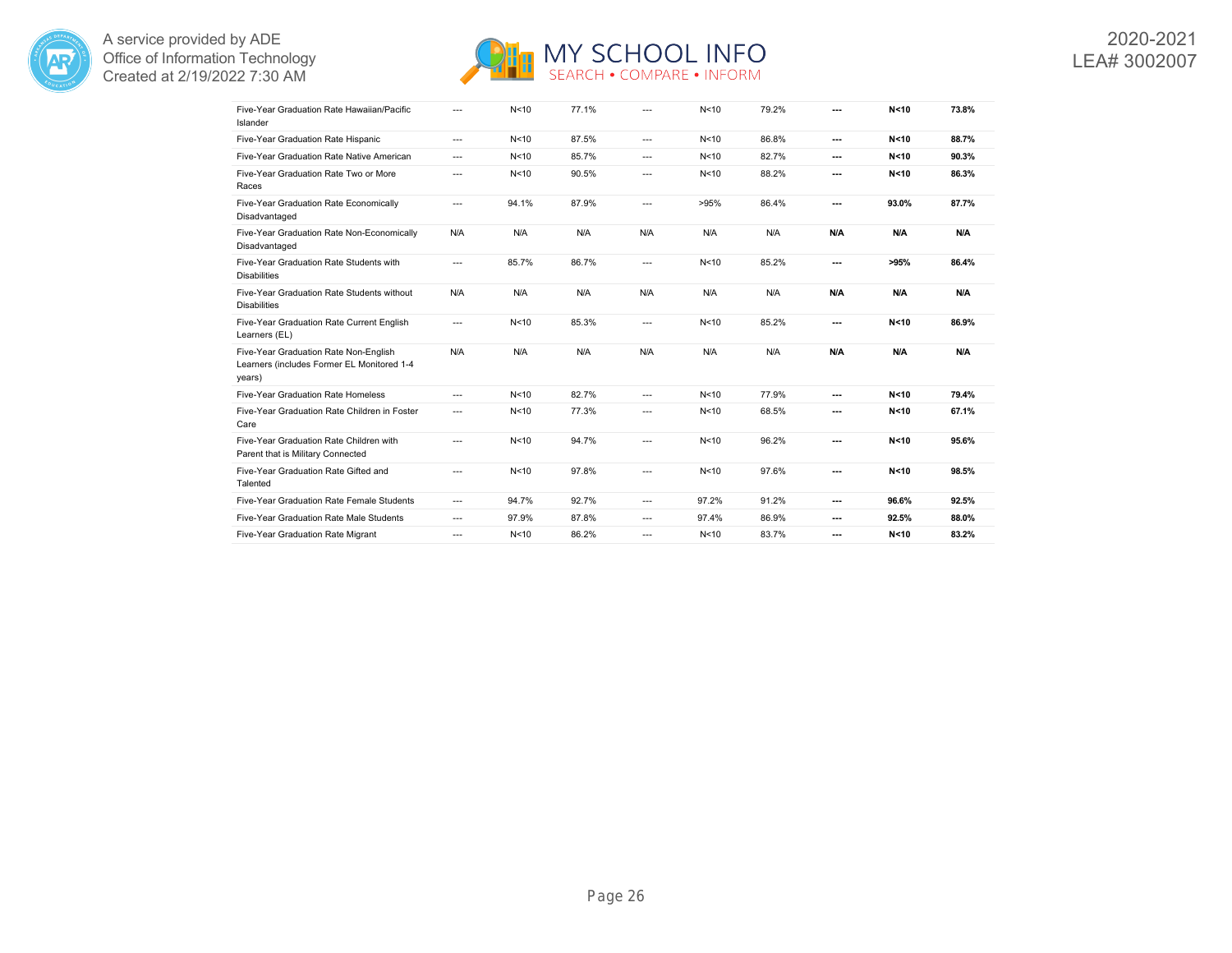



**Glen Rose School District - 3002000 Glen Rose Elementary School - 3002007**

# **MODULE: College Readiness**

|                                                                                                                                                                                                                                                                                                                |                | 2018-2019       |              |                | 2019-2020       |              |                          | 2020-2021       |              |
|----------------------------------------------------------------------------------------------------------------------------------------------------------------------------------------------------------------------------------------------------------------------------------------------------------------|----------------|-----------------|--------------|----------------|-----------------|--------------|--------------------------|-----------------|--------------|
|                                                                                                                                                                                                                                                                                                                | School         | <b>District</b> | <b>State</b> | School         | <b>District</b> | <b>State</b> | School                   | <b>District</b> | <b>State</b> |
| <b>American College Test (ACT)</b>                                                                                                                                                                                                                                                                             |                |                 |              |                |                 |              |                          |                 |              |
| Participation in Grade 11 Statewide ACT<br>Administration                                                                                                                                                                                                                                                      |                | 61              | 31,568       |                | 68              | 28.617       |                          | 72              | 27,779       |
| District Provided Remediation for Students<br><b>Taking ACT</b>                                                                                                                                                                                                                                                |                |                 |              |                | Y               | 237          |                          | Y               | 236          |
| Number of Students Taking ACT in Grades 9-<br>11                                                                                                                                                                                                                                                               |                | 78              | 39,377       |                | 76              | 34,978       |                          | 90              | 34,243       |
| Number of Graduates that have taken ACT in<br><b>High School</b>                                                                                                                                                                                                                                               |                | 63              | 29,631       |                | 61              | 29,972       |                          | 56              | 28,543       |
| <b>ACT Reading Average</b>                                                                                                                                                                                                                                                                                     |                | 19.98           | 20.18        |                | 20.13           | 20.01        |                          | 19.80           | 19.75        |
| <b>ACT English Average</b>                                                                                                                                                                                                                                                                                     |                | 19.79           | 19.28        |                | 19.66           | 18.96        |                          | 18.57           | 18.82        |
| <b>ACT Math Average</b>                                                                                                                                                                                                                                                                                        |                | 19.49           | 18.91        |                | 18.70           | 18.56        |                          | 18.55           | 18.48        |
| <b>ACT Science Average</b>                                                                                                                                                                                                                                                                                     |                | 20.35           | 19.74        |                | 19.77           | 19.57        |                          | 19.88           | 19.64        |
| <b>ACT Composite Average</b>                                                                                                                                                                                                                                                                                   |                | 20.03           | 19.68        |                | 19.70           | 19.42        |                          | 19.34           | 19.32        |
| The School Performance website at the following link has comparison of state and national ACT scores: https://dese.ade.arkansas.gov/Offices/public-school-accountability/school-performance/report-card<br>(https://dese.ade.arkansas.gov/Offices/public-school-accountability/school-performance/report-card) |                |                 |              |                |                 |              |                          |                 |              |
| <b>SAT® by College Board</b>                                                                                                                                                                                                                                                                                   |                |                 |              |                |                 |              |                          |                 |              |
| Number of Students Taking SAT College<br><b>Admission Test</b>                                                                                                                                                                                                                                                 |                | $\mathbf{1}$    | 1,351        |                | 3               | 916          |                          | $\mathbf{1}$    | 680          |
| <b>SAT Critical Reading Mean</b>                                                                                                                                                                                                                                                                               |                | 460             | 591          |                | 590             | 592          |                          | 660             | 611          |
| <b>SAT Math Mean</b>                                                                                                                                                                                                                                                                                           |                | 520             | 569          |                | 583             | 573          |                          | 540             | 586          |
| <b>SAT Writing Mean</b>                                                                                                                                                                                                                                                                                        |                |                 |              |                |                 |              |                          |                 |              |
| <b>Advanced Placement Courses (AP)</b>                                                                                                                                                                                                                                                                         |                |                 |              |                |                 |              |                          |                 |              |
| Number of Students Taking Advanced<br>Placement (AP) Courses                                                                                                                                                                                                                                                   |                | 58              | 28,163       |                | 30              | 28,690       |                          | 42              | 27,806       |
| Number of AP Exams Taken                                                                                                                                                                                                                                                                                       |                | 53              | 46,500       |                | 42              | 37,118       |                          | 52              | 40,443       |
| Number of AP Exams Scored 3, 4, or 5                                                                                                                                                                                                                                                                           |                | 11              | 16,863       |                | 18              | 16,885       |                          | 4               | 14,527       |
| <b>International Baccalaureate Courses</b>                                                                                                                                                                                                                                                                     |                |                 |              |                |                 |              |                          |                 |              |
| Number of Students Taking International<br><b>Baccalaureate Courses</b>                                                                                                                                                                                                                                        | ---            | $\overline{a}$  | 367          | $\overline{a}$ | $\overline{a}$  | 404          | ---                      | ---             | 455          |
| <b>College Going Rates</b>                                                                                                                                                                                                                                                                                     |                |                 |              |                |                 |              |                          |                 |              |
| All Students                                                                                                                                                                                                                                                                                                   | $\overline{a}$ | 50.0%           | 48.8%        | $\overline{a}$ | 42.0%           | 44.3%        | $\overline{\phantom{a}}$ | 48.3%           | 41.2%        |
| African-American                                                                                                                                                                                                                                                                                               | $---$          | <b>RV</b>       | 43.8%        | $---$          | <b>RV</b>       | 38.9%        | $\overline{\phantom{a}}$ | RV              | 34.7%        |
| Hispanic                                                                                                                                                                                                                                                                                                       | $\overline{a}$ | 100.0%          | 39.8%        | $\overline{a}$ | 0.0%            | 35.7%        | ---                      | 50.0%           | 33.0%        |
| Caucasian                                                                                                                                                                                                                                                                                                      | ---            | 52.4%           | 52.3%        | ---            | 41.2%           | 48.0%        | ---                      | 47.3%           | 45.2%        |
| Economically Disadvantaged                                                                                                                                                                                                                                                                                     | $\overline{a}$ | 37.0%           | 41.2%        | $\overline{a}$ | 33.3%           | 36.9%        | $\overline{\phantom{a}}$ | 28.6%           | 34.1%        |
| Students with Disabilities                                                                                                                                                                                                                                                                                     | $---$          | 0.0%            | 18.3%        | $---$          | 0.0%            | 20.2%        | $\overline{\phantom{a}}$ | 16.7%           | 20.2%        |
| Current English Learners (EL)                                                                                                                                                                                                                                                                                  | $---$          | 0.0%            | 25.9%        | $---$          | 0.0%            | 22.6%        | ---                      | 0.0%            | 19.1%        |
| Homeless                                                                                                                                                                                                                                                                                                       | $---$          | 25.0%           | 32.7%        | $\overline{a}$ | 0.0%            | 26.5%        | ---                      | 0.0%            | 25.9%        |
| Children in Foster Care                                                                                                                                                                                                                                                                                        | $\overline{a}$ | 0.0%            | 40.5%        | $\overline{a}$ | 0.0%            | 29.8%        | $\overline{\phantom{a}}$ | 0.0%            | 29.6%        |
| Children with Parent that is Military Connected                                                                                                                                                                                                                                                                | $---$          | 100.0%          | 54.1%        | $---$          | 0.0%            | 51.9%        | ---                      | 0.0%            | 46.7%        |
| Gifted and Talented                                                                                                                                                                                                                                                                                            | ---            | 80.0%           | 71.8%        | $\overline{a}$ | 50.0%           | 67.1%        | ---                      | 75.0%           | 63.6%        |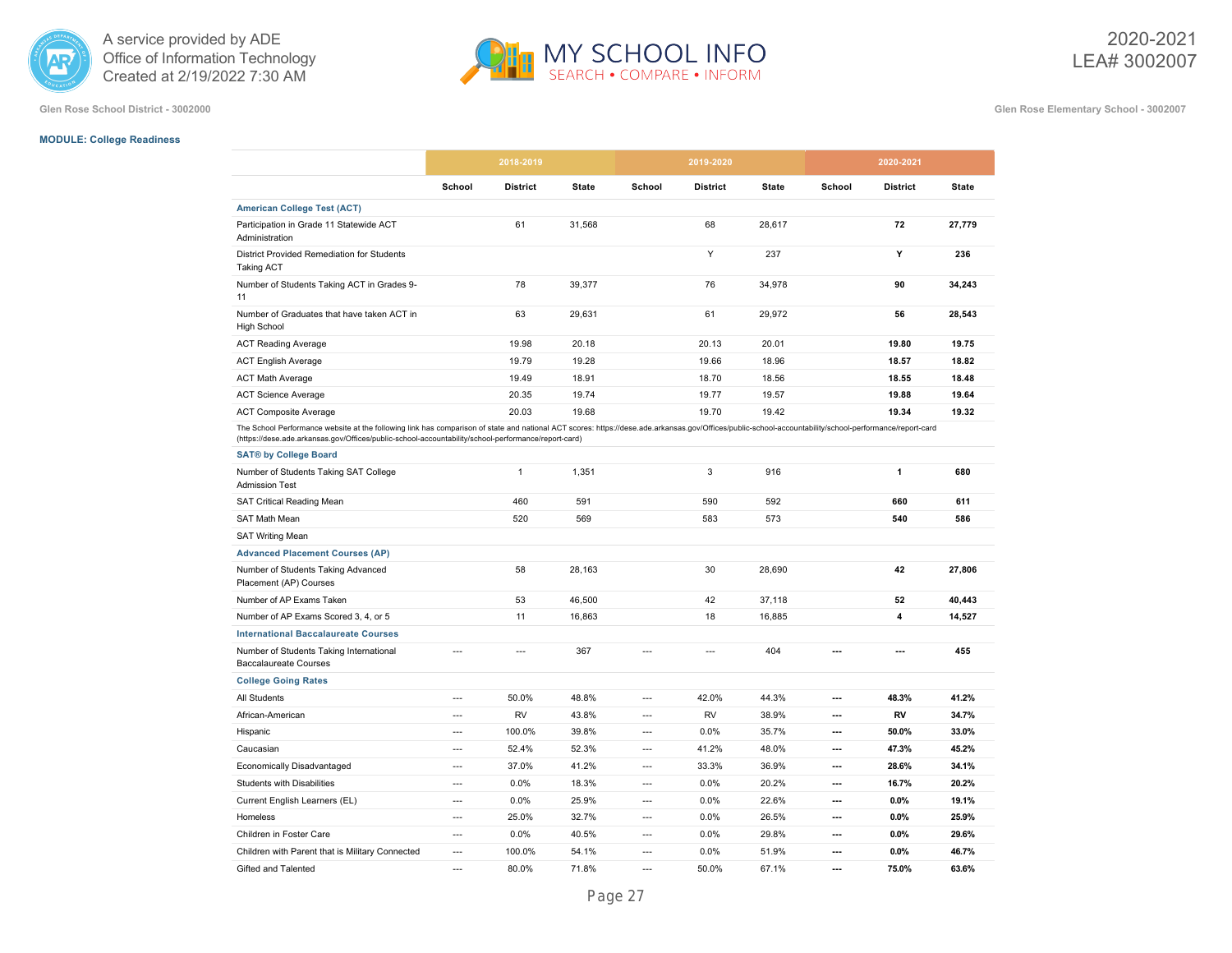



|  | <b>College Credit Accumulation Rates</b> |  |
|--|------------------------------------------|--|
|  |                                          |  |

| All Students                                    | $---$ | 69.8%     | 56.1% | ---   | 57.1%     | 53.9% | $---$                    | 54.8%   | 52.6% |
|-------------------------------------------------|-------|-----------|-------|-------|-----------|-------|--------------------------|---------|-------|
| African-American                                | $---$ | <b>RV</b> | 39.4% | $---$ | <b>RV</b> | 37.8% | ---                      | RV      | 34.7% |
| Hispanic                                        | $---$ | $0.0\%$   | 47.5% | ---   | 100.0%    | 48.1% | ---                      | 0.0%    | 47.3% |
| Caucasian                                       | ---   | 69.8%     | 61.4% | $---$ | 57.6%     | 58.7% | $\overline{\phantom{a}}$ | 53.3%   | 57.5% |
| <b>Economically Disadvantaged</b>               | $---$ | 22.2%     | 44.9% | ---   | 30.0%     | 43.8% | $---$                    | 46.2%   | 42.1% |
| Students with Disabilities                      | $---$ | $0.0\%$   | 23.5% | $---$ | $0.0\%$   | 31.9% | $---$                    | 0.0%    | 32.1% |
| Current English Learners (EL)                   | $---$ | $0.0\%$   | 38.1% | $---$ | 0.0%      | 33.3% | ---                      | $0.0\%$ | 35.1% |
| Homeless                                        | $---$ | $0.0\%$   | 35.5% | ---   | 25.0%     | 33.7% | ---                      | 0.0%    | 29.1% |
| Children in Foster Care                         | $---$ | $0.0\%$   | 42.0% | $---$ | $0.0\%$   | 41.4% | ---                      | 0.0%    | 30.9% |
| Children with Parent that is Military Connected | $---$ | $0.0\%$   | 60.8% | ---   | 100.0%    | 53.5% | $---$                    | 0.0%    | 55.9% |
| Gifted and Talented                             | ---   | 100.0%    | 71.2% | ---   | 80.0%     | 73.2% | ---                      | 62.5%   | 69.4% |

\* The College Credit Accumulation Rate definition from the U.S. Department of Education gives high school graduates two years at an institution of higher education to complete at least one year's worth of college credit th year listed have not yet had two years to complete a year of college credit. Only a basic level of suppression had been applied to CGR and CCAR datasets.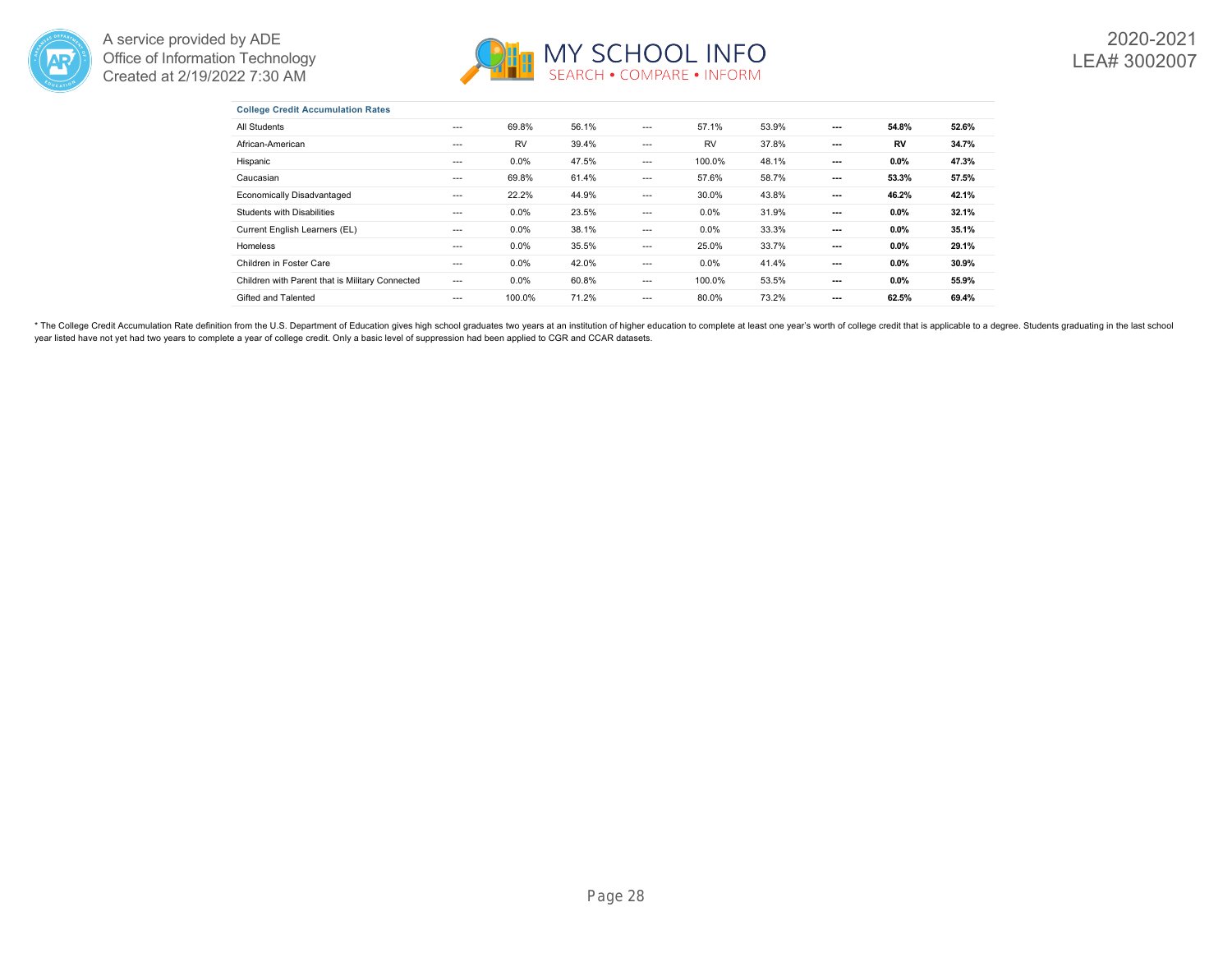

#### **MODULE: School Performance**

**Glen Rose School District - 3002000 Glen Rose Elementary School - 3002007**

|                                                                                                                                                            | 2018-2019       |                 |              |           | 2019-2020       |              |         | 2020-2021       |              |
|------------------------------------------------------------------------------------------------------------------------------------------------------------|-----------------|-----------------|--------------|-----------|-----------------|--------------|---------|-----------------|--------------|
|                                                                                                                                                            | School          | <b>District</b> | <b>State</b> | School    | <b>District</b> | <b>State</b> | School  | <b>District</b> | <b>State</b> |
| <b>School</b><br>Performance<br>Rating                                                                                                                     | C               | N/A             | N/A          | CV        | N/A             | N/A          | ---     | N/A             | N/A          |
| Overall ESSA<br><b>Index Score</b>                                                                                                                         | 67.56           | N/A             | N/A          | <b>CV</b> | N/A             | N/A          | ---     | N/A             | N/A          |
| The School Report Card Definitions document has a comparison of state and national ACT scores<br>in the Module 8 College Readiness description.            |                 |                 |              |           |                 |              |         |                 |              |
| Count of<br>Schools with<br>Rating $= A$                                                                                                                   |                 | 0               | 169          |           | <b>CV</b>       | CV           |         | 0               | 0            |
| Count of<br>Schools with<br>$Rating = B$                                                                                                                   |                 | $\mathbf{1}$    | 311          |           | <b>CV</b>       | <b>CV</b>    |         | 0               | 0            |
| Count of<br>Schools with<br>Rating $= C$                                                                                                                   |                 | $\overline{2}$  | 358          |           | <b>CV</b>       | <b>CV</b>    |         | 0               | 0            |
| Count of<br>Schools with<br>$Rating = D$                                                                                                                   |                 | $\mathbf 0$     | 150          |           | <b>CV</b>       | <b>CV</b>    |         | 0               | $\mathbf 0$  |
| Count of<br>Schools with<br>Rating $=$ F                                                                                                                   |                 | $\pmb{0}$       | 38           |           | <b>CV</b>       | <b>CV</b>    |         | 0               | 0            |
| CV is shown instead of a value because Arkansas did not have a<br>statewide summative assessment in school year 2019-2020 due<br>to the COVID-19 outbreak. |                 |                 |              |           |                 |              |         |                 |              |
| Act 89 of 2021 suspended the School Letter Grades for 2020-<br>2021.                                                                                       |                 |                 |              |           |                 |              |         |                 |              |
| District Provides Textbooks or Digital Resources for all Pupils                                                                                            |                 |                 |              |           |                 |              |         |                 |              |
| <b>District</b><br>Provides<br>Textbooks or<br>Digital<br>Resources for<br>all Pupils                                                                      |                 | Y               | 100 %        |           | Y               | 100 %        |         | Y               | 100%         |
| <b>Annual Accreditation Status</b>                                                                                                                         |                 |                 |              |           |                 |              |         |                 |              |
| Accredited                                                                                                                                                 | Y               | 3               | 1,053        | Y         | 3               | 1,045        | Y       | 3               | 1,041        |
| Accredited<br>Cited                                                                                                                                        | N               | $\mathbf 0$     | $\mathbf 0$  | N         | $\Omega$        | $\mathbf{1}$ | N       | $\mathbf{0}$    | 1            |
| Accredited<br>Probationary                                                                                                                                 | N               | $\mathbf 0$     | 1            | N         | 0               | $\mathbf 0$  | N       | 0               | 0            |
| <b>Attendance Rate</b>                                                                                                                                     |                 |                 |              |           |                 |              |         |                 |              |
| Attendance<br>Rate All<br>Students                                                                                                                         | 93.43 %         | 94.25 %         | 94.11%       | 93.67 %   | 94.29 %         | 94.03%       | 93.96 % | 93.19%          | 94.72%       |
| Attendance<br>Rate African<br>American                                                                                                                     | N <sub>10</sub> | N <sub>10</sub> | 93.87 %      | 97.93 %   | 95.48 %         | 93.57 %      | N < 10  | N < 10          | 93.63%       |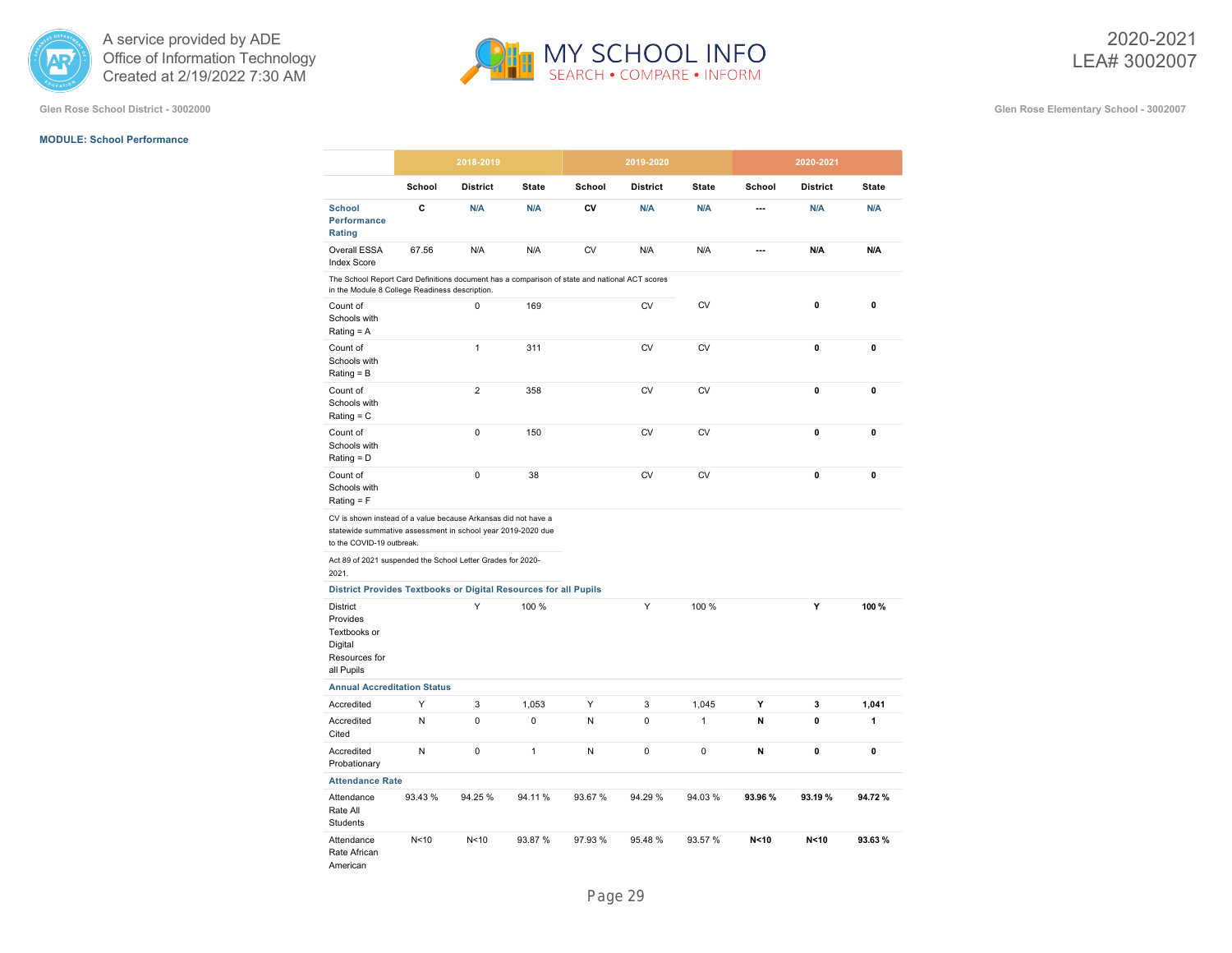



2020-2021 LEA# 3002007

| Attendance<br>Rate Hispanic                                                     | 91.03%          | 93.33 %         | 94.25 % | 93.15%  | 92.53 % | 94.33 % | N < 10          | 93.53% | 94.66%  |
|---------------------------------------------------------------------------------|-----------------|-----------------|---------|---------|---------|---------|-----------------|--------|---------|
| Attendance<br>Rate<br>Caucasian                                                 | 93.26 %         | 94.25 %         | 93.68 % | 93.73 % | 94.45 % | 93.76%  | 94.45%          | 93.42% | 95.15%  |
| Attendance<br>Rate<br>Economically<br>Disadvantaged                             | 92.75 %         | 93.35 %         | 93.83%  | 93.23 % | 93.3%   | 93.73%  | 93.35%          | 91.91% | 94.24 % |
| Attendance<br>Rate Non-<br>Economically<br>Disadvantaged                        | 94.68%          | 95.49%          | 93.67 % | 94.51 % | 95.72 % | 93.72 % | 95.02%          | 95.08% | 95.89%  |
| Attendance<br>Rate Students<br>with Disabilities                                | 93.18%          | 93.81%          | 93.91 % | 93.53 % | 93.53 % | 93.8%   | 95.01%          | 93.49% | 94.51 % |
| Attendance<br><b>Rate Students</b><br>without<br><b>Disabilities</b>            | 93.51 %         | 94.34 %         | 94.16 % | 93.7%   | 94.44 % | 94.06%  | 93.75%          | 93.13% | 94.77%  |
| Attendance<br>Rate English<br>Learners (EL)                                     |                 | N <sub>10</sub> | 94.72%  | 94.71%  | 96.21 % | 94.42%  | N <sub>10</sub> | N < 10 | 94.01%  |
| Attendance<br>Rate Non-EL<br>(includes<br>Former EL<br>Monitored 1-4<br>years)  |                 | N <sub>10</sub> | 95.05 % | 94.71%  | 96.21 % | 94.84 % | N < 10          | N < 10 | 94.87%  |
| Attendance<br>Rate Former<br>EL (Monitored<br>$1-4$ years)                      |                 |                 | 95.75 % | %       | %       | 95.78%  |                 |        | 96.15%  |
| Attendance<br>Rate Homeless                                                     | N <sub>10</sub> | 90.86%          | 90.33 % | 92.18%  | 93.2 %  | 89.74 % | N < 10          | 90.67% | 91.9%   |
| Attendance<br>Rate Children<br>in Foster Care                                   | N <sub>10</sub> | N <sub>10</sub> | 92.7%   | 90.15%  | 93.32 % | 92.7%   | N < 10          | N < 10 | 94.03%  |
| Attendance<br>Rate Children<br>with Parent on<br><b>Active Military</b><br>Duty | N <sub>10</sub> | N <sub>10</sub> | 94.92 % | 95.86 % | 93.81 % | 95.18%  | N < 10          | 92.9%  | 95.56 % |
| Attendance<br><b>Rate Gifted</b><br>and Talented                                | N <sub>10</sub> | 95.22 %         | 95.95 % | 95.41%  | 96.36 % | 95.94 % | N < 10          | 96.38% | 96.52%  |
| Attendance<br>Rate Female<br>Students                                           | 92.62 %         | 93.94 %         | 94.06 % | 93.08 % | 94.02%  | 93.99%  | 93.5%           | 92.88% | 94.81%  |
| Attendance<br>Rate Male<br>Students                                             | 94.12%          | 94.52 %         | 94.15 % | 94.17%  | 94.53 % | 94.05%  | 94.39%          | 93.46% | 94.64%  |
| Attendance<br>Rate Migrant                                                      | N <sub>10</sub> | N <sub>10</sub> | 91.92 % | %       | $\%$    | 91.49%  |                 |        | 92.78%  |
| <b>Dropout Rate</b>                                                             |                 |                 |         |         |         |         |                 |        |         |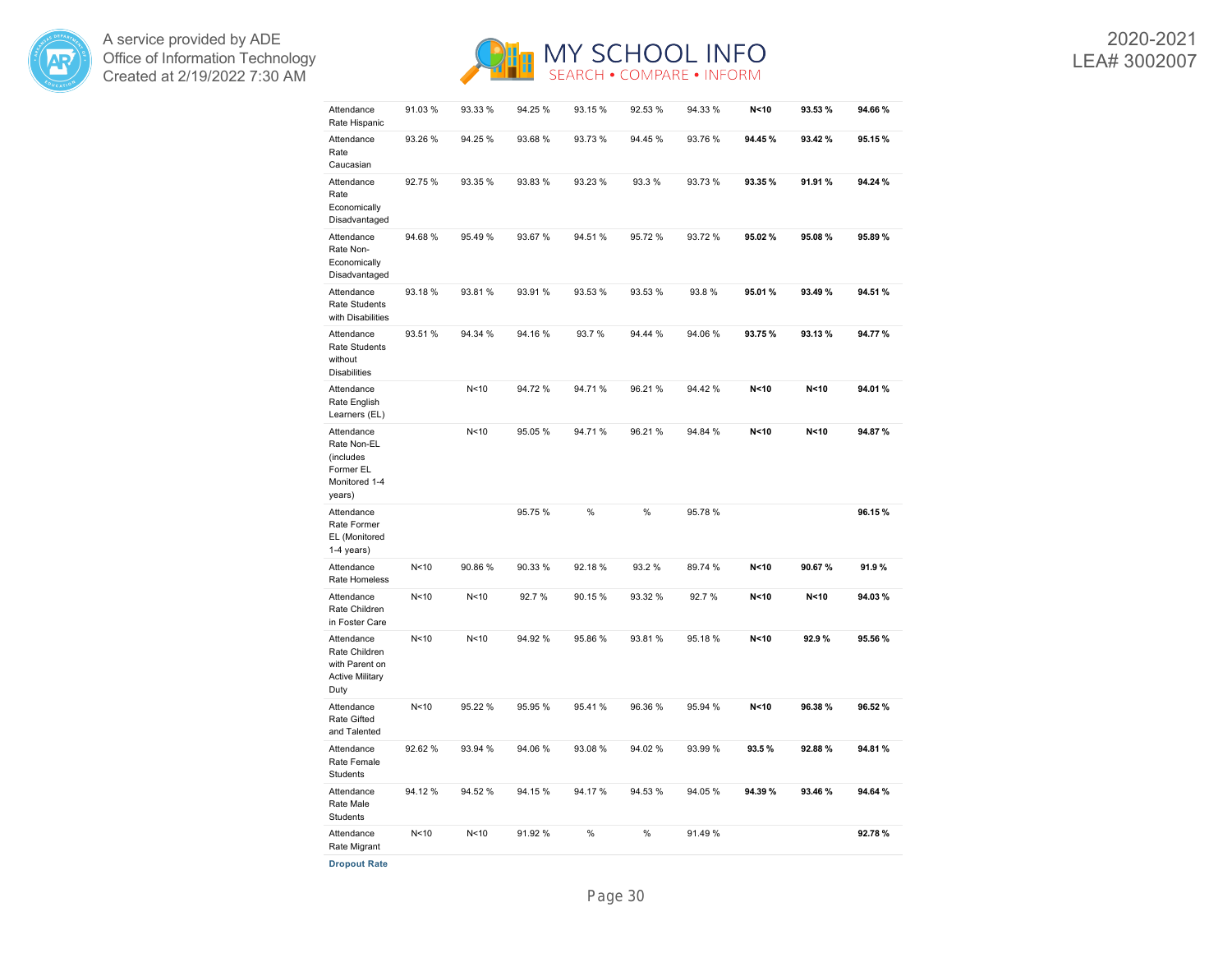



| Dropout Rate                    |     | 0.84% | 2.00 %  |     | 0.79%  | 1.31%   |     | 3.61% | 2.22%   |
|---------------------------------|-----|-------|---------|-----|--------|---------|-----|-------|---------|
| <b>College Remediation Rate</b> |     |       |         |     |        |         |     |       |         |
| College<br>Remediation<br>Rate  |     | 50.8% | 64.9%   |     | 59.0 % | 67.1 %  |     | 66.1% | 68.0%   |
| <b>Enrollment</b>               |     |       |         |     |        |         |     |       |         |
| October 1<br>Enrollment         | 374 | 1.031 | 478.318 | 367 | 1.033  | 479.432 | 336 | 998   | 473.004 |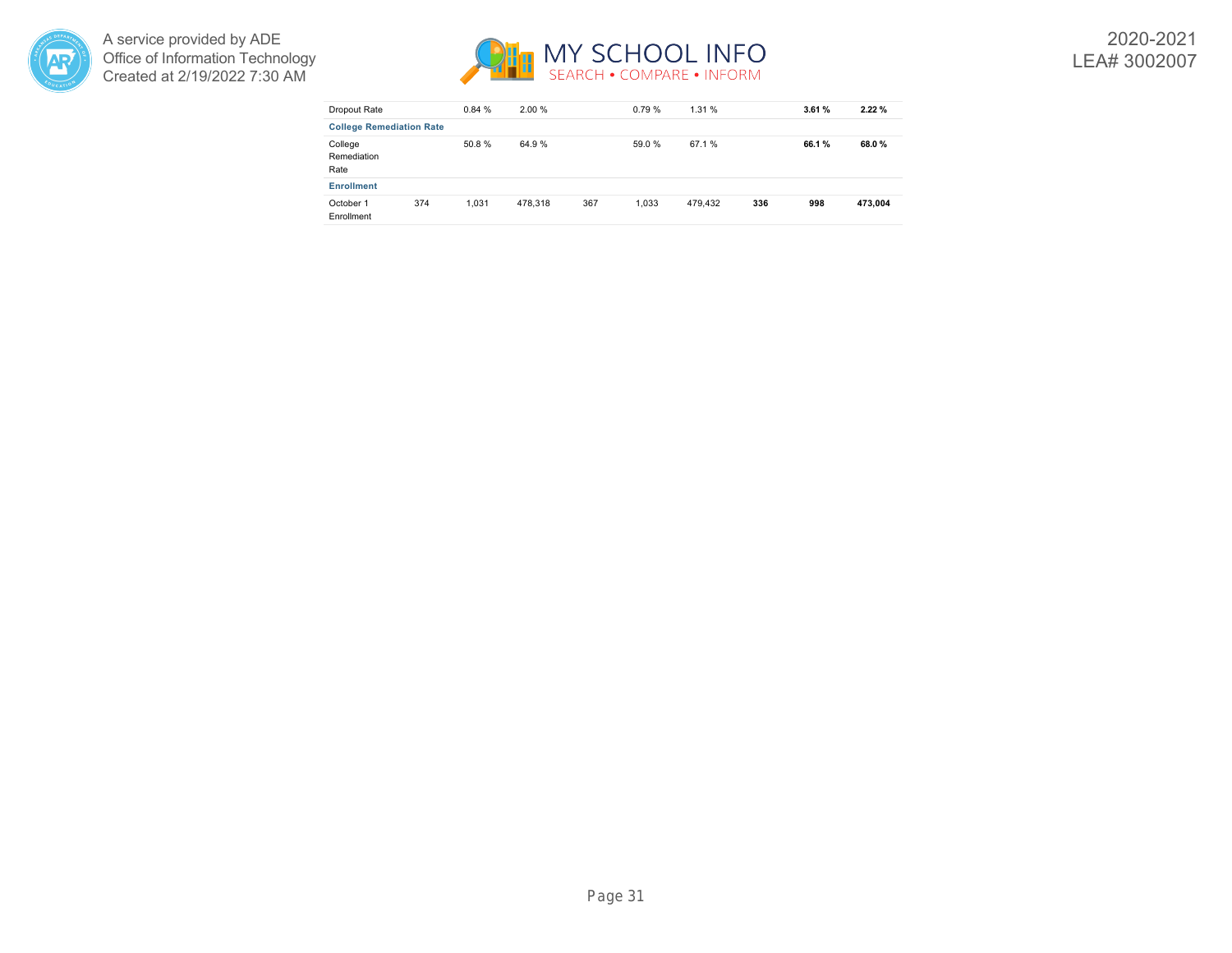



#### **MODULE: School Environment**

|                                                                  |        | 2018-2019       |              |        | 2019-2020       |                  | 2020-2021 |                 |              |  |
|------------------------------------------------------------------|--------|-----------------|--------------|--------|-----------------|------------------|-----------|-----------------|--------------|--|
|                                                                  | School | <b>District</b> | <b>State</b> | School | <b>District</b> | <b>State</b>     | School    | <b>District</b> | <b>State</b> |  |
| Discipline<br>Policies<br><b>Distributed</b><br>to Parents       | Y      | 100 %           | 100 %        | Y      | 100 %           | 100 %            | Y         | 100%            | 100%         |  |
| <b>Discipline</b><br>Training<br>Provided to<br>Staff            | Y      | 100 %           | 100 %        | Y      | 100 %           | 100 %            | Y         | 100%            | 100%         |  |
| Parental<br>Involvement<br>Plan<br>Adopted                       | Y      | 100 %           | 100 %        | Y      | 100 %           | 100 %            | Y         | 100%            | 100%         |  |
| District<br>Alternative<br>Learning<br>Environment<br>Compliance |        | Y               | 100%         |        | Υ               | 100%             |           | Y               | 100%         |  |
| Expulsions                                                       |        | 6               | 926          |        | $\overline{2}$  | 617              |           | 8               | 212          |  |
| Weapons<br>Incidents                                             |        |                 | 787          |        |                 | 660              |           | $\mathbf{1}$    | 598          |  |
| Staff<br>Assaults                                                |        | 1               | 744          |        | $\mathbf{1}$    | 687              |           |                 | 356          |  |
| Student<br>Assaults                                              |        | 3               | 2,761        |        | 6               | 3,112            |           | 10              | 1,498        |  |
| Referrals to<br>Law<br>Enforcement                               |        | $\pmb{0}$       | 95           |        | $\pmb{0}$       | 55               |           |                 | 13           |  |
| School-<br>related<br>Arrests                                    |        | 0               | 30           |        | $\pmb{0}$       | $\boldsymbol{9}$ |           |                 | 5            |  |

#### **Civil Rights Data Collection (CRDC) 2020-2021**

|                               | Chronic<br>Absences | In-School<br><b>Suspensions</b> | Out-of-<br>School<br><b>Suspensions</b> | <b>Expulsions</b> | Incidents<br>of<br>Violence | Referrals to<br>Law<br>Enforcement | School-<br>Related<br><b>Arrests</b> |
|-------------------------------|---------------------|---------------------------------|-----------------------------------------|-------------------|-----------------------------|------------------------------------|--------------------------------------|
| All Students                  | 73                  | 39                              | RV                                      | RV                | RV                          | RV                                 | RV                                   |
| African-American              | RV                  | RV                              | RV                                      | RV                | <b>RV</b>                   | <b>RV</b>                          | RV                                   |
| Hispanic                      | RV                  | RV                              | RV                                      | RV                | <b>RV</b>                   | RV                                 | RV                                   |
| Caucasian                     | 66                  | 39                              | RV                                      | RV                | RV                          | RV                                 | RV                                   |
| Economically<br>Disadvantaged | ---                 | ---                             | ---                                     | ---               | ---                         | ---                                | ---                                  |
| Students with Disabilities    | RV                  | 13                              | RV                                      | RV                | <b>RV</b>                   | RV                                 | RV                                   |
| English Learner               | RV                  | RV                              | RV                                      | RV                | RV                          | RV                                 | RV                                   |
| Male                          | 41                  | 26                              | RV                                      | RV                | RV                          | RV                                 | RV                                   |
| Female                        | 32                  | 13                              | RV                                      | RV                | RV                          | RV                                 | RV                                   |
|                               |                     |                                 |                                         |                   |                             |                                    |                                      |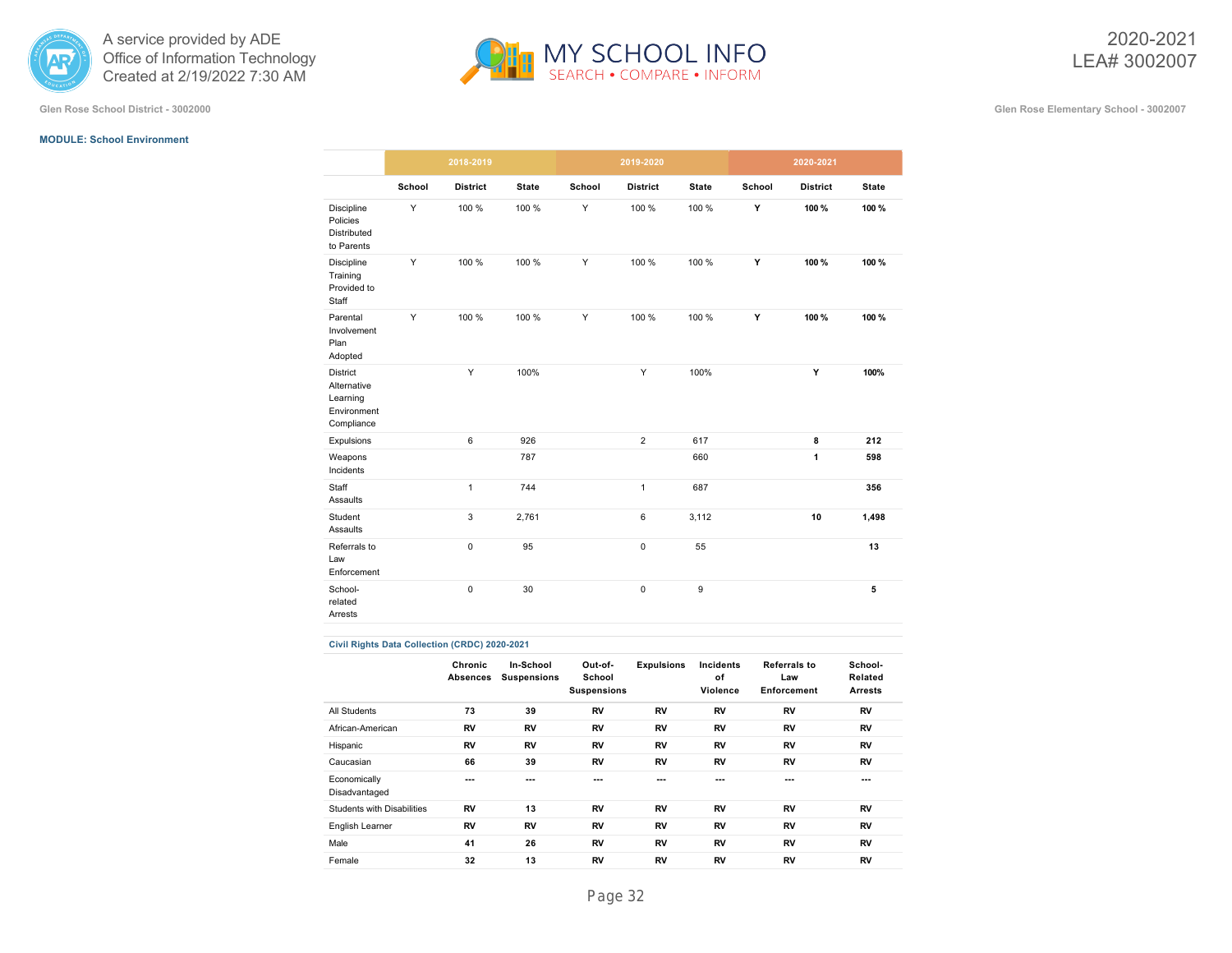



#### **Civil Rights Data Collection (CRDC) 2020-2021**

|                                      | Pre-K<br>Enrollment | Percentage in<br>Pre-K | AP<br>Enrollment | IB<br>Enrollment | Concurrent<br>Enrollment | Percentage in<br><b>AP/IB/Concurrent</b> |
|--------------------------------------|---------------------|------------------------|------------------|------------------|--------------------------|------------------------------------------|
| All Students                         | 29                  | 7.95%                  | RV               | RV               | RV                       | $0.00\%$                                 |
| African-American                     | RV                  | $0.00\%$               | RV               | RV               | RV                       | $0.00\%$                                 |
| Hispanic                             | RV                  | $0.00\%$               | RV               | RV               | RV                       | $0.00\%$                                 |
| Caucasian                            | 29                  | 7.95%                  | RV               | RV               | RV                       | $0.00\%$                                 |
| Economically<br>Disadvantaged        | ---                 | ---                    | ---              | ---              | ---                      | ---                                      |
| Students with<br><b>Disabilities</b> | RV                  | $0.00\%$               | RV               | RV               | RV                       | $0.00\%$                                 |
| English Learner                      | RV                  | $0.00\%$               | RV               | RV               | RV                       | $0.00\%$                                 |
| Male                                 | 15                  | 4.11%                  | RV               | RV               | RV                       | $0.00\%$                                 |
| Female                               | 14                  | 3.84%                  | RV               | RV               | RV                       | $0.00\%$                                 |

Link for Civil Rights Data Collection: [https://ocrdata.ed.gov/ \(https://ocrdata.ed.gov/\)](https://ocrdata.ed.gov/)

The CRDC is required by the Office for Civil Rights. CRDC collects data on key education and civil rights issues in the nation's public schools. It collects data variety of information on enrollment, programs, and services limited English proficiency, and disability. The latest CRDS data is from year 2017-2018.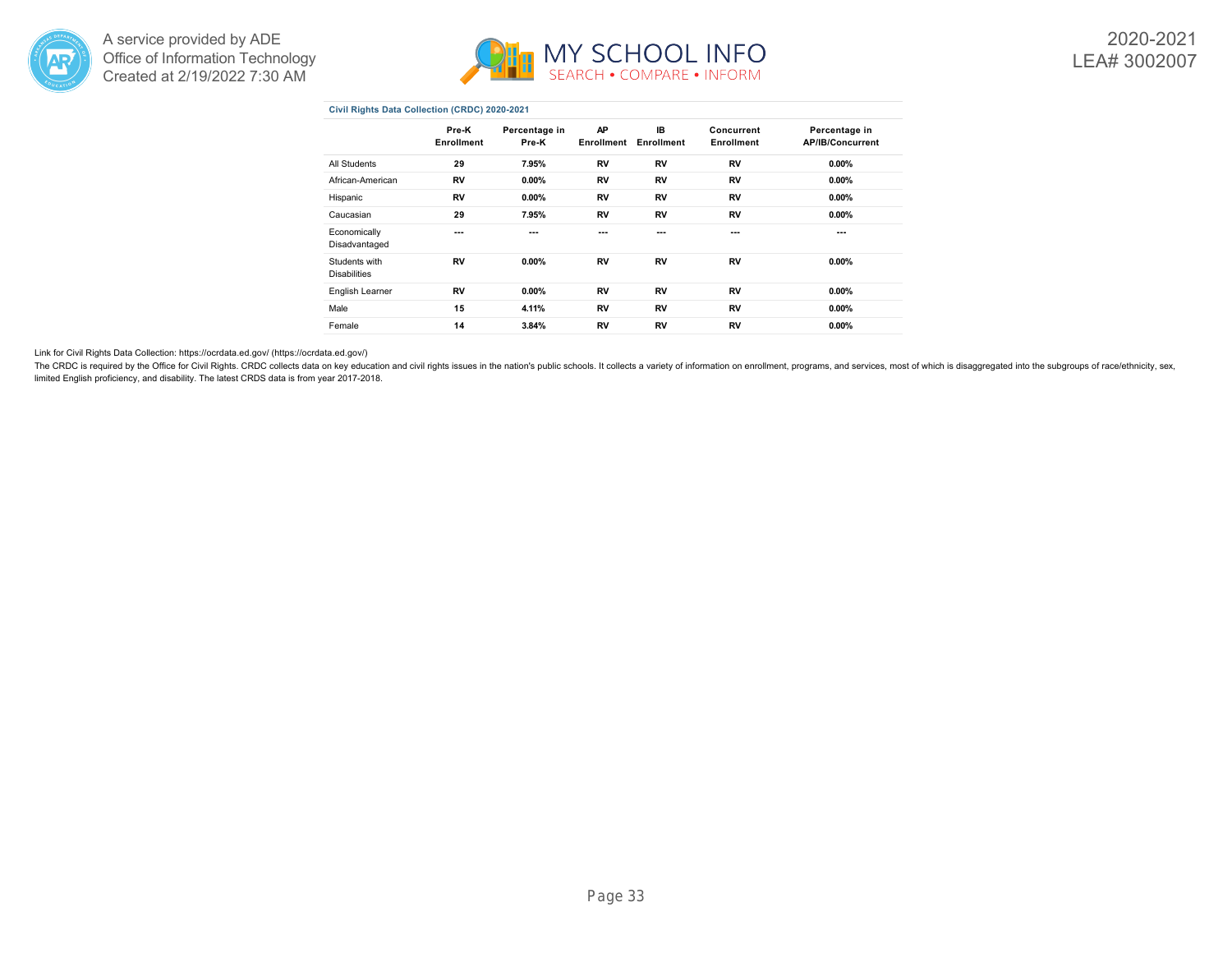

**Glen Rose School District - 3002000 Glen Rose Elementary School - 3002007**

#### **MODULE: Retention**



|                                                                     |              | 2018-2019       |              |                | 2019-2020       |              |          | 2020-2021               |              |
|---------------------------------------------------------------------|--------------|-----------------|--------------|----------------|-----------------|--------------|----------|-------------------------|--------------|
|                                                                     | School       | <b>District</b> | <b>State</b> | School         | <b>District</b> | <b>State</b> | School   | <b>District</b>         | <b>State</b> |
| Number<br>of<br>Students<br>Retained<br>at Grade<br>$\mathbf{1}$    | $\mathbf{1}$ | $\mathbf{1}$    | 948          | $\mathbf{1}$   | $\mathbf{1}$    | 597          | 4        | $\overline{\mathbf{4}}$ | 1,018        |
| Percent<br>of<br>Students<br>Retained<br>at Grade<br>$\mathbf{1}$   | 1.37%        | 1.37%           | 2.58%        | 1.43%          | 1.43%           | 1.63%        | 6.90%    | 6.90%                   | 2.86%        |
| Number<br>of<br>Students<br>Retained<br>at Grade<br>2               | $\mathbf{1}$ | $\mathbf{1}$    | 338          | $\overline{c}$ | $\overline{2}$  | 239          | 1        | $\mathbf{1}$            | 417          |
| Percent<br>of<br>Students<br>Retained<br>at Grade<br>$\overline{2}$ | 1.22%        | 1.22%           | 0.94%        | 2.60%          | 2.60%           | 0.66%        | 1.45%    | 1.45%                   | 1.17%        |
| Number<br>of<br>Students<br>Retained<br>at Grade<br>3               | 0            | 0               | 133          | $\pmb{0}$      | 0               | 88           | 0        | 0                       | 167          |
| Percent<br>of<br>Students<br>Retained<br>at Grade<br>3              | 0.00%        | 0.00%           | 0.36%        | 0.00%          | 0.00%           | 0.24%        | $0.00\%$ | $0.00\%$                | 0.47%        |
| Number<br>of<br>Students<br>Retained<br>at Grade<br>4               | 0            | 0               | 59           | $\pmb{0}$      | 0               | 35           | 0        | 0                       | 147          |
| Percent<br>of<br>Students<br>Retained<br>at Grade<br>4              | 0.00%        | 0.00%           | 0.16%        | 0.00%          | 0.00%           | 0.10%        | $0.00\%$ | $0.00\%$                | 0.41%        |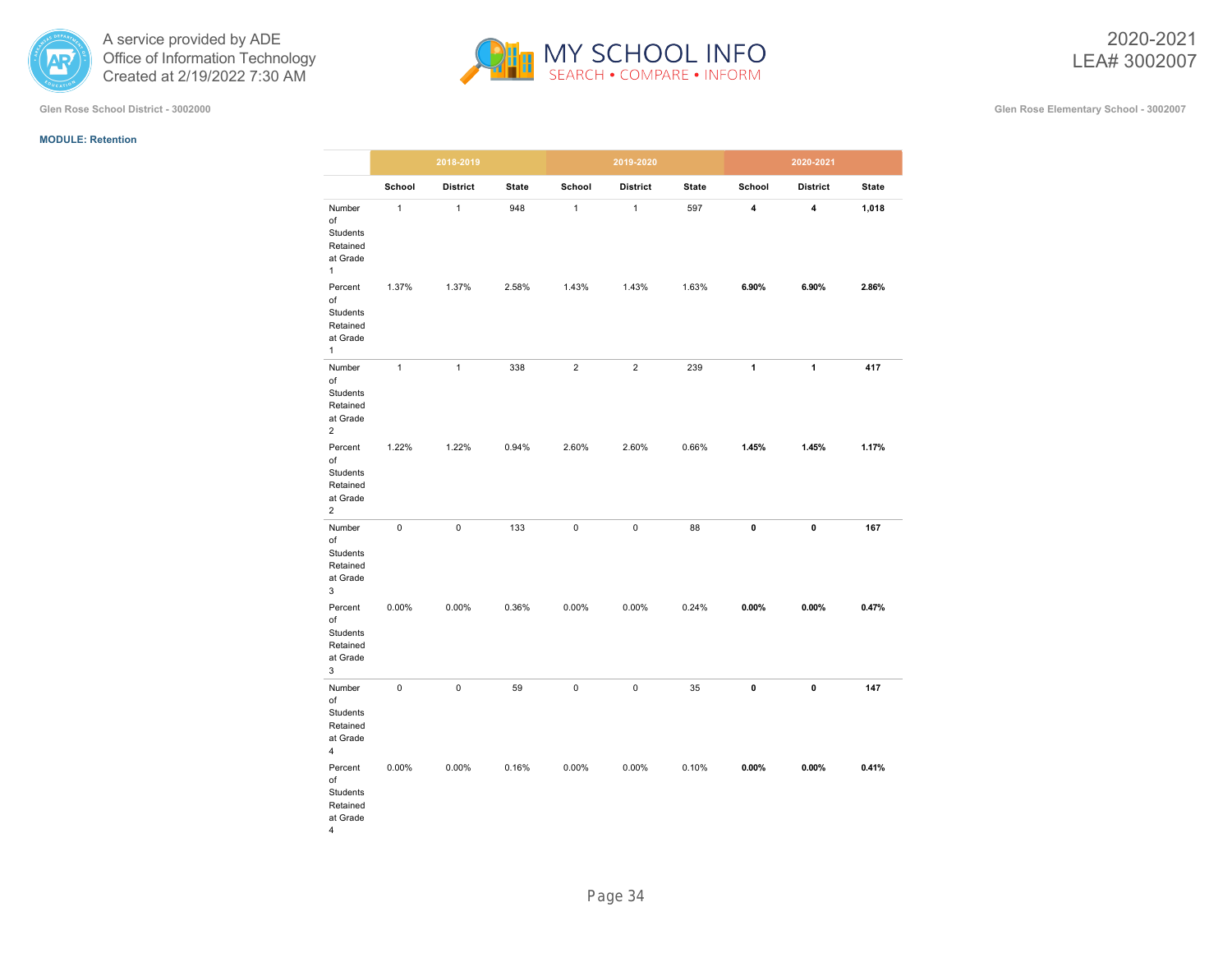



2020-2021 LEA# 3002007

| Number<br>of<br>Students<br>Retained<br>at Grade<br>5               | $\pmb{0}$   | 0            | 53    | $\pmb{0}$   | $\pmb{0}$    | 34    | 0        | 0        | 141   |
|---------------------------------------------------------------------|-------------|--------------|-------|-------------|--------------|-------|----------|----------|-------|
| Percent<br>of<br>Students<br>Retained<br>at Grade<br>5              | 0.00%       | 0.00%        | 0.14% | 0.00%       | 0.00%        | 0.09% | $0.00\%$ | $0.00\%$ | 0.39% |
| Number<br>of<br>Students<br>Retained<br>at Grade<br>6               | $\mathbf 0$ | 0            | 129   | $\pmb{0}$   | $\mathbf 0$  | 59    | 0        | 0        | 271   |
| Percent<br>of<br>Students<br>Retained<br>at Grade<br>6              | 0.00%       | 0.00%        | 0.33% | 0.00%       | 0.00%        | 0.15% | $0.00\%$ | $0.00\%$ | 0.72% |
| Number<br>of<br>Students<br>Retained<br>at Grade<br>$\overline{7}$  | $\pmb{0}$   | $\mathbf{1}$ | 208   | $\pmb{0}$   | $\mathbf{1}$ | 87    | 0        | 2        | 439   |
| Percent<br>of<br>Students<br>Retained<br>at Grade<br>$\overline{7}$ | 0.00%       | 1.23%        | 0.57% | 0.00%       | 1.04%        | 0.22% | $0.00\%$ | 2.15%    | 1.13% |
| Number<br>of<br>Students<br>Retained<br>at Grade<br>8               | $\mathbf 0$ | 0            | 169   | $\mathbf 0$ | $\pmb{0}$    | 110   | 0        | 1        | 450   |
| Percent<br>of<br>Students<br>Retained<br>at Grade<br>8              | 0.00%       | 0.00%        | 0.46% | 0.00%       | 0.00%        | 0.30% | $0.00\%$ | 1.08%    | 1.15% |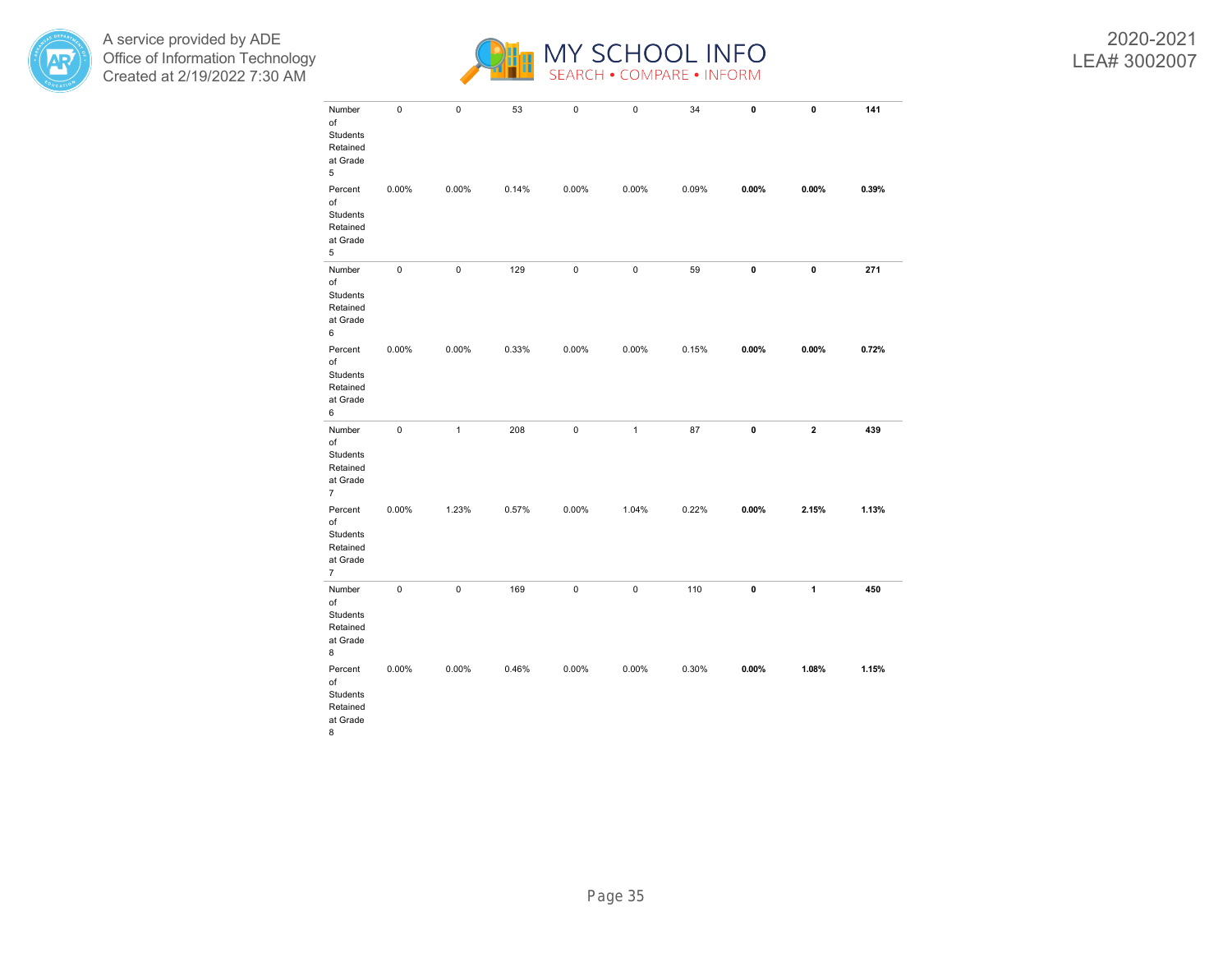



**Glen Rose School District - 3002000 Glen Rose Elementary School - 3002007**

# **MODULE: Teacher Quality**

|                                                                                                                                                            |                | 2018-2019       |                          |                | 2019-2020       |              |                | 2020-2021       |              |
|------------------------------------------------------------------------------------------------------------------------------------------------------------|----------------|-----------------|--------------------------|----------------|-----------------|--------------|----------------|-----------------|--------------|
|                                                                                                                                                            | School         | <b>District</b> | <b>State</b>             | School         | <b>District</b> | <b>State</b> | School         | <b>District</b> | <b>State</b> |
| Percentage of Teachers Certified (Licensed)                                                                                                                | 100.0%         | 100.0%          | 95.9%                    | 93.1%          | 94.2%           | 93.1%        | 93.3%          | 95.1%           | 92.9%        |
| Percentage of Teachers having Bachelor's<br>Degree as Highest Degree Awarded                                                                               | 68.0%          | 48.0%           | 52.0%                    | 66.0%          | 46.0%           | 51.0%        | 57.0%          | 45.0%           | 50.0%        |
| Percentage of Teachers having Master's<br>Degree as Highest Degree Awarded                                                                                 | 32.0%          | 52.0%           | 43.0%                    | 34.0%          | 54.0%           | 44.0%        | 40.0%          | 53.0%           | 45.0%        |
| Percentage of Teachers with Advanced<br>Degree                                                                                                             | $0.0 \%$       | 0.0%            | 1.0%                     | 0.0 %          | $0.0 \%$        | 1.0%         | 0.0%           | 0.0%            | 1.0%         |
|                                                                                                                                                            | School         | <b>District</b> | <b>State</b>             | School         | <b>District</b> | <b>State</b> | School         | <b>District</b> | <b>State</b> |
| All Economic Levels (All Quartiles All Schools)                                                                                                            |                |                 |                          |                |                 |              |                |                 |              |
| Number of Teachers (Certified Teachers)                                                                                                                    | 28             | 108             | 42,200                   | 29             | 79              | 43,029       | 30             | 114             | 45,402       |
| Number of Teachers Required to Receive a<br>Summative Evaluation this year under<br>Teacher Excellence and Support System *                                | $\overline{7}$ | 21              | 6,952                    | 8              | 17              | 5,362        | 8              | 17              | 5,105        |
| Number of Teachers Required to Receive a<br>Summative Evaluation this year Who Were<br>Effective or Above under Teacher Excellence<br>and Support System * | $\overline{7}$ | 21              | 6,731                    | 6              | 14              | 5,156        | 6              | 14              | 4,944        |
| Number Certified by National Board for<br>Professional Teaching Standards                                                                                  | 5              | 11              | 2,377                    | 3              | 5               | 2,179        | 3              | 5               | 2,179        |
| Number of Teachers Teaching with Provisional<br>License                                                                                                    | $\overline{a}$ | $\overline{a}$  | $\overline{a}$           | 0              | 0               | 532          | $\pmb{0}$      | 3               | 393          |
| Percentage of Teachers Teaching with<br><b>Provisional License</b>                                                                                         | ---            | ---             | ---                      | 0.0%           | 0.0%            | 1.2%         | 0.0%           | 2.6%            | 0.9%         |
| Number of Teachers Teaching with Emergency<br><b>Teaching Permit</b>                                                                                       | $\overline{a}$ | $\overline{a}$  | $\overline{\phantom{a}}$ | $\mathbf 0$    | $\mathbf 0$     | 740          | $\mathbf 0$    | 0               | 792          |
| Percentage of Teachers Teaching with<br><b>Emergency Teaching Permit</b>                                                                                   | $\overline{a}$ | ---             | $\overline{\phantom{a}}$ | 0.0%           | 0.0%            | 1.7%         | 0.0%           | 0.0%            | 1.7%         |
| Number of Teachers Teaching with Emergency<br>or Provisional Credentials                                                                                   | $\overline{a}$ | $\overline{a}$  | $\overline{\phantom{a}}$ | $\mathbf 0$    | 0               | 1,272        | $\mathbf 0$    | 3               | 1,185        |
| Percentage of Teachers Teaching with<br><b>Emergency or Provisional Credentials</b>                                                                        | $\overline{a}$ | $\overline{a}$  | $\overline{\phantom{a}}$ | 0.0%           | 0.0%            | 1.7%         | 0.0%           | 2.6%            | 2.6%         |
| Number of Teachers Teaching with Licensure<br>Exceptions (AWL, CWL or SOI) **                                                                              | ---            | ---             | ---                      | $\mathsf 0$    | 0               | 1,482        | $\mathbf 0$    | 0               | 1,606        |
| Percentage of Teachers Teaching with<br>Licensure Exceptions (AWL, CWL or SOI) **                                                                          | $\overline{a}$ | $\overline{a}$  | $\overline{a}$           | 0.0%           | 0.0%            | 3.4%         | 0.0%           | 0.0%            | 3.5%         |
| Number of Teachers Teaching Out-of-field on<br>Additional Licensure Plan (ALP) ^                                                                           | $\overline{a}$ | $\overline{a}$  | $\overline{\phantom{a}}$ | $\overline{2}$ | 12              | 2,063        | 4              | 14              | 2,115        |
| Percentage of Teachers Teaching Out-of-field<br>on Additional Licensure Plan (ALP) ^                                                                       | $\overline{a}$ | ---             | ---                      | 6.9%           | 15.2%           | 4.8%         | 13.3%          | 12.3%           | 4.7%         |
| Number of Inexperienced Teachers ^^                                                                                                                        | 5              | 9               | 7,348                    | 6              | 15              | 13,902       | $\overline{4}$ | 48              | 15,008       |
| Percentage of Teachers who are<br>Inexperienced ^^                                                                                                         | 17.9%          | 8.3%            | 17.4%                    | 20.7%          | 19.0%           | 32.3%        | 13.3%          | 42.1%           | 33.1%        |
| Number of Teachers, Principals, and Assistant<br>Principals                                                                                                | 29             | 113             | 1,862                    | 30             | 82              | 45,458       | 31             | 117             | 47,904       |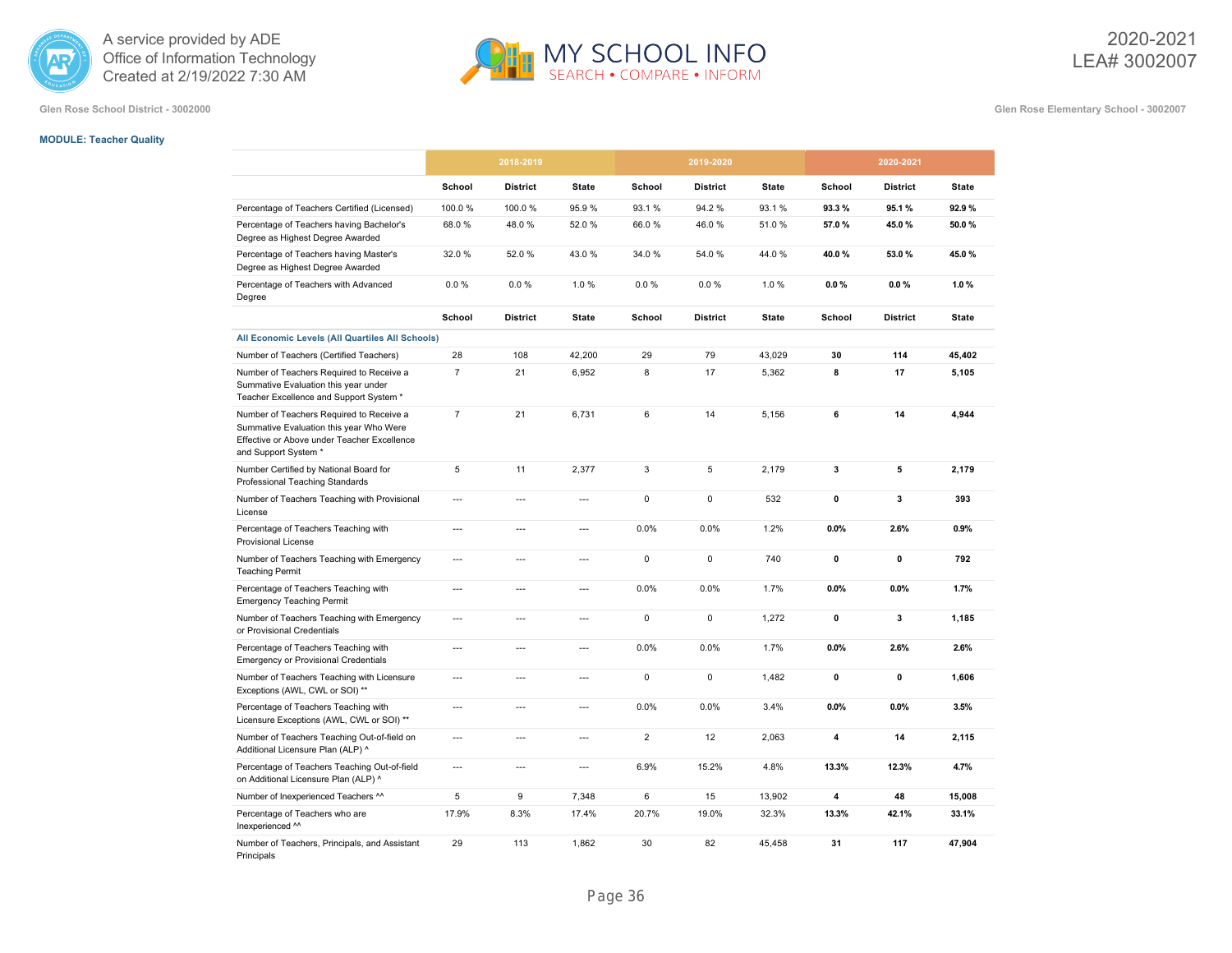



| Number of Inexperienced Teachers,<br>Principals, and Assistant Principals                                                                                                      |                |                 |                | 6              | 15              | 14,024 | 4                        | 48              | 15,138       |
|--------------------------------------------------------------------------------------------------------------------------------------------------------------------------------|----------------|-----------------|----------------|----------------|-----------------|--------|--------------------------|-----------------|--------------|
| Percentage of Teachers, Principals, and<br>Assistant Principals who are Inexperienced                                                                                          | $\overline{a}$ | $\overline{a}$  | $\overline{a}$ | 20.0%          | 18.3%           | 30.9%  | 12.9%                    | 42.1%           | 31.6%        |
| *Summative evaluation waiver granted per Executive Orders 20-06 and 20-48 for the 19-20 and 20-21 Report Cards                                                                 |                |                 |                |                |                 |        |                          |                 |              |
| ** AWL - Act 1240 Waive Licensure, CWL - Charter School Waive Licensure, SOI - Schools of Innovation                                                                           |                |                 |                |                |                 |        |                          |                 |              |
| ^ In order be placed on an ALP, a teacher must hold a standard license.                                                                                                        |                |                 |                |                |                 |        |                          |                 |              |
| ^^ Beginning with the 19-20 Report Card, the definition of inexperienced teacher changed from less than one (1) year of experience to less than three (3) years of experience. |                |                 |                |                |                 |        |                          |                 |              |
|                                                                                                                                                                                | School         | <b>District</b> | <b>State</b>   | School         | <b>District</b> | State  | School                   | <b>District</b> | <b>State</b> |
| High Poverty (Highest Quartile of Schools Free and Reduced Lunch Percentage)                                                                                                   |                |                 |                |                |                 |        |                          |                 |              |
| Number of Teachers (Certified Teachers)                                                                                                                                        | $\overline{a}$ |                 | 6,990          | $\overline{a}$ | $\overline{a}$  | 9,862  | $\overline{a}$           | ---             | 10,619       |
| Number of Teachers Required to Receive a<br>Summative Evaluation this year under<br>Teacher Excellence and Support System *                                                    | ---            | ---             | 875            | ---            | ---             | 879    | ---                      | ---             | 898          |
| Number of Teachers Required to Receive a<br>Summative Evaluation this year Who Were<br>Effective or Above under Teacher Excellence<br>and Support System *                     | $\overline{a}$ | $\overline{a}$  | 819            | $\overline{a}$ | $\overline{a}$  | 825    | $\overline{a}$           | ---             | 840          |
| Number Certified by National Board for<br>Professional Teaching Standards                                                                                                      | $\overline{a}$ | $\sim$          | 251            | $\sim$         | $\sim$          | 373    | $\sim$                   | ---             | 325          |
| Number of Teachers Teaching with Provisional<br>License                                                                                                                        | $\overline{a}$ | $\overline{a}$  | $\overline{a}$ | $\overline{a}$ | $\overline{a}$  | 181    | $\overline{a}$           | ---             | 185          |
| Percentage of Teachers Teaching with<br><b>Provisional License</b>                                                                                                             | $\overline{a}$ | $\overline{a}$  | $\overline{a}$ | $\overline{a}$ | $\sim$          | 1.8%   | $\overline{a}$           | ---             | 1.7%         |
| Number of Teachers Teaching with Emergency<br><b>Teaching Permit</b>                                                                                                           | $\overline{a}$ | $\overline{a}$  | $\overline{a}$ | $\overline{a}$ | $\overline{a}$  | 259    | $\overline{a}$           | ---             | 382          |
| Percentage of Teachers Teaching with<br><b>Emergency Teaching Permit</b>                                                                                                       | $\overline{a}$ | $\overline{a}$  | $\overline{a}$ | $\sim$         | $\overline{a}$  | 2.6%   | ---                      | ---             | 3.6%         |
| Number of Teachers Teaching with Emergency<br>or Provisional Credentials                                                                                                       | $\overline{a}$ | $\overline{a}$  | $\overline{a}$ | $\sim$         | $\overline{a}$  | 440    | $\overline{a}$           | ---             | 567          |
| Percentage of Teachers Teaching with<br><b>Emergency or Provisional Credentials</b>                                                                                            | $\overline{a}$ | $\overline{a}$  | $\overline{a}$ | $\overline{a}$ | $\overline{a}$  | 4.5%   | ---                      | ---             | 5.3%         |
| Number of Teachers Teaching with Licensure<br>Exceptions (AWL, CWL or SOI) **                                                                                                  | $\overline{a}$ | $\overline{a}$  | ---            | $\overline{a}$ | ---             | 675    | $\overline{a}$           | ---             | 745          |
| Percentage of Teachers Teaching with<br>Licensure Exceptions (AWL, CWL or SOI) **                                                                                              | $\overline{a}$ | $---$           | $\overline{a}$ | $\overline{a}$ | $\overline{a}$  | 6.8%   | $\overline{a}$           | ---             | 7.0%         |
| Number of Teachers Teaching Out-of-field on<br>Additional Licensure Plan (ALP) ^                                                                                               | $\overline{a}$ | $\overline{a}$  | $\overline{a}$ | $\overline{a}$ | ---             | 499    | ---                      | ---             | 497          |
| Percentage of Teachers Teaching Out-of-field<br>on Additional Licensure Plan (ALP) ^                                                                                           | ---            | $\overline{a}$  | $\sim$         | $\sim$         | $\sim$          | 5.1%   | $\overline{a}$           | ---             | 4.7%         |
| Number of Inexperienced Teachers ^^                                                                                                                                            | ---            | $---$           | 1,367          | $\overline{a}$ | $\overline{a}$  | 3,861  | $\overline{a}$           | ---             | 4,631        |
| Percentage of Teachers who are<br>Inexperienced ^^                                                                                                                             | ---            | $\overline{a}$  | 19.6%          | $\overline{a}$ | $\overline{a}$  | 39.2%  | $\overline{a}$           | ---             | 43.6%        |
| Number of Teachers, Principals, and Assistant<br>Principals                                                                                                                    | $---$          | $---$           | 302            | $\overline{a}$ | $\overline{a}$  | 10,436 | $\overline{a}$           | ---             | 11,239       |
| Number of Inexperienced Teachers,<br>Principals, and Assistant Principals                                                                                                      | $\overline{a}$ | $\overline{a}$  | $\overline{a}$ | $\overline{a}$ | $\overline{a}$  | 3,892  | $\overline{\phantom{a}}$ | ---             | 4,660        |
| Percentage of Teachers, Principals, and<br>Assistant Principals who are Inexperienced                                                                                          | ---            | $\overline{a}$  | $\overline{a}$ | $\overline{a}$ | $\overline{a}$  | 37.3%  | $\overline{\phantom{a}}$ | ---             | 41.5%        |

\*Summative evaluation waiver granted per Executive Orders 20-06 and 20-48 for the 19-20 and 20-21 Report Cards

\*\* AWL - Act 1240 Waive Licensure, CWL - Charter School Waive Licensure, SOI - Schools of Innovation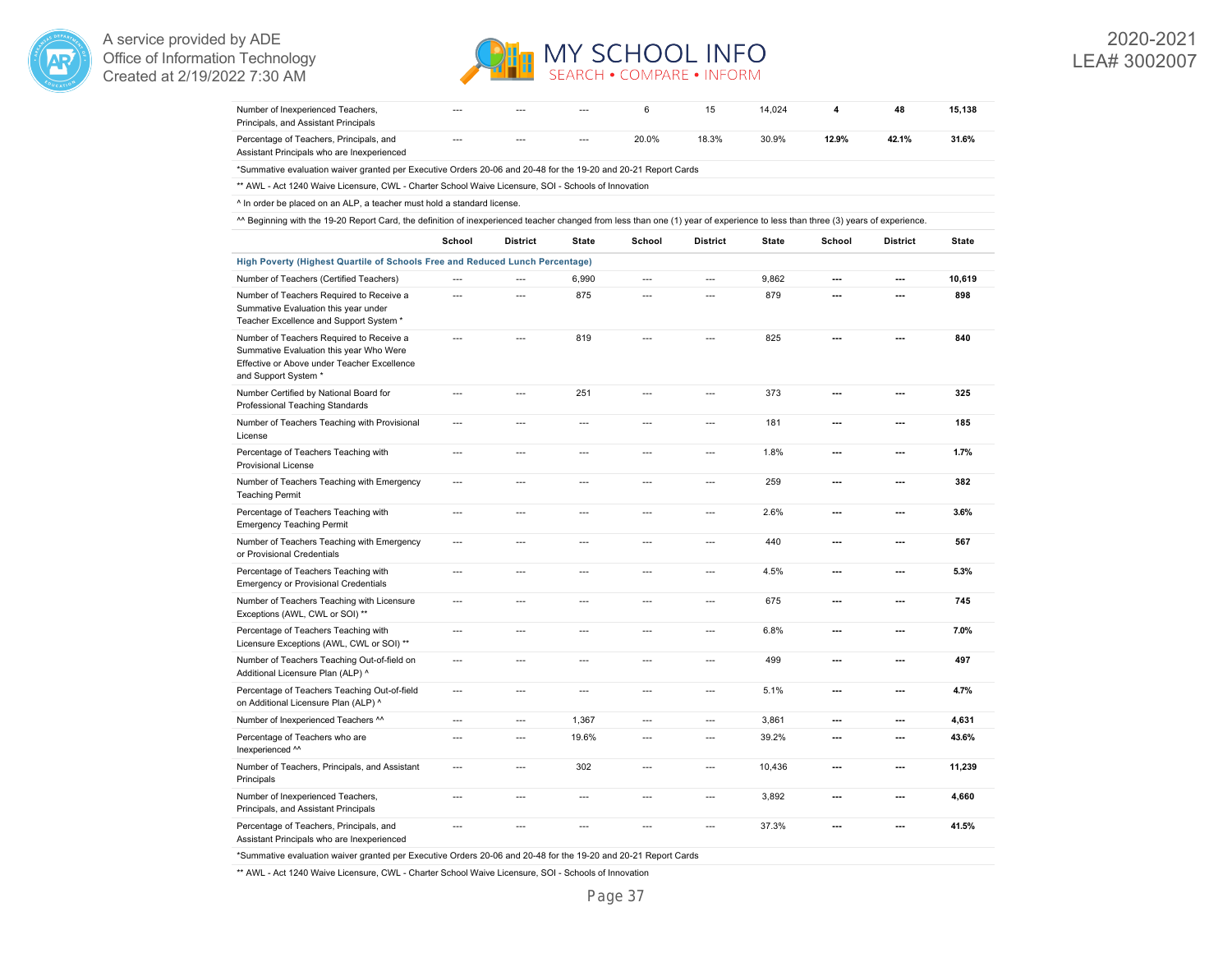



#### ^ In order be placed on an ALP, a teacher must hold a standard license.

A Beginning with the 19-20 Report Card, the definition of inexperienced teacher changed from less than one (1) year of experience to less than three (3) years of experience.

|                                                                                                                                                            | School         | <b>District</b>          | <b>State</b>             | School         | <b>District</b> | <b>State</b> | School                   | <b>District</b> | <b>State</b> |
|------------------------------------------------------------------------------------------------------------------------------------------------------------|----------------|--------------------------|--------------------------|----------------|-----------------|--------------|--------------------------|-----------------|--------------|
| Low Poverty (Lowest Quartile of Schools Free and Reduced Lunch Percentage)                                                                                 |                |                          |                          |                |                 |              |                          |                 |              |
| Number of Teachers (Certified Teachers)                                                                                                                    | ---            | 41                       | 14,212                   | ---            | 79              | 12,546       | ---                      | 114             | 12,940       |
| Number of Teachers Required to Receive a<br>Summative Evaluation this year under<br>Teacher Excellence and Support System *                                | $\overline{a}$ | 9                        | 2,466                    | $\overline{a}$ | 17              | 1,583        | ---                      | 17              | 1,432        |
| Number of Teachers Required to Receive a<br>Summative Evaluation this year Who Were<br>Effective or Above under Teacher Excellence<br>and Support System * | ---            | 9                        | 2,407                    | ---            | 14              | 1,514        | ---                      | 14              | 1,355        |
| Number Certified by National Board for<br>Professional Teaching Standards                                                                                  | ---            | 3                        | 1,085                    | $---$          | 5               | 831          | $\overline{\phantom{a}}$ | 5               | 742          |
| Number of Teachers Teaching with Provisional<br>License                                                                                                    | ---            | ---                      | $\overline{a}$           | ---            | $\mathbf 0$     | 109          | ---                      | 3               | 99           |
| Percentage of Teachers Teaching with<br><b>Provisional License</b>                                                                                         | $\sim$         | $\overline{a}$           | $\overline{a}$           | $\sim$         | 0.0%            | 0.9%         | $\sim$                   | 2.6%            | 0.8%         |
| Number of Teachers Teaching with Emergency<br><b>Teaching Permit</b>                                                                                       | ---            | $\overline{\phantom{a}}$ | $\overline{\phantom{a}}$ | ---            | $\mathbf 0$     | 94           | $\overline{\phantom{a}}$ | 0               | 136          |
| Percentage of Teachers Teaching with<br><b>Emergency Teaching Permit</b>                                                                                   | $\overline{a}$ | $\overline{a}$           | $\overline{a}$           | $\overline{a}$ | 0.0%            | 0.7%         | ---                      | 0.0%            | 1.1%         |
| Number of Teachers Teaching with Emergency<br>or Provisional Credentials                                                                                   | ---            | ---                      | $\overline{\phantom{a}}$ | ---            | 0               | 203          | ---                      | 3               | 235          |
| Percentage of Teachers Teaching with<br><b>Emergency or Provisional Credentials</b>                                                                        | ---            | ---                      | ---                      | ---            | 0.0%            | 1.6%         | ---                      | 2.6%            | 1.8%         |
| Number of Teachers Teaching with Licensure<br>Exceptions (AWL, CWL or SOI) **                                                                              | ---            | $\overline{a}$           | $---$                    | $\overline{a}$ | 0               | 301          | ---                      | 0               | 254          |
| Percentage of Teachers Teaching with<br>Licensure Exceptions (AWL, CWL or SOI) **                                                                          | ---            | ---                      | $---$                    | ---            | 0.0%            | 2.4%         | ---                      | 0.0%            | 2.0%         |
| Number of Teachers Teaching Out-of-field on<br>Additional Licensure Plan (ALP) ^                                                                           | $\overline{a}$ | $\overline{a}$           | $\overline{a}$           | $\sim$         | 12              | 493          | $\sim$                   | 14              | 552          |
| Percentage of Teachers Teaching Out-of-field<br>on Additional Licensure Plan (ALP) ^                                                                       | ---            | $\overline{\phantom{a}}$ | $\overline{\phantom{a}}$ | ---            | 15.2%           | 3.9%         | $\overline{\phantom{a}}$ | 12.3%           | 4.3%         |
| Number of Inexperienced Teachers ^^                                                                                                                        | ---            | $\mathbf{1}$             | 2,422                    | $\overline{a}$ | 15              | 3,570        | ---                      | 48              | 3,770        |
| Percentage of Teachers who are<br>Inexperienced ^^                                                                                                         | ---            | 2.4%                     | 17.0%                    | $\overline{a}$ | 19.0%           | 28.5%        | ---                      | 42.1%           | 29.1%        |
| Number of Teachers, Principals, and Assistant<br>Principals                                                                                                | ---            | 43                       | 643                      | $---$          | 82              | 13,210       | ---                      | 117             | 13,625       |
| Number of Inexperienced Teachers,<br>Principals, and Assistant Principals                                                                                  | ---            | ---                      | $\overline{\phantom{a}}$ | ---            | 15              | 3,597        | ---                      | 48              | 3,793        |
| Percentage of Teachers, Principals, and<br>Assistant Principals who are Inexperienced                                                                      | ---            | ---                      | $---$                    | $---$          | 18.3%           | 27.2%        | ---                      | 42.1%           | 27.8%        |
| *Summative evaluation waiver granted per Executive Orders 20-06 and 20-48 for the 19-20 and 20-21 Report Cards                                             |                |                          |                          |                |                 |              |                          |                 |              |
| ** AWL - Act 1240 Waive Licensure, CWL - Charter School Waive Licensure, SOI - Schools of Innovation                                                       |                |                          |                          |                |                 |              |                          |                 |              |
| $1.11$ and $1.11$ and $1.11$ and $1.11$ and $1.11$ and $1.11$ and $1.11$ and $1.11$ and $1.11$ and $1.11$                                                  |                |                          |                          |                |                 |              |                          |                 |              |

^ In order be placed on an ALP, a teacher must hold a standard license.

^^ Beginning with the 19-20 Report Card, the definition of inexperienced teacher changed from less than one (1) year of experience to less than three (3) years of experience.

| <b>District</b> | <b>District</b> | District  |  |
|-----------------|-----------------|-----------|--|
| 2018-2019       | 2019-2020       | 2020-2021 |  |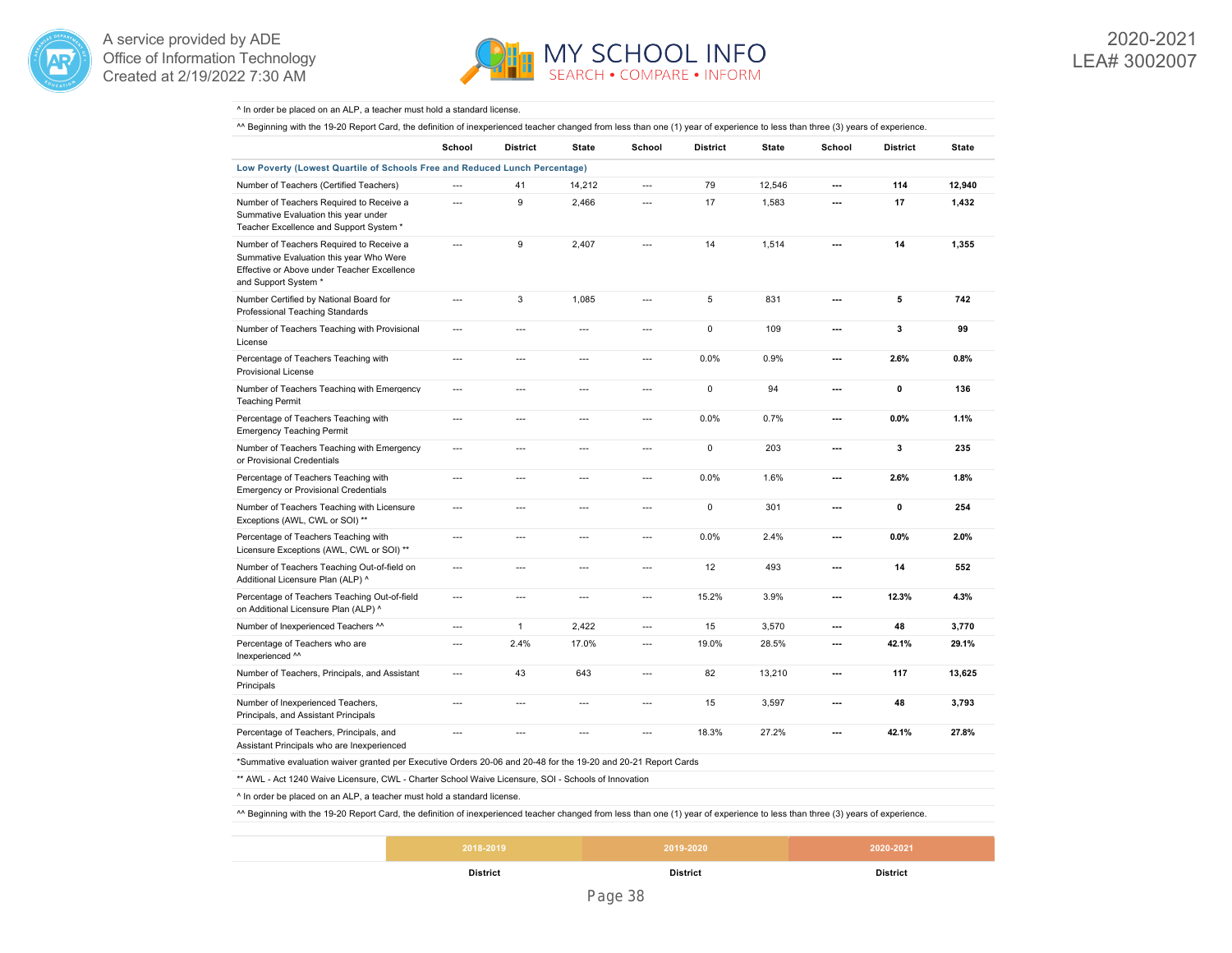



2020-2021 LEA# 3002007

|  |  | <b>School Board Training</b> |
|--|--|------------------------------|
|--|--|------------------------------|

| <b>School Board</b> | <b>Hours of Training</b> | School Board Member Hours of Training |       | School Board Member Hours of Training |       |
|---------------------|--------------------------|---------------------------------------|-------|---------------------------------------|-------|
| Member              |                          | David Cooper                          | 6.00  | David Cooper                          | 7.50  |
| David Cooper        | 7.00                     | Donnie Earnest                        | 9.50  | Donnie Earnest                        | 9.50  |
| Jimmy Cooper        |                          | 3.00 Carl Frank                       |       | 27.00 Carl Frank                      | 35.00 |
| Donnie Earnest      | 7.50                     | Butch Jones                           | 10.75 | <b>Butch Jones</b>                    | 9.75  |
| Carl Frank          | 15.00                    | Michael Wingfield                     | 5.00  | Michael Wingfield                     | 12.50 |
| <b>Butch Jones</b>  | 4.00                     |                                       |       |                                       |       |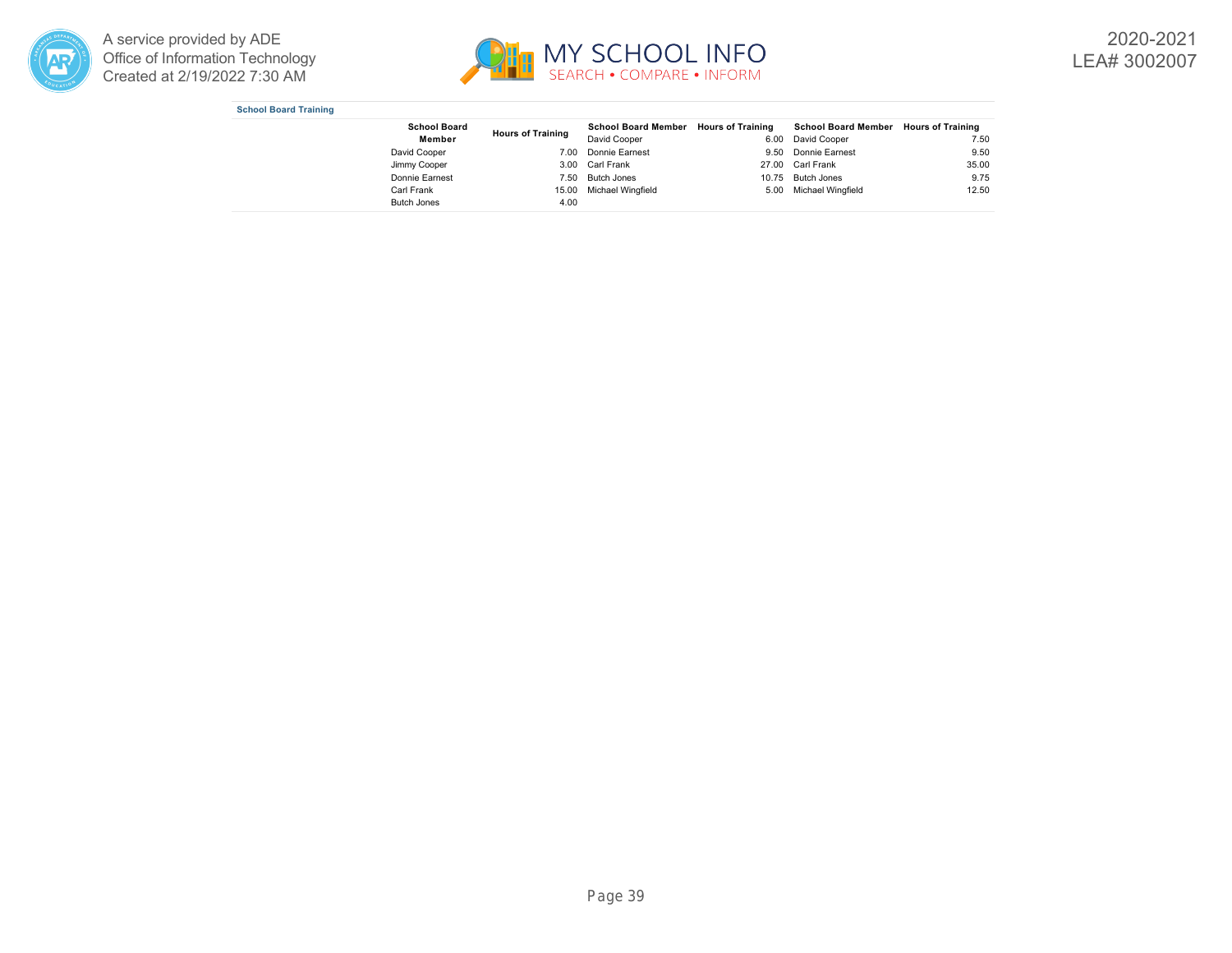



**Glen Rose School District - 3002000 Glen Rose Elementary School - 3002007**

# **MODULE: School Expenditures**

|                                                             | 2018-2019     |                 |                 |             | 2019-2020       |                 |               | 2020-2021       |                 |
|-------------------------------------------------------------|---------------|-----------------|-----------------|-------------|-----------------|-----------------|---------------|-----------------|-----------------|
|                                                             | School        | <b>District</b> | <b>State</b>    | School      | <b>District</b> | <b>State</b>    | <b>School</b> | <b>District</b> | <b>State</b>    |
| <b>State and Local Expenditures</b>                         |               |                 |                 |             |                 |                 |               |                 |                 |
| State and Local Personnel<br>Expenditures                   | \$1,944,680   | \$5,879,776     | \$3,000,419,199 | \$2,020,098 | \$6,002,830     | \$3,057,685,304 | \$2,187,317   | \$6,390,663     | \$3,417,194,950 |
| State and Local Non-<br>Personnel Expenditures              | \$688.633     | \$2,273,637     | \$1,026,560,444 | \$687.846   | \$2.282.464     | \$973,723,400   | \$744,573     | \$2,267,341     | \$974,156,345   |
| State and Local Grand<br><b>Total Expenditures</b>          | \$2,633,313   | \$8,153,413     | \$4,026,979,643 | \$2,707,944 | \$8,285,294     | \$4,031,408,703 | \$2,931,890   | \$8,658,004     | \$4,391,351,295 |
| State and Local Personnel<br>Per-pupil Expenditures         | \$5,254       | \$5,765         | \$6,316         | \$5,512     | \$5,834         | \$6,419         | \$6,468       | \$6,430         | \$7,276         |
| State and Local Non-<br>Personnel Per-pupil<br>Expenditures | \$1,860       | \$2,229         | \$2,161         | \$1,877     | \$2,218         | \$2,044         | \$2,202       | \$2,281         | \$2,074         |
| State and Local Per-pupil<br>Expenditures                   | \$7,114       | \$7,994         | \$8,477         | \$7,389     | \$8,052         | \$8,463         | \$8,669       | \$8,711         | \$9,350         |
|                                                             | <b>School</b> | <b>District</b> | <b>State</b>    | School      | <b>District</b> | <b>State</b>    | School        | <b>District</b> | <b>State</b>    |
| <b>Federal Expenditures</b>                                 |               |                 |                 |             |                 |                 |               |                 |                 |
| <b>Federal Personnel</b><br>Expenditures                    | \$746,693     | \$1,047,192     | \$622,312,827   | \$759,729   | \$1,096,432     | \$630,872,733   | \$649,659     | \$1,119,004     | \$415,314,714   |
| <b>Federal Non-Personnel</b><br>Expenditures                | \$131,378     | \$160,019       | \$157,024,285   | \$113,567   | \$179,461       | \$152,961,414   | \$212,222     | \$457,443       | \$274,984,145   |
| <b>Federal Grand Total</b><br>Expenditures                  | \$878,071     | \$1,207,211     | \$779,337,112   | \$873,296   | \$1,275,893     | \$783,834,148   | \$861.882     | \$1,576,448     | \$690,298,859   |
| Federal Personnel Per-<br>pupil Expenditures                | \$2,017       | \$1,027         | \$1,310         | \$2,073     | \$1,066         | \$1,324         | \$1,921       | \$1,126         | \$884           |
| Federal Non-Personnel<br>Per-pupil Expenditures             | \$355         | \$157           | \$331           | \$310       | \$174           | \$321           | \$628         | \$460           | \$585           |
| Federal Per-pupil<br>Expenditures                           | \$2,372       | \$1,184         | \$1,641         | \$2,383     | \$1,240         | \$1,646         | \$2,548       | \$1,586         | \$1,470         |
|                                                             | <b>School</b> | <b>District</b> | <b>State</b>    | School      | <b>District</b> | <b>State</b>    | School        | <b>District</b> | <b>State</b>    |
| <b>Total Expenditures</b>                                   |               |                 |                 |             |                 |                 |               |                 |                 |
| <b>Total Personnel</b><br>Expenditures                      | \$2,691,372   | \$6,926,967     | \$3,622,732,026 | \$2,779,827 | \$7,099,263     | \$3,688,558,037 | \$2,836,976   | \$7,509,667     | \$3,832,509,664 |
| <b>Total Non-Personnel</b><br>Expenditures                  | \$820.011     | \$2,433,656     | \$1,183,584,728 | \$801,413   | \$2,461.925     | \$1,126,684,814 | \$956,796     | \$2,724,784     | \$1,249,140,490 |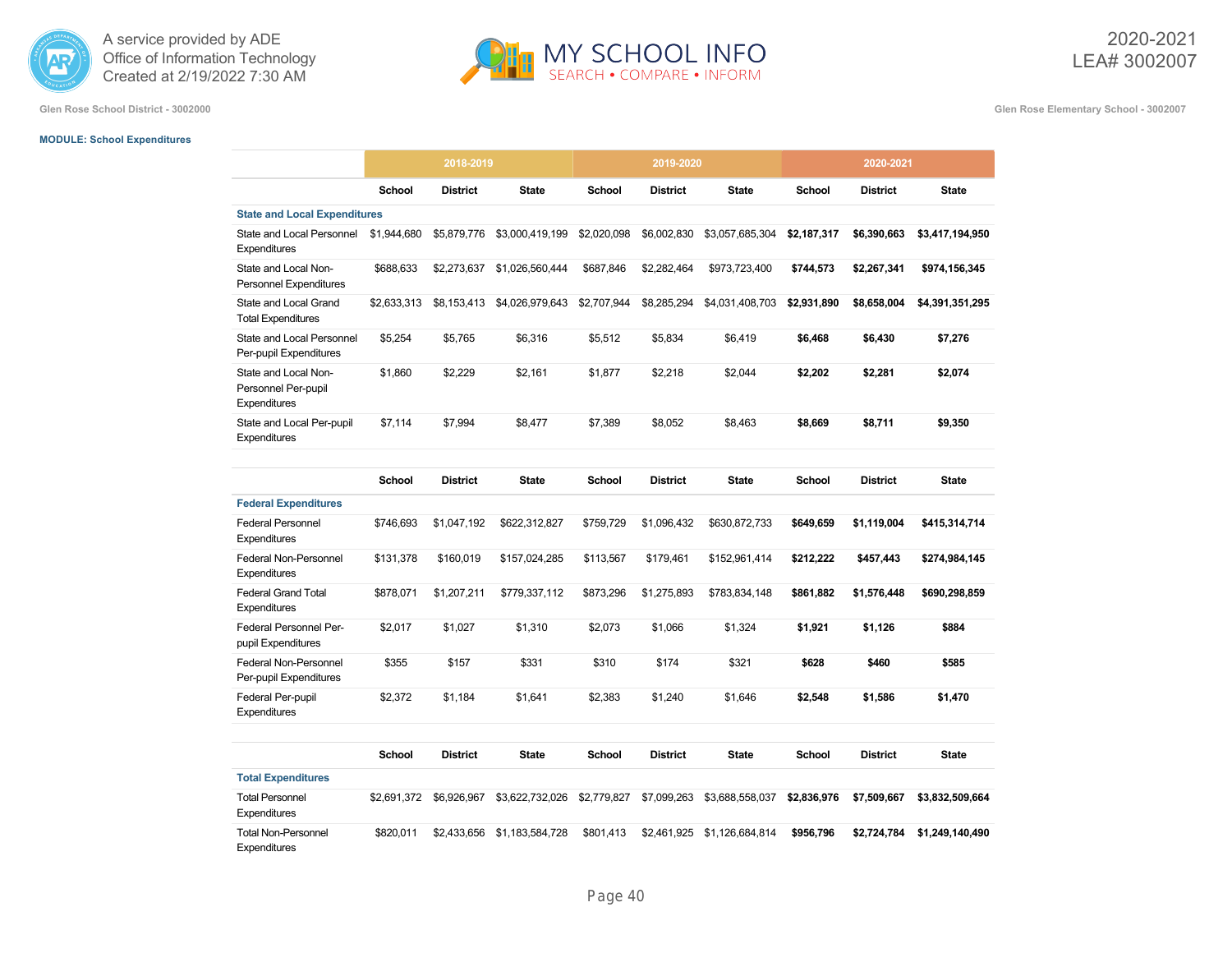



| <b>Total Grand Total</b><br>Expenditures                | \$3.511.384 | \$9.360.624 | \$4,806,316,754 | \$3.581.240 | \$9,561,188 | \$4.815.242.851 | \$3.793.772 | \$10.234.451 | \$5.081.650.154 |
|---------------------------------------------------------|-------------|-------------|-----------------|-------------|-------------|-----------------|-------------|--------------|-----------------|
| <b>Total Personnel Per-pupil</b><br><b>Expenditures</b> | \$7.271     | \$6.792     | \$7.626         | \$7.585     | \$6,900     | \$7.744         | \$8,389     | \$7,556      | \$8,160         |
| Total Non-Personnel Per-<br>pupil Expenditures          | \$2.215     | \$2.386     | \$2.491         | \$2.187     | \$2.393     | \$2.365         | \$2.829     | \$2,741      | \$2,660         |
| <b>Total Per-pupil</b><br><b>Expenditures</b>           | \$9.486     | \$9.178     | \$10.117        | \$9.772     | \$9.292     | \$10.109        | \$11.218    | \$10,297     | \$10,820        |

\* Personnel Expenditures Salaries and Employee Benefits (Object Series 100 and 200)

\*\* Non-Personnel Expenditures = Personnel Expenditures subtracted from Total Expenditures.

|                                                                                      |        | 2018-2019       |                         |        | 2019-2020       |               |               | 2020-2021       |               |
|--------------------------------------------------------------------------------------|--------|-----------------|-------------------------|--------|-----------------|---------------|---------------|-----------------|---------------|
|                                                                                      | School | <b>District</b> | <b>State</b>            | School | <b>District</b> | <b>State</b>  | <b>School</b> | <b>District</b> | <b>State</b>  |
| <b>Mills Voted</b>                                                                   |        | 38.2            | 38.5                    |        | 38.2            | 38.8          |               | 38.2            | 38.8          |
| Average<br>Teacher<br>Salary                                                         |        | \$49,745        | \$50,295                |        | \$49,348        | \$51,336      |               | \$51,302        | \$52,552      |
| Extracurricular<br>Expenditures                                                      |        | \$521,438       | \$188,643,761           |        | \$1,408,516     | \$201,696,124 |               | \$437,216       | \$189,738,811 |
| Capital<br>Expenditures                                                              |        | \$579,070       | \$728,022,446           |        | \$3,008,805     | \$728,645,955 |               | \$1,534,009     | \$661,642,529 |
| <b>Debt Service</b><br>Expenditures                                                  |        |                 | \$495,382 \$317,051,272 |        | \$495,972       | \$312,921,645 |               | \$100,462       | \$311,189,045 |
| <b>Free and Reduced Meals</b>                                                        |        |                 |                         |        |                 |               |               |                 |               |
| Percent of<br><b>Students</b><br>Eligible for<br>Free and<br>Reduced<br><b>Meals</b> | 61.5%  | 52.8%           | 59.6%                   | 60.2%  | 54.5%           | 60.2%         | 60.7%         | 53.4%           | 65.6%         |
| <b>State Free</b><br>and Reduced-<br><b>Price Meal</b><br>Rate††                     |        |                 | 59.7%                   |        |                 | 61.0%         |               |                 | 60.1%         |
| <b>National Free</b><br>and Reduced-<br><b>Price Meal</b><br>Rate†                   |        |                 | 56.9%                   |        |                 | 57.5%         |               |                 | 18.4%         |

† Source: FNS National databank.

†† State Free and Reduced Meal Rate includes preschool and adult education students.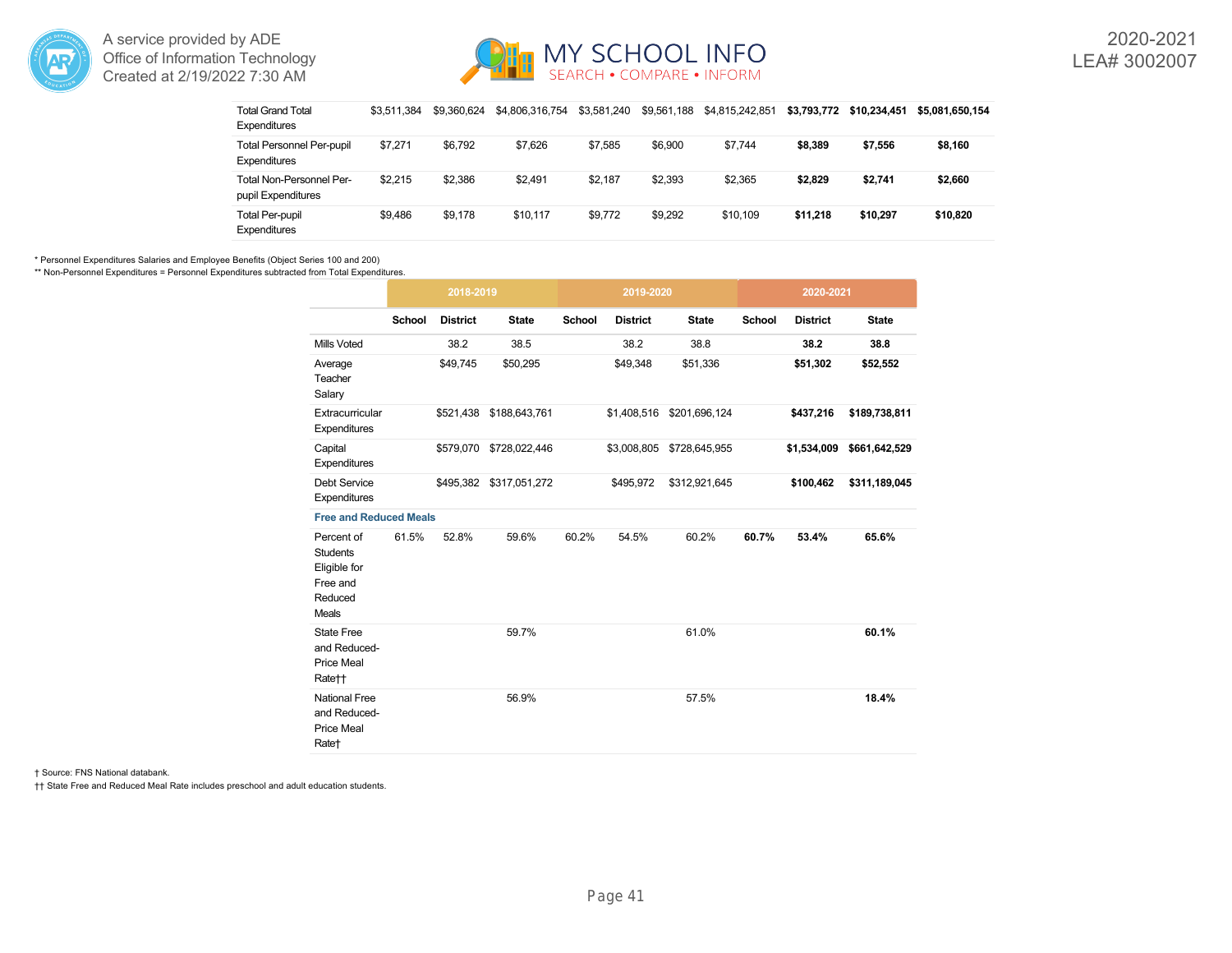

**Glen Rose School District - 3002000 Glen Rose Elementary School - 3002007**

# **MODULE: Alternatively Tested**

|            |            | 2018-2019 |                |            | 2019-2020 |                |     | 2020-2021 |                |
|------------|------------|-----------|----------------|------------|-----------|----------------|-----|-----------|----------------|
|            | <b>ELA</b> | Math      | <b>Science</b> | <b>ELA</b> | Math      | <b>Science</b> | ELA | Math      | <b>Science</b> |
| Grade<br>3 | RV         | <b>RV</b> | <b>RV</b>      | <b>CV</b>  | <b>CV</b> | <b>CV</b>      | RV  | RV        | RV             |
| Grade<br>4 | RV         | <b>RV</b> | <b>RV</b>      | <b>CV</b>  | CV        | <b>CV</b>      | RV  | RV        | RV             |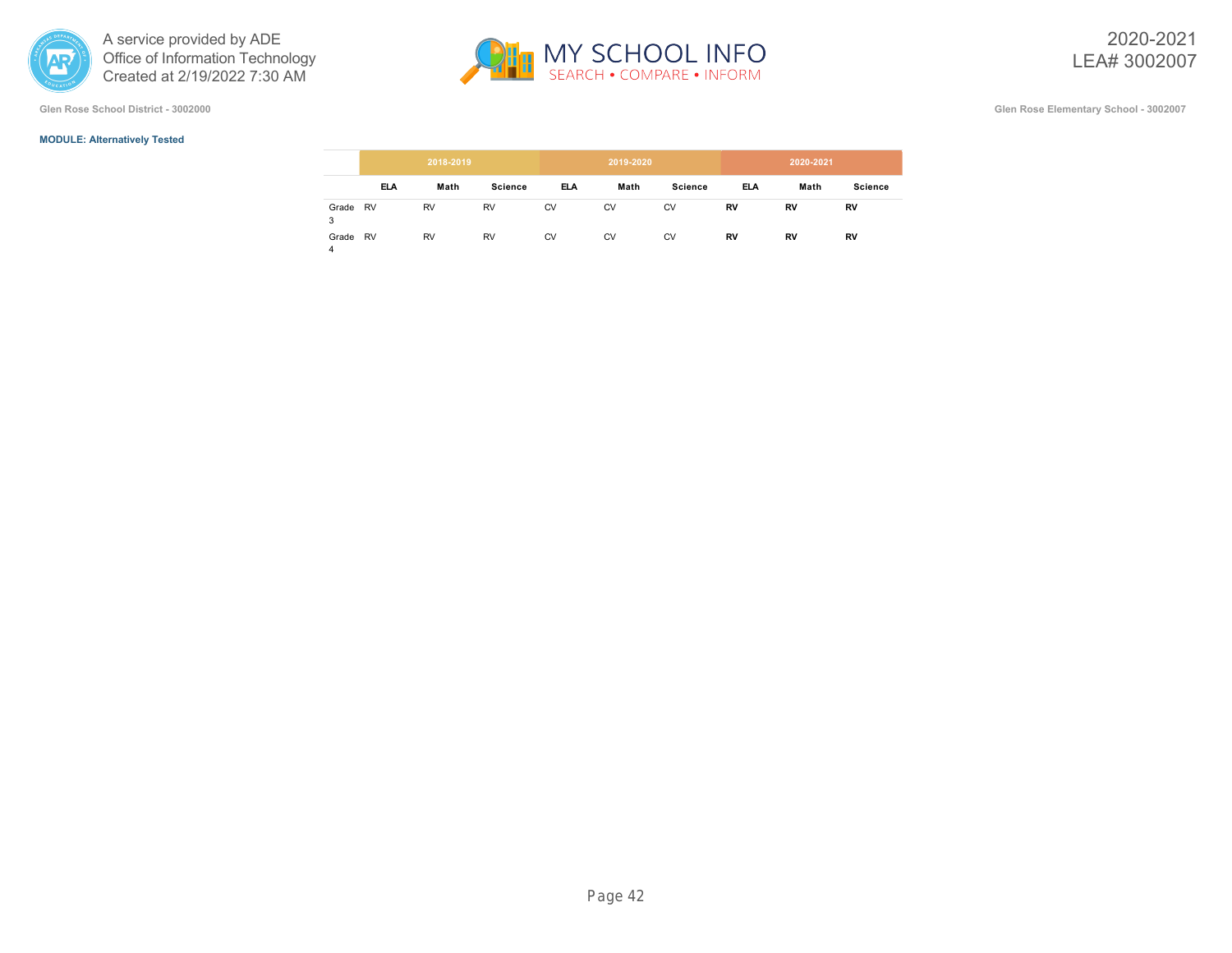

**Glen Rose School District - 3002000 Glen Rose Elementary School - 3002007**

# **MODULE: Crosstab - ACT Aspire**

|                                                                |                          |                         | 2020-2021      |                 |                 |
|----------------------------------------------------------------|--------------------------|-------------------------|----------------|-----------------|-----------------|
|                                                                | % Tested                 | % In Need<br>of Support | % Close        | % Ready         | % Exceeds       |
| Grade 3 English Language Arts (ELA)                            |                          |                         |                |                 |                 |
| ΑIΙ                                                            | >95%                     | 40                      | 24.62          | 18.46           | 16.92           |
| <b>Students with Disabilities</b>                              | >95%                     | <b>RV</b>               | <b>RV</b>      | 20              | $< 5\%$         |
| <b>Students without Disabilities</b>                           | >95%                     | 34.55                   | 27.27          | 18.18           | 20              |
| English Learner                                                | $\overline{\phantom{a}}$ | $\sim$                  | $\overline{a}$ | ---             | $\sim$          |
| Non-English Learner                                            | >95%                     | 40                      | 24.62          | 18.46           | 16.92           |
| English Learner Students without Disabilities                  | $\overline{a}$           | $\overline{a}$          | $\sim$         | ---             | $\sim$          |
| Non-English Learner Students with Disabilities                 | >95%                     | <b>RV</b>               | RV             | 20              | $< 5\%$         |
| Non-English Learner Students without Disabilities              | >95%                     | 34.55                   | 27.27          | 18.18           | 20              |
| Female                                                         | >95%                     | 33.33                   | RV             | RV              | 23.33           |
| Female Students with Disabilities                              | N < 10                   | N <sub>10</sub>         | N < 10         | N < 10          | N <sub>10</sub> |
| Female Students without Disabilities                           | >95%                     | RV                      | <b>RV</b>      | 23.08           | 26.92           |
| Female Non-English Learner                                     | >95%                     | 33.33                   | <b>RV</b>      | RV              | 23.33           |
| Female Non-English Learner with Disabilities                   | N<10                     | N < 10                  | N < 10         | N < 10          | N < 10          |
| Female Non-English Learner without Disabilities                | >95%                     | <b>RV</b>               | RV             | 23.08           | 26.92           |
| Male                                                           | >95%                     | 45.71                   | 28.57          | RV              | <b>RV</b>       |
| Male Students with Disabilities                                | N<10                     | N<10                    | N < 10         | N < 10          | N < 10          |
| Male Students without Disabilities                             | >95%                     | 41.38                   | RV             | RV              | 13.79           |
| Male English Learner                                           | $\overline{\phantom{a}}$ | $\sim$                  | $\overline{a}$ | ---             | $\sim$          |
| Male Non-English Learner                                       | >95%                     | 45.71                   | 28.57          | RV              | <b>RV</b>       |
| Male English Learner without Disabilities                      | $\overline{\phantom{a}}$ | ---                     | ---            | ---             | $\overline{a}$  |
| Male Non-English Learner with Disabilities                     | N < 10                   | N < 10                  | N < 10         | N<10            | N < 10          |
| Male Non-English Learner without Disabilities                  | >95%                     | 41.38                   | RV             | RV              | 13.79           |
| African-American                                               | ---                      | ---                     | ---            | ---             | $\overline{a}$  |
| African-American Students without Disabilities                 | ---                      | ---                     | ---            | ---             | $\overline{a}$  |
| African-American Non-English Learner                           | ---                      | ---                     | ---            | ---             | $\overline{a}$  |
| African-American Non-English Learner without Disabilities      | $\overline{a}$           | ---                     | $\overline{a}$ | ---             | $\overline{a}$  |
| African-American Male                                          | ---                      | ---                     | $\overline{a}$ | ---             | $\overline{a}$  |
| African-American Male without Disabilities                     | ---                      | ---                     | ---            | ---             | ---             |
| African-American Male Non-English Learner                      | ---                      | ---                     | ---            | ---             | $\overline{a}$  |
| African-American Male Non-English Learner without Disabilities | $\overline{\phantom{a}}$ | ---                     | $\overline{a}$ | ---             | $\overline{a}$  |
| Hispanic                                                       | N < 10                   | N < 10                  | N < 10         | N <sub>10</sub> | N < 10          |
| Hispanic Students with Disabilities                            | ---                      | ---                     | ---            | ---             | ---             |
| Hispanic Students without Disabilities                         | N < 10                   | N < 10                  | N < 10         | N <sub>10</sub> | N < 10          |
| Hispanic English Learner                                       | $\overline{a}$           | ---                     | $\overline{a}$ | ---             | $\overline{a}$  |
| Hispanic Non-English Learner                                   | N < 10                   | N < 10                  | N < 10         | N <sub>10</sub> | N < 10          |
| Hispanic English Learner without Disabilities                  | ---                      | ---                     | ---            | ---             | ---             |
| Hispanic Non-English Learner with Disabilities                 | ---                      | ---                     | ---            | ---             | ---             |
| Hispanic Non-English Learner without Disabilities              | N < 10                   | N<10                    | N < 10         | N < 10          | N < 10          |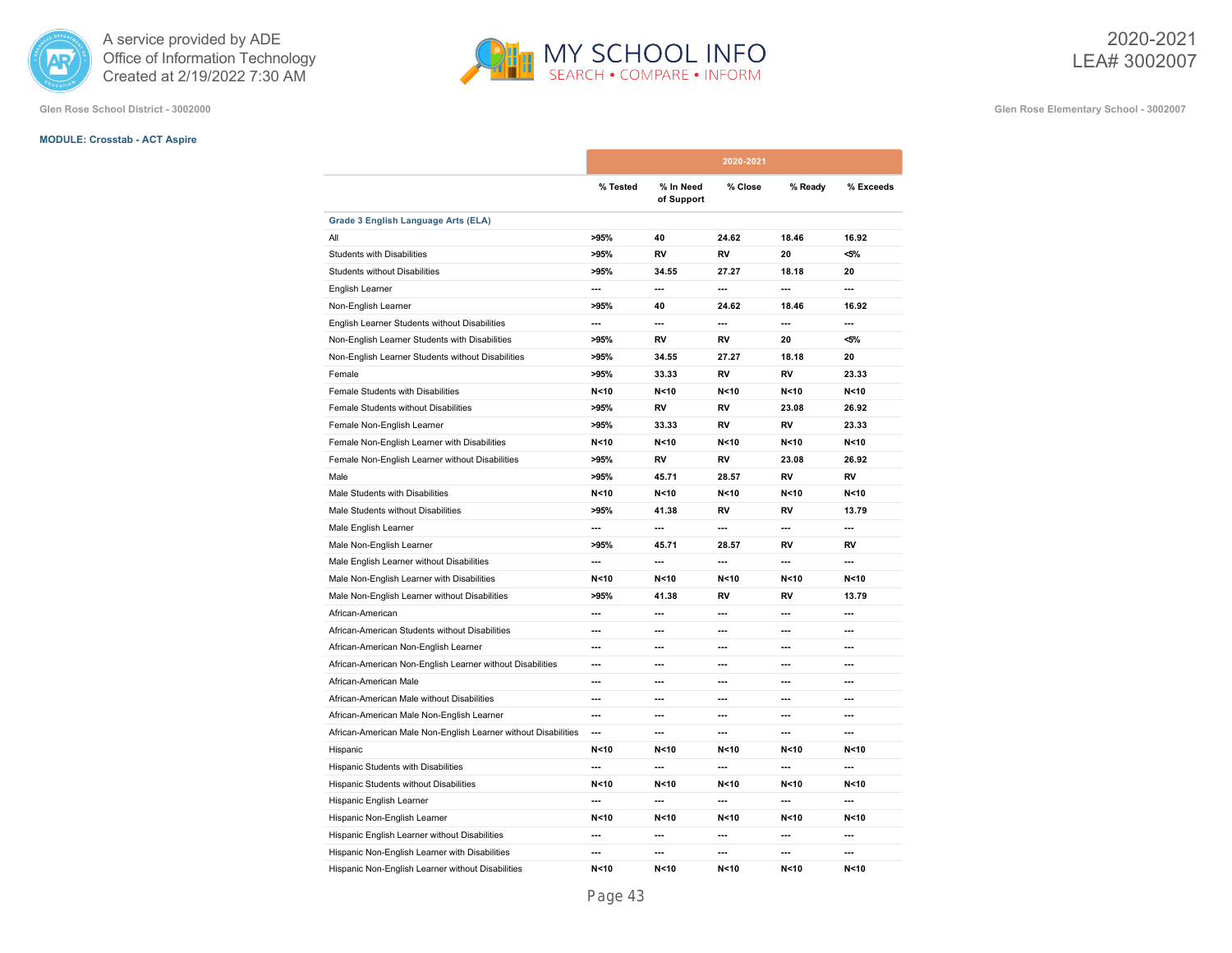



|                                                           |        |                 | 2020-2021       |                 |                 |
|-----------------------------------------------------------|--------|-----------------|-----------------|-----------------|-----------------|
| Hispanic Female                                           | ---    | ---             | ---             | ---             | ---             |
| <b>Hispanic Female with Disabilities</b>                  | ---    | ---             | ---             | ---             | ---             |
| Hispanic Female without Disabilities                      | ---    | ---             | ---             | ---             | ---             |
| Hispanic Female Non-English Learner                       | ---    | ---             | ---             | ---             | ---             |
| Hispanic Female Non-English Learner with Disabilities     | ---    | ---             | ---             | ---             | ---             |
| Hispanic Female Non-English Learner without Disabilities  | ---    | ---             | ---             | ---             | ---             |
| Hispanic Male                                             | N < 10 | N<10            | N < 10          | N < 10          | N<10            |
| Hispanic Male without Disabilities                        | N < 10 | N<10            | N <sub>10</sub> | N < 10          | N<10            |
| Hispanic Male English Learner                             | ---    | ---             | ---             | ---             | ---             |
| Hispanic Male Non-English Learner                         | N < 10 | N<10            | N < 10          | N < 10          | N<10            |
| Hispanic Male English Learner without Disabilities        | ---    | ---             | ---             | ---             | ---             |
| Hispanic Male Non-English Learner without Disabilities    | N < 10 | N<10            | N <sub>10</sub> | N < 10          | N<10            |
| Caucasian                                                 | >95%   | 40.98           | 22.95           | 19.67           | 16.39           |
| Caucasian Students with Disabilities                      | >95%   | RV              | RV              | 20              | <5%             |
| Caucasian Students without Disabilities                   | >95%   | 35.29           | 25.49           | 19.61           | 19.61           |
| Caucasian Non-English Learner                             | >95%   | 40.98           | 22.95           | 19.67           | 16.39           |
| Caucasian Non-English Learner with Disabilities           | >95%   | RV              | <b>RV</b>       | 20              | $< 5\%$         |
| Caucasian Non-English Learner without Disabilities        | >95%   | 35.29           | 25.49           | 19.61           | 19.61           |
| Caucasian Female                                          | >95%   | RV              | <b>RV</b>       | 25              | 25              |
| Caucasian Female with Disabilities                        | N < 10 | N <sub>10</sub> | N <sub>10</sub> | N <sub>10</sub> | N <sub>10</sub> |
| Caucasian Female without Disabilities                     | >95%   | RV              | RV              | 25              | 29.17           |
| Caucasian Female Non-English Learner                      | >95%   | RV              | RV              | 25              | 25              |
| Caucasian Female Non-English Learner with Disabilities    | N < 10 | N<10            | N < 10          | N < 10          | N<10            |
| Caucasian Female Non-English Learner without Disabilities | >95%   | RV              | <b>RV</b>       | 25              | 29.17           |
| Caucasian Male                                            | >95%   | 48.48           | RV              | RV              | 9.09            |
| Caucasian Male with Disabilities                          | N < 10 | N<10            | N < 10          | N<10            | N<10            |
| Caucasian Male without Disabilities                       | >95%   | 44.44           | RV              | RV              | 11.11           |
| Caucasian Male Non-English Learner                        | >95%   | 48.48           | RV              | RV              | 9.09            |
| Caucasian Male Non-English Learner with Disabilities      | N < 10 | N<10            | N <sub>10</sub> | N <sub>10</sub> | N <sub>10</sub> |
| Caucasian Male Non-English Learner without Disabilities   | >95%   | 44.44           | RV              | RV              | 11.11           |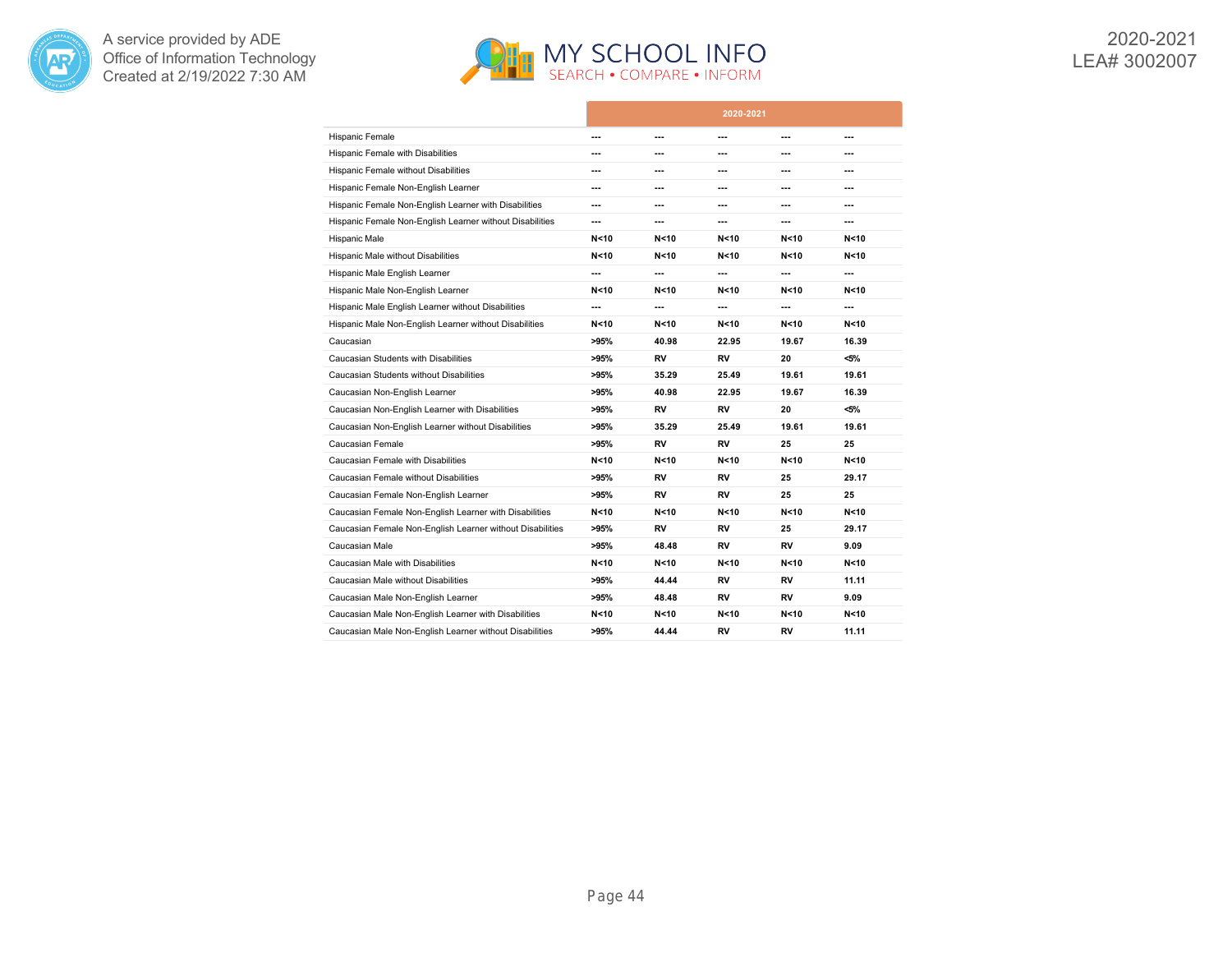

# **MODULE: Crosstab - ACT Aspire**

**Glen Rose School District - 3002000 Glen Rose Elementary School - 3002007**

|                                                                |                          |                         | 2020-2021                |                          |                 |
|----------------------------------------------------------------|--------------------------|-------------------------|--------------------------|--------------------------|-----------------|
|                                                                | % Tested                 | % In Need<br>of Support | % Close                  | % Ready                  | % Exceeds       |
| <b>Grade 3 Mathematics</b>                                     |                          |                         |                          |                          |                 |
| All                                                            | >95%                     | RV                      | 29.23                    | 40                       | RV              |
| <b>Students with Disabilities</b>                              | >95%                     | RV                      | RV                       | $<$ 5%                   | 10              |
| <b>Students without Disabilities</b>                           | >95%                     | RV                      | 25.45                    | 47.27                    | RV              |
| English Learner                                                | ---                      | ---                     | ---                      | ---                      | ---             |
| Non-English Learner                                            | >95%                     | <b>RV</b>               | 29.23                    | 40                       | RV              |
| English Learner Students without Disabilities                  | ---                      | ---                     | ---                      | $\overline{\phantom{a}}$ | ---             |
| Non-English Learner Students with Disabilities                 | >95%                     | RV                      | RV                       | $<$ 5%                   | 10              |
| Non-English Learner Students without Disabilities              | >95%                     | RV                      | 25.45                    | 47.27                    | RV              |
| Female                                                         | >95%                     | RV                      | <b>RV</b>                | 46.67                    | 16.67           |
| Female Students with Disabilities                              | N < 10                   | N < 10                  | N < 10                   | N < 10                   | N < 10          |
| Female Students without Disabilities                           | >95%                     | <b>RV</b>               | <b>RV</b>                | 53.85                    | 15.38           |
| Female Non-English Learner                                     | >95%                     | RV                      | RV                       | 46.67                    | 16.67           |
| Female Non-English Learner with Disabilities                   | N < 10                   | N <sub>10</sub>         | N <sub>10</sub>          | N < 10                   | N <sub>10</sub> |
| Female Non-English Learner without Disabilities                | >95%                     | RV                      | RV                       | 53.85                    | 15.38           |
| Male                                                           | >95%                     | RV                      | 37.14                    | 34.29                    | RV              |
| Male Students with Disabilities                                | N < 10                   | N < 10                  | N < 10                   | N < 10                   | N < 10          |
| Male Students without Disabilities                             | >95%                     | RV                      | RV                       | 41.38                    | 10.34           |
| Male English Learner                                           | $\overline{\phantom{a}}$ | ---                     | ---                      | ---                      | $\sim$          |
| Male Non-English Learner                                       | >95%                     | RV                      | 37.14                    | 34.29                    | RV              |
| Male English Learner without Disabilities                      | $\overline{\phantom{a}}$ | ---                     | ---                      | ---                      | ---             |
| Male Non-English Learner with Disabilities                     | N < 10                   | N < 10                  | N < 10                   | N < 10                   | N < 10          |
| Male Non-English Learner without Disabilities                  | >95%                     | RV                      | RV                       | 41.38                    | 10.34           |
| African-American                                               | $\overline{\phantom{a}}$ | ---                     | ---                      | ---                      | ---             |
| African-American Students without Disabilities                 | ---                      | ---                     | $\overline{a}$           | ---                      | ---             |
| African-American Non-English Learner                           | ---                      | ---                     | ---                      | ---                      | ---             |
| African-American Non-English Learner without Disabilities      | $\overline{\phantom{a}}$ | ---                     | $\overline{a}$           | $\overline{\phantom{a}}$ | ---             |
| African-American Male                                          | ---                      | ---                     | $\overline{a}$           | ---                      | ---             |
| African-American Male without Disabilities                     | ---                      | ---                     | ---                      | ---                      | ---             |
| African-American Male Non-English Learner                      | $\overline{a}$           | ---                     | ---                      | ---                      | ---             |
| African-American Male Non-English Learner without Disabilities | $\overline{\phantom{a}}$ | ---                     | $\overline{\phantom{a}}$ | $\overline{\phantom{a}}$ | ---             |
| Hispanic                                                       | N < 10                   | N < 10                  | N <sub>10</sub>          | N <sub>10</sub>          | N < 10          |
| Hispanic Students with Disabilities                            | $\overline{a}$           | ---                     | ---                      | ---                      | ---             |
| Hispanic Students without Disabilities                         | N < 10                   | N < 10                  | N < 10                   | N < 10                   | N < 10          |
| Hispanic English Learner                                       | $\overline{a}$           | ---                     | $\sim$                   | ---                      | $\sim$          |
| Hispanic Non-English Learner                                   | N < 10                   | N <sub>10</sub>         | N <sub>10</sub>          | N <sub>10</sub>          | N < 10          |
| Hispanic English Learner without Disabilities                  | ---                      | ---                     | ---                      | ---                      | ---             |
| Hispanic Non-English Learner with Disabilities                 | ---                      | ---                     | ---                      | ---                      | ---             |
| Hispanic Non-English Learner without Disabilities              | N < 10                   | N < 10                  | N < 10                   | N < 10                   | N<10            |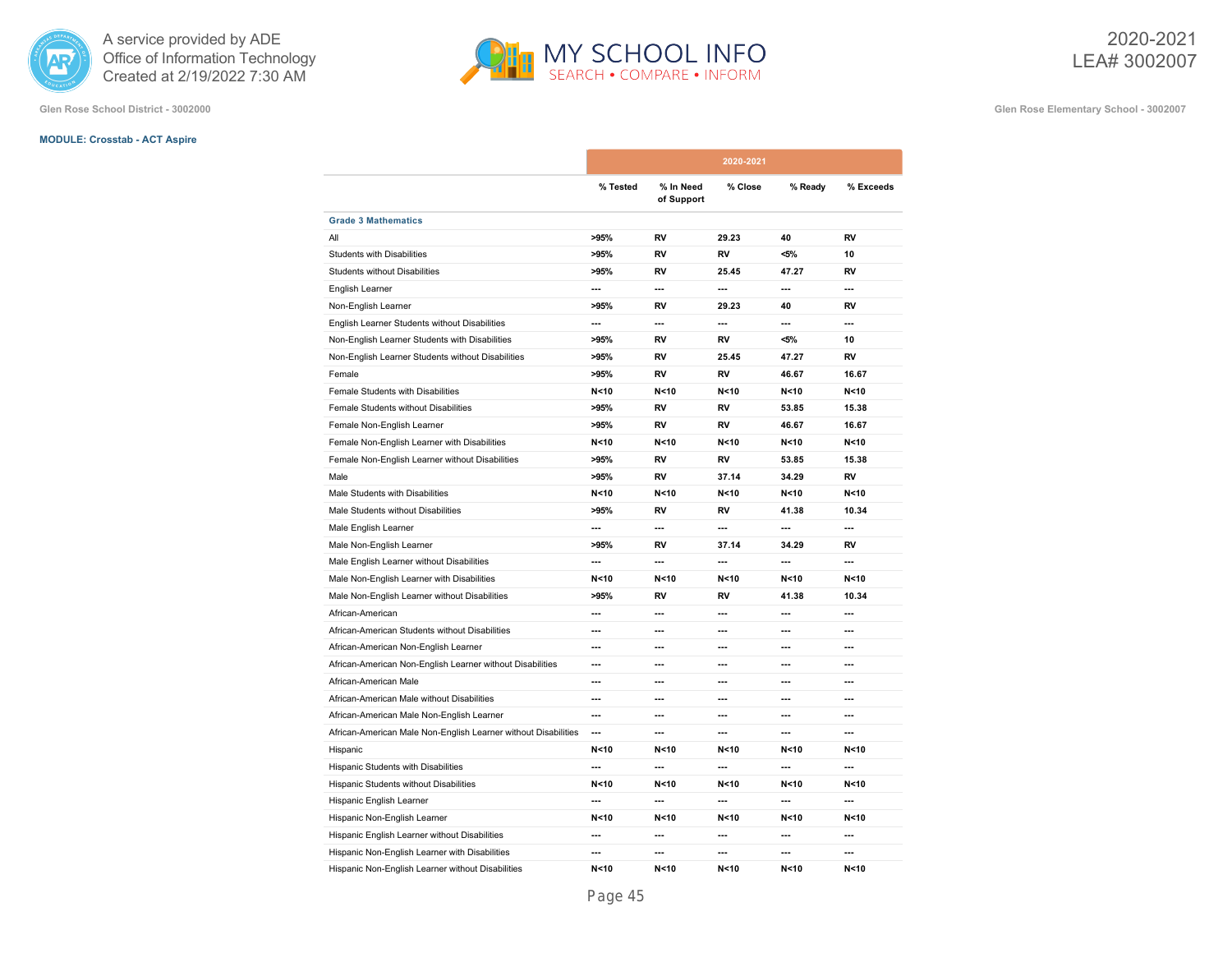



|                                                           |        |                 | 2020-2021       |                 |                 |
|-----------------------------------------------------------|--------|-----------------|-----------------|-----------------|-----------------|
| Hispanic Female                                           | ---    | ---             | ---             | ---             | ---             |
| <b>Hispanic Female with Disabilities</b>                  | ---    | ---             | ---             | ---             | ---             |
| Hispanic Female without Disabilities                      | ---    | ---             | ---             | ---             | $\overline{a}$  |
| Hispanic Female Non-English Learner                       | ---    | ---             | ---             | ---             | ---             |
| Hispanic Female Non-English Learner with Disabilities     | ---    | ---             | ---             | ---             | $---$           |
| Hispanic Female Non-English Learner without Disabilities  | ---    | ---             | ---             | ---             | ---             |
| Hispanic Male                                             | N < 10 | N < 10          | N < 10          | N < 10          | N < 10          |
| Hispanic Male without Disabilities                        | N < 10 | N <sub>10</sub> | N < 10          | N < 10          | N < 10          |
| Hispanic Male English Learner                             | ---    | ---             | ---             | ---             | ---             |
| Hispanic Male Non-English Learner                         | N < 10 | N < 10          | N < 10          | N < 10          | N <sub>10</sub> |
| Hispanic Male English Learner without Disabilities        | ---    | ---             | ---             | ---             | ---             |
| Hispanic Male Non-English Learner without Disabilities    | N < 10 | N <sub>10</sub> | N < 10          | N <sub>10</sub> | N <sub>10</sub> |
| Caucasian                                                 | >95%   | RV              | 26.23           | 42.62           | RV              |
| Caucasian Students with Disabilities                      | >95%   | RV              | RV              | $< 5\%$         | 10              |
| Caucasian Students without Disabilities                   | >95%   | RV              | 21.57           | 50.98           | <b>RV</b>       |
| Caucasian Non-English Learner                             | >95%   | RV              | 26.23           | 42.62           | RV              |
| Caucasian Non-English Learner with Disabilities           | >95%   | <b>RV</b>       | RV              | $< 5\%$         | 10              |
| Caucasian Non-English Learner without Disabilities        | >95%   | RV              | 21.57           | 50.98           | RV              |
| Caucasian Female                                          | >95%   | RV              | <b>RV</b>       | 50              | 17.86           |
| Caucasian Female with Disabilities                        | N < 10 | N <sub>10</sub> | N <sub>10</sub> | N <sub>10</sub> | N <sub>10</sub> |
| Caucasian Female without Disabilities                     | >95%   | RV              | RV              | 58.33           | 16.67           |
| Caucasian Female Non-English Learner                      | >95%   | RV              | RV              | 50              | 17.86           |
| Caucasian Female Non-English Learner with Disabilities    | N < 10 | N<10            | N < 10          | N < 10          | N < 10          |
| Caucasian Female Non-English Learner without Disabilities | >95%   | RV              | <b>RV</b>       | 58.33           | 16.67           |
| Caucasian Male                                            | >95%   | RV              | 36.36           | 36.36           | RV              |
| Caucasian Male with Disabilities                          | N < 10 | N<10            | N < 10          | N < 10          | N <sub>10</sub> |
| Caucasian Male without Disabilities                       | >95%   | RV              | RV              | 44.44           | 7.41            |
| Caucasian Male Non-English Learner                        | >95%   | RV              | 36.36           | 36.36           | RV              |
| Caucasian Male Non-English Learner with Disabilities      | N < 10 | N <sub>10</sub> | N <sub>10</sub> | N <sub>10</sub> | N <sub>10</sub> |
| Caucasian Male Non-English Learner without Disabilities   | >95%   | RV              | RV              | 44.44           | 7.41            |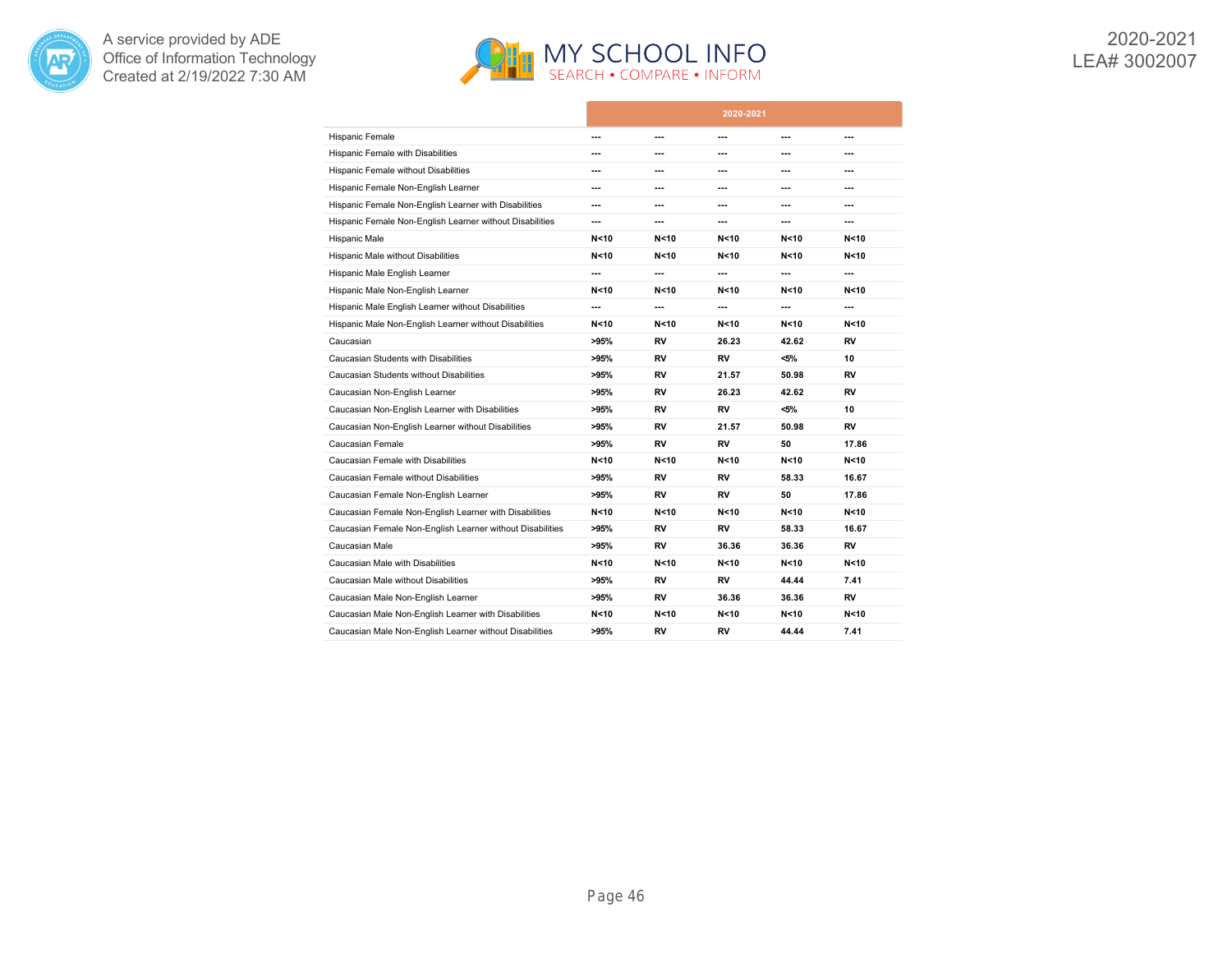

**Glen Rose School District - 3002000 Glen Rose Elementary School - 3002007**

# **MODULE: Crosstab - ACT Aspire**

|                                                                |                          |                         | 2020-2021      |                          |           |
|----------------------------------------------------------------|--------------------------|-------------------------|----------------|--------------------------|-----------|
|                                                                | % Tested                 | % In Need<br>of Support | % Close        | % Ready                  | % Exceeds |
| <b>Grade 3 Science</b>                                         |                          |                         |                |                          |           |
| All                                                            | >95%                     | 50.77                   | 16.92          | 15.38                    | 16.92     |
| <b>Students with Disabilities</b>                              | >95%                     | RV                      | RV             | 10                       | $< 5\%$   |
| <b>Students without Disabilities</b>                           | >95%                     | 45.45                   | RV             | RV                       | 20        |
| English Learner                                                | $\overline{\phantom{a}}$ | ---                     | ---            | ---                      | $\sim$    |
| Non-English Learner                                            | >95%                     | 50.77                   | 16.92          | 15.38                    | 16.92     |
| English Learner Students without Disabilities                  | $\overline{\phantom{a}}$ | ---                     | ---            | ---                      | ---       |
| Non-English Learner Students with Disabilities                 | >95%                     | RV                      | RV             | 10                       | <5%       |
| Non-English Learner Students without Disabilities              | >95%                     | 45.45                   | RV             | RV                       | 20        |
| Female                                                         | >95%                     | 53.33                   | RV             | RV                       | 20        |
| Female Students with Disabilities                              | N < 10                   | N < 10                  | N < 10         | N <sub>10</sub>          | N<10      |
| Female Students without Disabilities                           | >95%                     | 46.15                   | RV             | RV                       | 23.08     |
| Female Non-English Learner                                     | >95%                     | 53.33                   | RV             | <b>RV</b>                | 20        |
| Female Non-English Learner with Disabilities                   | N < 10                   | N < 10                  | N < 10         | N < 10                   | N < 10    |
| Female Non-English Learner without Disabilities                | >95%                     | 46.15                   | RV             | RV                       | 23.08     |
| Male                                                           | >95%                     | 48.57                   | RV             | RV                       | 14.29     |
| Male Students with Disabilities                                | N < 10                   | N < 10                  | N < 10         | N < 10                   | N<10      |
| Male Students without Disabilities                             | >95%                     | 44.83                   | RV             | RV                       | 17.24     |
| Male English Learner                                           | $\overline{\phantom{a}}$ | ---                     | ---            | $\overline{\phantom{a}}$ | $\sim$    |
| Male Non-English Learner                                       | >95%                     | 48.57                   | RV             | RV                       | 14.29     |
| Male English Learner without Disabilities                      | $\overline{\phantom{a}}$ | ---                     | ---            | ---                      | ---       |
| Male Non-English Learner with Disabilities                     | N < 10                   | N < 10                  | N < 10         | N < 10                   | N<10      |
| Male Non-English Learner without Disabilities                  | >95%                     | 44.83                   | RV             | RV                       | 17.24     |
| African-American                                               | ---                      | ---                     | ---            | ---                      | ---       |
| African-American Students without Disabilities                 | ---                      | ---                     | ---            | ---                      | ---       |
| African-American Non-English Learner                           | ---                      | ---                     | ---            | ---                      | ---       |
| African-American Non-English Learner without Disabilities      | ---                      | ---                     | ---            | ---                      | ---       |
| African-American Male                                          | ---                      | ---                     | ---            | $\overline{\phantom{a}}$ | ---       |
| African-American Male without Disabilities                     | ---                      | ---                     | ---            | ---                      | ---       |
| African-American Male Non-English Learner                      | ---                      | ---                     | ---            | ---                      | ---       |
| African-American Male Non-English Learner without Disabilities | $\overline{a}$           | ---                     | $\overline{a}$ | $\overline{a}$           | ---       |
| Hispanic                                                       | N < 10                   | N <sub>10</sub>         | N < 10         | N < 10                   | N < 10    |
| Hispanic Students with Disabilities                            | ---                      | ---                     | ---            | ---                      | ---       |
| Hispanic Students without Disabilities                         | N < 10                   | N < 10                  | N < 10         | N < 10                   | N<10      |
| Hispanic English Learner                                       | $\overline{a}$           | ---                     | $\overline{a}$ | ---                      | ---       |
| Hispanic Non-English Learner                                   | N < 10                   | N < 10                  | N < 10         | N < 10                   | N < 10    |
| Hispanic English Learner without Disabilities                  | ---                      | ---                     | ---            | ---                      | ---       |
| Hispanic Non-English Learner with Disabilities                 | ---                      | ---                     | ---            | ---                      | ---       |
| Hispanic Non-English Learner without Disabilities              | N < 10                   | N < 10                  | N < 10         | N < 10                   | N<10      |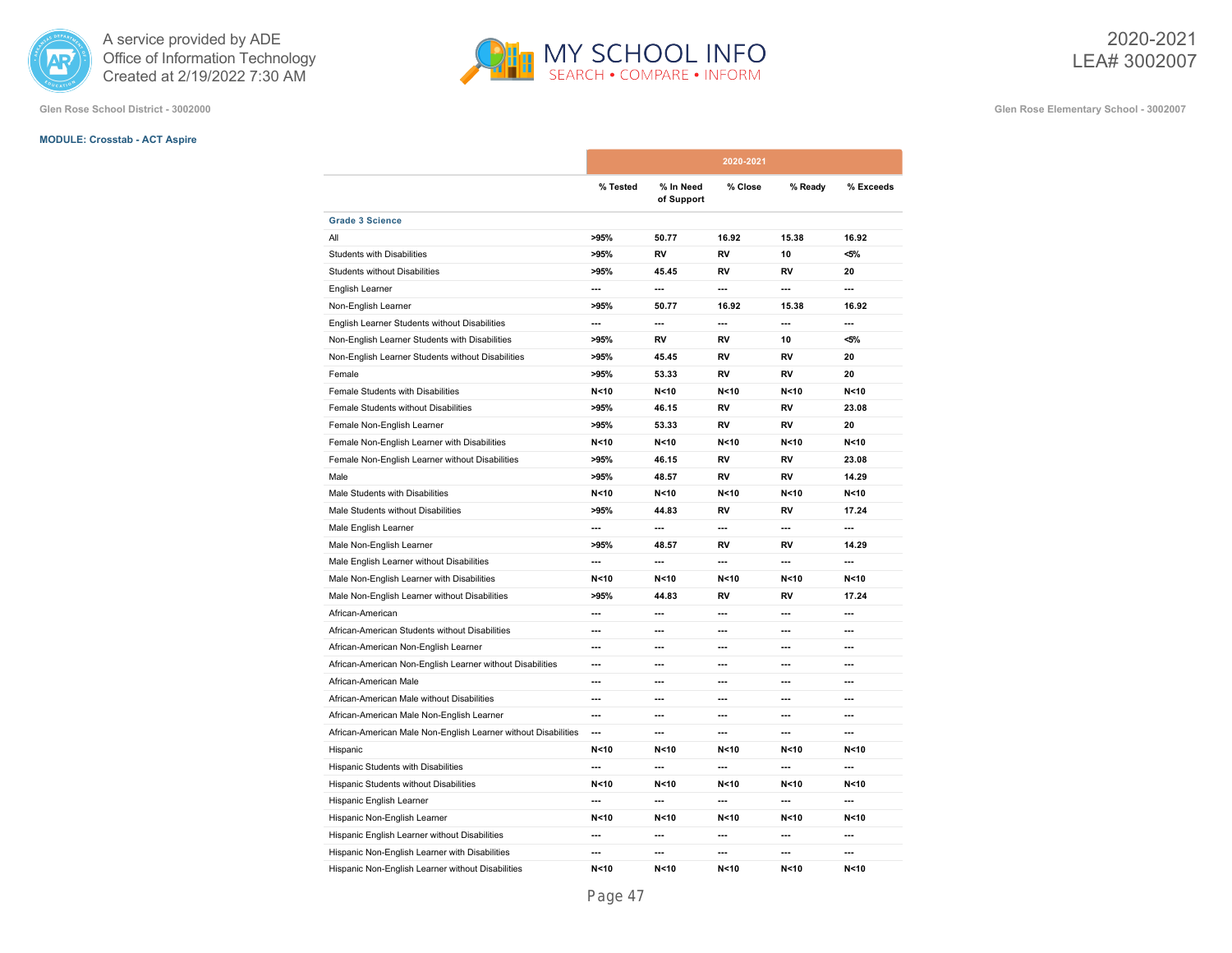



|                                                           |        |                 | 2020-2021       |                 |                 |
|-----------------------------------------------------------|--------|-----------------|-----------------|-----------------|-----------------|
| <b>Hispanic Female</b>                                    | ---    | ---             | ---             | ---             | ---             |
| <b>Hispanic Female with Disabilities</b>                  | ---    | ---             | ---             | ---             | ---             |
| Hispanic Female without Disabilities                      | ---    | ---             | ---             | ---             | $\overline{a}$  |
| Hispanic Female Non-English Learner                       | ---    | ---             | ---             | ---             | ---             |
| Hispanic Female Non-English Learner with Disabilities     | ---    | ---             | ---             | ---             | $---$           |
| Hispanic Female Non-English Learner without Disabilities  | ---    | ---             | ---             | ---             | ---             |
| Hispanic Male                                             | N < 10 | N < 10          | N < 10          | N < 10          | N < 10          |
| Hispanic Male without Disabilities                        | N < 10 | N < 10          | N <sub>10</sub> | N < 10          | N < 10          |
| Hispanic Male English Learner                             | ---    | ---             | ---             | ---             | ---             |
| Hispanic Male Non-English Learner                         | N < 10 | N < 10          | N < 10          | N<10            | N <sub>10</sub> |
| Hispanic Male English Learner without Disabilities        | ---    | ---             | ---             | ---             | ---             |
| Hispanic Male Non-English Learner without Disabilities    | N < 10 | N < 10          | N <sub>10</sub> | N < 10          | N <sub>10</sub> |
| Caucasian                                                 | >95%   | 49.18           | 18.03           | 16.39           | 16.39           |
| Caucasian Students with Disabilities                      | >95%   | RV              | RV              | 10              | $< 5\%$         |
| Caucasian Students without Disabilities                   | >95%   | 43.14           | <b>RV</b>       | <b>RV</b>       | 19.61           |
| Caucasian Non-English Learner                             | >95%   | 49.18           | 18.03           | 16.39           | 16.39           |
| Caucasian Non-English Learner with Disabilities           | >95%   | <b>RV</b>       | <b>RV</b>       | 10              | $< 5\%$         |
| Caucasian Non-English Learner without Disabilities        | >95%   | 43.14           | RV              | RV              | 19.61           |
| Caucasian Female                                          | >95%   | 50              | RV              | RV              | 21.43           |
| Caucasian Female with Disabilities                        | N < 10 | N <sub>10</sub> | N <sub>10</sub> | N <sub>10</sub> | N <sub>10</sub> |
| Caucasian Female without Disabilities                     | >95%   | 41.67           | RV              | RV              | 25              |
| Caucasian Female Non-English Learner                      | >95%   | 50              | RV              | RV              | 21.43           |
| Caucasian Female Non-English Learner with Disabilities    | N < 10 | N < 10          | N < 10          | N<10            | N <sub>10</sub> |
| Caucasian Female Non-English Learner without Disabilities | >95%   | 41.67           | <b>RV</b>       | RV              | 25              |
| Caucasian Male                                            | >95%   | 48.48           | RV              | RV              | 12.12           |
| Caucasian Male with Disabilities                          | N < 10 | N < 10          | N <sub>10</sub> | N<10            | N < 10          |
| Caucasian Male without Disabilities                       | >95%   | 44.44           | RV              | RV              | 14.81           |
| Caucasian Male Non-English Learner                        | >95%   | 48.48           | RV              | RV              | 12.12           |
| Caucasian Male Non-English Learner with Disabilities      | N < 10 | N < 10          | N <sub>10</sub> | N < 10          | N <sub>10</sub> |
| Caucasian Male Non-English Learner without Disabilities   | >95%   | 44.44           | RV              | RV              | 14.81           |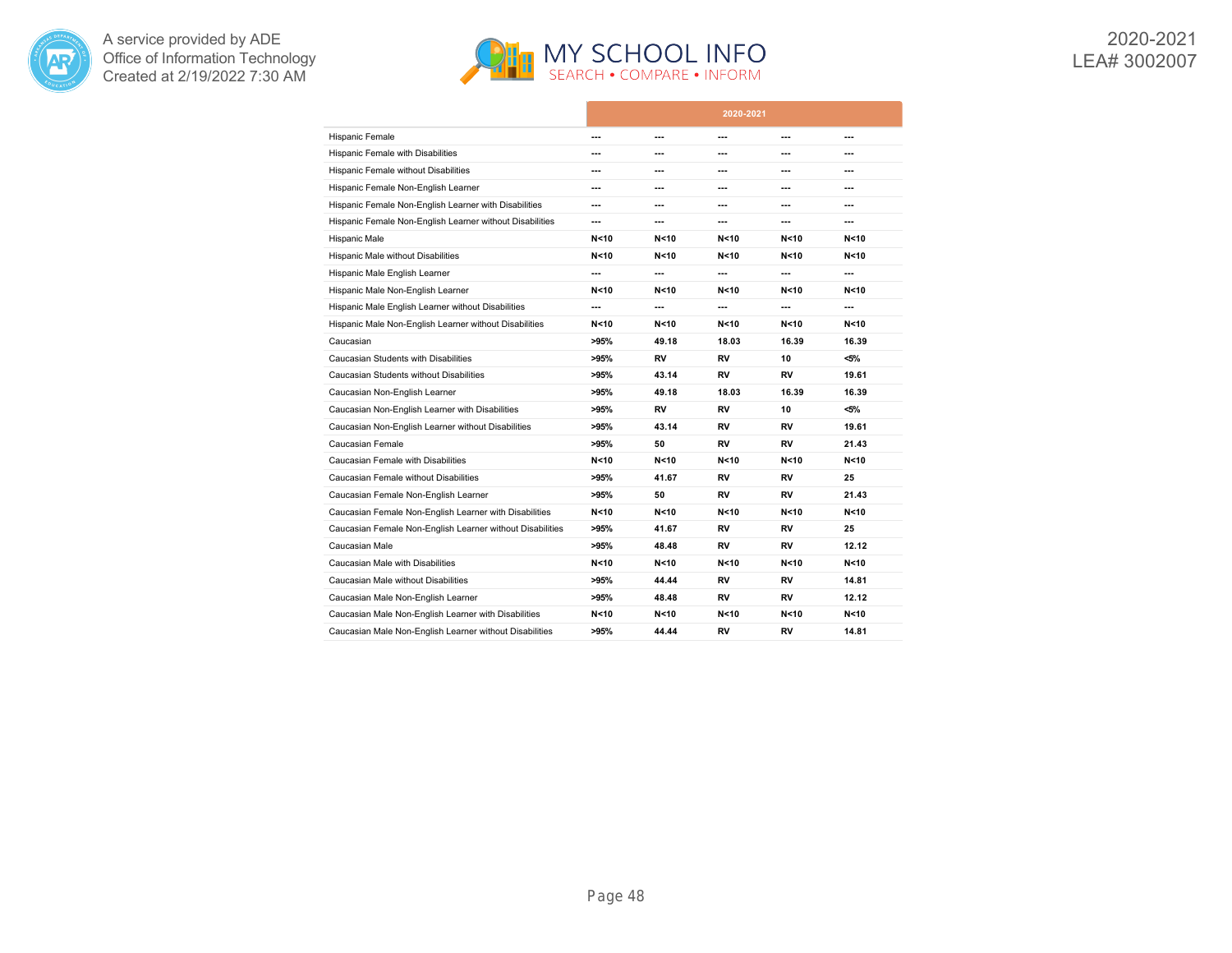

**Glen Rose School District - 3002000 Glen Rose Elementary School - 3002007**

# **MODULE: Crosstab - ACT Aspire**

|                                                                |          |                         | 2020-2021       |                          |                 |
|----------------------------------------------------------------|----------|-------------------------|-----------------|--------------------------|-----------------|
|                                                                | % Tested | % In Need<br>of Support | % Close         | % Ready                  | % Exceeds       |
| Grade 4 English Language Arts (ELA)                            |          |                         |                 |                          |                 |
| All                                                            | >95%     | 37.18                   | 23.08           | 17.95                    | 21.79           |
| <b>Students with Disabilities</b>                              | N < 10   | N < 10                  | N < 10          | N < 10                   | N < 10          |
| <b>Students without Disabilities</b>                           | >95%     | 31.88                   | 26.09           | 18.84                    | 23.19           |
| English Learner                                                | N < 10   | N < 10                  | N <sub>10</sub> | N < 10                   | N < 10          |
| Non-English Learner                                            | >95%     | 36.36                   | 23.38           | 18.18                    | 22.08           |
| English Learner Students without Disabilities                  | N < 10   | N < 10                  | N < 10          | N < 10                   | N < 10          |
| Non-English Learner Students with Disabilities                 | N < 10   | N < 10                  | N < 10          | N <sub>10</sub>          | N < 10          |
| Non-English Learner Students without Disabilities              | >95%     | 30.88                   | 26.47           | 19.12                    | 23.53           |
| Female                                                         | >95%     | RV                      | 28.95           | RV                       | 26.32           |
| Female Students with Disabilities                              | N < 10   | N < 10                  | N <sub>10</sub> | N < 10                   | N < 10          |
| Female Students without Disabilities                           | >95%     | <b>RV</b>               | 30.56           | <b>RV</b>                | 27.78           |
| Female Non-English Learner                                     | >95%     | <b>RV</b>               | 28.95           | <b>RV</b>                | 26.32           |
| Female Non-English Learner with Disabilities                   | N < 10   | N < 10                  | N < 10          | N < 10                   | N < 10          |
| Female Non-English Learner without Disabilities                | >95%     | RV                      | 30.56           | RV                       | 27.78           |
| Male                                                           | >95%     | 52.5                    | RV              | RV                       | 17.5            |
| Male Students with Disabilities                                | N < 10   | N < 10                  | N < 10          | N < 10                   | N < 10          |
| Male Students without Disabilities                             | >95%     | 45.45                   | <b>RV</b>       | <b>RV</b>                | 18.18           |
| Male English Learner                                           | N < 10   | N < 10                  | N < 10          | N < 10                   | N < 10          |
| Male Non-English Learner                                       | >95%     | 51.28                   | <b>RV</b>       | <b>RV</b>                | 17.95           |
| Male English Learner without Disabilities                      | N < 10   | N < 10                  | N < 10          | N < 10                   | N < 10          |
| Male Non-English Learner with Disabilities                     | N < 10   | N < 10                  | N < 10          | N < 10                   | N < 10          |
| Male Non-English Learner without Disabilities                  | >95%     | 43.75                   | <b>RV</b>       | <b>RV</b>                | 18.75           |
| African-American                                               | N < 10   | N < 10                  | N < 10          | N <sub>10</sub>          | N < 10          |
| African-American Students without Disabilities                 | N < 10   | N<10                    | N < 10          | N < 10                   | N < 10          |
| African-American Non-English Learner                           | N<10     | N<10                    | N < 10          | N<10                     | N <sub>10</sub> |
| African-American Non-English Learner without Disabilities      | N<10     | N < 10                  | N < 10          | N<10                     | N < 10          |
| African-American Male                                          | N < 10   | N < 10                  | N < 10          | N < 10                   | N < 10          |
| African-American Male without Disabilities                     | N < 10   | N < 10                  | N < 10          | N < 10                   | N < 10          |
| African-American Male Non-English Learner                      | N < 10   | N < 10                  | N < 10          | N < 10                   | N < 10          |
| African-American Male Non-English Learner without Disabilities | N < 10   | N < 10                  | N < 10          | N < 10                   | N < 10          |
| Hispanic                                                       | N<10     | N<10                    | N < 10          | N<10                     | N < 10          |
| Hispanic Students with Disabilities                            | ---      | ---                     | ---             | $\overline{\phantom{a}}$ | $\overline{a}$  |
| Hispanic Students without Disabilities                         | N < 10   | N < 10                  | N < 10          | N < 10                   | N < 10          |
| Hispanic English Learner                                       | N < 10   | N < 10                  | N < 10          | N < 10                   | N < 10          |
| Hispanic Non-English Learner                                   | N < 10   | N < 10                  | N < 10          | N < 10                   | N < 10          |
| Hispanic English Learner without Disabilities                  | N < 10   | N < 10                  | N<10            | N < 10                   | N < 10          |
| Hispanic Non-English Learner with Disabilities                 | ---      | ---                     | ---             | ---                      | ---             |
| Hispanic Non-English Learner without Disabilities              | N < 10   | N < 10                  | N < 10          | N < 10                   | N < 10          |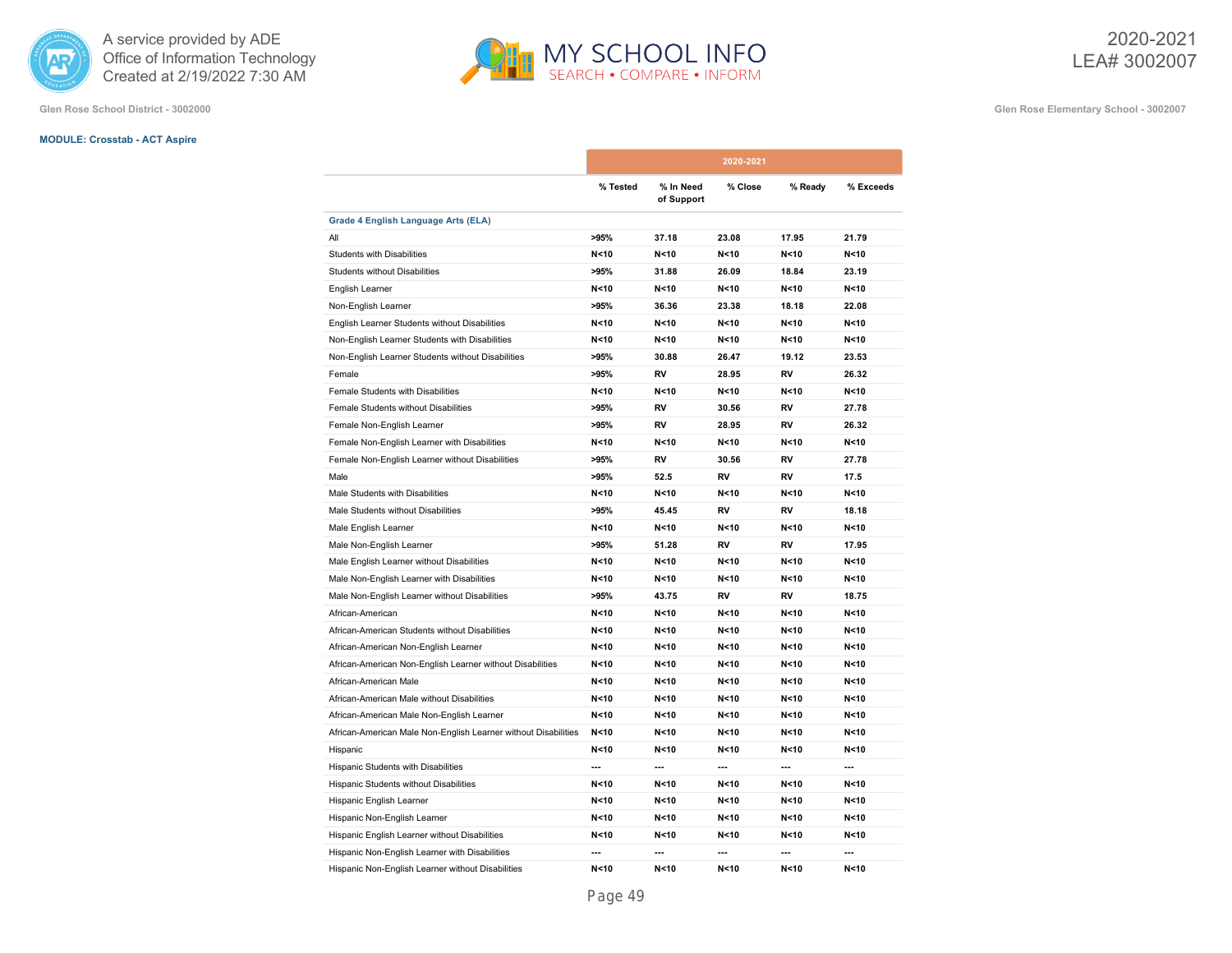



|                                                           |        |                 | 2020-2021       |                 |       |
|-----------------------------------------------------------|--------|-----------------|-----------------|-----------------|-------|
| Hispanic Female                                           | N < 10 | N<10            | N < 10          | N < 10          | N<10  |
| Hispanic Female with Disabilities                         | ---    | ---             | ---             | ---             | ---   |
| Hispanic Female without Disabilities                      | N < 10 | N<10            | N < 10          | N<10            | N<10  |
| Hispanic Female Non-English Learner                       | N<10   | N<10            | N < 10          | N<10            | N<10  |
| Hispanic Female Non-English Learner with Disabilities     | ---    | ---             | ---             | ---             | ---   |
| Hispanic Female Non-English Learner without Disabilities  | N<10   | N<10            | N<10            | N<10            | N<10  |
| Hispanic Male                                             | N < 10 | N <sub>10</sub> | N <sub>10</sub> | N <sub>10</sub> | N<10  |
| Hispanic Male without Disabilities                        | N<10   | N<10            | N < 10          | N<10            | N<10  |
| Hispanic Male English Learner                             | N < 10 | N<10            | N < 10          | N<10            | N<10  |
| Hispanic Male Non-English Learner                         | N < 10 | N<10            | N < 10          | N<10            | N<10  |
| Hispanic Male English Learner without Disabilities        | N < 10 | N<10            | N < 10          | N<10            | N<10  |
| Hispanic Male Non-English Learner without Disabilities    | N < 10 | N<10            | N < 10          | N<10            | N<10  |
| Caucasian                                                 | >95%   | 35.21           | 21.13           | 19.72           | 23.94 |
| Caucasian Students with Disabilities                      | N < 10 | N<10            | N <sub>10</sub> | N<10            | N<10  |
| Caucasian Students without Disabilities                   | >95%   | 30.16           | 23.81           | 20.63           | 25.4  |
| Caucasian Non-English Learner                             | >95%   | 35.21           | 21.13           | 19.72           | 23.94 |
| Caucasian Non-English Learner with Disabilities           | N<10   | N<10            | N <sub>10</sub> | N<10            | N<10  |
| Caucasian Non-English Learner without Disabilities        | >95%   | 30.16           | 23.81           | 20.63           | 25.4  |
| Caucasian Female                                          | >95%   | RV              | RV              | 25              | 27.78 |
| Caucasian Female with Disabilities                        | N < 10 | N<10            | N <sub>10</sub> | N<10            | N<10  |
| Caucasian Female without Disabilities                     | >95%   | RV              | RV              | 23.53           | 29.41 |
| Caucasian Female Non-English Learner                      | >95%   | RV              | <b>RV</b>       | 25              | 27.78 |
| Caucasian Female Non-English Learner with Disabilities    | N<10   | N<10            | N < 10          | N<10            | N<10  |
| Caucasian Female Non-English Learner without Disabilities | >95%   | RV              | RV              | 23.53           | 29.41 |
| Caucasian Male                                            | >95%   | 48.57           | RV              | RV              | 20    |
| Caucasian Male with Disabilities                          | N<10   | N<10            | N<10            | N<10            | N<10  |
| Caucasian Male without Disabilities                       | >95%   | 41.38           | RV              | RV              | 20.69 |
| Caucasian Male Non-English Learner                        | >95%   | 48.57           | RV              | RV              | 20    |
| Caucasian Male Non-English Learner with Disabilities      | N<10   | N<10            | N <sub>10</sub> | N < 10          | N<10  |
| Caucasian Male Non-English Learner without Disabilities   | >95%   | 41.38           | RV              | <b>RV</b>       | 20.69 |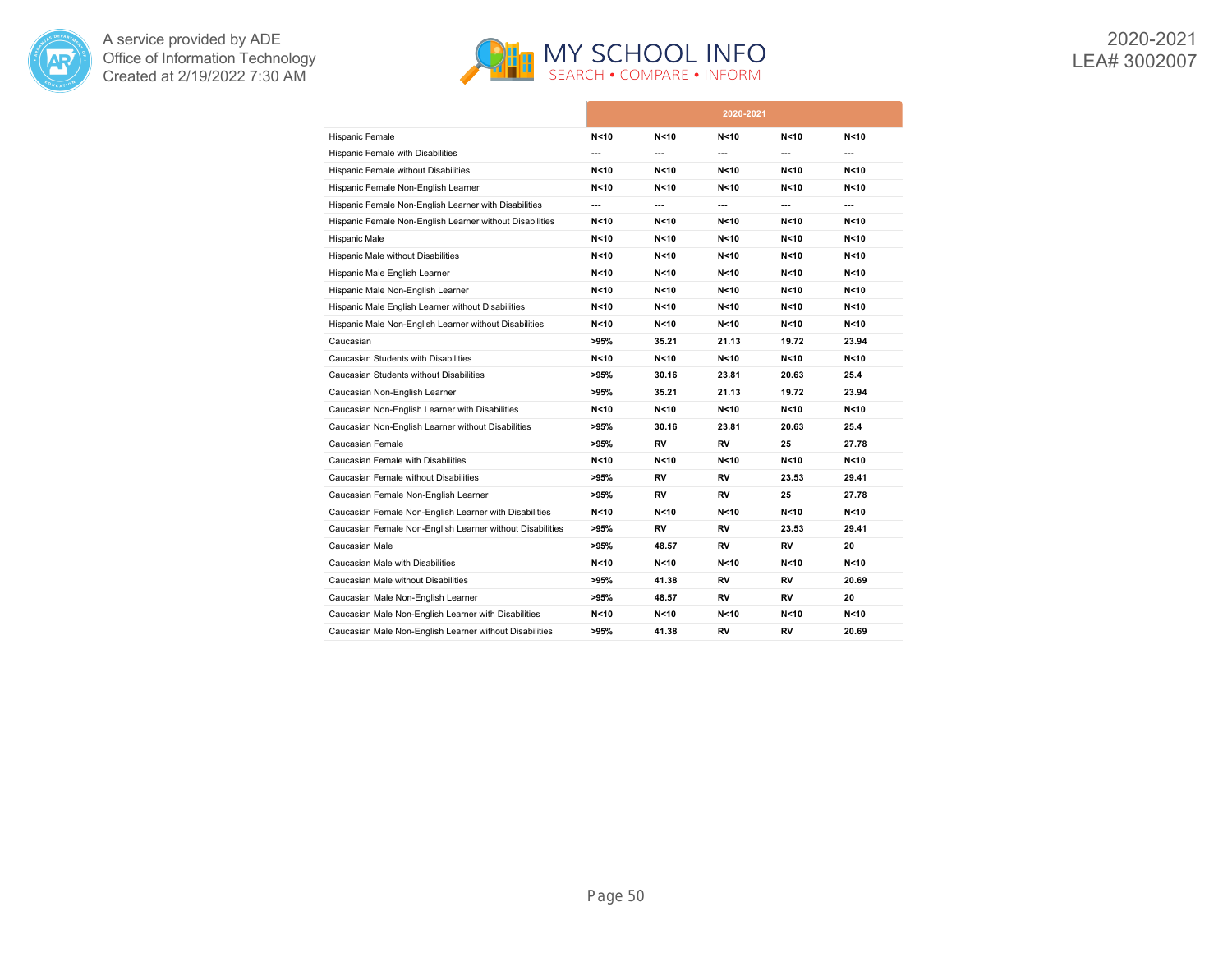

**Glen Rose School District - 3002000 Glen Rose Elementary School - 3002007**

# **MODULE: Crosstab - ACT Aspire**

|                                                                |          |                         | 2020-2021       |         |                 |
|----------------------------------------------------------------|----------|-------------------------|-----------------|---------|-----------------|
|                                                                | % Tested | % In Need<br>of Support | % Close         | % Ready | % Exceeds       |
| <b>Grade 4 Mathematics</b>                                     |          |                         |                 |         |                 |
| All                                                            | >95%     | RV                      | 37.18           | 34.62   | RV              |
| <b>Students with Disabilities</b>                              | N < 10   | N < 10                  | N < 10          | N < 10  | N < 10          |
| Students without Disabilities                                  | >95%     | <b>RV</b>               | 37.68           | 36.23   | <b>RV</b>       |
| English Learner                                                | N < 10   | N < 10                  | N <sub>10</sub> | N < 10  | N <sub>10</sub> |
| Non-English Learner                                            | >95%     | RV                      | 36.36           | 35.06   | RV              |
| English Learner Students without Disabilities                  | N < 10   | N < 10                  | N < 10          | N < 10  | N <sub>10</sub> |
| Non-English Learner Students with Disabilities                 | N < 10   | N < 10                  | N < 10          | N < 10  | N < 10          |
| Non-English Learner Students without Disabilities              | >95%     | RV                      | 36.76           | 36.76   | <b>RV</b>       |
| Female                                                         | >95%     | RV                      | 44.74           | 31.58   | RV              |
| Female Students with Disabilities                              | N < 10   | N < 10                  | N < 10          | N < 10  | N < 10          |
| Female Students without Disabilities                           | >95%     | <b>RV</b>               | 47.22           | 30.56   | <b>RV</b>       |
| Female Non-English Learner                                     | >95%     | RV                      | 44.74           | 31.58   | <b>RV</b>       |
| Female Non-English Learner with Disabilities                   | N<10     | N < 10                  | N<10            | N < 10  | N < 10          |
| Female Non-English Learner without Disabilities                | >95%     | RV                      | 47.22           | 30.56   | RV              |
| Male                                                           | >95%     | <b>RV</b>               | 30              | 37.5    | <b>RV</b>       |
| Male Students with Disabilities                                | N < 10   | N < 10                  | N < 10          | N < 10  | N < 10          |
| Male Students without Disabilities                             | >95%     | RV                      | RV              | 42.42   | 15.15           |
| Male English Learner                                           | N < 10   | N < 10                  | N < 10          | N < 10  | N < 10          |
| Male Non-English Learner                                       | >95%     | <b>RV</b>               | 28.21           | 38.46   | <b>RV</b>       |
| Male English Learner without Disabilities                      | N < 10   | N < 10                  | N < 10          | N < 10  | N < 10          |
| Male Non-English Learner with Disabilities                     | N < 10   | N < 10                  | N < 10          | N < 10  | N < 10          |
| Male Non-English Learner without Disabilities                  | >95%     | RV                      | RV              | 43.75   | 15.63           |
| African-American                                               | N < 10   | N < 10                  | N < 10          | N < 10  | N < 10          |
| African-American Students without Disabilities                 | N < 10   | N<10                    | N < 10          | N < 10  | N < 10          |
| African-American Non-English Learner                           | N < 10   | N < 10                  | N < 10          | N < 10  | N < 10          |
| African-American Non-English Learner without Disabilities      | N < 10   | N < 10                  | N < 10          | N<10    | N < 10          |
| African-American Male                                          | N < 10   | N < 10                  | N < 10          | N < 10  | N < 10          |
| African-American Male without Disabilities                     | N < 10   | N<10                    | N < 10          | N < 10  | N < 10          |
| African-American Male Non-English Learner                      | N < 10   | N<10                    | N < 10          | N < 10  | N < 10          |
| African-American Male Non-English Learner without Disabilities | N < 10   | N<10                    | N < 10          | N<10    | N <sub>10</sub> |
| Hispanic                                                       | N<10     | N < 10                  | N < 10          | N < 10  | N < 10          |
| Hispanic Students with Disabilities                            | ---      | ---                     | ---             | ---     | ---             |
| Hispanic Students without Disabilities                         | N<10     | N<10                    | N < 10          | N < 10  | N < 10          |
| Hispanic English Learner                                       | N<10     | N<10                    | N < 10          | N<10    | N < 10          |
| Hispanic Non-English Learner                                   | N < 10   | N < 10                  | N < 10          | N < 10  | N < 10          |
| Hispanic English Learner without Disabilities                  | N < 10   | N<10                    | N < 10          | N < 10  | N < 10          |
| Hispanic Non-English Learner with Disabilities                 | ---      | ---                     | ---             | ---     | ---             |
| Hispanic Non-English Learner without Disabilities              | N < 10   | N < 10                  | N < 10          | N < 10  | N < 10          |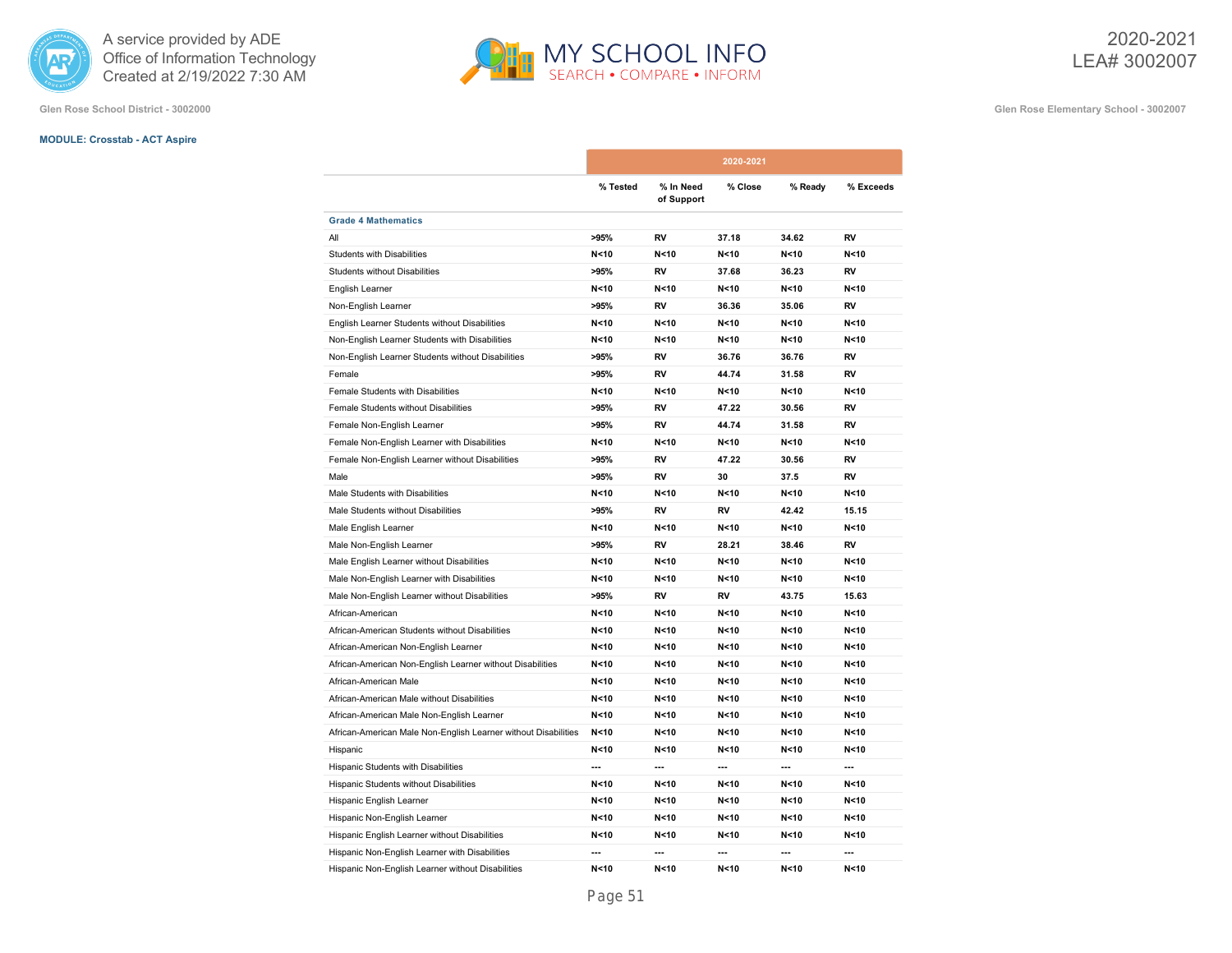



|                                                           |        |                 | 2020-2021       |        |       |
|-----------------------------------------------------------|--------|-----------------|-----------------|--------|-------|
| Hispanic Female                                           | N < 10 | N<10            | N < 10          | N<10   | N<10  |
| Hispanic Female with Disabilities                         | ---    | ---             | ---             | ---    | ---   |
| Hispanic Female without Disabilities                      | N < 10 | N<10            | N < 10          | N<10   | N<10  |
| Hispanic Female Non-English Learner                       | N < 10 | N<10            | N < 10          | N<10   | N<10  |
| Hispanic Female Non-English Learner with Disabilities     | ---    | ---             | ---             | ---    | ---   |
| Hispanic Female Non-English Learner without Disabilities  | N < 10 | N<10            | N < 10          | N<10   | N<10  |
| Hispanic Male                                             | N < 10 | N<10            | N < 10          | N<10   | N<10  |
| Hispanic Male without Disabilities                        | N < 10 | N<10            | N < 10          | N<10   | N<10  |
| Hispanic Male English Learner                             | N < 10 | N<10            | N < 10          | N<10   | N<10  |
| Hispanic Male Non-English Learner                         | N<10   | N<10            | N < 10          | N<10   | N<10  |
| Hispanic Male English Learner without Disabilities        | N < 10 | N<10            | N < 10          | N<10   | N<10  |
| Hispanic Male Non-English Learner without Disabilities    | N < 10 | N<10            | N<10            | N<10   | N<10  |
| Caucasian                                                 | >95%   | RV              | 36.62           | 33.8   | RV    |
| Caucasian Students with Disabilities                      | N<10   | N <sub>10</sub> | N <sub>10</sub> | N < 10 | N<10  |
| Caucasian Students without Disabilities                   | >95%   | RV              | 38.1            | 34.92  | RV    |
| Caucasian Non-English Learner                             | >95%   | RV              | 36.62           | 33.8   | RV    |
| Caucasian Non-English Learner with Disabilities           | N<10   | N<10            | N < 10          | N<10   | N<10  |
| Caucasian Non-English Learner without Disabilities        | >95%   | RV              | 38.1            | 34.92  | RV    |
| Caucasian Female                                          | >95%   | RV              | 44.44           | 30.56  | RV    |
| Caucasian Female with Disabilities                        | N < 10 | N<10            | N < 10          | N<10   | N<10  |
| Caucasian Female without Disabilities                     | >95%   | RV              | 47.06           | 29.41  | RV    |
| Caucasian Female Non-English Learner                      | >95%   | RV              | 44.44           | 30.56  | RV    |
| Caucasian Female Non-English Learner with Disabilities    | N<10   | N<10            | N<10            | N<10   | N<10  |
| Caucasian Female Non-English Learner without Disabilities | >95%   | RV              | 47.06           | 29.41  | RV    |
| Caucasian Male                                            | >95%   | RV              | 28.57           | 37.14  | RV    |
| Caucasian Male with Disabilities                          | N<10   | N<10            | N<10            | N<10   | N<10  |
| Caucasian Male without Disabilities                       | >95%   | RV              | RV              | 41.38  | 17.24 |
| Caucasian Male Non-English Learner                        | >95%   | RV              | 28.57           | 37.14  | RV    |
| Caucasian Male Non-English Learner with Disabilities      | N<10   | N <sub>10</sub> | N < 10          | N<10   | N<10  |
| Caucasian Male Non-English Learner without Disabilities   | >95%   | RV              | RV              | 41.38  | 17.24 |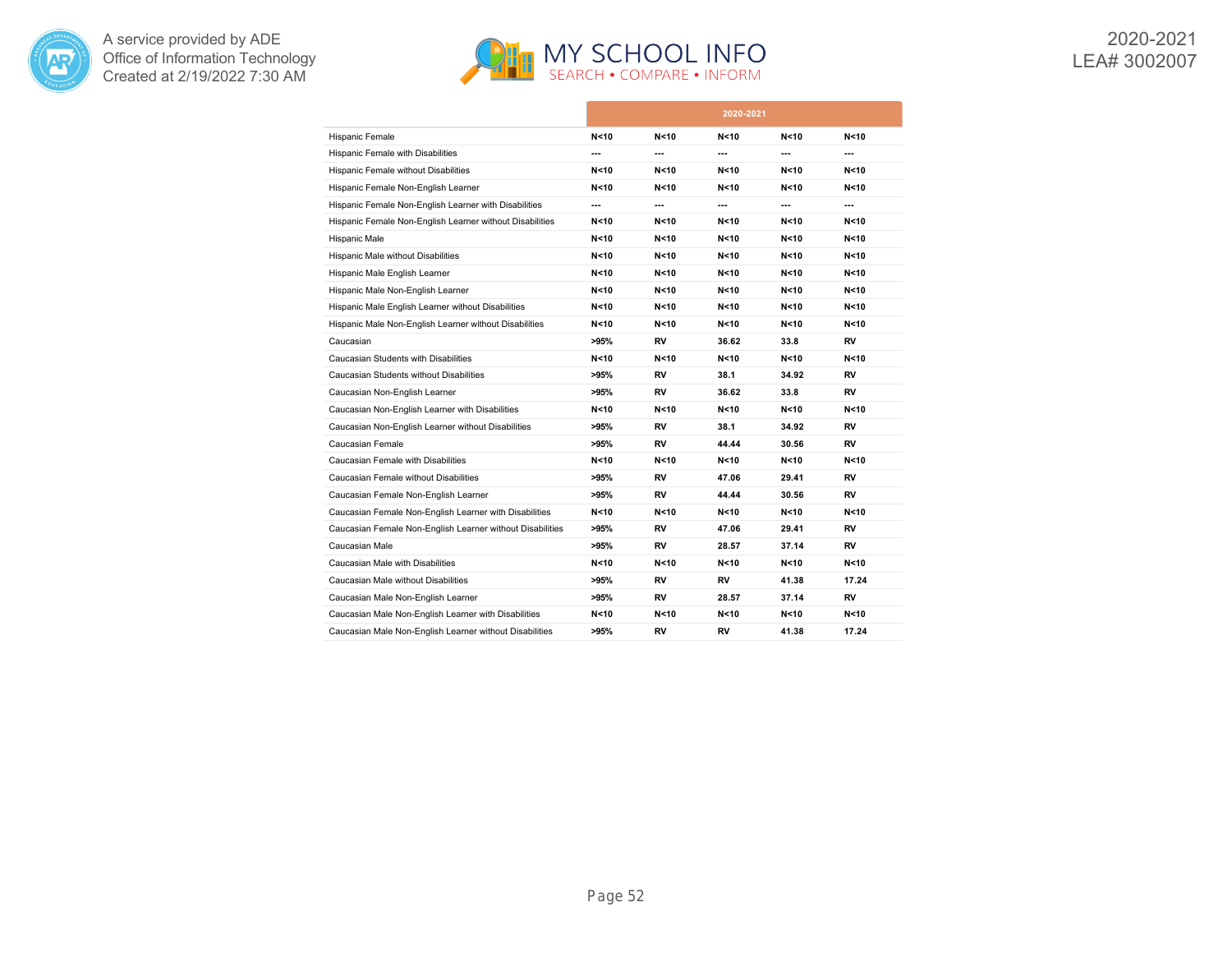

**Glen Rose School District - 3002000 Glen Rose Elementary School - 3002007**

# **MODULE: Crosstab - ACT Aspire**

|                                                                |          |                         | 2020-2021       |                          |                 |
|----------------------------------------------------------------|----------|-------------------------|-----------------|--------------------------|-----------------|
|                                                                | % Tested | % In Need<br>of Support | % Close         | % Ready                  | % Exceeds       |
| <b>Grade 4 Science</b>                                         |          |                         |                 |                          |                 |
| All                                                            | >95%     | 32.05                   | 26.92           | 28.21                    | 12.82           |
| <b>Students with Disabilities</b>                              | N < 10   | N<10                    | N<10            | N < 10                   | N < 10          |
| <b>Students without Disabilities</b>                           | >95%     | 26.09                   | 28.99           | 30.43                    | 14.49           |
| English Learner                                                | N < 10   | N < 10                  | N < 10          | N < 10                   | N < 10          |
| Non-English Learner                                            | >95%     | 31.17                   | 27.27           | 28.57                    | 12.99           |
| English Learner Students without Disabilities                  | N < 10   | N<10                    | N < 10          | N < 10                   | N <sub>10</sub> |
| Non-English Learner Students with Disabilities                 | N < 10   | N < 10                  | N < 10          | N < 10                   | N < 10          |
| Non-English Learner Students without Disabilities              | >95%     | 25                      | 29.41           | 30.88                    | 14.71           |
| Female                                                         | >95%     | RV                      | 31.58           | 31.58                    | <b>RV</b>       |
| Female Students with Disabilities                              | N < 10   | N < 10                  | N < 10          | N<10                     | N < 10          |
| Female Students without Disabilities                           | >95%     | <b>RV</b>               | 30.56           | 33.33                    | <b>RV</b>       |
| Female Non-English Learner                                     | >95%     | <b>RV</b>               | 31.58           | 31.58                    | <b>RV</b>       |
| Female Non-English Learner with Disabilities                   | N < 10   | N < 10                  | N < 10          | N < 10                   | N < 10          |
| Female Non-English Learner without Disabilities                | >95%     | RV                      | 30.56           | 33.33                    | RV              |
| Male                                                           | >95%     | 40                      | RV              | 25                       | <b>RV</b>       |
| Male Students with Disabilities                                | N < 10   | N < 10                  | N < 10          | N<10                     | N < 10          |
| Male Students without Disabilities                             | >95%     | 30.3                    | RV              | <b>RV</b>                | 15.15           |
| Male English Learner                                           | N < 10   | N < 10                  | N < 10          | N < 10                   | N < 10          |
| Male Non-English Learner                                       | >95%     | 38.46                   | RV              | 25.64                    | <b>RV</b>       |
| Male English Learner without Disabilities                      | N < 10   | N<10                    | N < 10          | N < 10                   | N < 10          |
| Male Non-English Learner with Disabilities                     | N < 10   | N < 10                  | N<10            | N < 10                   | N < 10          |
| Male Non-English Learner without Disabilities                  | >95%     | <b>RV</b>               | RV              | 28.13                    | 15.63           |
| African-American                                               | N < 10   | N < 10                  | N < 10          | N < 10                   | N < 10          |
| African-American Students without Disabilities                 | N < 10   | N < 10                  | N < 10          | N < 10                   | N < 10          |
| African-American Non-English Learner                           | N < 10   | N < 10                  | N <sub>10</sub> | N < 10                   | N < 10          |
| African-American Non-English Learner without Disabilities      | N < 10   | N < 10                  | N < 10          | N < 10                   | N < 10          |
| African-American Male                                          | N < 10   | N < 10                  | N < 10          | N < 10                   | N < 10          |
| African-American Male without Disabilities                     | N < 10   | N<10                    | N <sub>10</sub> | N < 10                   | N < 10          |
| African-American Male Non-English Learner                      | N < 10   | N < 10                  | N <sub>10</sub> | N < 10                   | N <sub>10</sub> |
| African-American Male Non-English Learner without Disabilities | N < 10   | N < 10                  | N < 10          | N < 10                   | N < 10          |
| Hispanic                                                       | N < 10   | N < 10                  | N < 10          | N < 10                   | N < 10          |
| Hispanic Students with Disabilities                            | ---      | $\overline{a}$          | ---             | $\overline{a}$           | $\sim$          |
| Hispanic Students without Disabilities                         | N < 10   | N < 10                  | N < 10          | N < 10                   | N <sub>10</sub> |
| Hispanic English Learner                                       | N < 10   | N < 10                  | N < 10          | N < 10                   | N < 10          |
| Hispanic Non-English Learner                                   | N < 10   | N < 10                  | N <sub>10</sub> | N < 10                   | N < 10          |
| Hispanic English Learner without Disabilities                  | N < 10   | N < 10                  | N <sub>10</sub> | N < 10                   | N <sub>10</sub> |
| Hispanic Non-English Learner with Disabilities                 | ---      | $\overline{a}$          | ---             | $\overline{\phantom{a}}$ | $\overline{a}$  |
| Hispanic Non-English Learner without Disabilities              | N < 10   | N < 10                  | N < 10          | N < 10                   | N <sub>10</sub> |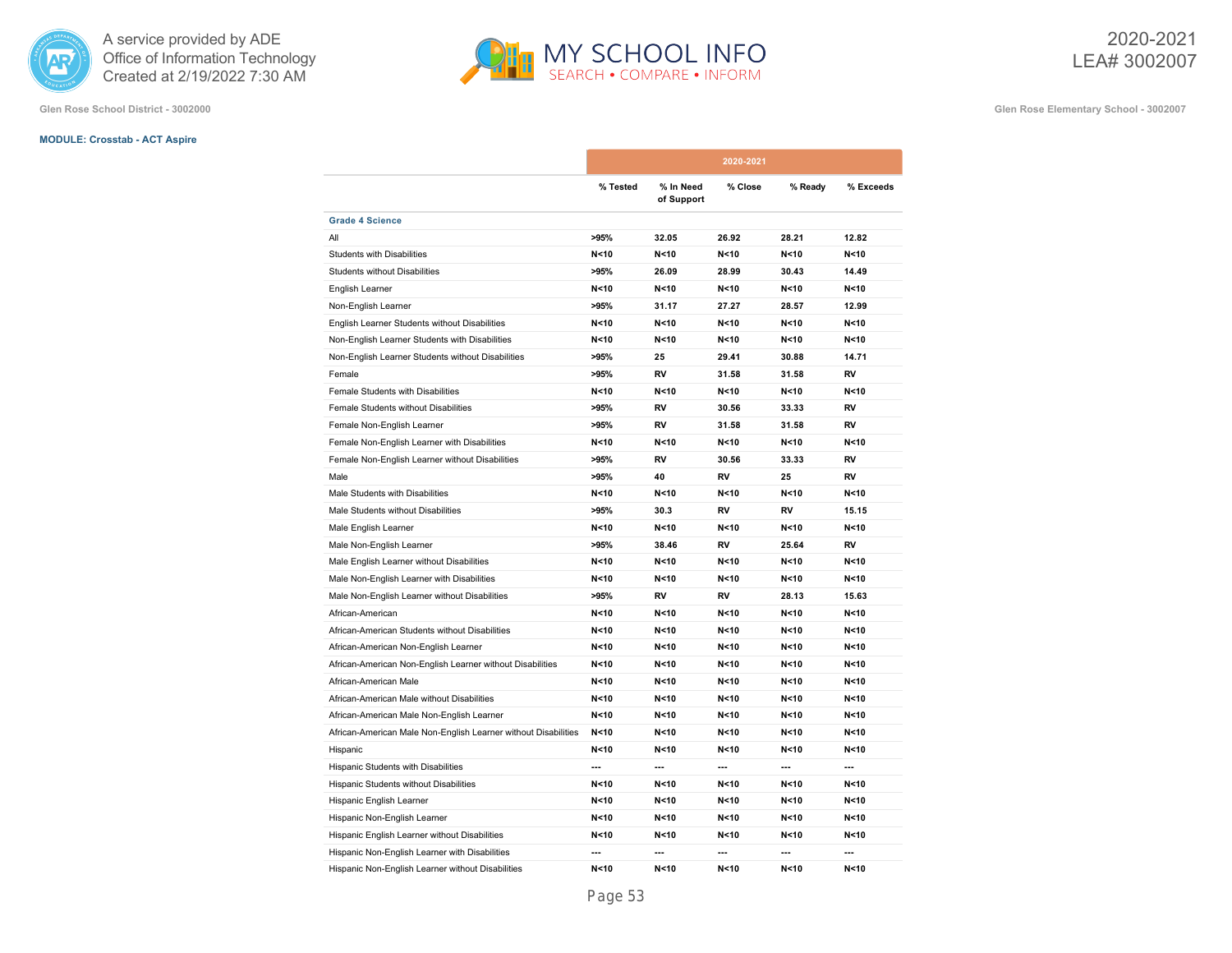



|                                                           |        |                 | 2020-2021       |        |       |
|-----------------------------------------------------------|--------|-----------------|-----------------|--------|-------|
| Hispanic Female                                           | N < 10 | N <sub>10</sub> | N <sub>10</sub> | N<10   | N<10  |
| Hispanic Female with Disabilities                         | ---    | ---             | ---             | ---    | ---   |
| Hispanic Female without Disabilities                      | N < 10 | N<10            | N < 10          | N<10   | N<10  |
| Hispanic Female Non-English Learner                       | N < 10 | N<10            | N < 10          | N<10   | N<10  |
| Hispanic Female Non-English Learner with Disabilities     | ---    | ---             | ---             | ---    | ---   |
| Hispanic Female Non-English Learner without Disabilities  | N<10   | N <sub>10</sub> | N < 10          | N<10   | N<10  |
| Hispanic Male                                             | N < 10 | N<10            | N < 10          | N < 10 | N<10  |
| Hispanic Male without Disabilities                        | N < 10 | N <sub>10</sub> | N < 10          | N<10   | N<10  |
| Hispanic Male English Learner                             | N < 10 | N<10            | N<10            | N<10   | N<10  |
| Hispanic Male Non-English Learner                         | N<10   | N<10            | N<10            | N<10   | N<10  |
| Hispanic Male English Learner without Disabilities        | N < 10 | N <sub>10</sub> | N <sub>10</sub> | N<10   | N<10  |
| Hispanic Male Non-English Learner without Disabilities    | N < 10 | N <sub>10</sub> | N <sub>10</sub> | N<10   | N<10  |
| Caucasian                                                 | >95%   | 29.58           | 29.58           | 26.76  | 14.08 |
| Caucasian Students with Disabilities                      | N < 10 | N<10            | N <sub>10</sub> | N<10   | N<10  |
| Caucasian Students without Disabilities                   | >95%   | 23.81           | 31.75           | 28.57  | 15.87 |
| Caucasian Non-English Learner                             | >95%   | 29.58           | 29.58           | 26.76  | 14.08 |
| Caucasian Non-English Learner with Disabilities           | N<10   | N<10            | N < 10          | N<10   | N<10  |
| Caucasian Non-English Learner without Disabilities        | >95%   | 23.81           | 31.75           | 28.57  | 15.87 |
| Caucasian Female                                          | >95%   | RV              | 33.33           | 27.78  | RV    |
| Caucasian Female with Disabilities                        | N < 10 | N<10            | N < 10          | N < 10 | N<10  |
| Caucasian Female without Disabilities                     | >95%   | RV              | 32.35           | 29.41  | RV    |
| Caucasian Female Non-English Learner                      | >95%   | RV              | 33.33           | 27.78  | RV    |
| Caucasian Female Non-English Learner with Disabilities    | N<10   | N<10            | N<10            | N<10   | N<10  |
| Caucasian Female Non-English Learner without Disabilities | >95%   | RV              | 32.35           | 29.41  | RV    |
| Caucasian Male                                            | >95%   | 34.29           | RV              | RV     | 14.29 |
| Caucasian Male with Disabilities                          | N<10   | N<10            | N < 10          | N<10   | N<10  |
| Caucasian Male without Disabilities                       | >95%   | RV              | RV              | 27.59  | 17.24 |
| Caucasian Male Non-English Learner                        | >95%   | 34.29           | RV              | RV     | 14.29 |
| Caucasian Male Non-English Learner with Disabilities      | N<10   | N<10            | N <sub>10</sub> | N < 10 | N<10  |
| Caucasian Male Non-English Learner without Disabilities   | >95%   | RV              | RV              | 27.59  | 17.24 |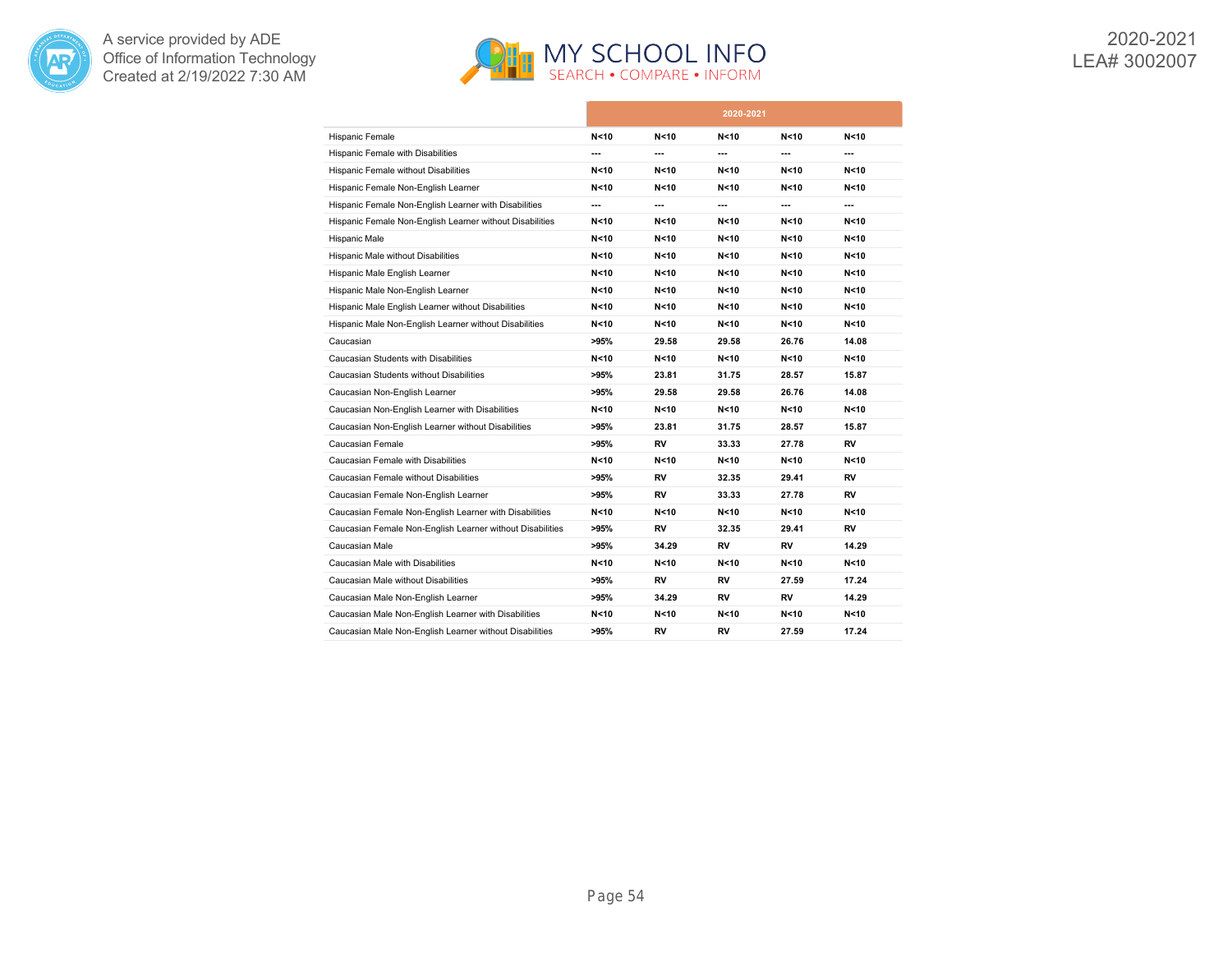

# **MODULE: Crosstab - ACT Aspire**

**Glen Rose School District - 3002000 Glen Rose Elementary School - 3002007**

|                                                                |          |                         | 2020-2021 |         |                 |
|----------------------------------------------------------------|----------|-------------------------|-----------|---------|-----------------|
|                                                                | % Tested | % In Need<br>of Support | % Close   | % Ready | % Exceeds       |
| All Grades English Language Arts (ELA)                         |          |                         |           |         |                 |
| All                                                            | >95%     | 38.46                   | 23.78     | 18.18   | 19.58           |
| <b>Students with Disabilities</b>                              | >95%     | RV                      | RV        | 15.79   | 5.26            |
| <b>Students without Disabilities</b>                           | >95%     | 33.06                   | 26.61     | 18.55   | 21.77           |
| English Learner                                                | N < 10   | N < 10                  | N < 10    | N < 10  | N < 10          |
| Non-English Learner                                            | >95%     | 38.03                   | 23.94     | 18.31   | 19.72           |
| English Learner Students without Disabilities                  | N < 10   | N<10                    | N < 10    | N < 10  | N <sub>10</sub> |
| Non-English Learner Students with Disabilities                 | >95%     | RV                      | RV        | 15.79   | 5.26            |
| Non-English Learner Students without Disabilities              | >95%     | 32.52                   | 26.83     | 18.7    | 21.95           |
| Female                                                         | >95%     | 26.47                   | 25        | 23.53   | 25              |
| Female Students with Disabilities                              | N < 10   | N<10                    | N<10      | N < 10  | N < 10          |
| Female Students without Disabilities                           | >95%     | 22.58                   | 27.42     | 22.58   | 27.42           |
| Female Non-English Learner                                     | >95%     | 26.47                   | 25        | 23.53   | 25              |
| Female Non-English Learner with Disabilities                   | N < 10   | N < 10                  | N < 10    | N < 10  | N < 10          |
| Female Non-English Learner without Disabilities                | >95%     | 22.58                   | 27.42     | 22.58   | 27.42           |
| Male                                                           | >95%     | 49.33                   | 22.67     | 13.33   | 14.67           |
| Male Students with Disabilities                                | >95%     | <b>RV</b>               | <b>RV</b> | 7.69    | 7.69            |
| Male Students without Disabilities                             | >95%     | 43.55                   | 25.81     | RV      | RV              |
| Male English Learner                                           | N < 10   | N < 10                  | N < 10    | N < 10  | N < 10          |
| Male Non-English Learner                                       | >95%     | 48.65                   | 22.97     | 13.51   | 14.86           |
| Male English Learner without Disabilities                      | N < 10   | N < 10                  | N<10      | N < 10  | N <sub>10</sub> |
| Male Non-English Learner with Disabilities                     | >95%     | RV                      | RV        | 7.69    | 7.69            |
| Male Non-English Learner without Disabilities                  | >95%     | 42.62                   | 26.23     | RV      | <b>RV</b>       |
| African-American                                               | N < 10   | N<10                    | N < 10    | N < 10  | N < 10          |
| African-American Students without Disabilities                 | N < 10   | N < 10                  | N<10      | N < 10  | N < 10          |
| African-American Non-English Learner                           | N < 10   | N < 10                  | N<10      | N<10    | N < 10          |
| African-American Non-English Learner without Disabilities      | N < 10   | N < 10                  | N < 10    | N < 10  | N < 10          |
| African-American Male                                          | N < 10   | N<10                    | N < 10    | N < 10  | N < 10          |
| African-American Male without Disabilities                     | N < 10   | N < 10                  | N<10      | N < 10  | N <sub>10</sub> |
| African-American Male Non-English Learner                      | N < 10   | N < 10                  | N<10      | N<10    | N < 10          |
| African-American Male Non-English Learner without Disabilities | N < 10   | N < 10                  | N < 10    | N < 10  | N < 10          |
| Hispanic                                                       | N < 10   | N<10                    | N < 10    | N < 10  | N < 10          |
| Hispanic Students with Disabilities                            | ---      | ---                     | ---       | ---     | $\overline{a}$  |
| Hispanic Students without Disabilities                         | N<10     | N < 10                  | N<10      | N<10    | N < 10          |
| Hispanic English Learner                                       | N < 10   | N < 10                  | N<10      | N < 10  | N < 10          |
| Hispanic Non-English Learner                                   | N < 10   | N < 10                  | N < 10    | N < 10  | N < 10          |
| Hispanic English Learner without Disabilities                  | N < 10   | N < 10                  | N<10      | N < 10  | N<10            |
| Hispanic Non-English Learner with Disabilities                 | ---      | ---                     | ---       |         | ---             |
| Hispanic Non-English Learner without Disabilities              | N < 10   | N < 10                  | N < 10    | N < 10  | N < 10          |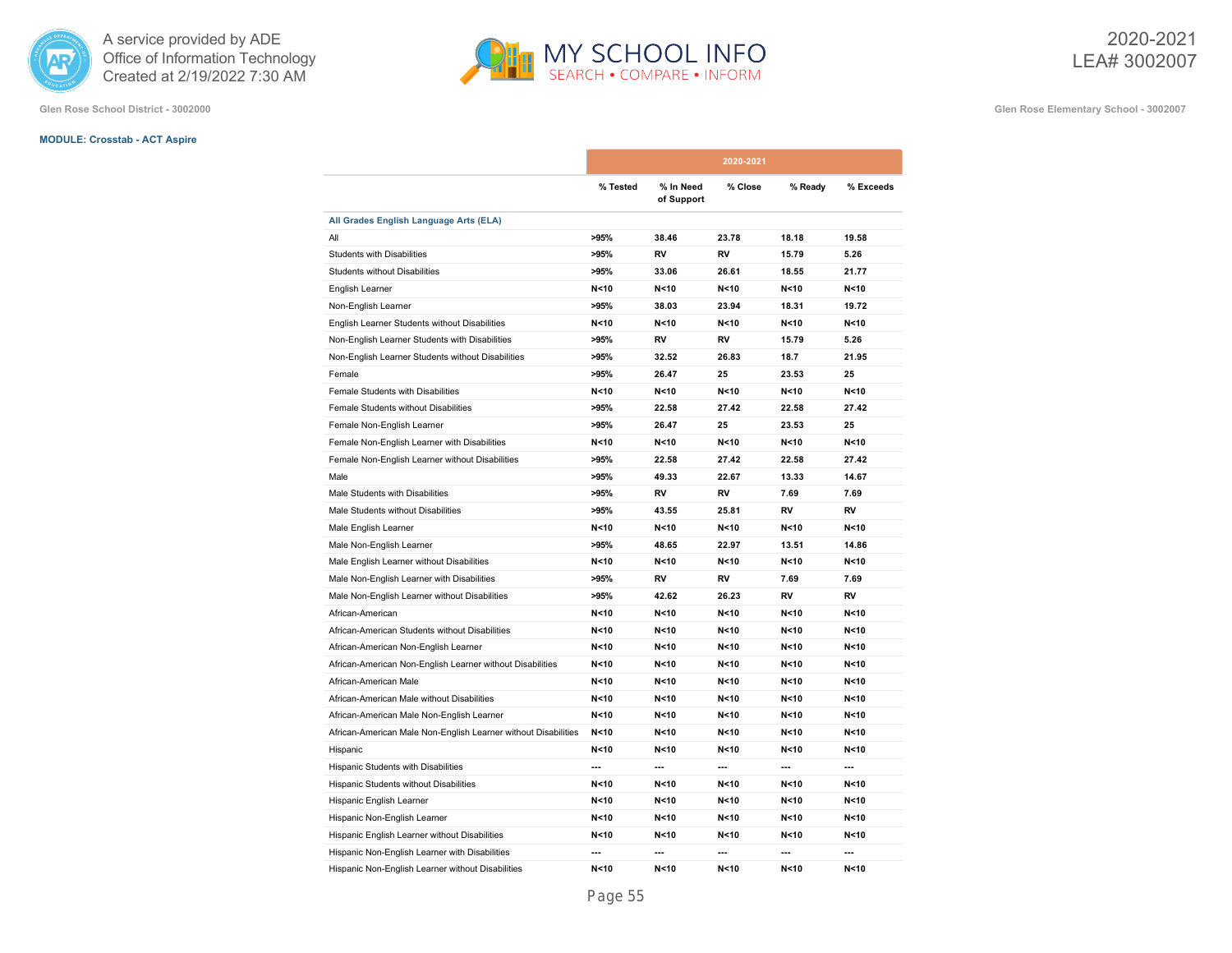



|                                                           |        |       | 2020-2021 |       |       |
|-----------------------------------------------------------|--------|-------|-----------|-------|-------|
| Hispanic Female                                           | N < 10 | N<10  | N < 10    | N<10  | N<10  |
| Hispanic Female with Disabilities                         | ---    | ---   | ---       | ---   | ---   |
| Hispanic Female without Disabilities                      | N<10   | N<10  | N < 10    | N<10  | N<10  |
| Hispanic Female Non-English Learner                       | N < 10 | N<10  | N < 10    | N<10  | N<10  |
| Hispanic Female Non-English Learner with Disabilities     | ---    | ---   | ---       | ---   | ---   |
| Hispanic Female Non-English Learner without Disabilities  | N < 10 | N<10  | N < 10    | N<10  | N<10  |
| Hispanic Male                                             | N < 10 | N<10  | N < 10    | N<10  | N<10  |
| Hispanic Male without Disabilities                        | N < 10 | N<10  | N < 10    | N<10  | N<10  |
| Hispanic Male English Learner                             | N < 10 | N<10  | N < 10    | N<10  | N<10  |
| Hispanic Male Non-English Learner                         | N<10   | N<10  | N < 10    | N<10  | N<10  |
| Hispanic Male English Learner without Disabilities        | N < 10 | N<10  | N < 10    | N<10  | N<10  |
| Hispanic Male Non-English Learner without Disabilities    | N<10   | N<10  | N<10      | N<10  | N<10  |
| Caucasian                                                 | >95%   | 37.88 | 21.97     | 19.7  | 20.45 |
| Caucasian Students with Disabilities                      | >95%   | RV    | RV        | 16.67 | 5.56  |
| Caucasian Students without Disabilities                   | >95%   | 32.46 | 24.56     | 20.18 | 22.81 |
| Caucasian Non-English Learner                             | >95%   | 37.88 | 21.97     | 19.7  | 20.45 |
| Caucasian Non-English Learner with Disabilities           | >95%   | RV    | RV        | 16.67 | 5.56  |
| Caucasian Non-English Learner without Disabilities        | >95%   | 32.46 | 24.56     | 20.18 | 22.81 |
| Caucasian Female                                          | >95%   | 26.56 | 21.88     | 25    | 26.56 |
| Caucasian Female with Disabilities                        | N<10   | N<10  | N<10      | N<10  | N<10  |
| Caucasian Female without Disabilities                     | >95%   | 22.41 | 24.14     | 24.14 | 29.31 |
| Caucasian Female Non-English Learner                      | >95%   | 26.56 | 21.88     | 25    | 26.56 |
| Caucasian Female Non-English Learner with Disabilities    | N<10   | N<10  | N<10      | N<10  | N<10  |
| Caucasian Female Non-English Learner without Disabilities | >95%   | 22.41 | 24.14     | 24.14 | 29.31 |
| Caucasian Male                                            | >95%   | 48.53 | 22.06     | 14.71 | 14.71 |
| Caucasian Male with Disabilities                          | >95%   | RV    | RV        | 8.33  | 8.33  |
| Caucasian Male without Disabilities                       | >95%   | 42.86 | 25        | RV    | RV    |
| Caucasian Male Non-English Learner                        | >95%   | 48.53 | 22.06     | 14.71 | 14.71 |
| Caucasian Male Non-English Learner with Disabilities      | >95%   | RV    | RV        | 8.33  | 8.33  |
| Caucasian Male Non-English Learner without Disabilities   | >95%   | 42.86 | 25        | RV    | RV    |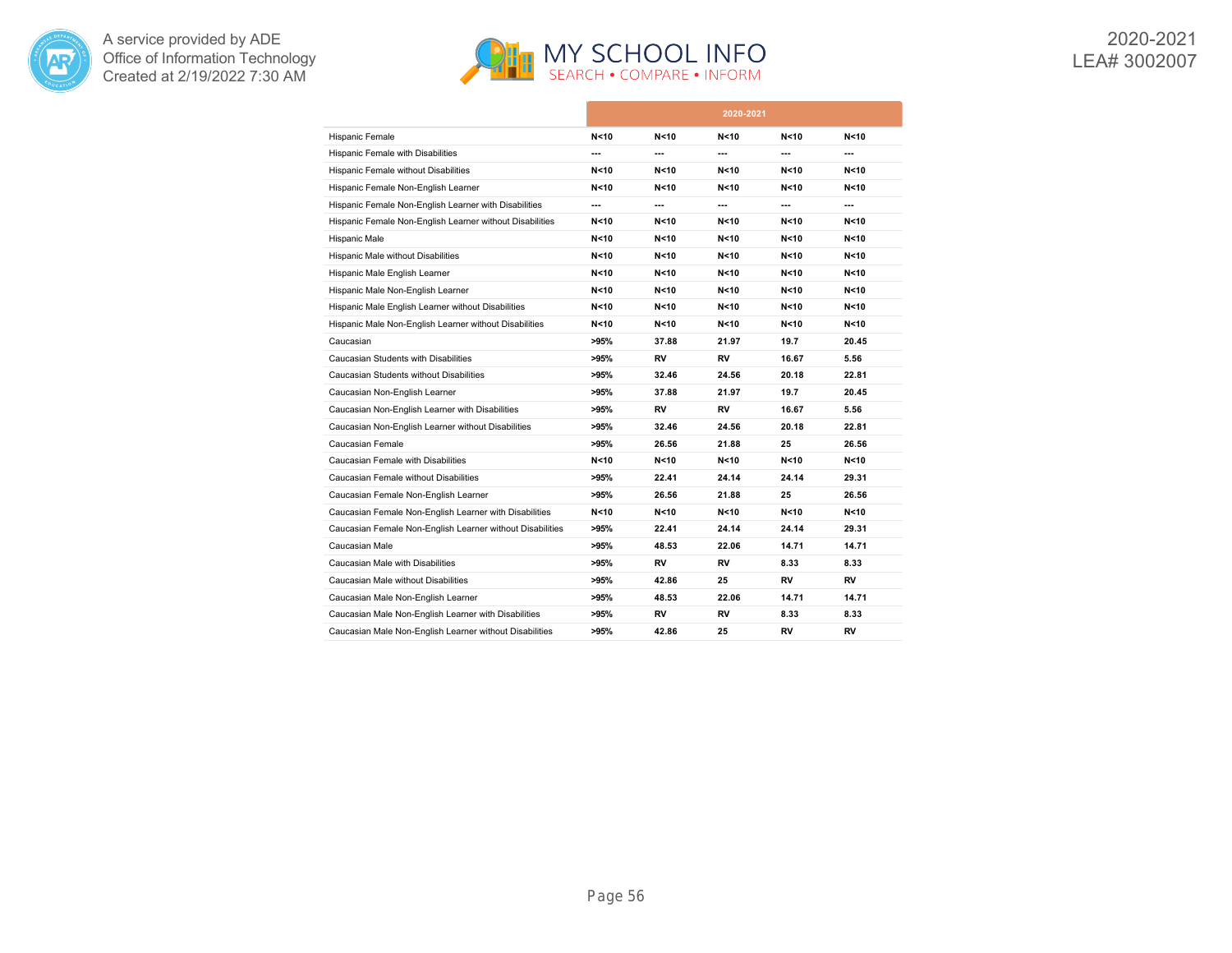

**Glen Rose School District - 3002000 Glen Rose Elementary School - 3002007**

# **MODULE: Crosstab - ACT Aspire**

|                                                                |          |                         | 2020-2021 |                 |                 |
|----------------------------------------------------------------|----------|-------------------------|-----------|-----------------|-----------------|
|                                                                | % Tested | % In Need<br>of Support | % Close   | % Ready         | % Exceeds       |
| <b>All Grades Mathematics</b>                                  |          |                         |           |                 |                 |
| All                                                            | >95%     | 17.48                   | 33.57     | 37.06           | 11.89           |
| Students with Disabilities                                     | >95%     | RV                      | RV        | 10.53           | 5.26            |
| <b>Students without Disabilities</b>                           | >95%     | 13.71                   | 32.26     | 41.13           | 12.9            |
| English Learner                                                | N < 10   | N < 10                  | N < 10    | N < 10          | N < 10          |
| Non-English Learner                                            | >95%     | 17.61                   | 33.1      | 37.32           | 11.97           |
| English Learner Students without Disabilities                  | N < 10   | N < 10                  | N < 10    | N < 10          | N < 10          |
| Non-English Learner Students with Disabilities                 | >95%     | RV                      | RV        | 10.53           | 5.26            |
| Non-English Learner Students without Disabilities              | >95%     | 13.82                   | 31.71     | 41.46           | 13.01           |
| Female                                                         | >95%     | <b>RV</b>               | 33.82     | 38.24           | <b>RV</b>       |
| Female Students with Disabilities                              | N < 10   | N < 10                  | N < 10    | N < 10          | N < 10          |
| Female Students without Disabilities                           | >95%     | <b>RV</b>               | 35.48     | 40.32           | <b>RV</b>       |
| Female Non-English Learner                                     | >95%     | RV                      | 33.82     | 38.24           | RV              |
| Female Non-English Learner with Disabilities                   | N < 10   | N < 10                  | N < 10    | N < 10          | N <sub>10</sub> |
| Female Non-English Learner without Disabilities                | >95%     | RV                      | 35.48     | 40.32           | <b>RV</b>       |
| Male                                                           | >95%     | RV                      | 33.33     | 36              | RV              |
| Male Students with Disabilities                                | >95%     | RV                      | RV        | 7.69            | <5%             |
| Male Students without Disabilities                             | >95%     | RV                      | 29.03     | 41.94           | RV              |
| Male English Learner                                           | N < 10   | N < 10                  | N < 10    | N < 10          | N<10            |
| Male Non-English Learner                                       | >95%     | RV                      | 32.43     | 36.49           | <b>RV</b>       |
| Male English Learner without Disabilities                      | N < 10   | N < 10                  | N < 10    | N <sub>10</sub> | N < 10          |
| Male Non-English Learner with Disabilities                     | >95%     | RV                      | RV        | 7.69            | <5%             |
| Male Non-English Learner without Disabilities                  | >95%     | RV                      | 27.87     | 42.62           | RV              |
| African-American                                               | N < 10   | N < 10                  | N < 10    | N < 10          | N < 10          |
| African-American Students without Disabilities                 | N < 10   | N<10                    | N < 10    | N < 10          | N < 10          |
| African-American Non-English Learner                           | N < 10   | N<10                    | N < 10    | N < 10          | N<10            |
| African-American Non-English Learner without Disabilities      | N < 10   | N<10                    | N < 10    | N < 10          | N < 10          |
| African-American Male                                          | N<10     | N<10                    | N<10      | N<10            | N < 10          |
| African-American Male without Disabilities                     | N < 10   | N < 10                  | N < 10    | N < 10          | N < 10          |
| African-American Male Non-English Learner                      | N < 10   | N < 10                  | N < 10    | N < 10          | N < 10          |
| African-American Male Non-English Learner without Disabilities | N < 10   | N<10                    | N < 10    | N < 10          | N < 10          |
| Hispanic                                                       | N < 10   | N < 10                  | N < 10    | N < 10          | N<10            |
| Hispanic Students with Disabilities                            | ---      | ---                     | ---       | ---             | ---             |
| Hispanic Students without Disabilities                         | N < 10   | N < 10                  | N < 10    | N < 10          | N < 10          |
| Hispanic English Learner                                       | N < 10   | N < 10                  | N < 10    | N < 10          | N <sub>10</sub> |
| Hispanic Non-English Learner                                   | N < 10   | N<10                    | N < 10    | N < 10          | N<10            |
| Hispanic English Learner without Disabilities                  | N < 10   | N < 10                  | N < 10    | N < 10          | N<10            |
| Hispanic Non-English Learner with Disabilities                 | ---      | ---                     | ---       |                 |                 |
| Hispanic Non-English Learner without Disabilities              | N < 10   | N < 10                  | N < 10    | N < 10          | N<10            |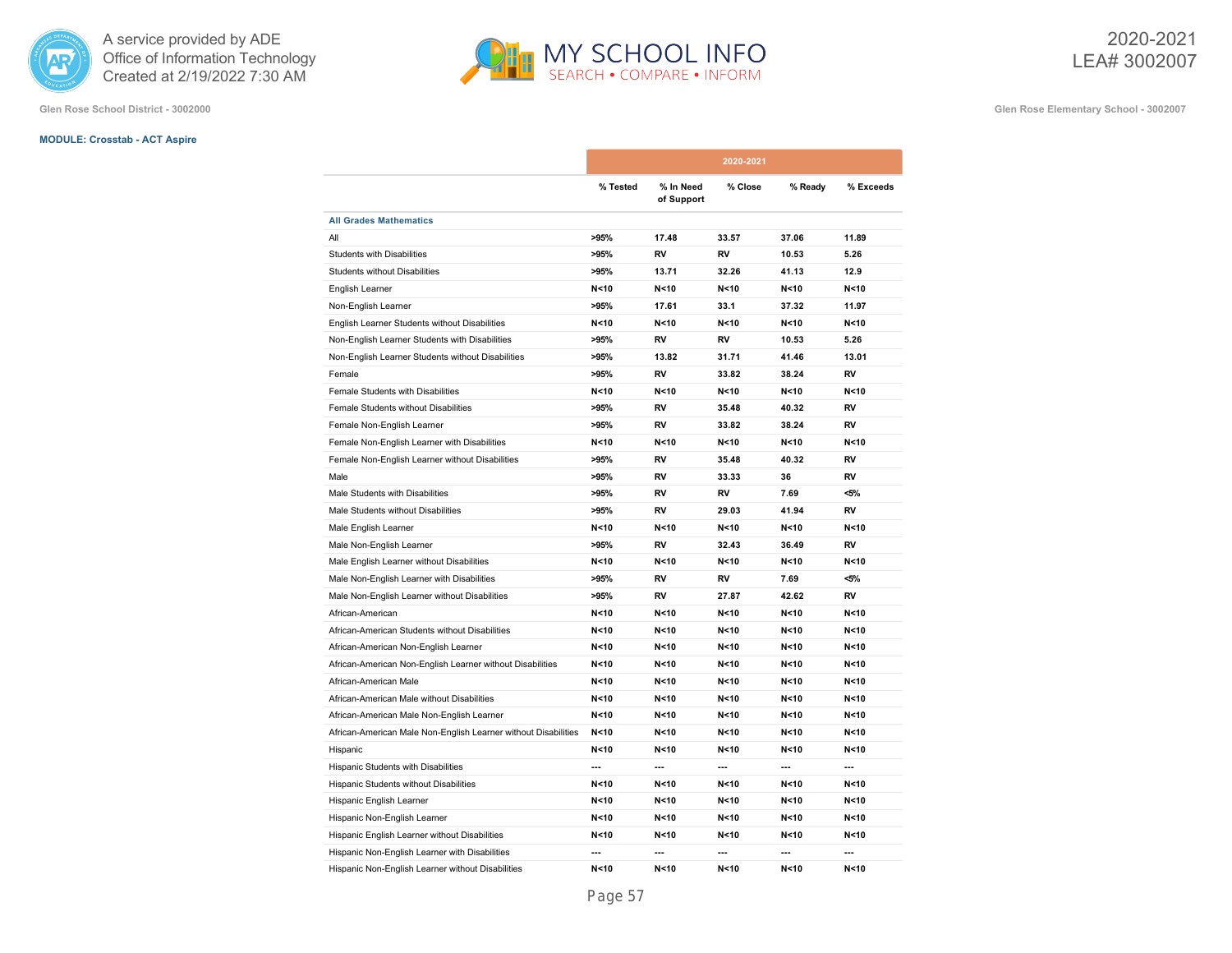



|                                                           |        |                 | 2020-2021       |        |         |
|-----------------------------------------------------------|--------|-----------------|-----------------|--------|---------|
| Hispanic Female                                           | N < 10 | N <sub>10</sub> | N < 10          | N < 10 | N<10    |
| Hispanic Female with Disabilities                         | ---    | ---             | ---             | ---    | ---     |
| Hispanic Female without Disabilities                      | N < 10 | N<10            | N < 10          | N<10   | N<10    |
| Hispanic Female Non-English Learner                       | N < 10 | N<10            | N < 10          | N<10   | N<10    |
| Hispanic Female Non-English Learner with Disabilities     | ---    | ---             | ---             | ---    | ---     |
| Hispanic Female Non-English Learner without Disabilities  | N < 10 | N <sub>10</sub> | N < 10          | N<10   | N<10    |
| Hispanic Male                                             | N < 10 | N<10            | N < 10          | N < 10 | N<10    |
| Hispanic Male without Disabilities                        | N<10   | N <sub>10</sub> | N < 10          | N<10   | N<10    |
| Hispanic Male English Learner                             | N < 10 | N<10            | N<10            | N<10   | N<10    |
| Hispanic Male Non-English Learner                         | N<10   | N<10            | N<10            | N<10   | N<10    |
| Hispanic Male English Learner without Disabilities        | N < 10 | N <sub>10</sub> | N <sub>10</sub> | N<10   | N<10    |
| Hispanic Male Non-English Learner without Disabilities    | N < 10 | N <sub>10</sub> | N <sub>10</sub> | N<10   | N<10    |
| Caucasian                                                 | >95%   | 18.18           | 31.82           | 37.88  | 12.12   |
| Caucasian Students with Disabilities                      | >95%   | RV              | RV              | 11.11  | 5.56    |
| Caucasian Students without Disabilities                   | >95%   | 14.04           | 30.7            | 42.11  | 13.16   |
| Caucasian Non-English Learner                             | >95%   | 18.18           | 31.82           | 37.88  | 12.12   |
| Caucasian Non-English Learner with Disabilities           | >95%   | RV              | RV              | 11.11  | 5.56    |
| Caucasian Non-English Learner without Disabilities        | >95%   | 14.04           | 30.7            | 42.11  | 13.16   |
| Caucasian Female                                          | >95%   | RV              | 31.25           | 39.06  | RV      |
| Caucasian Female with Disabilities                        | N<10   | N<10            | N < 10          | N < 10 | N<10    |
| Caucasian Female without Disabilities                     | >95%   | RV              | 32.76           | 41.38  | RV      |
| Caucasian Female Non-English Learner                      | >95%   | RV              | 31.25           | 39.06  | RV      |
| Caucasian Female Non-English Learner with Disabilities    | N<10   | N<10            | N<10            | N<10   | N<10    |
| Caucasian Female Non-English Learner without Disabilities | >95%   | RV              | 32.76           | 41.38  | RV      |
| Caucasian Male                                            | >95%   | RV              | 32.35           | 36.76  | RV      |
| Caucasian Male with Disabilities                          | >95%   | RV              | RV              | 8.33   | <5%     |
| Caucasian Male without Disabilities                       | >95%   | RV              | 28.57           | 42.86  | RV      |
| Caucasian Male Non-English Learner                        | >95%   | RV              | 32.35           | 36.76  | RV      |
| Caucasian Male Non-English Learner with Disabilities      | >95%   | RV              | RV              | 8.33   | $< 5\%$ |
| Caucasian Male Non-English Learner without Disabilities   | >95%   | RV              | 28.57           | 42.86  | RV      |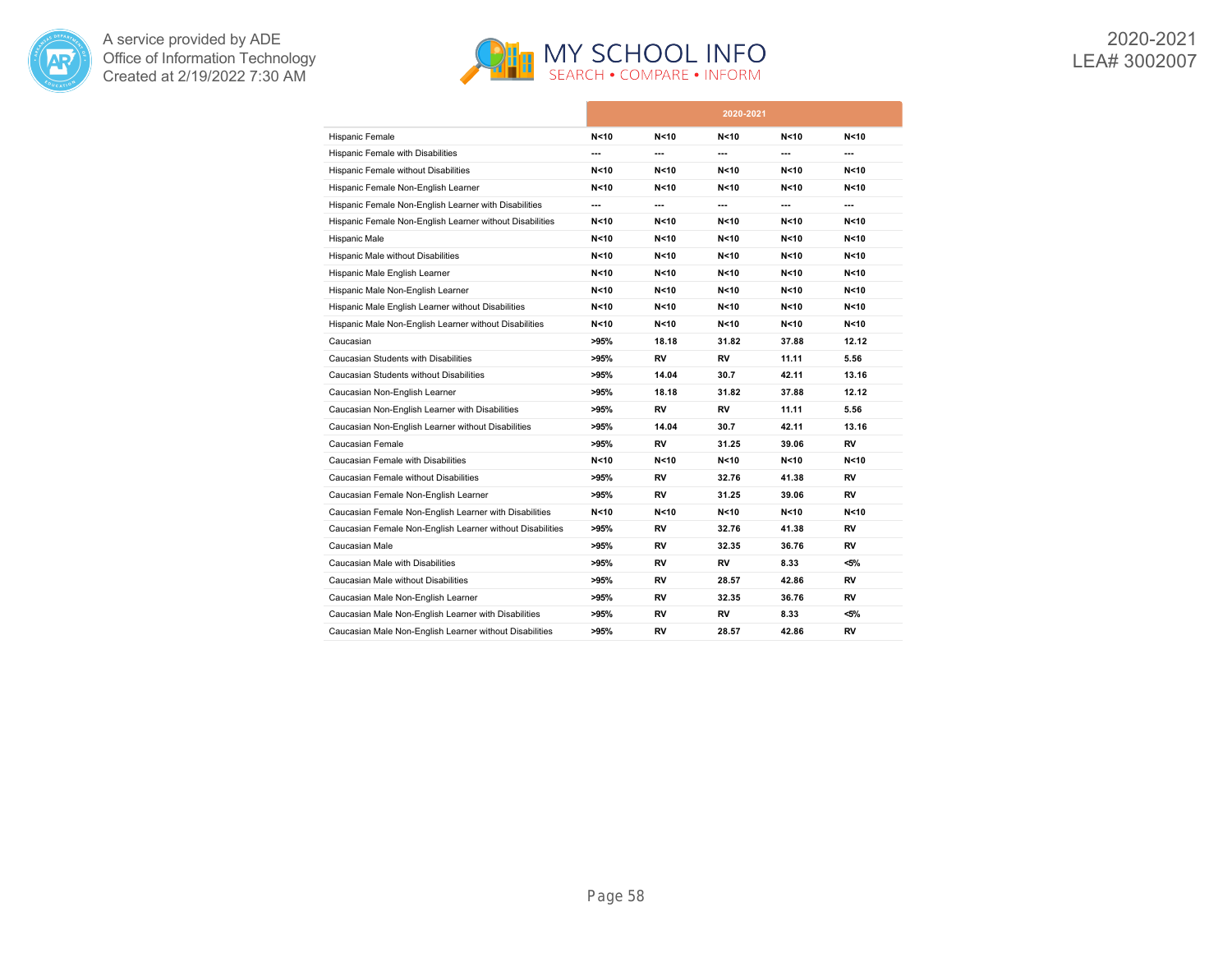

**Glen Rose School District - 3002000 Glen Rose Elementary School - 3002007**

# **MODULE: Crosstab - ACT Aspire**

|                                                                |          |                         | 2020-2021       |                 |                 |
|----------------------------------------------------------------|----------|-------------------------|-----------------|-----------------|-----------------|
|                                                                | % Tested | % In Need<br>of Support | % Close         | % Ready         | % Exceeds       |
| <b>All Grades Science</b>                                      |          |                         |                 |                 |                 |
| All                                                            | >95%     | 40.56                   | 22.38           | 22.38           | 14.69           |
| <b>Students with Disabilities</b>                              | >95%     | RV                      | RV              | 10.53           | <5%             |
| <b>Students without Disabilities</b>                           | >95%     | 34.68                   | 24.19           | 24.19           | 16.94           |
| English Learner                                                | N < 10   | N < 10                  | N < 10          | N < 10          | N <sub>10</sub> |
| Non-English Learner                                            | >95%     | 40.14                   | 22.54           | 22.54           | 14.79           |
| English Learner Students without Disabilities                  | N < 10   | N < 10                  | N<10            | N < 10          | N < 10          |
| Non-English Learner Students with Disabilities                 | >95%     | RV                      | RV              | 10.53           | <5%             |
| Non-English Learner Students without Disabilities              | >95%     | 34.15                   | 24.39           | 24.39           | 17.07           |
| Female                                                         | >95%     | 36.76                   | 25              | 22.06           | 16.18           |
| Female Students with Disabilities                              | N < 10   | N < 10                  | N<10            | N < 10          | N < 10          |
| Female Students without Disabilities                           | >95%     | 32.26                   | 25.81           | 24.19           | 17.74           |
| Female Non-English Learner                                     | >95%     | 36.76                   | 25              | 22.06           | 16.18           |
| Female Non-English Learner with Disabilities                   | N < 10   | N<10                    | N<10            | N < 10          | N < 10          |
| Female Non-English Learner without Disabilities                | >95%     | 32.26                   | 25.81           | 24.19           | 17.74           |
| Male                                                           | >95%     | 44                      | 20              | 22.67           | 13.33           |
| Male Students with Disabilities                                | >95%     | RV                      | RV              | 15.38           | <5%             |
| Male Students without Disabilities                             | >95%     | 37.1                    | 22.58           | 24.19           | 16.13           |
| Male English Learner                                           | N < 10   | N < 10                  | N <sub>10</sub> | N < 10          | N < 10          |
| Male Non-English Learner                                       | >95%     | 43.24                   | 20.27           | 22.97           | 13.51           |
| Male English Learner without Disabilities                      | N < 10   | N < 10                  | N < 10          | N < 10          | N < 10          |
| Male Non-English Learner with Disabilities                     | >95%     | RV                      | RV              | 15.38           | $< 5\%$         |
| Male Non-English Learner without Disabilities                  | >95%     | 36.07                   | 22.95           | 24.59           | 16.39           |
| African-American                                               | N<10     | N < 10                  | N<10            | N <sub>10</sub> | N <sub>10</sub> |
| African-American Students without Disabilities                 | N<10     | N < 10                  | N<10            | N < 10          | N < 10          |
| African-American Non-English Learner                           | N < 10   | N < 10                  | N < 10          | N < 10          | N < 10          |
| African-American Non-English Learner without Disabilities      | N < 10   | N < 10                  | N<10            | N < 10          | N < 10          |
| African-American Male                                          | N < 10   | N <sub>10</sub>         | N < 10          | N < 10          | N <sub>10</sub> |
| African-American Male without Disabilities                     | N<10     | N < 10                  | N <sub>10</sub> | N < 10          | N < 10          |
| African-American Male Non-English Learner                      | N < 10   | N < 10                  | N <sub>10</sub> | N < 10          | N < 10          |
| African-American Male Non-English Learner without Disabilities | N < 10   | N < 10                  | N<10            | N < 10          | N < 10          |
| Hispanic                                                       | N<10     | N <sub>10</sub>         | N<10            | N <sub>10</sub> | N < 10          |
| Hispanic Students with Disabilities                            | ---      | ---                     | ---             | ---             | ---             |
| Hispanic Students without Disabilities                         | N < 10   | N < 10                  | N<10            | N < 10          | N < 10          |
| Hispanic English Learner                                       | N < 10   | N < 10                  | N<10            | N < 10          | N <sub>10</sub> |
| Hispanic Non-English Learner                                   | N < 10   | N < 10                  | N < 10          | N < 10          | N < 10          |
| Hispanic English Learner without Disabilities                  | N < 10   | N < 10                  | N <sub>10</sub> | N < 10          | N < 10          |
| Hispanic Non-English Learner with Disabilities                 | ---      | ---                     | ---             | ---             | ---             |
| Hispanic Non-English Learner without Disabilities              | N < 10   | N < 10                  | N < 10          | N < 10          | N < 10          |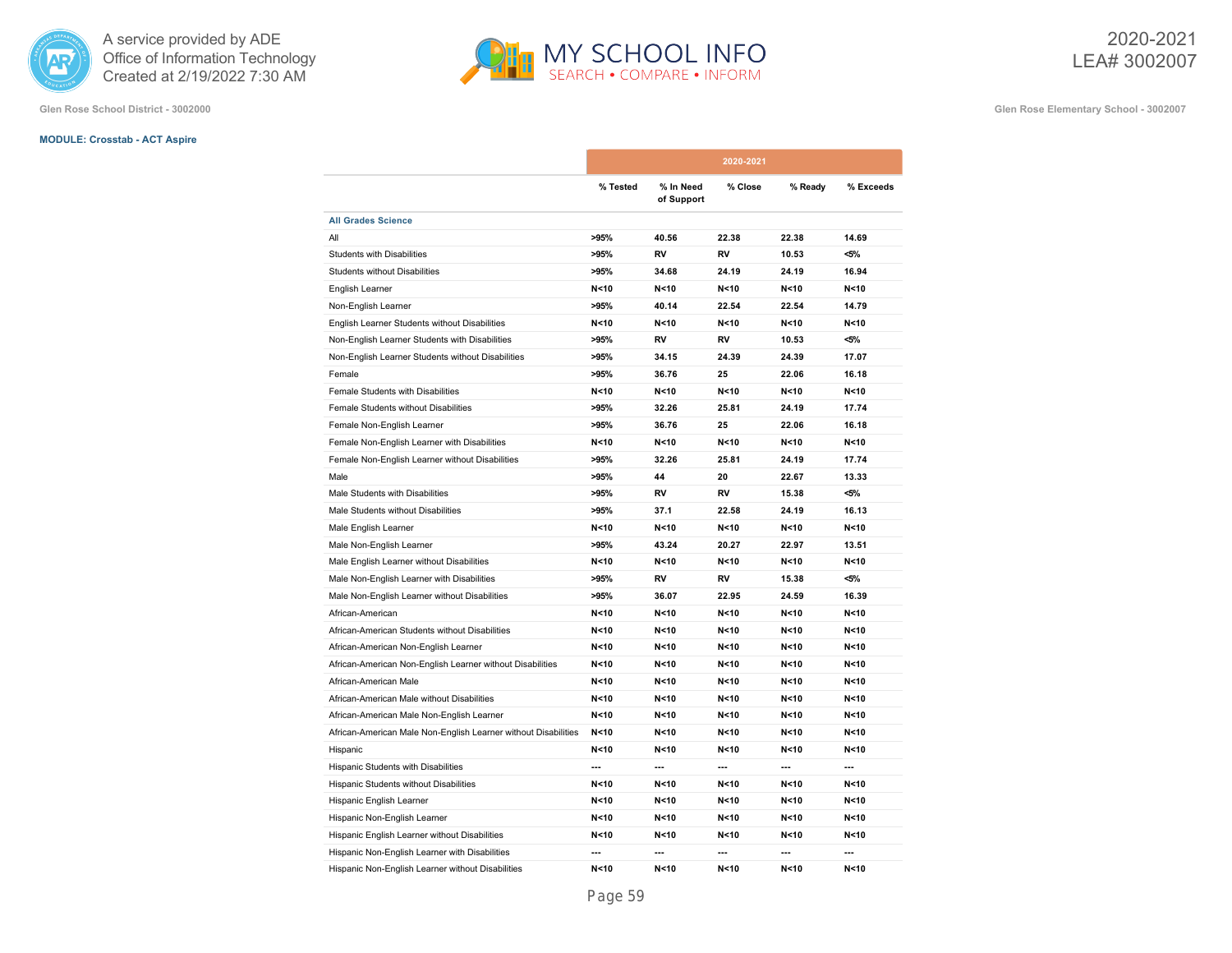



|                                                           |        |                 | 2020-2021       |                 |         |
|-----------------------------------------------------------|--------|-----------------|-----------------|-----------------|---------|
| Hispanic Female                                           | N < 10 | N<10            | N <sub>10</sub> | N < 10          | N<10    |
| Hispanic Female with Disabilities                         | ---    | ---             | ---             | ---             | ---     |
| Hispanic Female without Disabilities                      | N < 10 | N<10            | N < 10          | N<10            | N<10    |
| Hispanic Female Non-English Learner                       | N<10   | N<10            | N < 10          | N<10            | N<10    |
| Hispanic Female Non-English Learner with Disabilities     | ---    | ---             | ---             | ---             | ---     |
| Hispanic Female Non-English Learner without Disabilities  | N<10   | N<10            | N<10            | N<10            | N<10    |
| Hispanic Male                                             | N < 10 | N <sub>10</sub> | N <sub>10</sub> | N <sub>10</sub> | N<10    |
| Hispanic Male without Disabilities                        | N<10   | N<10            | N < 10          | N<10            | N<10    |
| Hispanic Male English Learner                             | N < 10 | N<10            | N < 10          | N<10            | N<10    |
| Hispanic Male Non-English Learner                         | N < 10 | N<10            | N < 10          | N<10            | N<10    |
| Hispanic Male English Learner without Disabilities        | N < 10 | N <sub>10</sub> | N <sub>10</sub> | N<10            | N<10    |
| Hispanic Male Non-English Learner without Disabilities    | N<10   | N<10            | N < 10          | N<10            | N<10    |
| Caucasian                                                 | >95%   | 38.64           | 24.24           | 21.97           | 15.15   |
| Caucasian Students with Disabilities                      | >95%   | RV              | RV              | 11.11           | <5%     |
| Caucasian Students without Disabilities                   | >95%   | 32.46           | 26.32           | 23.68           | 17.54   |
| Caucasian Non-English Learner                             | >95%   | 38.64           | 24.24           | 21.97           | 15.15   |
| Caucasian Non-English Learner with Disabilities           | >95%   | RV              | RV              | 11.11           | $<$ 5%  |
| Caucasian Non-English Learner without Disabilities        | >95%   | 32.46           | 26.32           | 23.68           | 17.54   |
| Caucasian Female                                          | >95%   | 35.94           | 26.56           | 20.31           | 17.19   |
| Caucasian Female with Disabilities                        | N < 10 | N<10            | N < 10          | N<10            | N<10    |
| Caucasian Female without Disabilities                     | >95%   | 31.03           | 27.59           | 22.41           | 18.97   |
| Caucasian Female Non-English Learner                      | >95%   | 35.94           | 26.56           | 20.31           | 17.19   |
| Caucasian Female Non-English Learner with Disabilities    | N<10   | N<10            | N < 10          | N<10            | N<10    |
| Caucasian Female Non-English Learner without Disabilities | >95%   | 31.03           | 27.59           | 22.41           | 18.97   |
| Caucasian Male                                            | >95%   | 41.18           | RV              | 23.53           | RV      |
| Caucasian Male with Disabilities                          | >95%   | RV              | RV              | 16.67           | <5%     |
| Caucasian Male without Disabilities                       | >95%   | 33.93           | RV              | 25              | RV      |
| Caucasian Male Non-English Learner                        | >95%   | 41.18           | RV              | 23.53           | RV      |
| Caucasian Male Non-English Learner with Disabilities      | >95%   | RV              | RV              | 16.67           | $< 5\%$ |
| Caucasian Male Non-English Learner without Disabilities   | >95%   | 33.93           | RV              | 25              | RV      |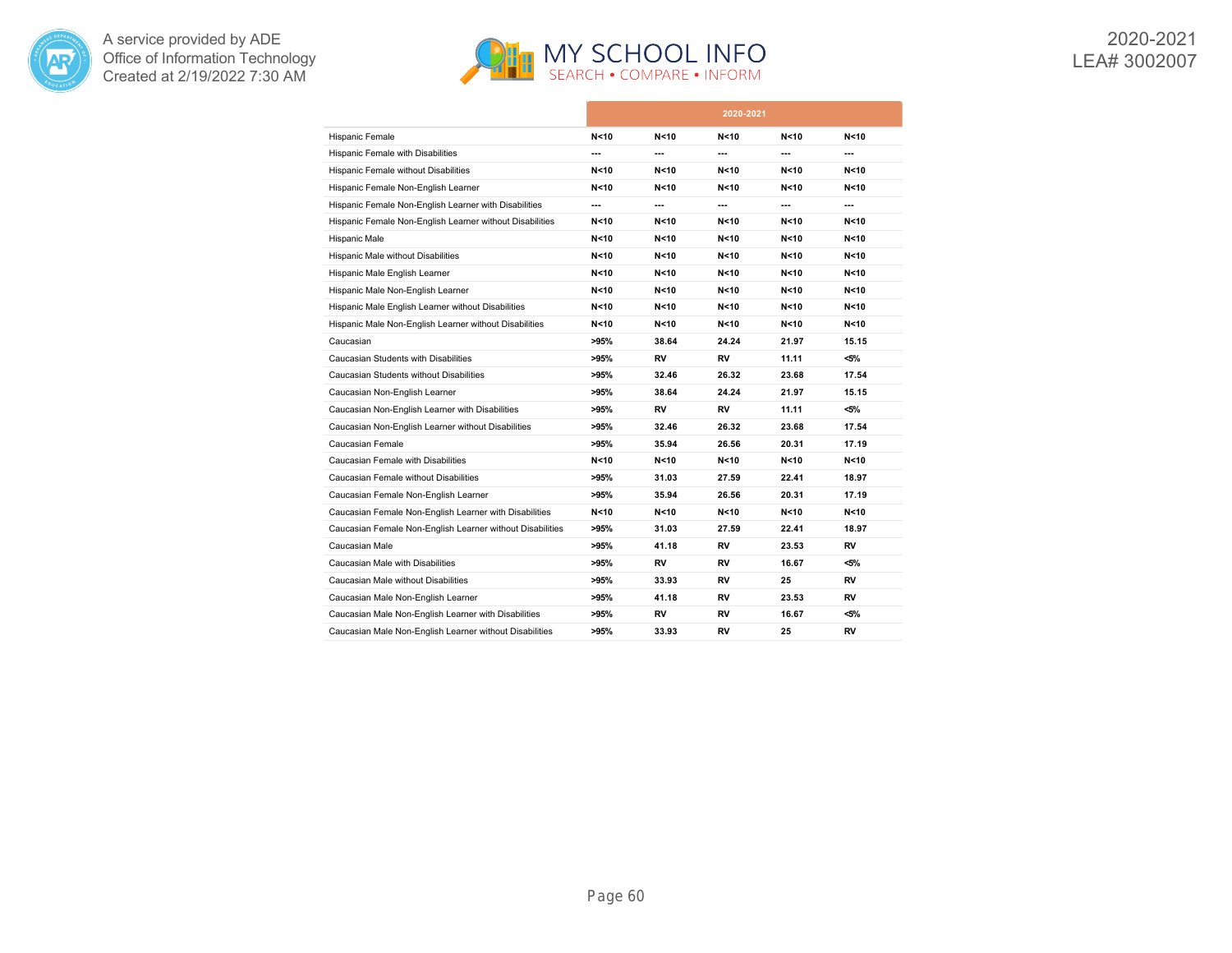

**Glen Rose School District - 3002000 Glen Rose Elementary School - 3002007**

### **MODULE: Crosstab - Graduation Rates**



**Four Year Graduation Rates**

Four Year Graduation Rates are not available.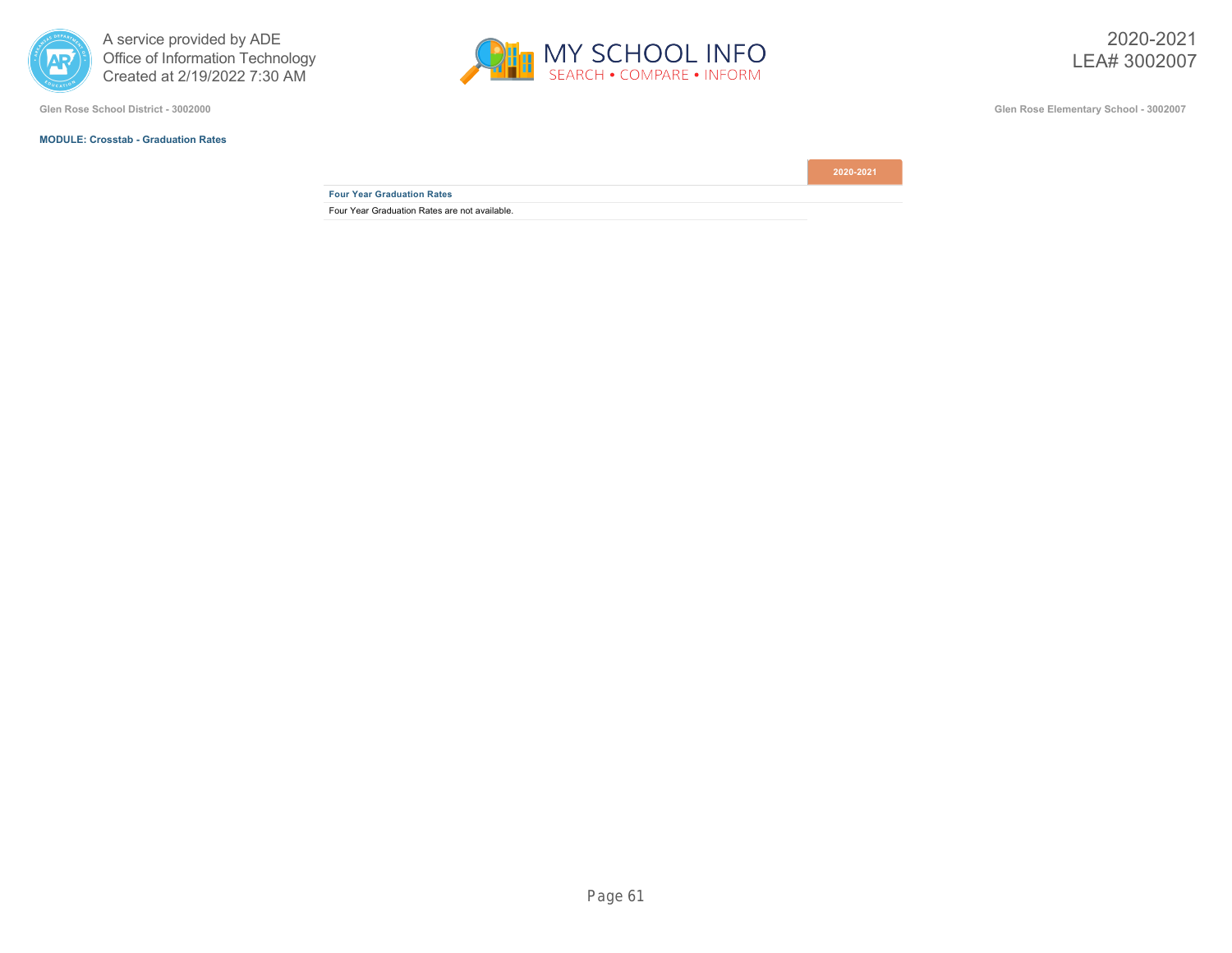

### **MODULE: Crosstab - Graduation Rates**



**Glen Rose School District - 3002000 Glen Rose Elementary School - 3002007**

**Five Year Graduation Rates**

Five Year Graduation Rates are not available.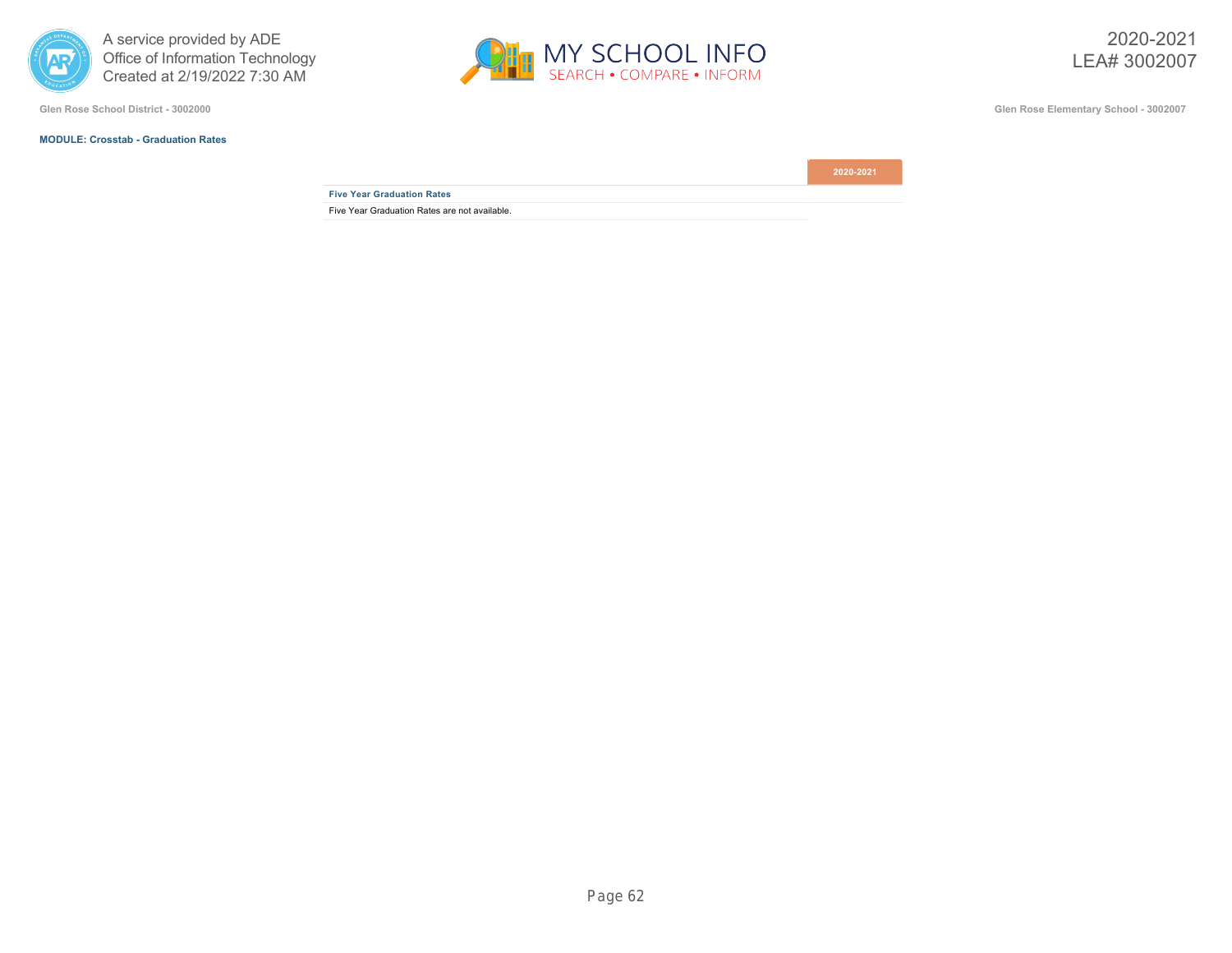



**Glen Rose School District - 3002000 Glen Rose Elementary School - 3002007**

#### **MODULE: Crosstab - Growth**

|                                                                |                 | 2020-2021               |                          |                               |                               |                               |                              |
|----------------------------------------------------------------|-----------------|-------------------------|--------------------------|-------------------------------|-------------------------------|-------------------------------|------------------------------|
|                                                                |                 | <b>Mean Math</b><br>VAS | <b>Mean ELA</b><br>VAS   | Mean<br>Content<br><b>VAS</b> | Mean<br>Science<br><b>VAS</b> | <b>Mean ELP</b><br><b>VAS</b> | Mean<br>Content<br>w/ELP VAS |
| Grade 3                                                        |                 |                         |                          |                               |                               |                               |                              |
| All                                                            | 81.8            |                         | 81.39                    | 81.5                          | N < 10                        | N < 10                        | ---                          |
| Students with Disabilities                                     | N <sub>10</sub> |                         | N < 10                   | N < 10                        | N < 10                        | N < 10                        | ---                          |
| <b>Students without Disabilities</b>                           | 82.3            |                         | 82.77                    | 82.41                         | N < 10                        | N < 10                        | ---                          |
| English Learner                                                | ---             |                         | ---                      | ---                           | ---                           | ---                           | ---                          |
| Non-English Learner                                            | 81.8            |                         | 81.39                    | 81.5                          | N < 10                        | N < 10                        | $\overline{\phantom{a}}$     |
| English Learner Students without Disabilities                  | ---             |                         | $\overline{\phantom{a}}$ | $\hspace{0.05cm} \ldots$      | ---                           | $\overline{\phantom{a}}$      | $\overline{\phantom{a}}$     |
| Non-English Learner Students with Disabilities                 | N <sub>10</sub> |                         | N < 10                   | N < 10                        | N <sub>10</sub>               | N <sub>10</sub>               | $\overline{\phantom{a}}$     |
| Non-English Learner Students without Disabilities              | 82.3            |                         | 82.77                    | 82.41                         | N < 10                        | N < 10                        | $\overline{\phantom{a}}$     |
| Female                                                         | 84.49           |                         | 83.43                    | 83.96                         | N < 10                        | N < 10                        | ---                          |
| Female Students with Disabilities                              | N <sub>10</sub> |                         | N < 10                   | N < 10                        | N < 10                        | N <sub>10</sub>               | ---                          |
| Female Students without Disabilities                           | 84.97           |                         | 85.27                    | 85.12                         | N < 10                        | N < 10                        | ---                          |
| Female Non-English Learner                                     | 84.49           |                         | 83.43                    | 83.96                         | N < 10                        | N < 10                        | ---                          |
| Female Non-English Learner with Disabilities                   | N < 10          |                         | N < 10                   | N < 10                        | N < 10                        | N < 10                        | ---                          |
| Female Non-English Learner without Disabilities                | 84.97           |                         | 85.27                    | 85.12                         | N < 10                        | N < 10                        | ---                          |
| Male                                                           | 79.29           |                         | 79.43                    | 79.19                         | N < 10                        | N < 10                        | ---                          |
| Male Students with Disabilities                                | N<10            |                         | N < 10                   | N < 10                        | N < 10                        | N < 10                        | ---                          |
| Male Students without Disabilities                             | 79.92           |                         | 80.46                    | 79.99                         | N < 10                        | N < 10                        | $\overline{\phantom{a}}$     |
| Male English Learner                                           | ---             |                         | $\overline{\phantom{a}}$ | $\overline{\phantom{a}}$      | ---                           | $\overline{\phantom{a}}$      | $\overline{\phantom{a}}$     |
| Male Non-English Learner                                       | 79.29           |                         | 79.43                    | 79.19                         | N <sub>10</sub>               | N < 10                        | $\overline{\phantom{a}}$     |
| Male English Learner without Disabilities                      | ---             |                         | ---                      | ---                           | ---                           | ---                           | ---                          |
| Male Non-English Learner with Disabilities                     | N <sub>10</sub> |                         | N < 10                   | N < 10                        | N < 10                        | N < 10                        | ---                          |
| Male Non-English Learner without Disabilities                  | 79.92           |                         | 80.46                    | 79.99                         | N < 10                        | N < 10                        | ---                          |
| African-American                                               | ---             |                         | ---                      | ---                           | ---                           | ---                           | ---                          |
| African-American Students without Disabilities                 | ---             |                         | ---                      | ---                           | ---                           | ---                           | ---                          |
| African-American Non-English Learner                           | ---             |                         | $\overline{\phantom{a}}$ | $\overline{a}$                | ---                           | ---                           | ---                          |
| African-American Non-English Learner without Disabilities      | ---             |                         | $\overline{\phantom{a}}$ | ---                           | ---                           | ---                           | ---                          |
| African-American Male                                          | ---             |                         | ---                      | ---                           | ---                           | ---                           | ---                          |
| African-American Male without Disabilities                     | ---             |                         | ---                      | ---                           | ---                           | ---                           | ---                          |
| African-American Male Non-English Learner                      | ---             |                         | $\overline{\phantom{a}}$ | $---$                         | ---                           | $\overline{\phantom{a}}$      | $\overline{\phantom{a}}$     |
| African-American Male Non-English Learner without Disabilities | ---             |                         | $\overline{\phantom{a}}$ | $\overline{\phantom{a}}$      | $\overline{\phantom{a}}$      | $\overline{\phantom{a}}$      | $\overline{\phantom{a}}$     |
| Hispanic                                                       | N <sub>10</sub> |                         | N < 10                   | N < 10                        | N <sub>10</sub>               | N < 10                        | ---                          |
| Hispanic Students without Disabilities                         | N <sub>10</sub> |                         | N < 10                   | N < 10                        | N < 10                        | N < 10                        | $\overline{\phantom{a}}$     |
| Hispanic English Learner                                       | ---             |                         | ---                      | ---                           | ---                           | ---                           | ---                          |
| Hispanic Non-English Learner                                   | N <sub>10</sub> |                         | N < 10                   | N < 10                        | N < 10                        | N < 10                        | ---                          |
| Hispanic English Learner without Disabilities                  | ---             |                         | ---                      | ---                           | ---                           | ---                           | ---                          |
| Hispanic Non-English Learner without Disabilities              | N < 10          |                         | N < 10                   | N < 10                        | N < 10                        | N < 10                        | ---                          |
| <b>Hispanic Female</b>                                         | ---             |                         | ---                      | ---                           | ---                           | ---                           | ---                          |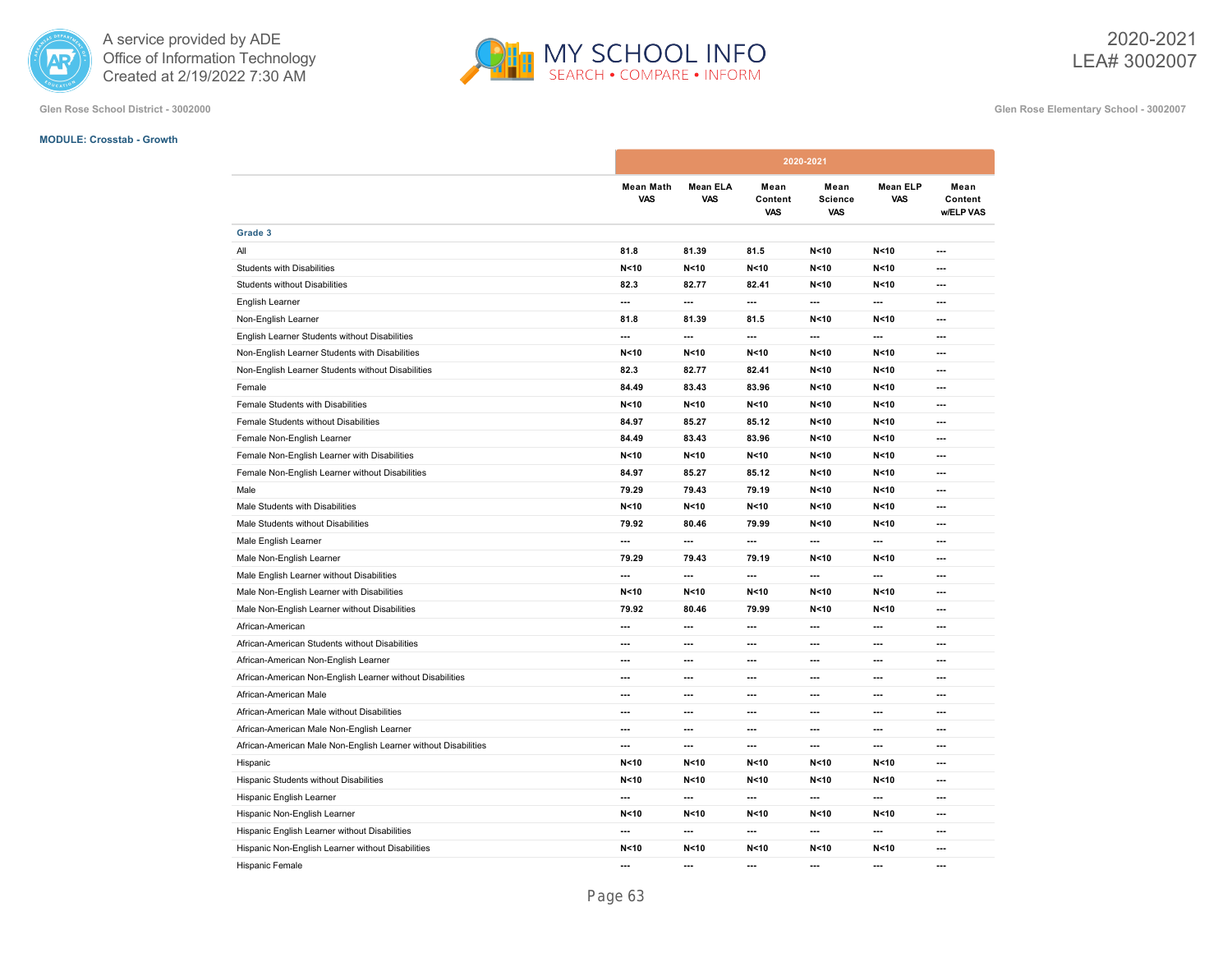



|                                                           |                                |                        |                               | 2020-2021                            |                               |                              |
|-----------------------------------------------------------|--------------------------------|------------------------|-------------------------------|--------------------------------------|-------------------------------|------------------------------|
| Hispanic Female without Disabilities                      | ---                            | ---                    | $\overline{a}$                | ---                                  | $\overline{a}$                | ---                          |
| Hispanic Female Non-English Learner                       | ---                            | ---                    | ---                           | ---                                  | ---                           | ---                          |
| Hispanic Female Non-English Learner without Disabilities  | $\overline{a}$                 | $\overline{a}$         | $\overline{a}$                | $\overline{a}$                       | $\overline{a}$                | $\overline{\phantom{a}}$     |
| Hispanic Male                                             | N <sub>10</sub>                | N < 10                 | N < 10                        | N < 10                               | N < 10                        | ---                          |
| Hispanic Male without Disabilities                        | N < 10                         | N < 10                 | N < 10                        | N < 10                               | N < 10                        | ---                          |
| Hispanic Male English Learner                             | $\overline{a}$                 | $\overline{a}$         | $\overline{a}$                | ---                                  | ---                           | $\overline{a}$               |
| Hispanic Male Non-English Learner                         | N <sub>10</sub>                | N < 10                 | N < 10                        | N < 10                               | N < 10                        | ---                          |
| Hispanic Male English Learner without Disabilities        | $\overline{a}$                 | ---                    | $\overline{a}$                | $\overline{a}$                       | $\overline{a}$                | ---                          |
| Hispanic Male Non-English Learner without Disabilities    | N < 10                         | N < 10                 | N < 10                        | N < 10                               | N < 10                        | ---                          |
| Caucasian                                                 | 81.52                          | 81.24                  | 81.27                         | N < 10                               | N < 10                        | ---                          |
| Caucasian Students with Disabilities                      | N <sub>10</sub>                | N < 10                 | N < 10                        | N < 10                               | N < 10                        | $\overline{\phantom{a}}$     |
| Caucasian Students without Disabilities                   | 82.02                          | 82.71                  | 82.23                         | N < 10                               | N < 10                        | $\overline{a}$               |
| Caucasian Non-English Learner                             | 81.52                          | 81.24                  | 81.27                         | N < 10                               | N<10                          | ---                          |
| Caucasian Non-English Learner with Disabilities           | N <sub>10</sub>                | N < 10                 | N < 10                        | N <sub>10</sub>                      | N < 10                        | $\overline{\phantom{a}}$     |
| Caucasian Non-English Learner without Disabilities        | 82.02                          | 82.71                  | 82.23                         | N < 10                               | N < 10                        | ---                          |
| Caucasian Female                                          | 84.95                          | 83.76                  | 84.36                         | N < 10                               | N < 10                        | ---                          |
| Caucasian Female with Disabilities                        | N <sub>10</sub>                | N <sub>10</sub>        | N < 10                        | N < 10                               | N < 10                        | $\overline{a}$               |
| Caucasian Female without Disabilities                     | 85.55                          | 85.83                  | 85.69                         | N < 10                               | N < 10                        | ---                          |
| Caucasian Female Non-English Learner                      | 84.95                          | 83.76                  | 84.36                         | N < 10                               | N < 10                        | $\overline{a}$               |
| Caucasian Female Non-English Learner with Disabilities    | N <sub>10</sub>                | N <sub>10</sub>        | N < 10                        | N < 10                               | N < 10                        | ---                          |
| Caucasian Female Non-English Learner without Disabilities | 85.55                          | 85.83                  | 85.69                         | N < 10                               | N < 10                        | ---                          |
| Caucasian Male                                            | 78.33                          | 78.8                   | 78.4                          | N < 10                               | N < 10                        | $\overline{\phantom{a}}$     |
| Caucasian Male with Disabilities                          | N <sub>10</sub>                | N < 10                 | N < 10                        | N < 10                               | N < 10                        | ---                          |
| Caucasian Male without Disabilities                       | 78.89                          | 79.84                  | 79.17                         | N<10                                 | N<10                          | ---                          |
| Caucasian Male Non-English Learner                        | 78.33                          | 78.8                   | 78.4                          | N < 10                               | N < 10                        | $\overline{a}$               |
| Caucasian Male Non-English Learner with Disabilities      | N <sub>10</sub>                | N < 10                 | N < 10                        | N < 10                               | N < 10                        | ---                          |
| Caucasian Male Non-English Learner without Disabilities   | 78.89                          | 79.84                  | 79.17                         | N < 10                               | N < 10                        | ---                          |
|                                                           | <b>Mean Math</b><br><b>VAS</b> | Mean ELA<br><b>VAS</b> | Mean<br>Content<br><b>VAS</b> | Mean<br><b>Science</b><br><b>VAS</b> | <b>Mean ELP</b><br><b>VAS</b> | Mean<br>Content<br>w/ELP VAS |
| Grade 4                                                   |                                |                        |                               |                                      |                               |                              |
| All                                                       | 82.13                          | 81.07                  | 81.57                         | N < 10                               | N < 10                        | 81.53                        |
| <b>Students with Disabilities</b>                         | N <sub>10</sub>                | N < 10                 | N < 10                        | N < 10                               | N < 10                        | ---                          |
| <b>Students without Disabilities</b>                      | 83.2                           | 81.49                  | 82.31                         | N < 10                               | N < 10                        | 82.26                        |
| English Learner                                           | N < 10                         | N < 10                 | N < 10                        | N < 10                               | N < 10                        | N < 10                       |
| Non-English Learner                                       | 82.19                          | 81.02                  | 81.57                         | N < 10                               | N < 10                        | ---                          |
| English Learner Students without Disabilities             | N <sub>10</sub>                | N < 10                 | N < 10                        | N < 10                               | N < 10                        | N < 10                       |
| Non-English Learner Students with Disabilities            | N <sub>10</sub>                | N < 10                 | N < 10                        | N <sub>10</sub>                      | N < 10                        | $\overline{a}$               |
| Non-English Learner Students without Disabilities         | 83.29                          | 81.43                  | 82.32                         | N < 10                               | N < 10                        | ---                          |
| Female                                                    | 81.43                          | 80.93                  | 81.12                         | N < 10                               | N < 10                        | $\overline{a}$               |
| Female Students with Disabilities                         | N < 10                         | N < 10                 | N < 10                        | N < 10                               | N < 10                        | $\overline{\phantom{a}}$     |
|                                                           |                                |                        |                               |                                      |                               |                              |
| Female Students without Disabilities                      | 81.42                          | 81.04                  | 81.16                         | N < 10                               | N < 10                        | ---                          |
| Female Non-English Learner                                | 81.43                          | 80.93                  | 81.12                         | N < 10                               | N < 10                        | ---                          |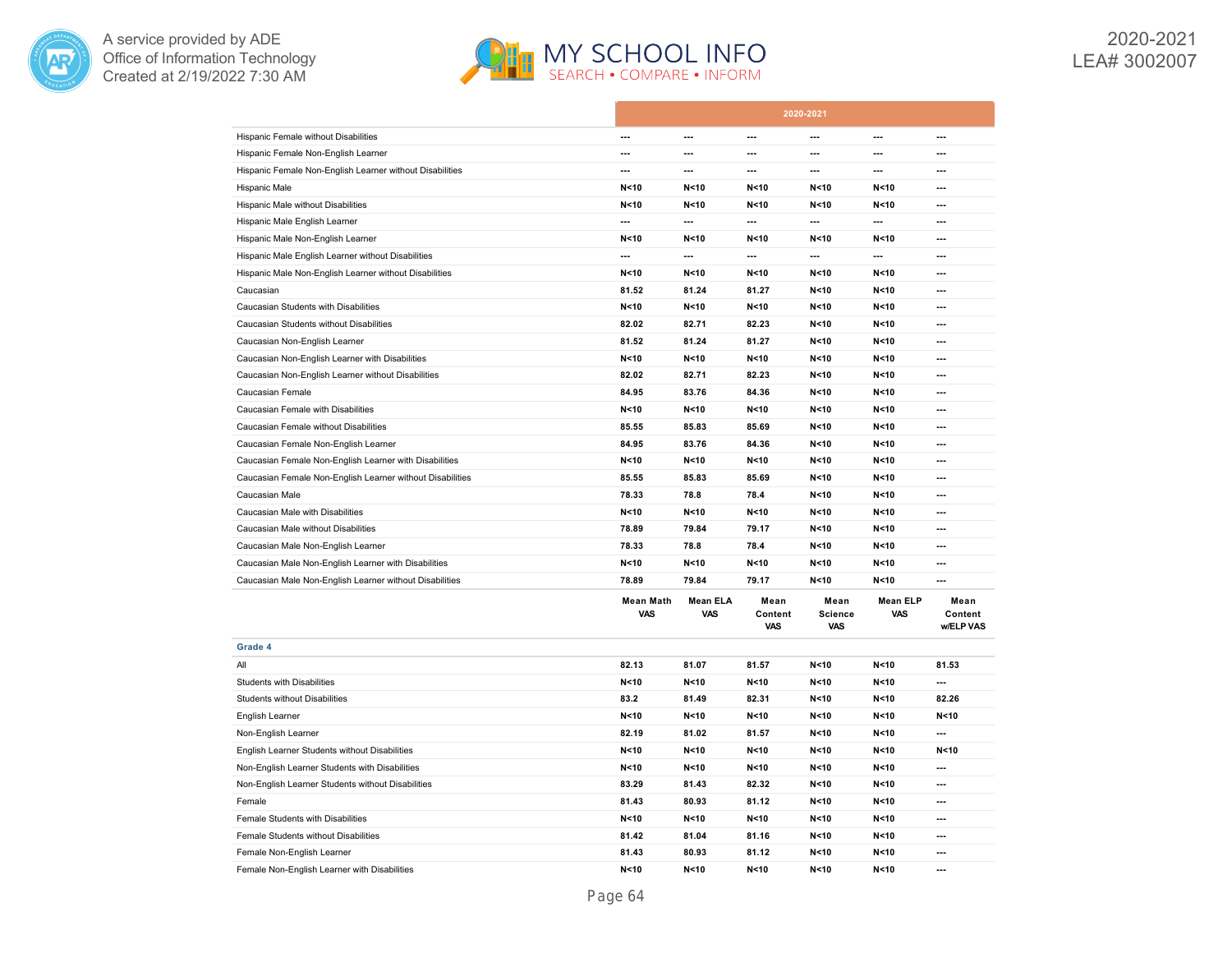



2020-2021 LEA# 3002007

|                                                                |                 |                 |        | 2020-2021       |        |                 |
|----------------------------------------------------------------|-----------------|-----------------|--------|-----------------|--------|-----------------|
| Female Non-English Learner without Disabilities                | 81.42           | 81.04           | 81.16  | N < 10          | N < 10 | $\overline{a}$  |
| Male                                                           | 82.81           | 81.21           | 82.01  | N < 10          | N < 10 | 81.93           |
| Male Students with Disabilities                                | N < 10          | N <sub>10</sub> | N < 10 | N < 10          | N < 10 | ---             |
| Male Students without Disabilities                             | 85.16           | 81.96           | 83.56  | N < 10          | N < 10 | 83.42           |
| Male English Learner                                           | N <sub>10</sub> | N <sub>10</sub> | N < 10 | N < 10          | N < 10 | N < 10          |
| Male Non-English Learner                                       | 82.95           | 81.1            | 82.03  | N < 10          | N < 10 | ---             |
| Male English Learner without Disabilities                      | N <sub>10</sub> | N < 10          | N < 10 | N < 10          | N < 10 | N < 10          |
| Male Non-English Learner with Disabilities                     | N <sub>10</sub> | N <sub>10</sub> | N < 10 | N < 10          | N < 10 | ---             |
| Male Non-English Learner without Disabilities                  | 85.41           | 81.86           | 83.63  | N < 10          | N < 10 | ---             |
| African-American                                               | N < 10          | N <sub>10</sub> | N < 10 | N<10            | N < 10 | ---             |
| African-American Students without Disabilities                 | N <sub>10</sub> | N <sub>10</sub> | N < 10 | N < 10          | N < 10 | ---             |
| African-American Non-English Learner                           | N < 10          | N < 10          | N < 10 | N < 10          | N < 10 | ---             |
| African-American Non-English Learner without Disabilities      | N <sub>10</sub> | N <sub>10</sub> | N < 10 | N < 10          | N < 10 | ---             |
| African-American Male                                          | N <sub>10</sub> | N < 10          | N < 10 | N < 10          | N < 10 | ---             |
| African-American Male without Disabilities                     | N <sub>10</sub> | N <sub>10</sub> | N < 10 | N < 10          | N < 10 | ---             |
| African-American Male Non-English Learner                      | N <sub>10</sub> | N < 10          | N < 10 | N < 10          | N < 10 | ---             |
| African-American Male Non-English Learner without Disabilities | N <sub>10</sub> | N < 10          | N < 10 | N < 10          | N < 10 | ---             |
| Hispanic                                                       | N <sub>10</sub> | N <sub>10</sub> | N < 10 | N < 10          | N < 10 | N < 10          |
| Hispanic Students without Disabilities                         | N <sub>10</sub> | N < 10          | N < 10 | N < 10          | N < 10 | N < 10          |
| Hispanic English Learner                                       | N < 10          | N < 10          | N < 10 | N < 10          | N < 10 | N < 10          |
| Hispanic Non-English Learner                                   | N <sub>10</sub> | N < 10          | N < 10 | N < 10          | N < 10 | $\overline{a}$  |
| Hispanic English Learner without Disabilities                  | N < 10          | N < 10          | N < 10 | N < 10          | N < 10 | N<10            |
| Hispanic Non-English Learner without Disabilities              | N < 10          | N < 10          | N < 10 | N < 10          | N < 10 | ---             |
| Hispanic Female                                                | N < 10          | N <sub>10</sub> | N < 10 | N < 10          | N < 10 | ---             |
| Hispanic Female without Disabilities                           | N < 10          | N < 10          | N < 10 | N < 10          | N < 10 | ---             |
| Hispanic Female Non-English Learner                            | N <sub>10</sub> | N <sub>10</sub> | N < 10 | N < 10          | N < 10 | ---             |
| Hispanic Female Non-English Learner without Disabilities       | N < 10          | N <sub>10</sub> | N < 10 | N <sub>10</sub> | N < 10 | ---             |
| Hispanic Male                                                  | N <sub>10</sub> | N <sub>10</sub> | N < 10 | N < 10          | N < 10 | N < 10          |
| Hispanic Male without Disabilities                             | N <sub>10</sub> | N <sub>10</sub> | N < 10 | N < 10          | N < 10 | N < 10          |
| Hispanic Male English Learner                                  | N <sub>10</sub> | N <sub>10</sub> | N < 10 | N < 10          | N < 10 | N < 10          |
| Hispanic Male Non-English Learner                              | N <sub>10</sub> | N <sub>10</sub> | N < 10 | N < 10          | N < 10 | ---             |
| Hispanic Male English Learner without Disabilities             | N <sub>10</sub> | N <sub>10</sub> | N < 10 | N < 10          | N < 10 | N <sub>10</sub> |
| Hispanic Male Non-English Learner without Disabilities         | N <sub>10</sub> | N < 10          | N < 10 | N < 10          | N < 10 | ---             |
| Caucasian                                                      | 82.07           | 81.09           | 81.55  | N<10            | N < 10 | ---             |
| Caucasian Students with Disabilities                           | N <sub>10</sub> | N <sub>10</sub> | N < 10 | N < 10          | N < 10 | ---             |
| Caucasian Students without Disabilities                        | 82.96           | 81.45           | 82.16  | N < 10          | N < 10 | ---             |
| Caucasian Non-English Learner                                  | 82.07           | 81.09           | 81.55  | N < 10          | N < 10 | ---             |
| Caucasian Non-English Learner with Disabilities                | N <sub>10</sub> | N <sub>10</sub> | N < 10 | N < 10          | N < 10 | ---             |
| Caucasian Non-English Learner without Disabilities             | 82.96           | 81.45           | 82.16  | N < 10          | N < 10 | ---             |
| Caucasian Female                                               | 81.3            | 80.89           | 81.03  | N < 10          | N < 10 | ---             |
| Caucasian Female with Disabilities                             | N <sub>10</sub> | N <sub>10</sub> | N < 10 | N < 10          | N < 10 | ---             |
| Caucasian Female without Disabilities                          | 81.28           | 81              | 81.07  | N < 10          | N < 10 | ---             |
| Caucasian Female Non-English Learner                           | 81.3            | 80.89           | 81.03  | N < 10          | N < 10 | ---             |
| Caucasian Female Non-English Learner with Disabilities         | N <sub>10</sub> | N <sub>10</sub> | N < 10 | N <sub>10</sub> | N < 10 | ---             |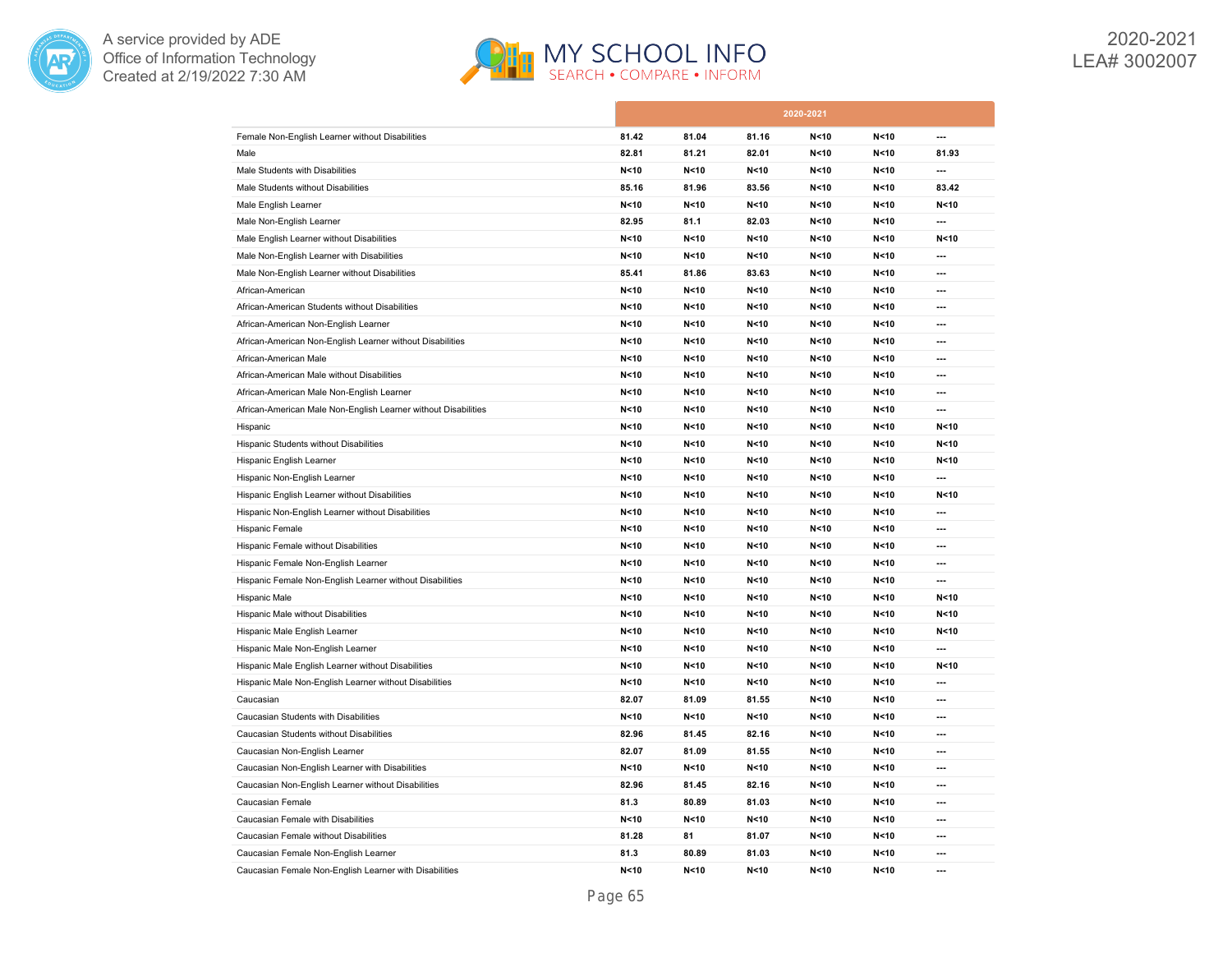



|                                                                |                                |                               |                               | 2020-2021                            |                               |                              |
|----------------------------------------------------------------|--------------------------------|-------------------------------|-------------------------------|--------------------------------------|-------------------------------|------------------------------|
| Caucasian Female Non-English Learner without Disabilities      | 81.28                          | 81                            | 81.07                         | N < 10                               | N < 10                        | ---                          |
| Caucasian Male                                                 | 82.88                          | 81.3                          | 82.09                         | N < 10                               | N < 10                        | ---                          |
| Caucasian Male with Disabilities                               | N <sub>10</sub>                | N <sub>10</sub>               | N < 10                        | N < 10                               | N < 10                        | $\overline{a}$               |
| Caucasian Male without Disabilities                            | 84.93                          | 81.96                         | 83.44                         | N < 10                               | N < 10                        | ---                          |
| Caucasian Male Non-English Learner                             | 82.88                          | 81.3                          | 82.09                         | N < 10                               | N < 10                        | ---                          |
| Caucasian Male Non-English Learner with Disabilities           | N < 10                         | N < 10                        | N < 10                        | N < 10                               | N < 10                        | ---                          |
| Caucasian Male Non-English Learner without Disabilities        | 84.93                          | 81.96                         | 83.44                         | N < 10                               | N < 10                        | ---                          |
|                                                                | <b>Mean Math</b><br><b>VAS</b> | <b>Mean ELA</b><br><b>VAS</b> | Mean<br>Content<br><b>VAS</b> | Mean<br><b>Science</b><br><b>VAS</b> | <b>Mean ELP</b><br><b>VAS</b> | Mean<br>Content<br>w/ELP VAS |
| <b>All Grades</b>                                              |                                |                               |                               |                                      |                               |                              |
| All                                                            | 81.98                          | 81.22                         | 81.54                         | N < 10                               | N < 10                        | 81.52                        |
| <b>Students with Disabilities</b>                              | 75.57                          | 74.66                         | 75.12                         | N < 10                               | N < 10                        | ---                          |
| <b>Students without Disabilities</b>                           | 82.8                           | 82.06                         | 82.35                         | N < 10                               | N < 10                        | 82.32                        |
| English Learner                                                | N <sub>10</sub>                | N < 10                        | N < 10                        | N < 10                               | N < 10                        | N < 10                       |
| Non-English Learner                                            | 82.01                          | 81.19                         | 81.54                         | N < 10                               | N < 10                        | $\overline{a}$               |
| English Learner Students without Disabilities                  | N <sub>10</sub>                | N <sub>10</sub>               | N < 10                        | N < 10                               | N < 10                        | N < 10                       |
| Non-English Learner Students with Disabilities                 | 75.57                          | 74.66                         | 75.12                         | N < 10                               | N < 10                        | ---                          |
| Non-English Learner Students without Disabilities              | 82.84                          | 82.04                         | 82.36                         | N < 10                               | N < 10                        | $\overline{a}$               |
| Female                                                         | 82.79                          | 82.06                         | 82.38                         | N < 10                               | N < 10                        | $\overline{\phantom{a}}$     |
| Female Students with Disabilities                              | N < 10                         | N < 10                        | N < 10                        | N < 10                               | N < 10                        | ---                          |
| Female Students without Disabilities                           | 82.92                          | 82.86                         | 82.84                         | N < 10                               | N < 10                        | $\overline{\phantom{a}}$     |
| Female Non-English Learner                                     | 82.79                          | 82.06                         | 82.38                         | N < 10                               | N < 10                        | $\overline{\phantom{a}}$     |
| Female Non-English Learner with Disabilities                   | N < 10                         | N < 10                        | N < 10                        | N < 10                               | N < 10                        | ---                          |
| Female Non-English Learner without Disabilities                | 82.92                          | 82.86                         | 82.84                         | N < 10                               | N < 10                        | $\overline{\phantom{a}}$     |
| Male                                                           | 81.2                           | 80.41                         | 80.73                         | N < 10                               | N < 10                        | 80.7                         |
| Male Students with Disabilities                                | N <sub>10</sub>                | N < 10                        | N < 10                        | N < 10                               | N < 10                        | ---                          |
| Male Students without Disabilities                             | 82.67                          | 81.26                         | 81.86                         | N < 10                               | N < 10                        | 81.82                        |
| Male English Learner                                           | N < 10                         | N < 10                        | N < 10                        | N < 10                               | N < 10                        | N < 10                       |
| Male Non-English Learner                                       | 81.26                          | 80.34                         | 80.72                         | N < 10                               | N < 10                        | $\overline{\phantom{a}}$     |
| Male English Learner without Disabilities                      | N <sub>10</sub>                | N < 10                        | N <sub>10</sub>               | N < 10                               | N < 10                        | N < 10                       |
| Male Non-English Learner with Disabilities                     | N < 10                         | N <sub>10</sub>               | N < 10                        | N < 10                               | N < 10                        | $\overline{a}$               |
| Male Non-English Learner without Disabilities                  | 82.76                          | 81.2                          | 81.87                         | N < 10                               | N < 10                        | $\overline{a}$               |
| African-American                                               | N <sub>10</sub>                | N <sub>10</sub>               | N <sub>10</sub>               | N < 10                               | N < 10                        | ---                          |
| African-American Students without Disabilities                 | N < 10                         | N <sub>10</sub>               | N < 10                        | N < 10                               | N < 10                        | $\overline{a}$               |
| African-American Non-English Learner                           | N <sub>10</sub>                | N <sub>10</sub>               | N < 10                        | N < 10                               | N < 10                        | $\overline{a}$               |
| African-American Non-English Learner without Disabilities      | N <sub>10</sub>                | N <sub>10</sub>               | N < 10                        | N < 10                               | N < 10                        | ---                          |
| African-American Male                                          | N < 10                         | N <sub>10</sub>               | N < 10                        | N < 10                               | N < 10                        | $\overline{a}$               |
| African-American Male without Disabilities                     | N <sub>10</sub>                | N <sub>10</sub>               | N < 10                        | N < 10                               | N < 10                        | $\overline{a}$               |
| African-American Male Non-English Learner                      | N <sub>10</sub>                | N <sub>10</sub>               | N < 10                        | N < 10                               | N < 10                        | ---                          |
| African-American Male Non-English Learner without Disabilities | N <sub>10</sub>                | N <sub>10</sub>               | N < 10                        | N < 10                               | N < 10                        | ---                          |
| Hispanic                                                       | N <sub>10</sub>                | N <sub>10</sub>               | N < 10                        | N < 10                               | N < 10                        | N < 10                       |
| Hispanic Students without Disabilities                         | N <sub>10</sub>                | N <sub>10</sub>               | N < 10                        | N < 10                               | N <sub>10</sub>               | N < 10                       |
| Hispanic English Learner                                       | N <sub>10</sub>                | N <sub>10</sub>               | N < 10                        | N < 10                               | N < 10                        | N < 10                       |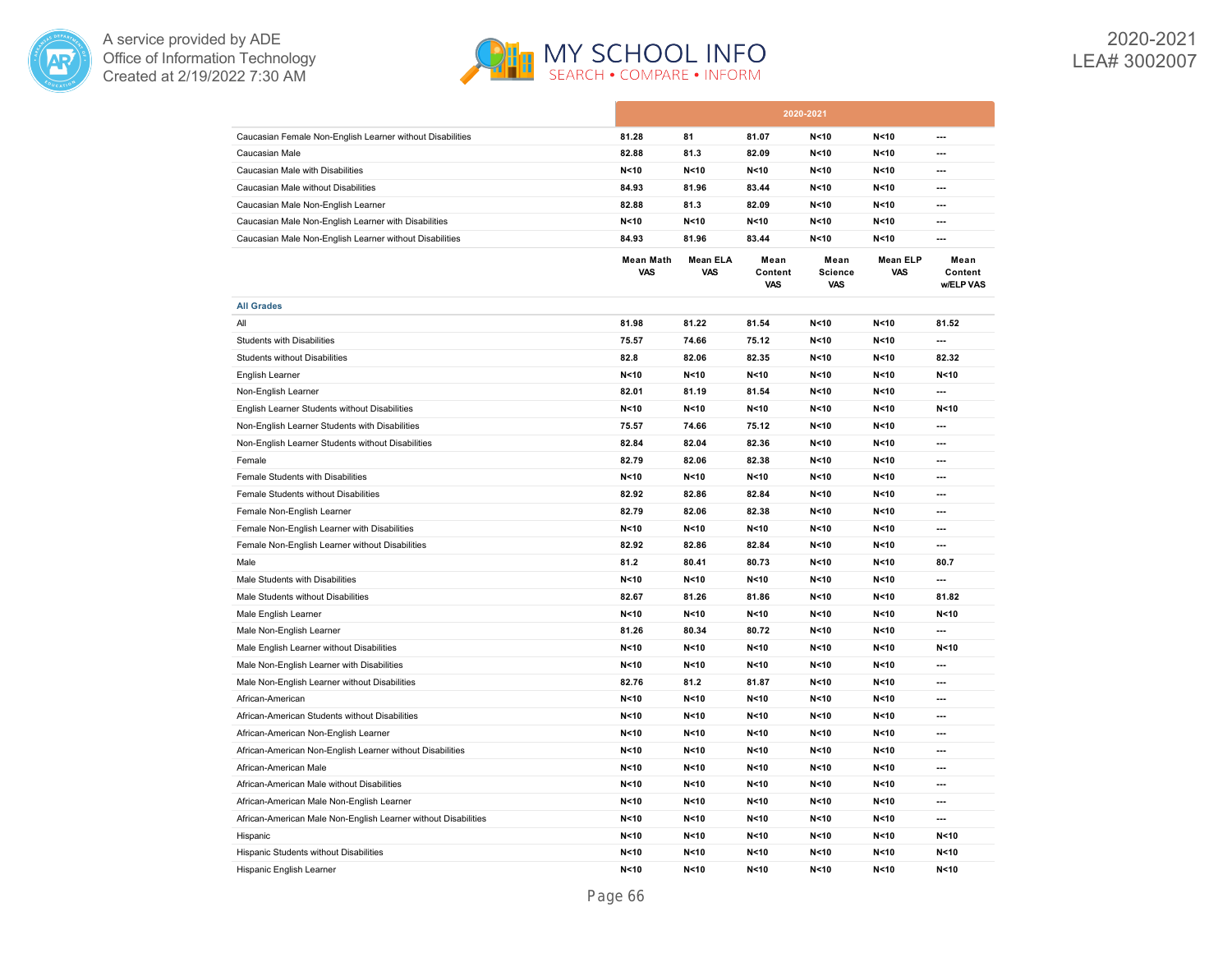



2020-2021 LEA# 3002007

|                                                           |                 |        |                 | 2020-2021 |                 |                |
|-----------------------------------------------------------|-----------------|--------|-----------------|-----------|-----------------|----------------|
| Hispanic Non-English Learner                              | N < 10          | N < 10 | N < 10          | N < 10    | N<10            | ---            |
| Hispanic English Learner without Disabilities             | N <sub>10</sub> | N < 10 | N < 10          | N < 10    | N < 10          | N < 10         |
| Hispanic Non-English Learner without Disabilities         | N <sub>10</sub> | N < 10 | N < 10          | N < 10    | N < 10          | ---            |
| Hispanic Female                                           | N <sub>10</sub> | N < 10 | N < 10          | N < 10    | N < 10          | ---            |
| Hispanic Female without Disabilities                      | N <sub>10</sub> | N < 10 | N < 10          | N < 10    | N < 10          | ---            |
| Hispanic Female Non-English Learner                       | N < 10          | N < 10 | N < 10          | N < 10    | N < 10          | ---            |
| Hispanic Female Non-English Learner without Disabilities  | N < 10          | N < 10 | N < 10          | N < 10    | N < 10          | ---            |
| Hispanic Male                                             | N < 10          | N < 10 | N < 10          | N < 10    | N < 10          | N < 10         |
| Hispanic Male without Disabilities                        | N <sub>10</sub> | N < 10 | N < 10          | N < 10    | N < 10          | N < 10         |
| Hispanic Male English Learner                             | N < 10          | N < 10 | N < 10          | N < 10    | N < 10          | N < 10         |
| Hispanic Male Non-English Learner                         | N < 10          | N < 10 | N < 10          | N < 10    | N < 10          | ---            |
| Hispanic Male English Learner without Disabilities        | N <sub>10</sub> | N < 10 | N < 10          | N < 10    | N < 10          | N < 10         |
| Hispanic Male Non-English Learner without Disabilities    | N <sub>10</sub> | N < 10 | N <sub>10</sub> | N < 10    | N < 10          | ---            |
| Caucasian                                                 | 81.82           | 81.16  | 81.42           | N < 10    | N < 10          | ---            |
| Caucasian Students with Disabilities                      | 76.18           | 74.6   | 75.39           | N < 10    | N < 10          | ---            |
| Caucasian Students without Disabilities                   | 82.54           | 82.01  | 82.19           | N < 10    | N < 10          | ---            |
| Caucasian Non-English Learner                             | 81.82           | 81.16  | 81.42           | N < 10    | N < 10          | ---            |
| Caucasian Non-English Learner with Disabilities           | 76.18           | 74.6   | 75.39           | N < 10    | N < 10          | ---            |
| Caucasian Non-English Learner without Disabilities        | 82.54           | 82.01  | 82.19           | N < 10    | N < 10          | ---            |
| Caucasian Female                                          | 82.89           | 82.16  | 82.48           | N < 10    | N < 10          | ---            |
| Caucasian Female with Disabilities                        | N < 10          | N < 10 | N < 10          | N < 10    | N<10            | ---            |
| Caucasian Female without Disabilities                     | 83.04           | 83.02  | 82.97           | N < 10    | N < 10          | ---            |
| Caucasian Female Non-English Learner                      | 82.89           | 82.16  | 82.48           | N < 10    | N < 10          | ---            |
| Caucasian Female Non-English Learner with Disabilities    | N < 10          | N < 10 | N < 10          | N < 10    | N < 10          | ---            |
| Caucasian Female Non-English Learner without Disabilities | 83.04           | 83.02  | 82.97           | N < 10    | N < 10          | ---            |
| Caucasian Male                                            | 80.75           | 80.16  | 80.37           | N < 10    | N <sub>10</sub> | ---            |
| Caucasian Male with Disabilities                          | N <sub>10</sub> | N < 10 | N < 10          | N < 10    | N < 10          | ---            |
| Caucasian Male without Disabilities                       | 82.02           | 80.96  | 81.38           | N < 10    | N < 10          | $\overline{a}$ |
| Caucasian Male Non-English Learner                        | 80.75           | 80.16  | 80.37           | N < 10    | N < 10          | ---            |
| Caucasian Male Non-English Learner with Disabilities      | N <sub>10</sub> | N < 10 | N < 10          | N < 10    | N < 10          | ---            |
| Caucasian Male Non-English Learner without Disabilities   | 82.02           | 80.96  | 81.38           | N < 10    | N < 10          | ---            |